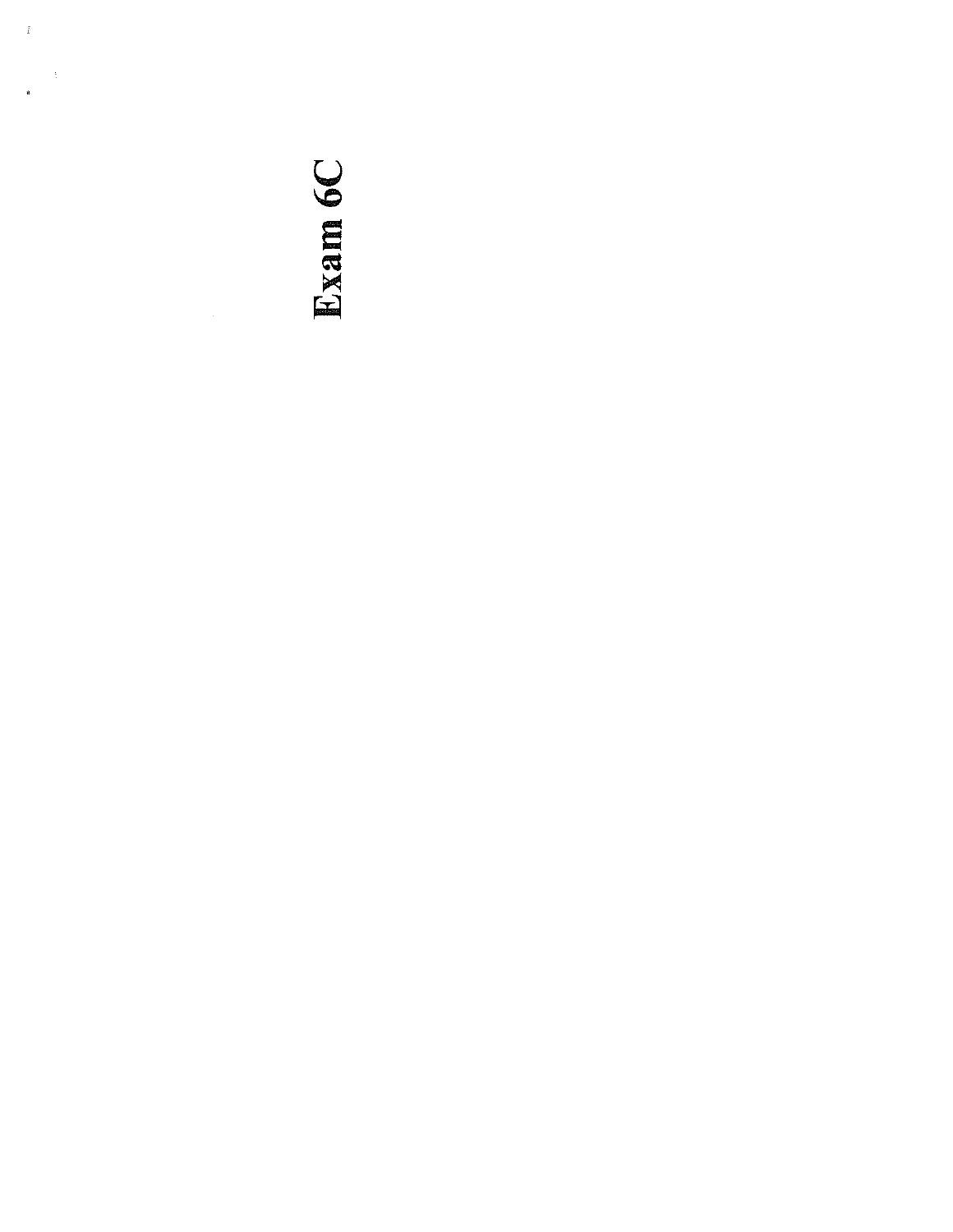

Steven D. Armstrong Vice President-Admissions

William Wilder Chairperson **Examination Committee** 

**Jason Russ** Assistant Chairperson **Examination Committee** 

May 5, 2016

**CASUALTY ACTUARIAL SOCIETY** 

**CANADIAN INSTITUTE OF ACTUARIES** 



**Exam 6-Canada** 

**Regulation and Financial Reporting** (Nation Specific)

Examination Committee **General Officers** Aadil Ahmad Derek Jones Sharon Mott James Sandor Thomas Struppeck Christopher Styrsky Rhonda Walker

4 HOURS

# **INSTRUCTIONS TO CANDIDATES**

This 73 point examination consists of 29 problem and essay questions. 1.

- 2. For the problem and essay questions, the number of points for each full question and part of a question is indicated at the beginning of the question or part. Answer these questions on the lined sheets provided in your Examination Envelope. Use dark pencil or ink. Do not use multiple colors or correction fluid/tape.
	- Write your Candidate ID number and the examination number, 6C, at the top of each answer sheet. For your Candidate ID number, four boxes are provided corresponding to one box for each digit in your Candidate ID number. If your Candidate ID number is fewer than 4 digits, begin in the first box and do not include leading zeroes. Your name, or any other identifying mark, must not appear.
	- Do not answer more than one question on a single sheet of paper. Write only on the front lined side of the paper – DO NOT WRITE ON THE BACK OF THE PAPER. Be careful to give the number of the question you are answering on each sheet. If your response cannot be confined to one page, please use additional sheets of paper as necessary. Clearly mark the question number on each page of the response in addition to using a label such as "Page 1 of 2" on the first sheet of paper and then "Page 2 of 2" on the second sheet of paper.
	- The answer should be concise and confined to the question as posed. When a specified number  $\bullet$ of items are requested, do not offer more items than requested. For example, if you are requested to provide three items, only the first three responses will be graded.
	- In order to receive full credit or to maximize partial credit on mathematical and computational  $\bullet$ questions, you must clearly outline your approach in either verbal or mathematical form, showing calculations where necessary. Also, you must clearly specify any additional assumptions you have made to answer the question.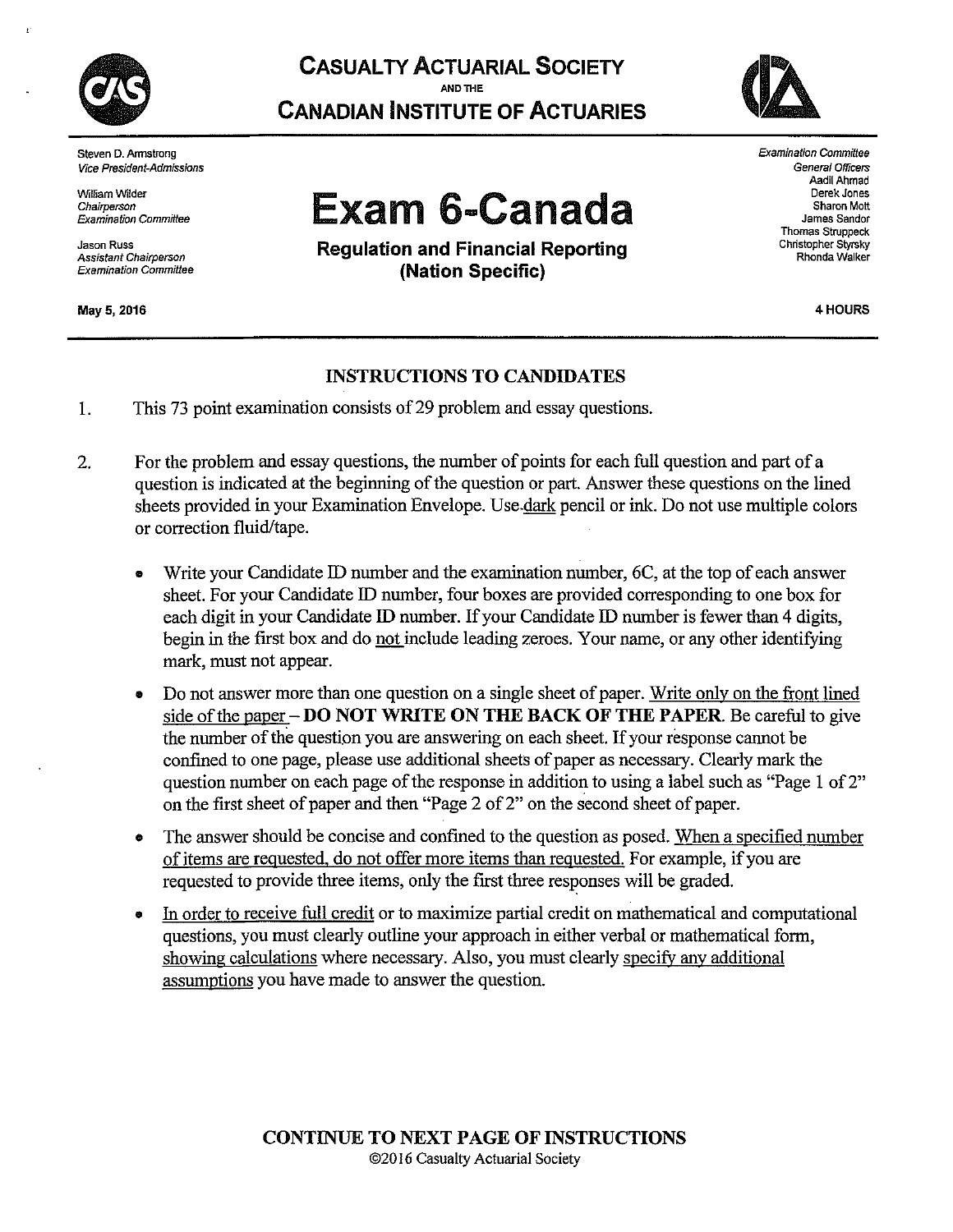Do all problems until you reach the last page of the examination where "END OF" 3. EXAMINATION" is marked.

All questions should be answered according to the Canadian statutory accounting practices and principles, unless specifically instructed otherwise. SAP refers to Statutory Accounting Principles, and GAAP refers to Generally Accepted Accounting Principles.

- Prior to the start of the exam you will have a **fifteen-minute reading period** in which you can  $\overline{4}$ . silently read the questions and check the exam booklet for missing or defective pages. A chart indicating the point value for each question is attached to the back of the examination. Writing will NOT be permitted during this time and you will not be permitted to hold pens or pencils. You will also not be allowed to use calculators. The supervisor has additional exams for those candidates who have defective exam booklets.
- Your Examination Envelope is pre-labeled with your Candidate ID number, name, exam number 5. and test center. Do not remove this label. Keep a record of your Candidate ID number for future inquiries regarding this exam.
- Candidates must remain in the examination center until two hours after the start of the 6. examination. The examination starts after the reading period is complete. You may leave the examination room to use the restroom with permission from the supervisor. To avoid excessive noise during the end of the examination, candidates may not leave the exam room during the last fifteen minutes of the examination.
- At the end of the examination, place all answer sheets in the Examination Envelope. Please insert 7. your answer sheets in your envelope in question number order. Insert a numbered page for each question, even if you have not attempted to answer that question. Nothing written in the examination booklet will be graded. Only the answer sheets will be graded. Also place any included reference materials in the Examination Envelope. BEFORE YOU TURN THE EXAMINATION ENVELOPE IN TO THE SUPERVISOR, BE SURE TO SIGN IT IN THE SPACE PROVIDED ABOVE THE CUT-OUT WINDOW.
- 8. If you have brought a self-addressed, stamped envelope, you may put the examination booklet and scrap paper inside and submit it separately to the supervisor. It will be mailed to you. Do not put the self-addressed stamped envelope inside the Examination Envelope. Interoffice mail is not acceptable.

If you do not have a self-addressed, stamped envelope, please place the examination booklet in the Examination Envelope and seal the envelope. You may not take it with you. Do not put scrap paper in the Examination Envelope. The supervisor will collect your scrap paper.

Candidates may obtain a copy of the examination from the CAS Web Site.

All extra answer sheets, scrap paper, etc. must be returned to the supervisor for disposal.

- Candidates must not give or receive assistance of any kind during the examination. Any cheating, 9. any attempt to cheat, assisting others to cheat, or participating therein, or other improper conduct will result in the Casualty Actuarial Society and the Canadian Institute of Actuaries disqualifying the candidate's paper, and such other disciplinary action as may be deemed appropriate within the guidelines of the CAS Policy on Examination Discipline.
- 10. The exam survey is available on the CAS Web Site in the "Admissions/Exams" section. Please submit your survey by May 23, 2016.

# **END OF INSTRUCTIONS**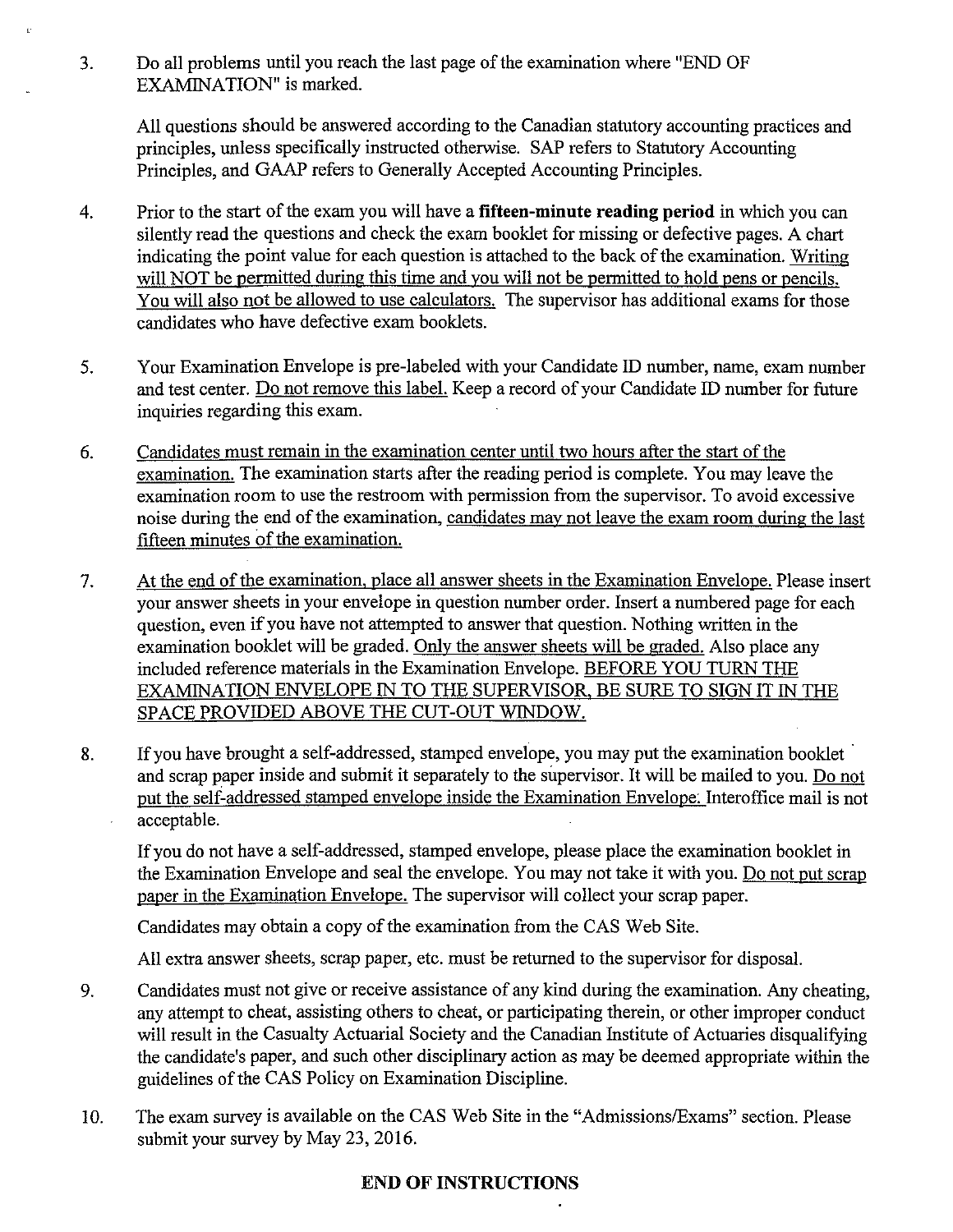# 1.  $(2.5 \text{ points})$

a.  $(1 point)$ 

Identify four areas of concern with the financial soundness or solvency of insurance companies which federal legislation addresses.

b.  $(1 point)$ 

Other than duty to disclose and contents of the insurance policy, identify four areas of the insurance contract that provincial legislation regulates.

c.  $(0.5 \text{ point})$ 

Describe the requirements for foreign insurance companies to hold adequate assets in Canada under the Insurance Companies Act.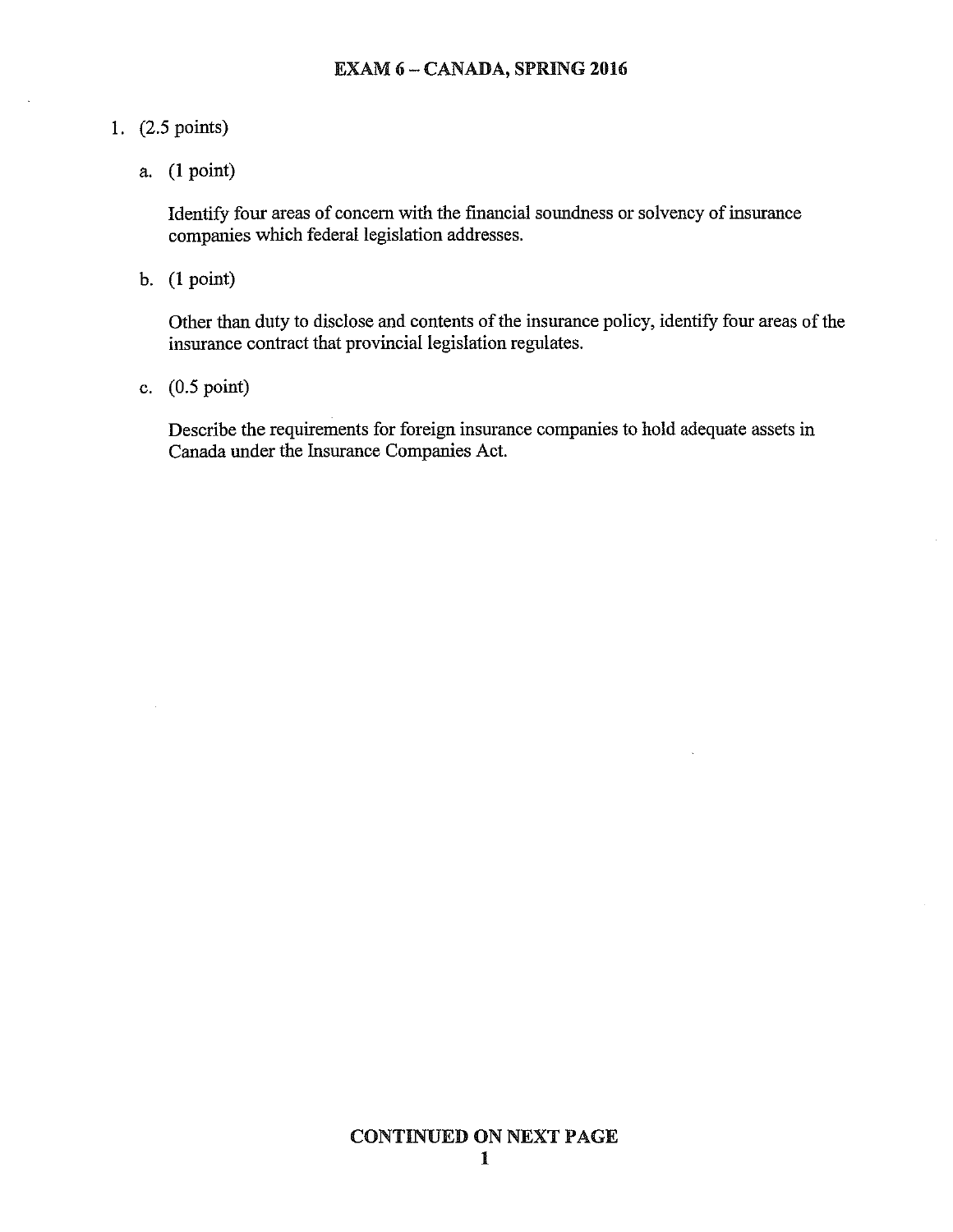# 2.  $(2 points)$

a.  $(1 point)$ 

Briefly describe four qualifications that OSFI Guideline E-15 expects an Appointed Actuary to possess.

b.  $(1 point)$ 

Briefly describe four responsibilities of an external reviewer outlined in OSFI Guideline  $E-15$ .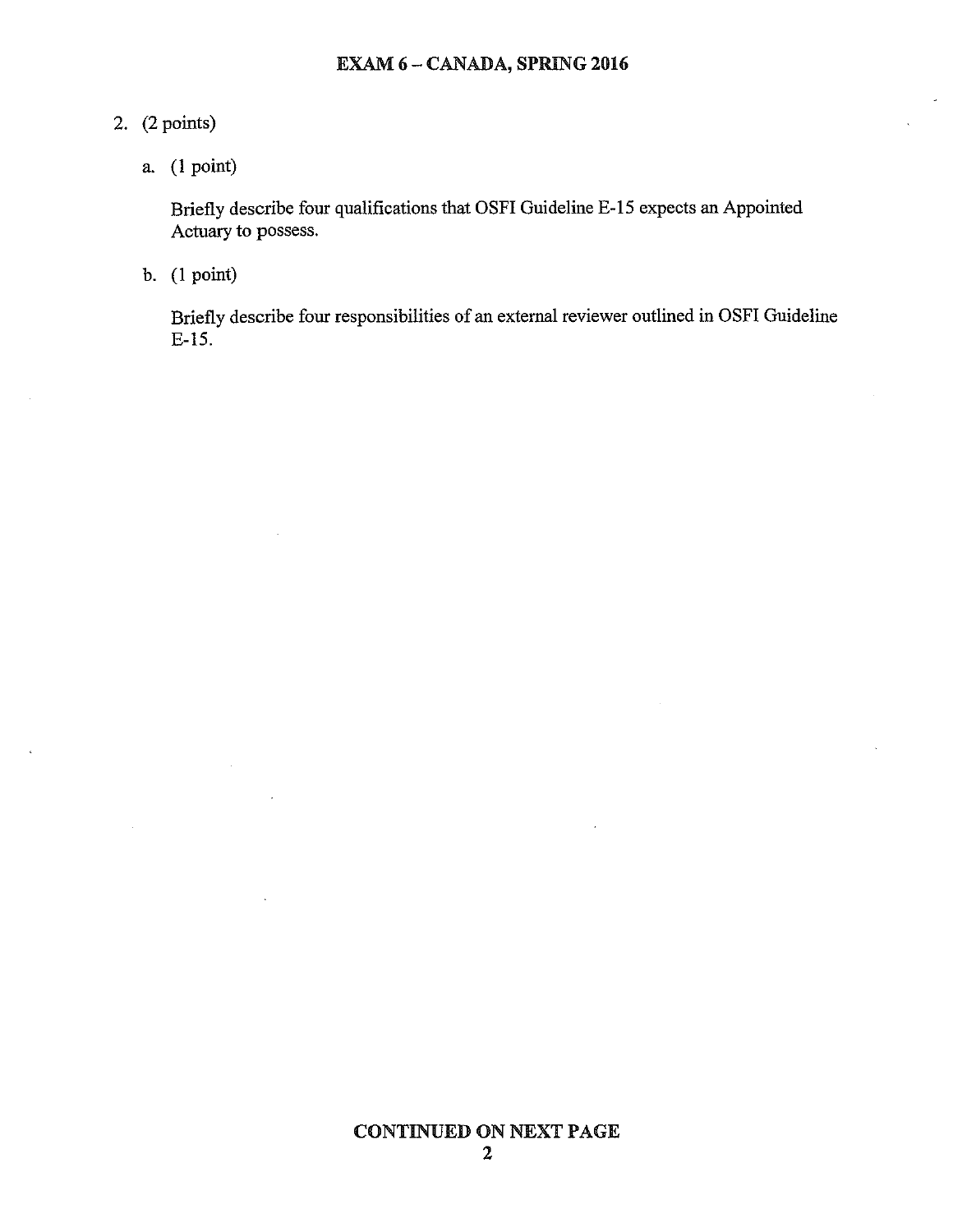### 3.  $(2.0 \text{ points})$

A Canadian auto insurance regulator in a highly competitive jurisdiction is considering a proposal by a consortium of insurance companies and dental practitioners to use a driver's number of dental visits in the past 12 months as an automobile insurance rating variable. The consortium has conducted a multivariate statistical analysis of empirical claims data to justify their proposal. This analysis found the following statistically significant result: each additional visit to the dentist in the past 12 months lowers the expected automobile insurance claims of the driver by 20%, all else equal.

The regulator has recently heard the testimony of Jeff Kucera at the NAIC Public Hearing of Credit-Based Insurance Scores about the use of credit-based insurance scores in rating. The regulator works closely with the NAIC and would like to ensure that *number of dental visits* in the past 12 months is evaluated relative to the arguments presented in this testimony.

a.  $(0.5 \text{ point})$ 

Provide support in favour of using the number of dental visits in the past 12 months as a fair and valid automobile insurance rating criterion.

b.  $(1.0 \text{ point})$ 

The regulator elects to approve this rating variable. Five years later, a new study recognizes that a gradual increase in dental fees has led to a 10% overall reduction in annual dental visits across the driving population. Fully defend the regulator's decision to maintain number of dental visits in the past 12 months as an approved rating variable in light of this new study.

c.  $(0.5 \text{ point})$ 

The privacy commissioner rules that number of dental visits in the past 12 months constitutes personal information under the privacy laws of the jurisdiction and requires informed customer consent to be used in rating and underwriting. Identify two elements that should be included in the consent request to the customer.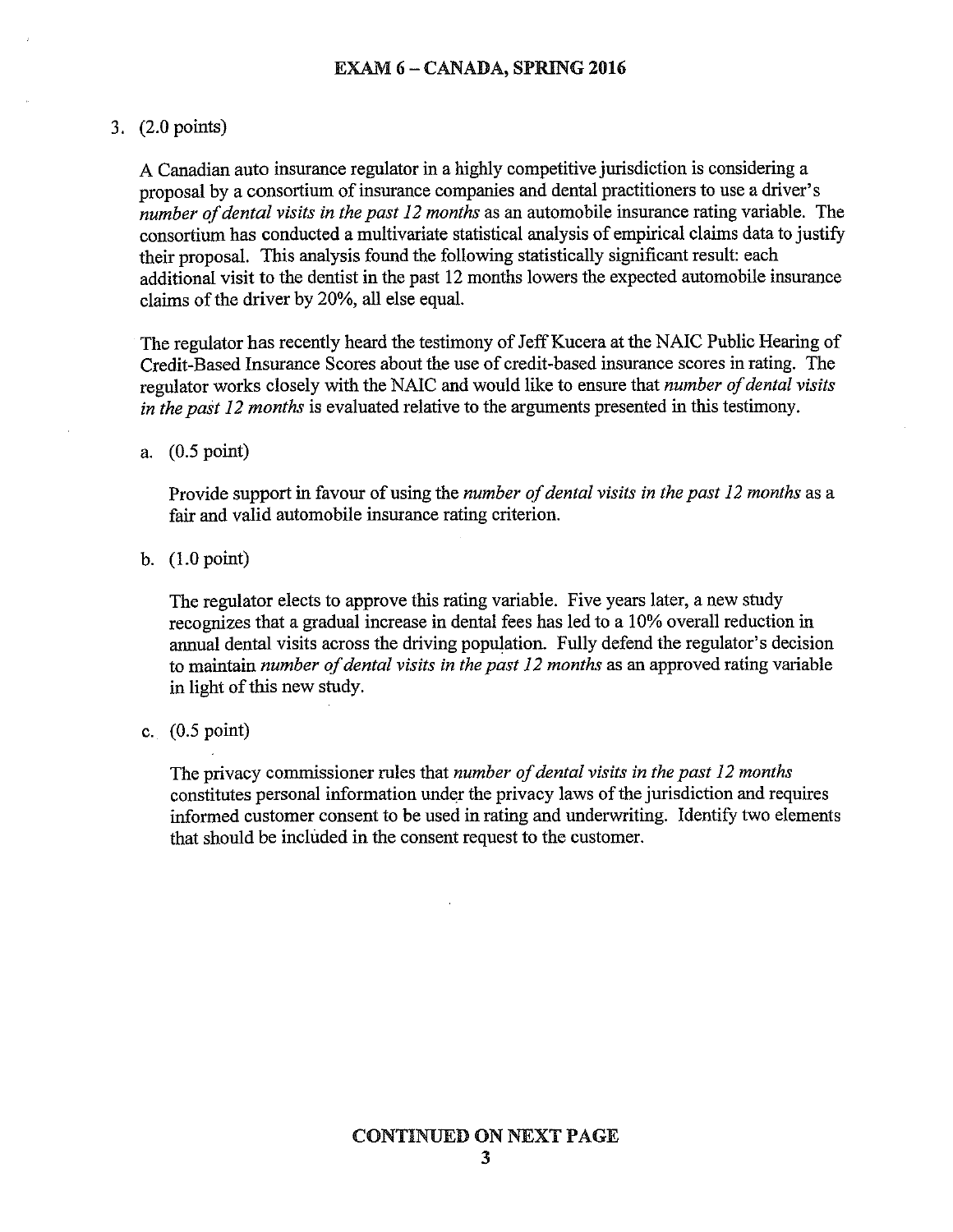### 4. (2.0 points)

a. (0.25 point)

Briefly describe the main responsibility of a Relationship Manager designated by OSFI for a federally regulated financial institution.

b.  $(0.75 \text{ point})$ 

Briefly describe three key principles followed by OSFI in its risk assessment of federally regulated financial institutions.

c.  $(1.0 \text{ point})$ 

 $\bar{\bar{z}}$ 

 $\ddot{\phantom{a}}$ 

Identify the two levels of control at which OSFI assesses the quality of risk management of a federally regulated financial institution and briefly describe the primary responsibilities of each level of control.

 $\ddot{\phantom{0}}$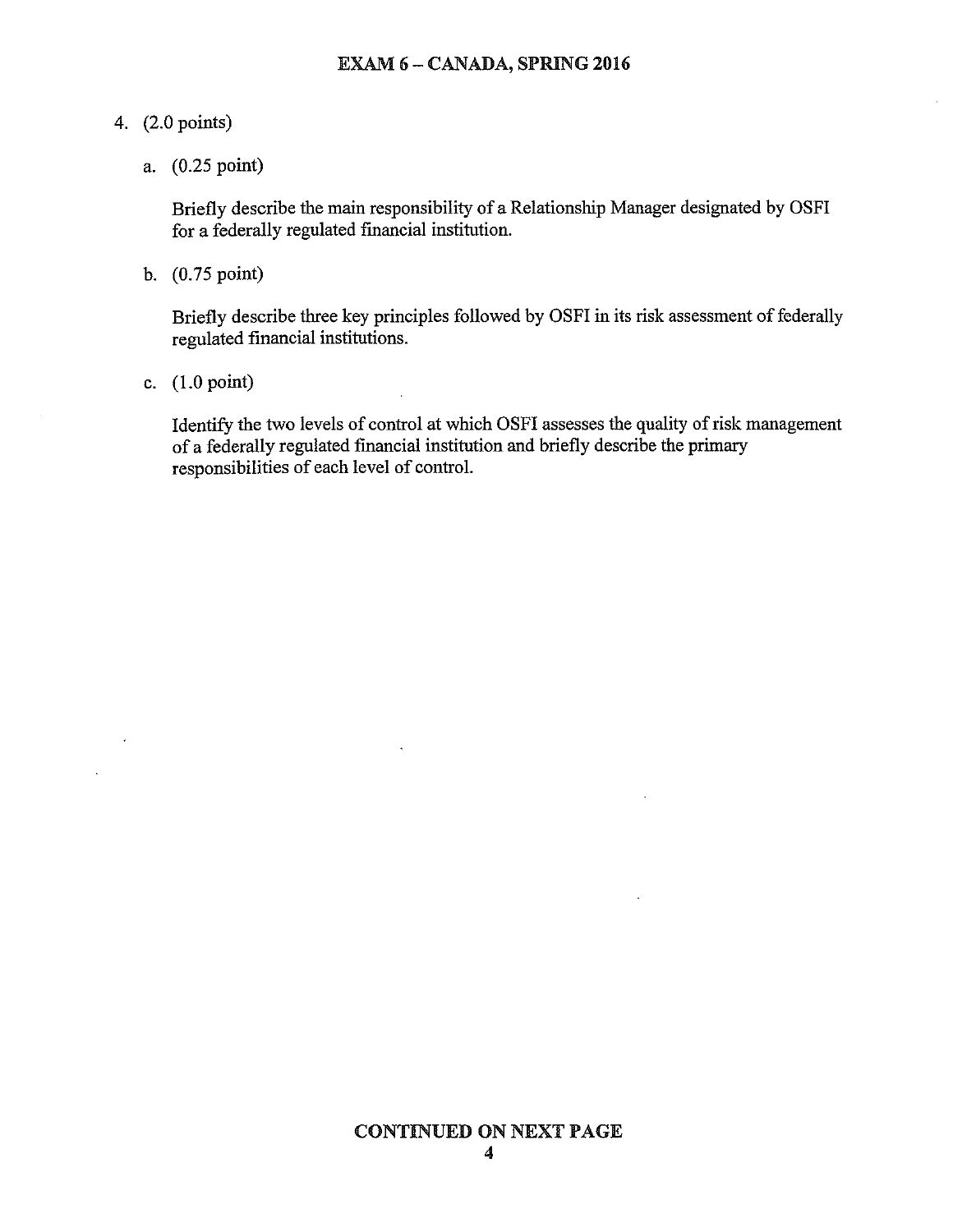# 5.  $(2 points)$

 $\sim$ 

In 2011 and 2012 the Ontario Court of Appeal ruled on two significant cases regarding the criteria to meet the definition of catastrophic impairment. Fully describe the impact of one of these two cases on the definition of catastrophic impairment, including the original court decision and the subsequent appeal decision.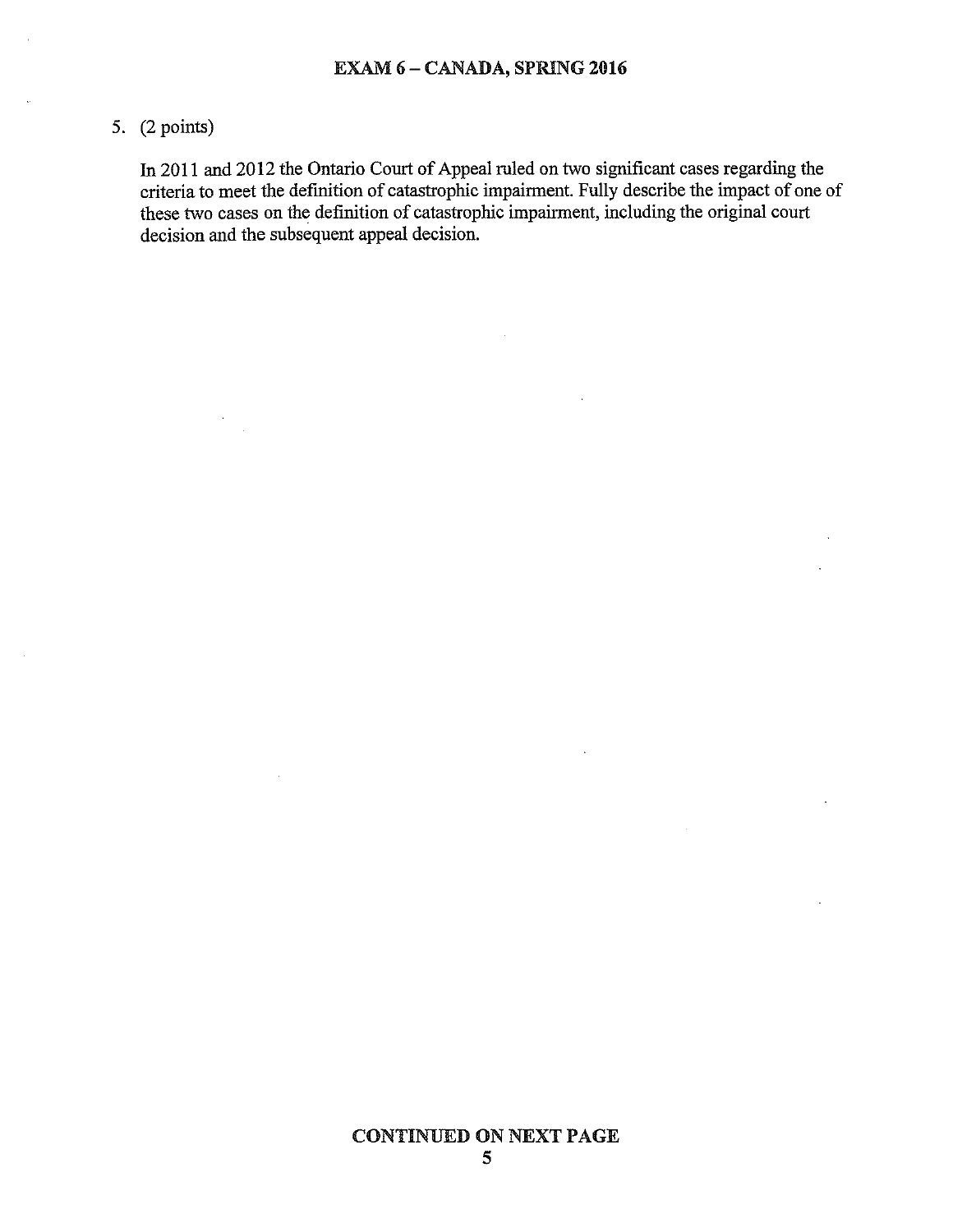# 6.  $(2 points)$

A province is considering introducing a cap on non-pecuniary damages only on minor injury claims. However, it is concerned with the legality of introducing the cap. Evaluate the likelihood of a successful legal challenge. Provide reference to any case precedents.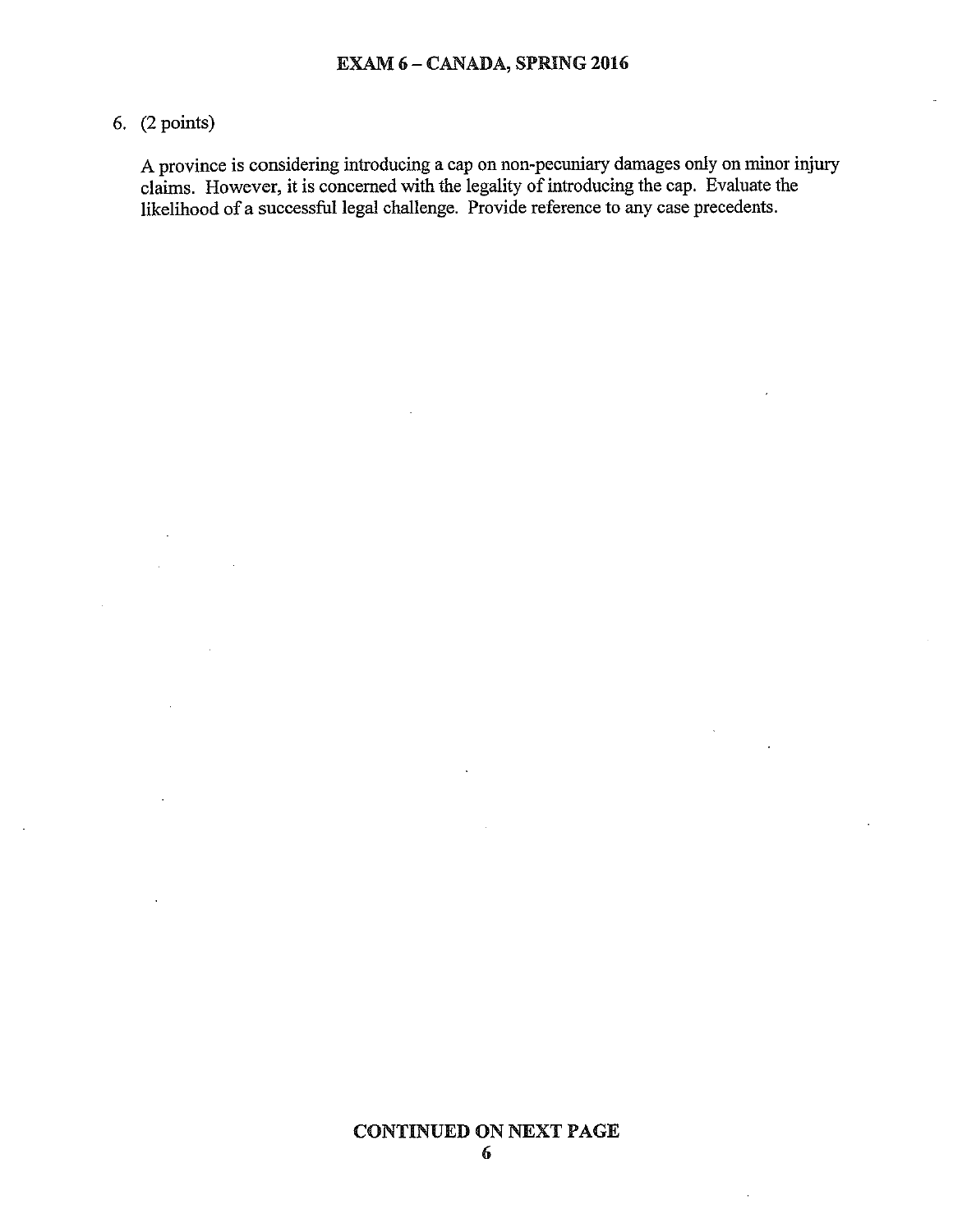### 7. (1.75 points)

a.  $(0.50 \text{ point})$ 

Identify a group of defendants that are frequently negatively impacted by the legal doctrine of joint and several liability. Briefly describe how this legal doctrine may impact the group in lawsuits.

b.  $(0.50 \text{ point})$ 

Identify and briefly describe a possible reform to the joint and several doctrine to alleviate the potential negative impact to groups identified in part a. above.

c.  $(0.50 \text{ point})$ 

Describe a concern that the trial lawyers may use to argue against a tort reform to the joint and several liability doctrine.

d.  $(0.25 \text{ point})$ 

Identify a potential remedy to address the concern mentioned in part c. above.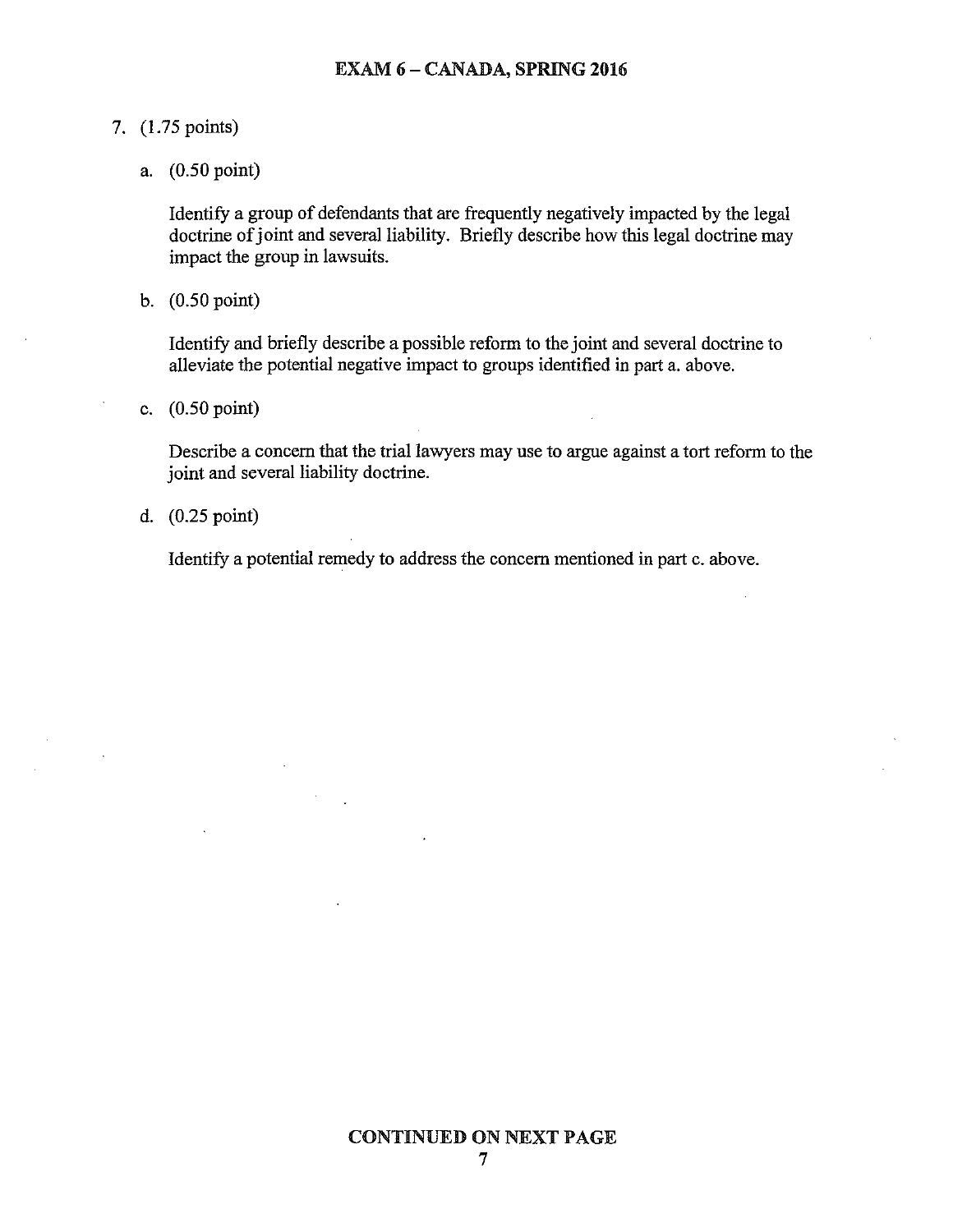### **EXAM 6 - CANADA, SPRING 2016**

# 8.  $(4 points)$

An agricultural producer insures the production of a particular crop under a plan with the following details:

| Area           | 100 acres     |
|----------------|---------------|
| Coverage Level | 70%           |
| Probable Yield | 584 kg/acre   |
| Price          | $$0.41$ / $k$ |

### $(1.0 \text{ point})$ a.

Identify and briefly describe two types of yield-based production insurance programs in Canada.

b.  $(1.0 \text{ point})$ 

Identify and briefly describe two types of non-yield-based production insurance programs in Canada.

c.  $(0.5 \text{ point})$ 

Using the plan described above, calculate the indemnity paid to the producer with an actual production of 25,000 kg.

d.  $(1.5 \text{ points})$ 

Identify and briefly describe three other agriculture risk management programs in Canada under Growing Forward 2.

 $\sim 10^7$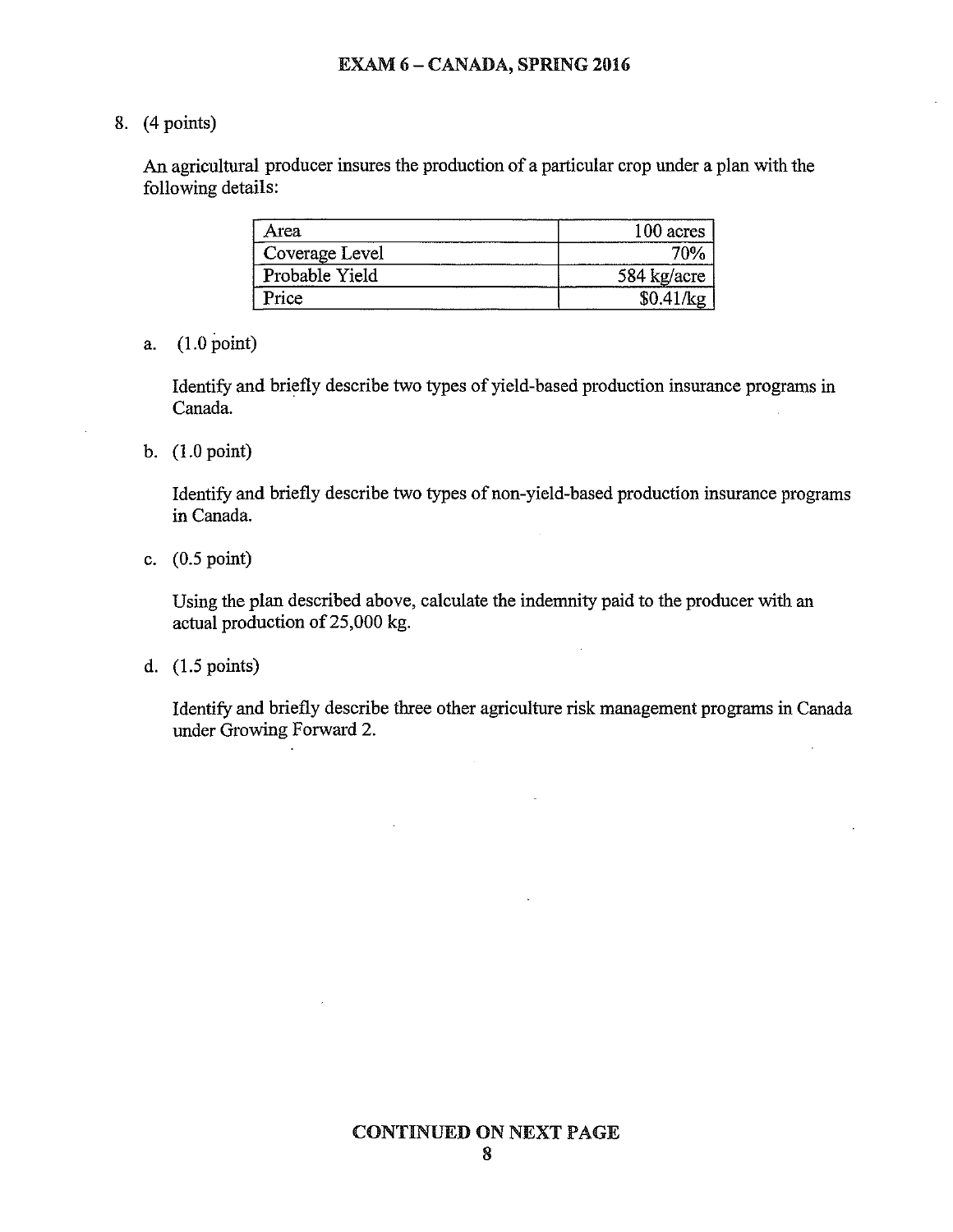# 9. (2.25 points)

a. (0.75 point)

Briefly describe the origin, role and goal of the Facility Association.

b.  $(0.5 \text{ point})$ 

Identify two risk-sharing mechanisms used by the Facility Association.

c.  $(1.0 \text{ point})$ 

Compare and contrast the two mechanisms described above with respect to:

- Risk insured  $\mathbf{i}$
- Underwriting and pricing of risk insured  $\ddot{\mathbf{h}}$ .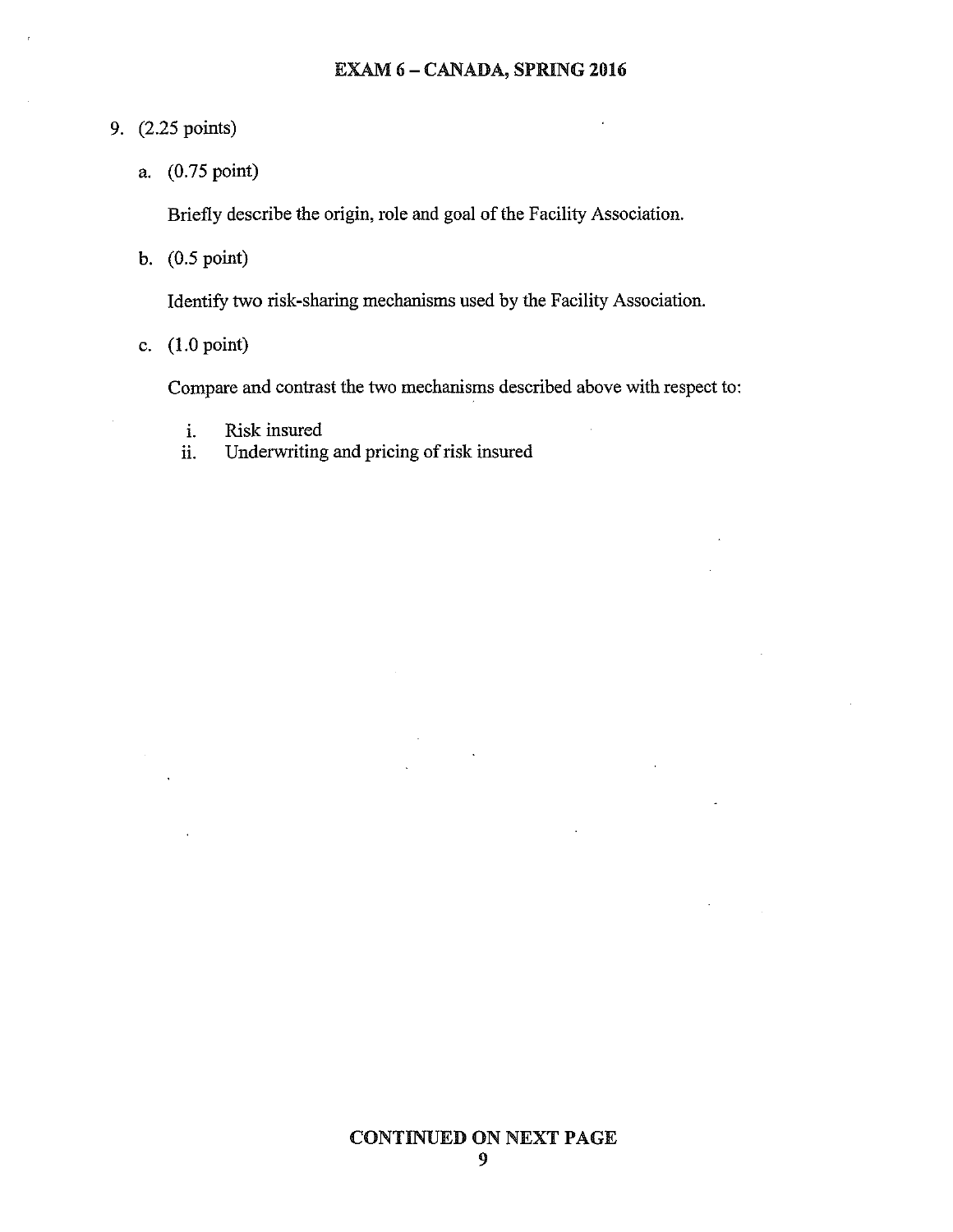# 10. (2.0 points)

a. (1.25 point)

Identify five reasons why government participation in insurance is considered necessary.

b. (0.75 point)

Identify three ways in which the government can be involved as an insurance provider.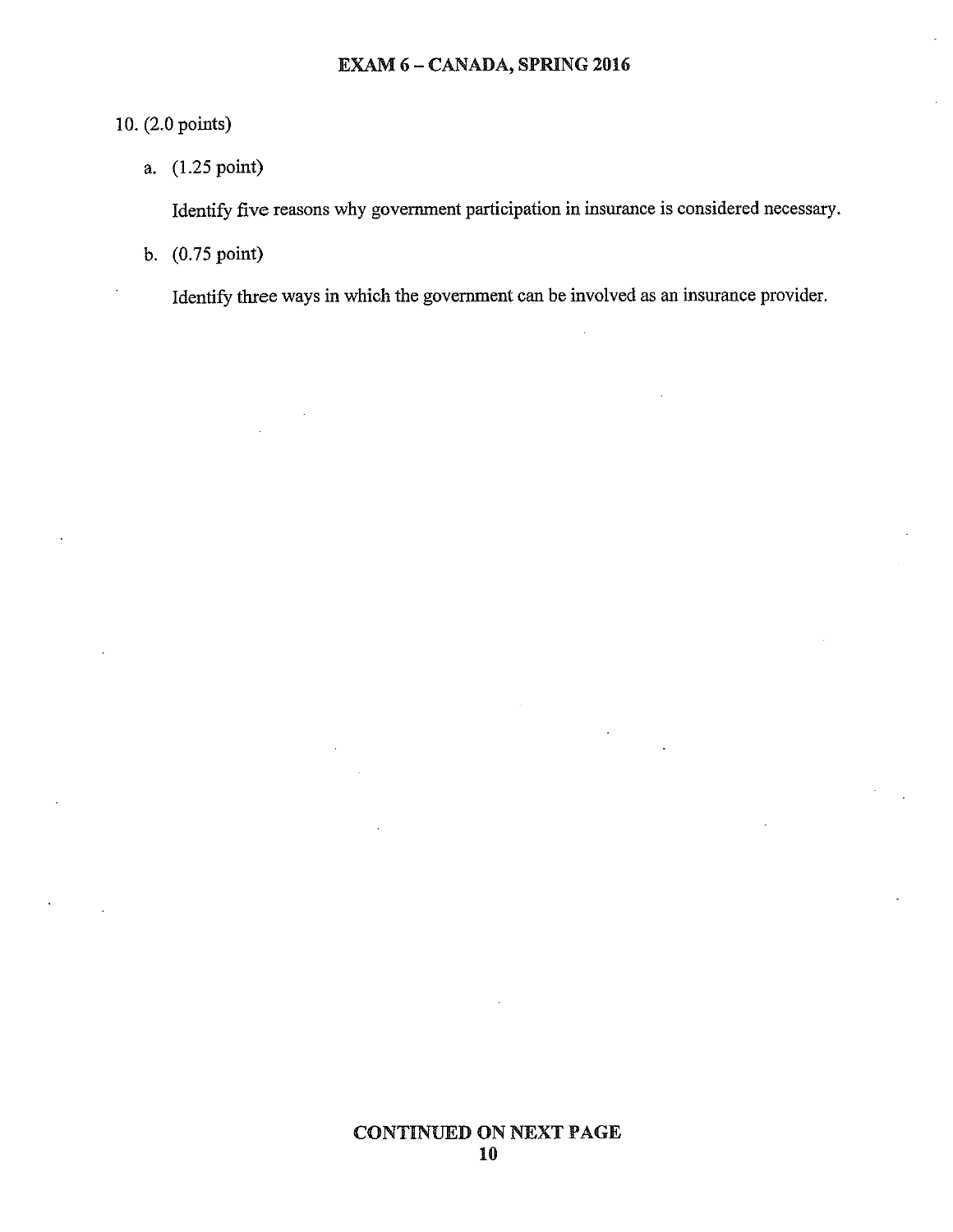### 11. (2.75 points)

A government insurance panel is considering various alternatives to improve availability of flood insurance for homeowners. A flood catastrophe model indicates the following expected loss costs for the different risk zones:

| <b>Risk</b><br>Zone | <b>Expected Flood</b><br><b>Loss Cost (dollars)</b> | <b>Number of Homes</b><br>(thousands) |
|---------------------|-----------------------------------------------------|---------------------------------------|
|                     | 50                                                  | 85 <sup>5</sup>                       |
|                     | 300                                                 |                                       |
|                     | 3,500                                               |                                       |
| Total               | 230                                                 |                                       |

Market research revealed that homeowners would be willing to pay up to \$1,000 per year for flood protection. Any price in excess of that would be regarded as unaffordable.

### a.  $(1.0 \text{ point})$

Two approaches to offer flood insurance are the optional system and the bundled system. Compare and contrast these two approaches in terms of the following:

- $\mathbf{i}$ . moral hazard
- allocation of cost ii.

### b.  $(1.5 \text{ points})$

Propose and justify pricing for zones A, B and C which would maximize the number of households covered and discourage development in high-risk zones. Assume no expenses, no profit margin and no competition.

c.  $(0.25 \text{ point})$ 

Identify a policy condition in part b. above which would help discourage development in high-risk zones and encourage loss control.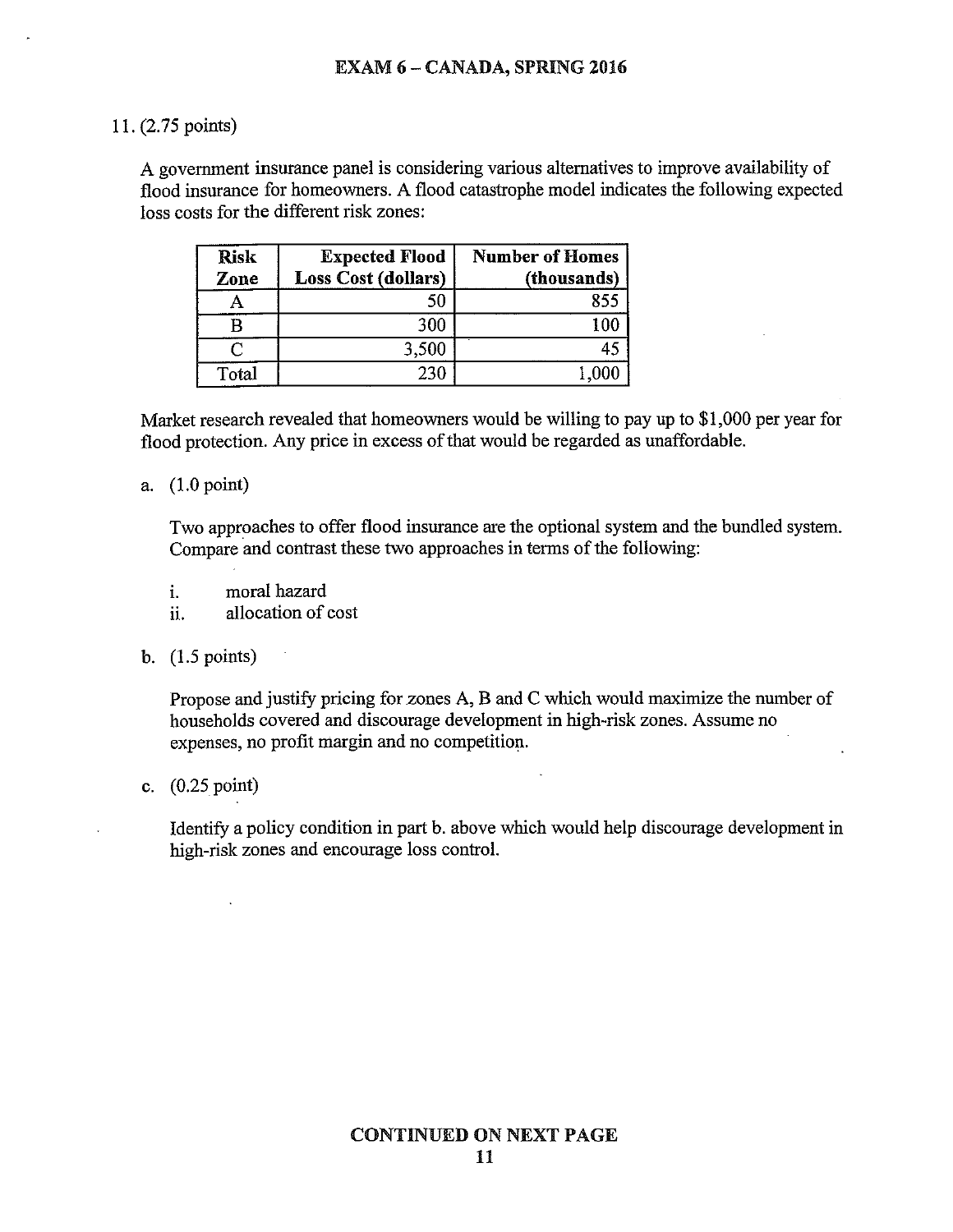# 12. (1 point)

 $\bar{z}$ 

 $\bar{z}$ 

 $\overline{\phantom{a}}$ 

Identify two financial and two non-financial considerations associated with the future cash flows of a reinsurance commutation.

 $\sim$ 

 $\mathbf{v}$ 

 $\bar{z}$ 

 $\bar{z}$ 

 $\Delta \sim 10^{11}$  m  $^{-1}$ 

### **CONTINUED ON NEXT PAGE** 12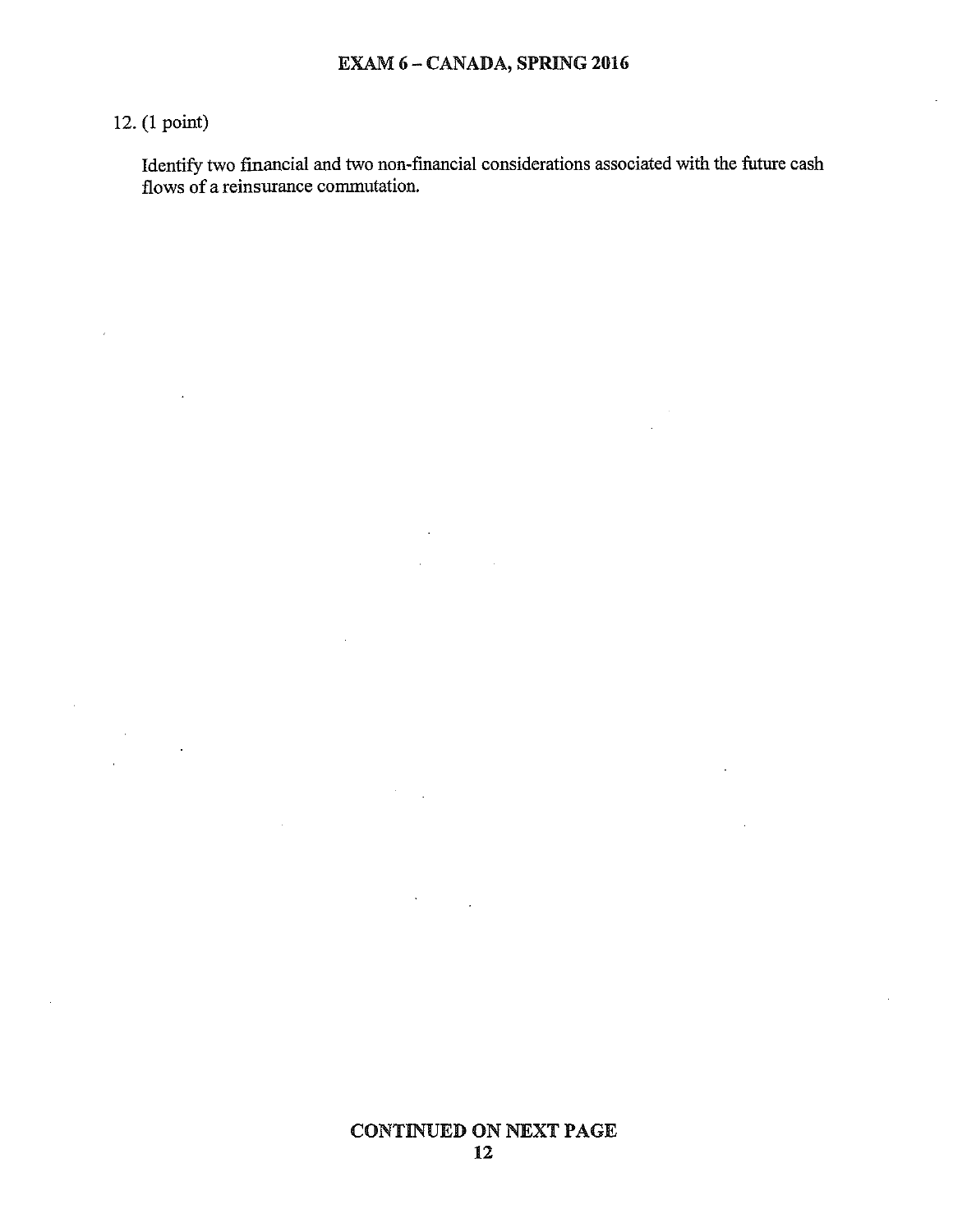### 13. (7.75 points)

The following information is available for a property and casualty insurance company that only writes auto insurance as at December 31, 2015. All amounts are in thousands of dollars  $($000s).$ 

The cumulative accident year payment pattern is as follows:

| Age (months) | % cumulative paid |
|--------------|-------------------|
| 12           | 25.0%             |
| 24           | 50.0%             |
| 36           | 75.0%             |
|              | 100.0%            |

The following additional information is also available:

- Assume all claim payments are made in the middle of the year.  $\bullet$
- The company started writing business on January 1, 2015. 0
- The exposures, 12 months policies, are uniformly written throughout the year. ⊜
- There is no reinsurance.  $\bullet$
- Annual Gross Written Premium in  $2015 = $10,000$ 0
- Net undiscounted unpaid claims at the end of  $2015 = $5,250$ ø
- Margin for Adverse Deviation (MfAD) Claims development: 10.0% ۰
- MfAD Investment return rates: 0.5%  $\bullet$
- The budgeted loss ratio for 2016 is equal to 65.0%.  $\bullet$
- Maintenance expenses are equal to 3.0% of gross written premiums.  $\bullet$
- Assume that maintenance expenses are paid during the time the unearned premium is ♦ earned.
- Interest rate shock factor  $= 1.25\%$ .  $\bullet$

### << QUESTION 13 CONTINUED ON NEXT PAGE >>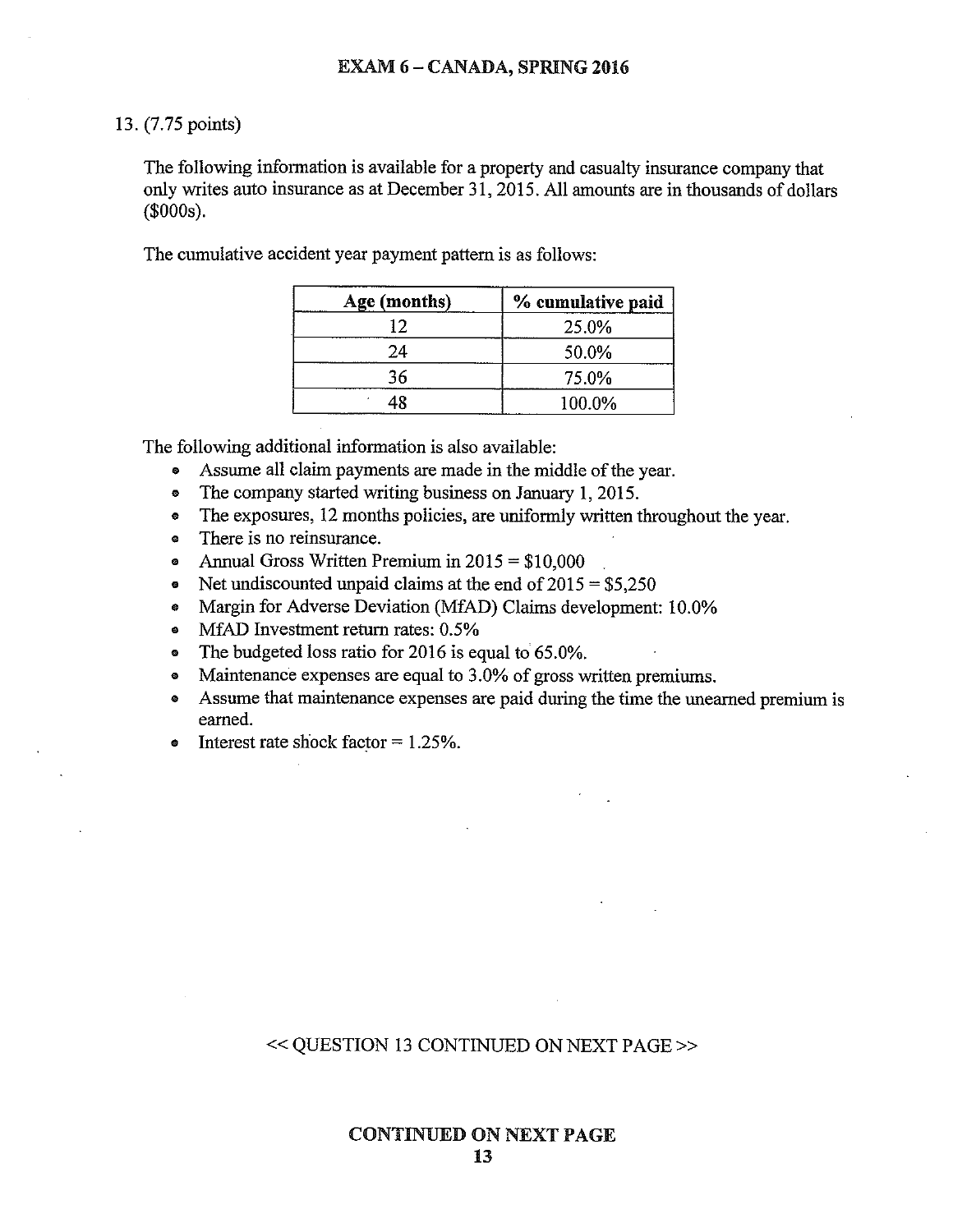## EXAM 6 - CANADA, SPRING 2016

| Description               | Bond #1    | <b>Bond #2</b> |
|---------------------------|------------|----------------|
| Maturity Date             | 31/12/2016 | 31/12/2017     |
| <b>Annual Coupon Rate</b> | 2.60%      | 3.50%          |
| # of coupons per year     | 2          |                |
| Par value                 | \$10,000   | \$10,000       |
| Coupons value $(\$)$      | \$130      | \$175          |
| Annual effective yield    | 2.31%      | 3.23%          |
| <b>Modified Duration</b>  | 0.972      | 1.888          |
| Market Value              | \$10,030   | \$10,060       |

The composition of the company's bond portfolio is as follows:

Note that there are no other invested assets other than Bond #1 and Bond #2 and that the combined market yield of the investment portfolio is used to discount losses.

 $\sim$ 

 $\mathbb{Z}^2$ 

 $\ddot{\phantom{a}}$ 

l.

Calculate the margin required for interest rate risk for the current year.

 $\mathbf{r}$ 

 $\sim$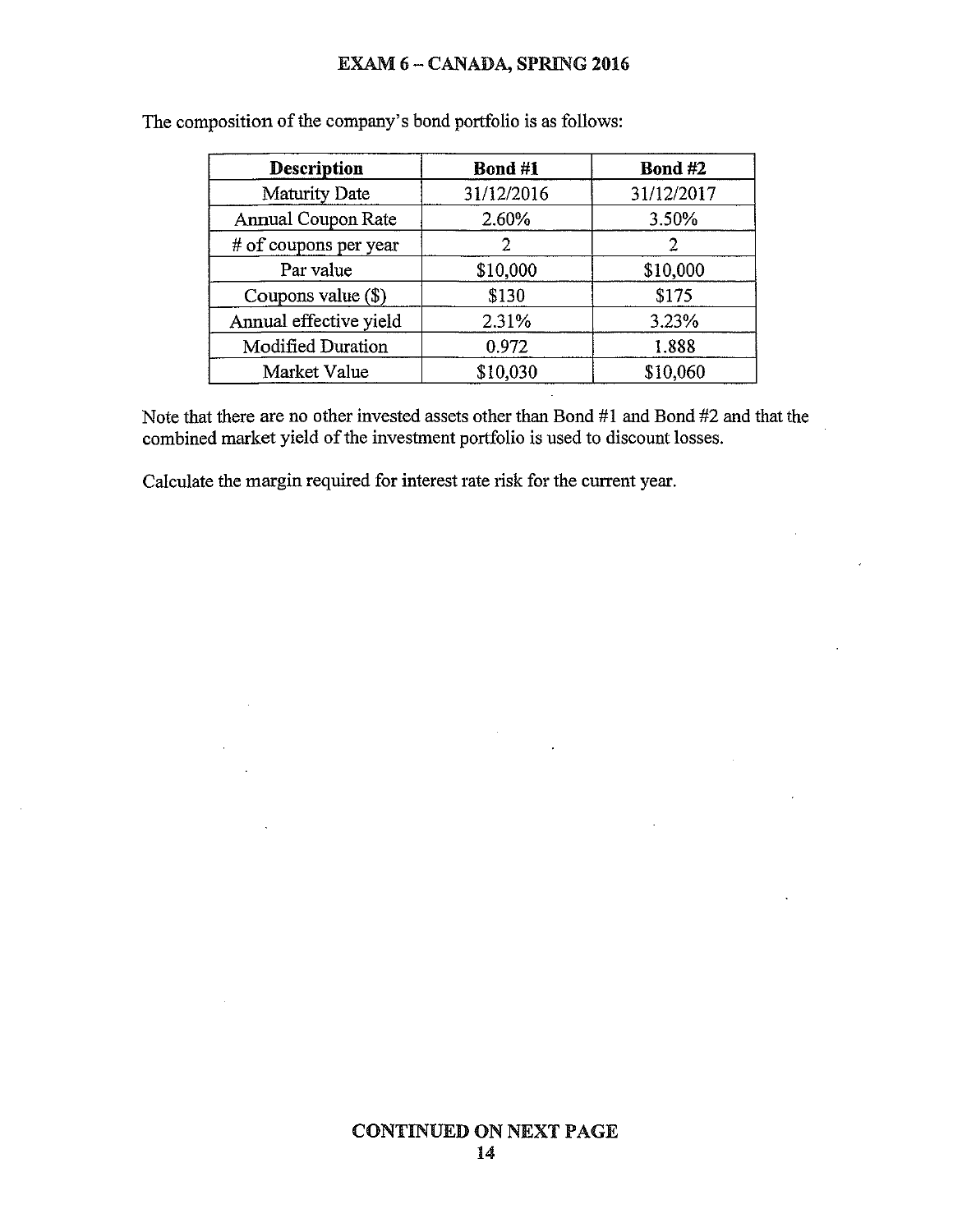# 14. (2 points)

The following information is provided for a property and casualty insurance company as of December 31, 2015. All amounts are in thousands of dollars (\$000s).

| Incremental Paid |       |       |     |    | Undiscounted Ultimate |       |       |       |       |       |
|------------------|-------|-------|-----|----|-----------------------|-------|-------|-------|-------|-------|
| AccYr            | ר ו   | 24    | 36  | 48 |                       | AccYr | 12    | 24    | 36    | 48    |
| 2012             | 2,000 | 1.000 | 500 |    |                       | 2012  | 4,000 | 3.500 | 3.750 | 3,500 |
| 2013             | 1,500 | 750   | 250 |    |                       | 2013  | 2,500 | 2,750 | 2,750 |       |
| 2014             | 3,500 | 2,000 |     |    |                       | 2014  | 5,500 | 7,000 |       |       |
| 2015             | 2,500 |       |     |    |                       | 2015  | 4,500 |       |       |       |

**Actuarial Present Value Ultimate** 

| AccYr |       | 24    | 36    | 48    |
|-------|-------|-------|-------|-------|
| 2012  | 4,500 | 3.600 | 3,800 | 3,500 |
| 2013  | 2,750 | 2.900 | 2,800 |       |
| 2014  | 6,000 | 7,400 |       |       |
| 2015  | 5,000 |       |       |       |

The annual yield rate is 4.5%.

a.  $(0.5 \text{ point})$ 

Calculate the undiscounted excess / (deficiency) ratio for accident year 2012 as of December 31, 2015.

 $b.$  (1 point)

Calculate the cumulative investment income on unpaid claims for accident year 2013 as of December 31, 2015.

c.  $(0.5 \text{ point})$ 

Calculate the cumulative discounted excess / (deficiency) ratio for accident year 2013 as of December 31, 2015.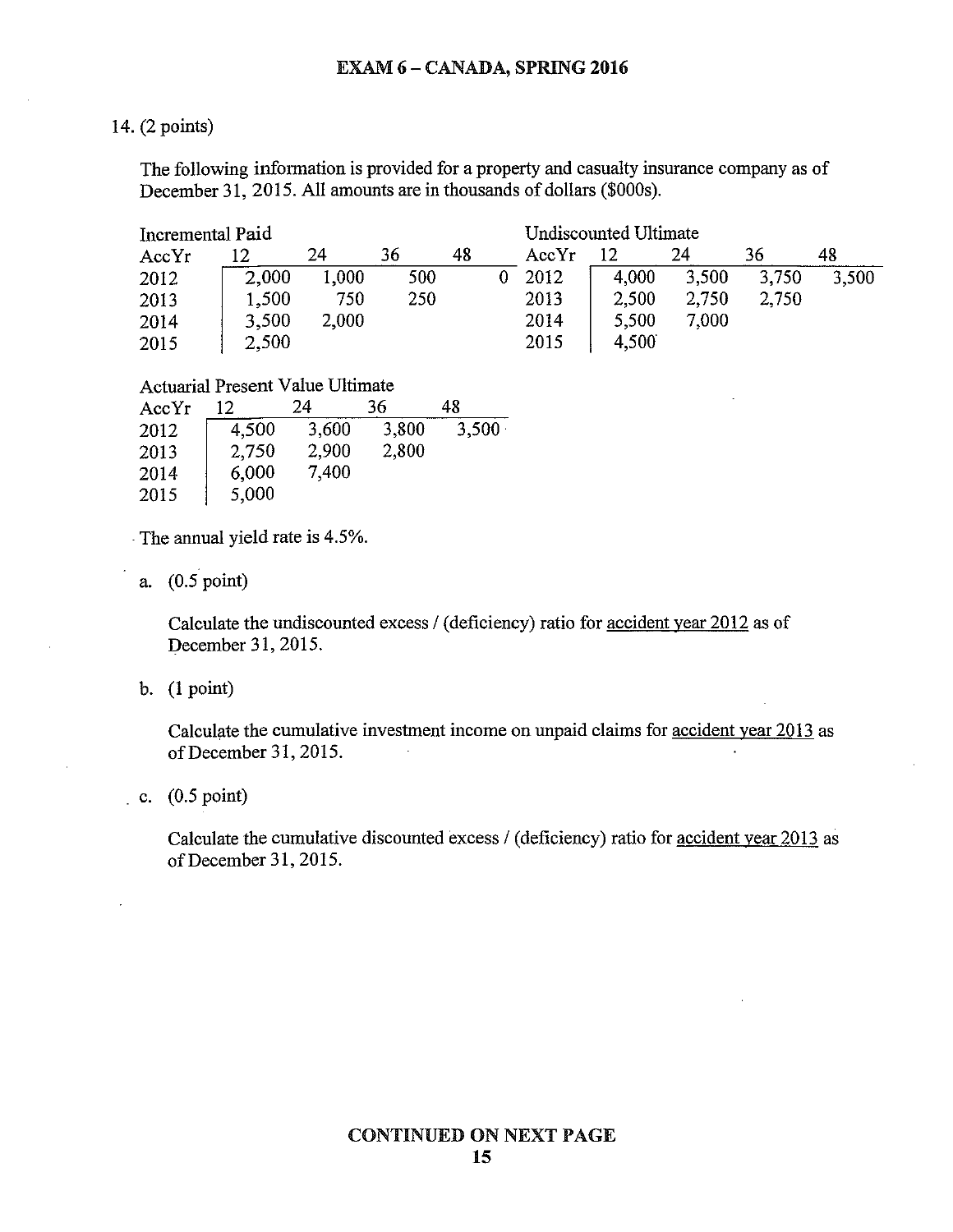### 15. (2.5 points)

The following information is available for a Canadian property and casualty insurance company as at December 31, 2015. The company began operations on January 1, 2015. All amounts are in thousands of dollars (\$000s).

| Accident<br>Year | Net Paid Loss | Net Incurred Loss   Net Ultimate Loss |        |
|------------------|---------------|---------------------------------------|--------|
| 2015             | 2.000         | 3,500                                 | 10,000 |

|     | Discount Rate | Claims<br>Development<br><b>MfAD</b> | Reinsurance Rate<br><b>MfAD</b> |
|-----|---------------|--------------------------------------|---------------------------------|
| Net | 5.00%         | $6.00\%$                             | 4.00%                           |

Cumulative accident year payment pattern (net layer only):

Percentage paid by 12 months  $= 20\%$ 

Percentage paid by 24 months =  $30\%$ 

Percentage paid by 36 months  $=$  50%

Percentage paid by 48 months  $= 75\%$ 

Percentage paid by 60 months =  $100\%$ 

Assume that all payments are made in the middle of the year.

The gross discounted present value of claims liabilities (excluding PfADs) as at December 31, 2015 is 18,121.

Total net unpaid claims and adjustment expenses on an actuarial discounted basis as at December 31, 2015 are 8,180.

a.  $(2 points)$ 

Calculate the net Investment PfAD at December 31, 2015.

b.  $(0.5 \text{ point})$ 

Identify two considerations in calculating the portfolio yield.

### **CONTINUED ON NEXT PAGE** 16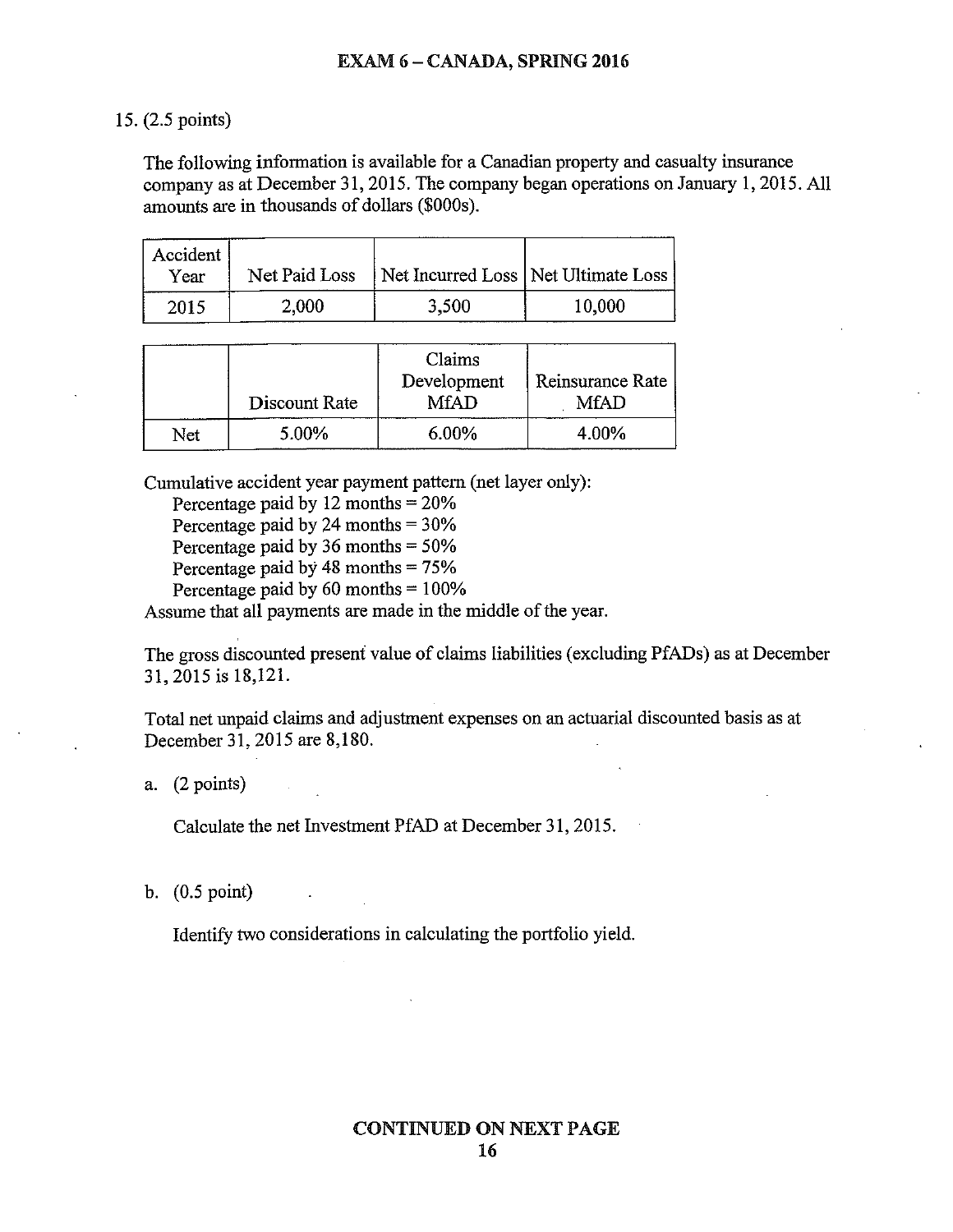# 16. (1 point)

a. (0.5 point)

Identify two key principles that provide a framework for risk transfer and risk transfer assessment.

b.  $(0.5 \text{ point})$ 

 $\mathcal{A}$ 

Provide two examples of limitations of risk transfer.

 $\sim 10^7$ 

 $\overline{a}$ 

 $\bar{\star}$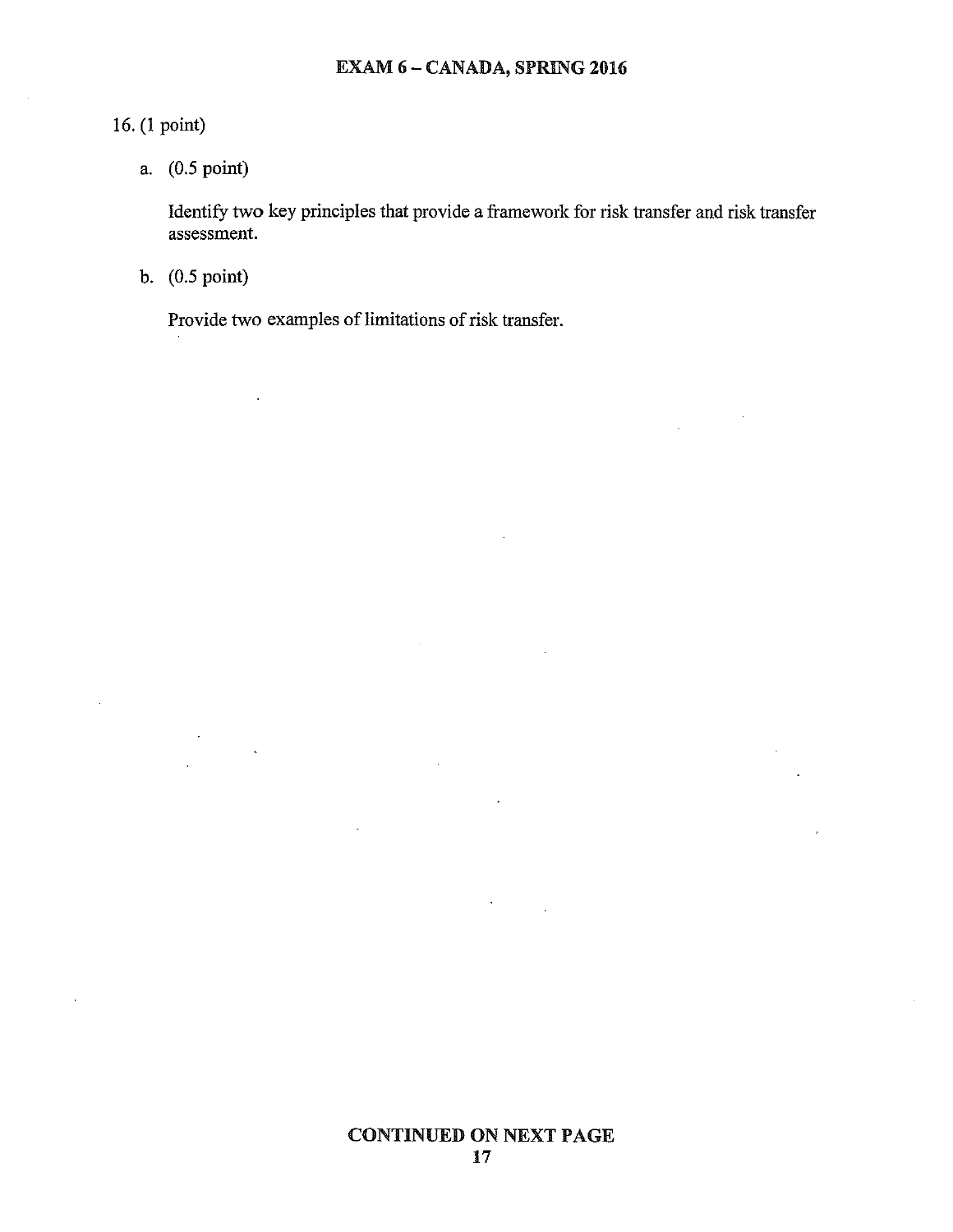### 17. (2 points)

The Earthquake Exposure Sound Practices Guideline sets out OSFI's expectations for policies and procedures applicable to insurers that have material earthquake exposure.

a. (0.5 point)

Briefly describe two methods to test the completeness, accuracy and consistency of the exposure data.

b.  $(0.75 \text{ point})$ 

Briefly describe three best practices that insurers are expected to have in order to ensure that their earthquake models are appropriately used.

c.  $(0.75 \text{ point})$ 

Identify three non-modelled exposure and risk factors that should be considered as part of an insurer's earthquake PML.

 $\mathbf{r}$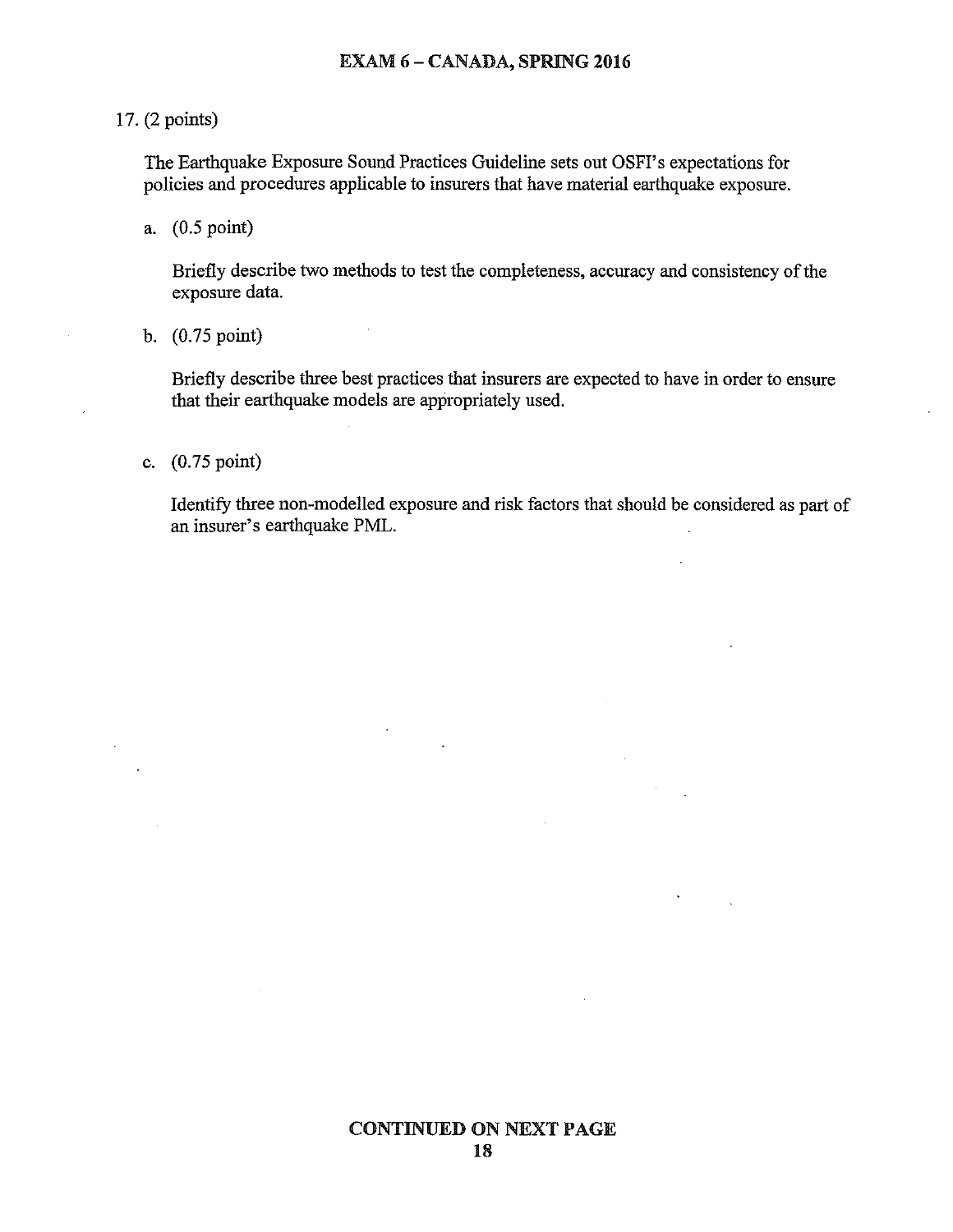### 18. (2.75 points)

The following is an extract from page 80.10 of a Canadian property and casualty insurance company's P&C-1 as of December 31, 2015. All amounts are in thousands of dollars  $$000s$ ).

|                       |                                                    |                                                    |        | Commissions in respect of premiums written |                      |        |                                        |                                        |                                                     |
|-----------------------|----------------------------------------------------|----------------------------------------------------|--------|--------------------------------------------|----------------------|--------|----------------------------------------|----------------------------------------|-----------------------------------------------------|
|                       | Deferred<br>Commissions<br>at beginning<br>of year | Unearned<br>Commissions<br>at beginning<br>of year | Direct | Reinsurance<br>Assumed                     | Reinsurance<br>Ceded | Net    | Deferred<br>Commissions<br>end of year | Unearned<br>Commissions<br>end of year | Net<br>Commissions<br>attributable to<br>the Period |
| Automobile -<br>total | 14.000                                             |                                                    | 10.000 | 1,000                                      | 4,000                |        | 16,000                                 |                                        |                                                     |
| Property -<br>total   | 16.000                                             |                                                    | 13,000 |                                            | 5,000                | 10.000 | 19,000                                 |                                        |                                                     |
| Total                 | 30,000                                             |                                                    | 23,000 |                                            | 9,000                |        | 35,000                                 |                                        |                                                     |

Other financial information from page 80.10:

- Gross Contingent Commissions =  $5,000$  $\bullet$
- Ceded Contingent Commissions =  $2,000$  $\bullet$
- Gross Other Non-Deferrable Commissions =  $3,000$ Ø
- Ceded Other Non-Deferrable Commissions =  $1,000$ ۵
- Ceded Commission Income (Auto & Property Combined) =  $11,000$ 9
- a. (2.25 points)

Calculate Total Net Commissions as it appears on page 80.10.

b.  $(0.5 \text{ point})$ 

Define non-deferrable commissions.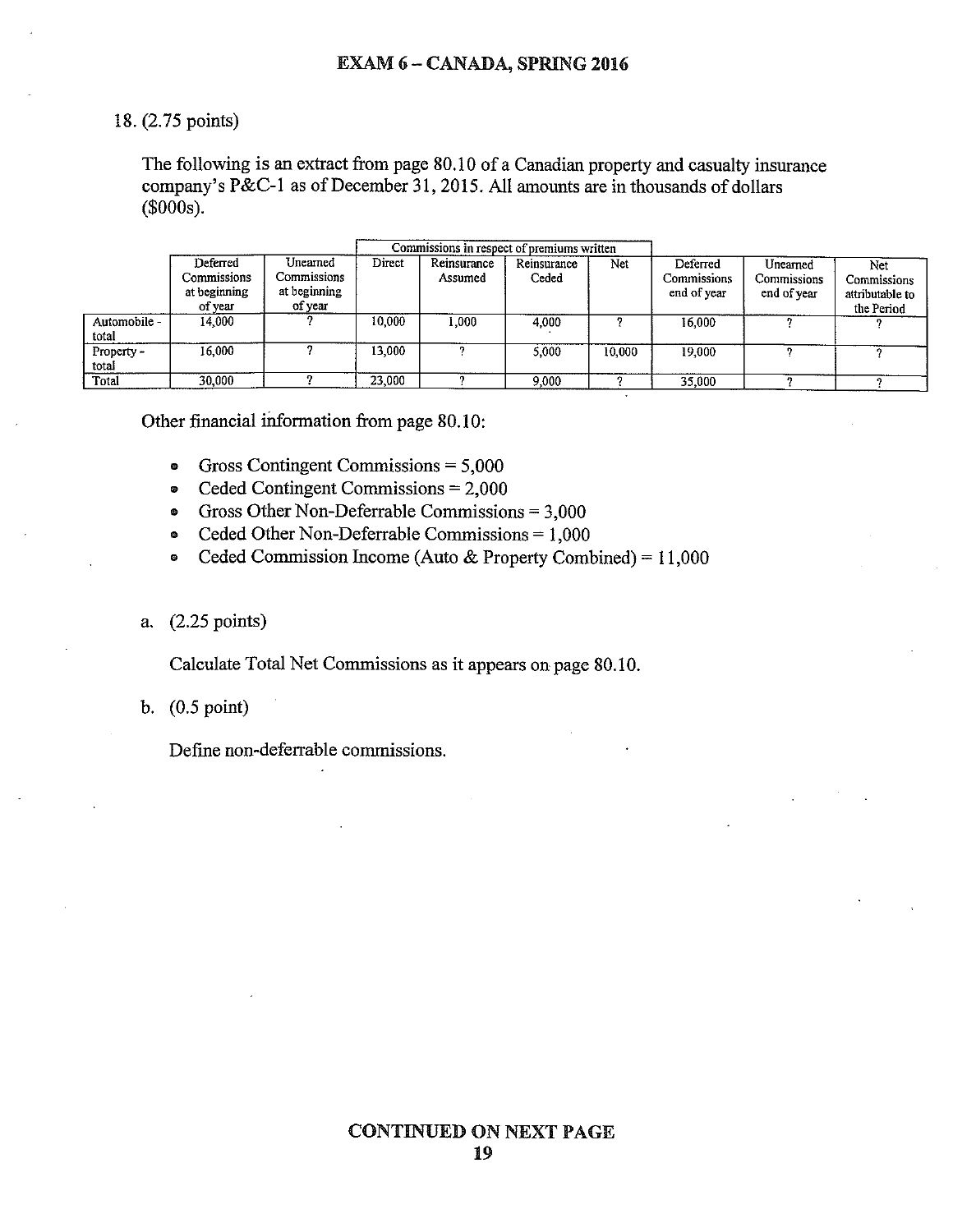### **EXAM 6 - CANADA, SPRING 2016**

### 19. (2.5 points)

The following information is available from a property and casualty insurance company's December 31, 2015 P&C-1. All amounts are in thousands of dollars (\$000s).

|                                                            | Income           | Income    |
|------------------------------------------------------------|------------------|-----------|
|                                                            | <b>Statement</b> | Statement |
|                                                            | Value 12         | Value 12  |
|                                                            | months           | months    |
|                                                            | (previous        | (current) |
|                                                            | year)            | year)     |
| Direct premiums written in the past 12 months              | 389,000          | 406,000   |
| Reinsurance assumed in the past 12 months - Not Intra Pool | 0                | $0_{-}$   |
| Reinsurance assumed in the past 12 months - Intra Pool     | 215,000          | 225,000   |
| Reinsurance ceded in the past 12 months - Not Intra Pool   |                  | 19,000    |
| Reinsurance ceded in the past 12 months - Intra Pool       |                  | 214,000   |

|                       | Current |
|-----------------------|---------|
|                       | Period  |
| Insurance risk margin | 64,000  |
| Market risk margin    | 40,000  |
| Credit risk margin    | 3,500   |

The following risk factors are used in the calculation of operational risk:

|                                                            | <b>Risk Factor</b> |
|------------------------------------------------------------|--------------------|
| Direct premiums written in the past 12 months              | 2.50%              |
| Reinsurance assumed in the past 12 months - Not Intra Pool | 1.75%              |
| Reinsurance assumed in the past 12 months - Intra Pool     | 0.75%              |
| Reinsurance ceded in the past 12 months - Not Intra Pool   | 2.50%              |
| Reinsurance ceded in the past 12 months - Intra Pool       | 0.75%              |
| Premium growth above 20% threshold                         | 2.50%              |
| Capital/margin required component (balance sheet value)    | 8.50%              |
| Cap                                                        | 30.00%             |

The correlation factor between the asset risk and the insurance risk is 50%.

Calculate the total capital (margin) required at the target level as at December 31, 2015.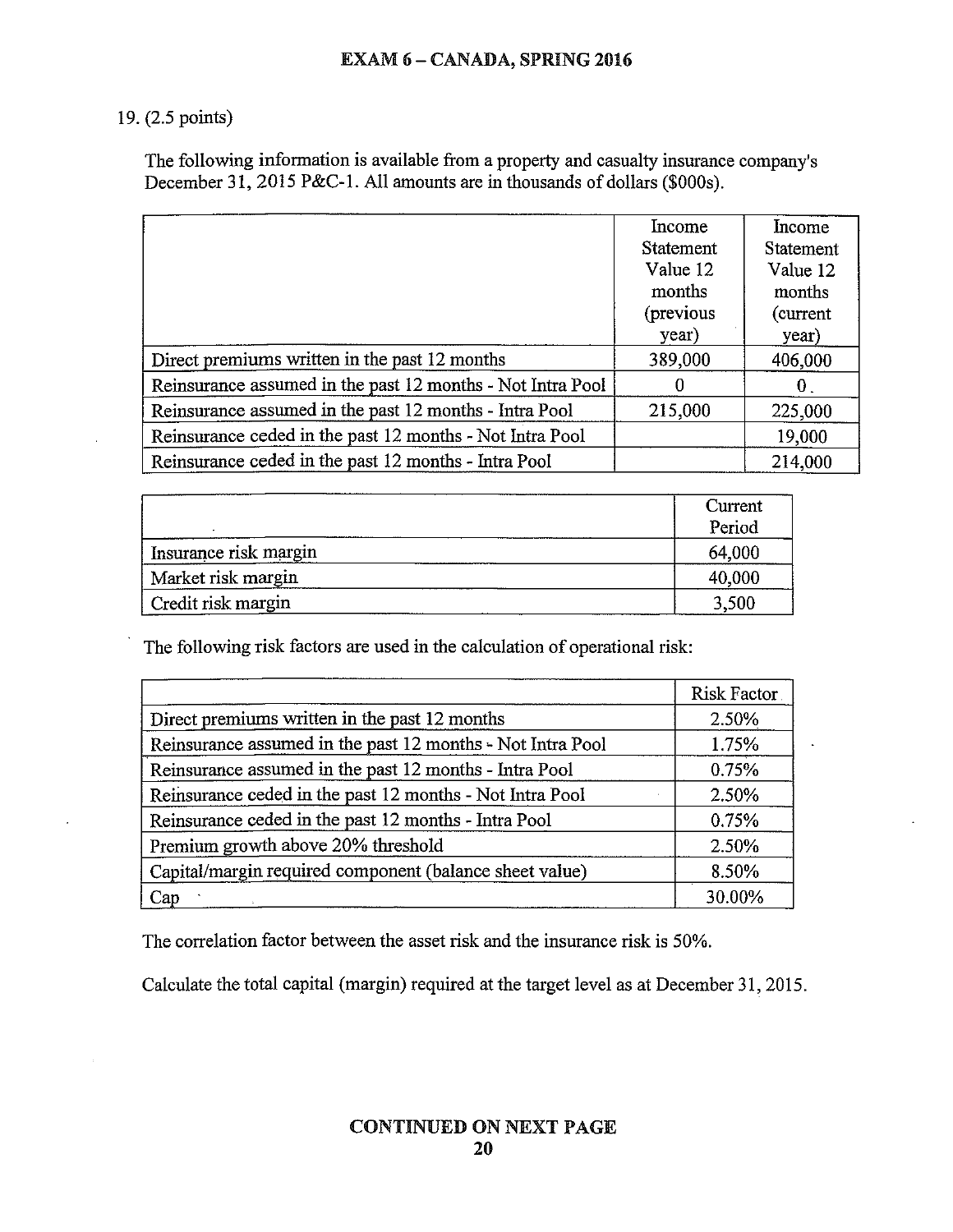### 20. (3.75 points)

a.  $(2 \text{ points})$ 

Fully discuss the potential effect of a transfer of insurance business with an unregistered reinsurer to a registered reinsurer on the components of the MCT formulae.

b.  $(1.25 \text{ points})$ 

Fully describe how the capital required for off-balance sheet exposures is calculated in the MCT formulae.

c.  $(0.5 \text{ point})$ 

Explain the purpose of the diversification credit in the MCT calculation.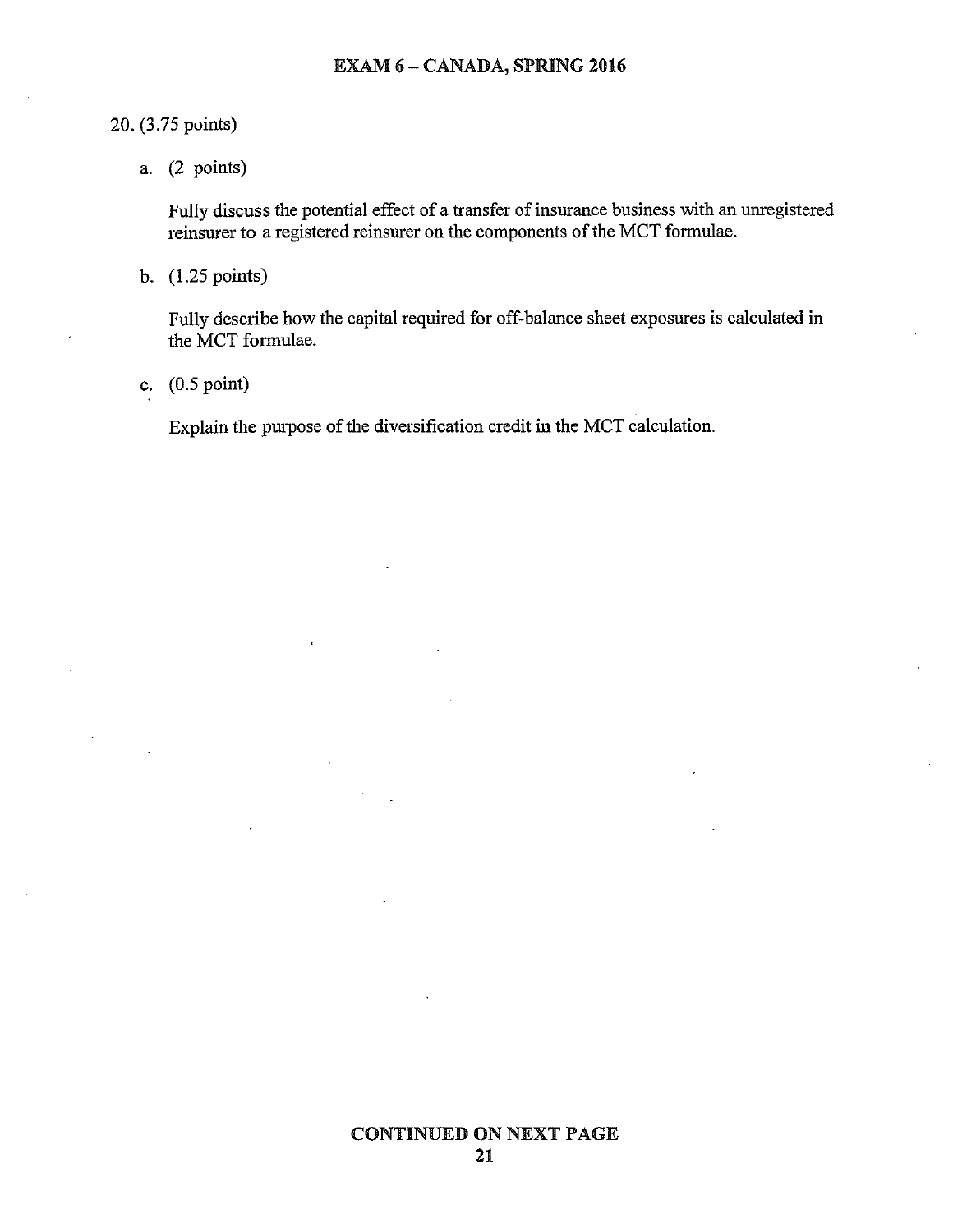### 21. (2.75 points)

You are given the following information with respect to the DCAT projections of a Canadian property and casualty insurance company. All amounts are in thousands of dollars (\$000s).

| Scenario 1                           | Latest<br>Year | Projection<br>Year 1 | Projection<br>Year 2 | Projection<br>Year 3 | Projection<br>Year 4 |
|--------------------------------------|----------------|----------------------|----------------------|----------------------|----------------------|
| <b>Net Earned Premiums</b>           | 10,000         | 10,400               | 10,800               | 11,200               | 11,600               |
| Net Incurred Claims                  | 6.500          | 6,240                | 6,480                | 6,720                | 6,960                |
| <b>Operating Expenses</b>            | 2,500          | 2,600                | 2,700                | 2,800                | 2,900                |
| Investment Income Net<br>of Expenses | 2.500          | 1,000                | 1,100                | 1,200                | 1,300                |
| <b>Income Taxes</b>                  | 875            | 640                  | 680                  | 720                  | 760                  |

| Scenario 2                                  | Latest<br>Year | Projection<br>Year 1 | Projection<br>Year 2 | Projection<br>Year 3 | Projection<br>Year 4 |
|---------------------------------------------|----------------|----------------------|----------------------|----------------------|----------------------|
| <b>Net Earned Premiums</b>                  | 10,000         | 10,400               | 11,400               | 13,100               | 15,050               |
| Net Incurred Claims                         | 6,500          | 6,240                | 7,980                | 9,170                | 10,535               |
| <b>Operating Expenses</b>                   | 2,500          | 2,600                | 3,135                | 3,603                | 4,139                |
| <b>Investment Income Net</b><br>of Expenses | 2.500          | 1,000                | 1,150                | 1,300                | 1,450                |
| Income Taxes                                | 875            | 640                  | . .<br>359           | 407                  | 457                  |

### a.  $(0.25 \text{ point})$

Briefly describe which of the above scenarios is more likely to be a base scenario.

b.  $(0.5 \text{ point})$ 

Describe an event which can lead to the results shown in the adverse scenario.

### << QUESTION 21 CONTINUED ON NEXT PAGE >>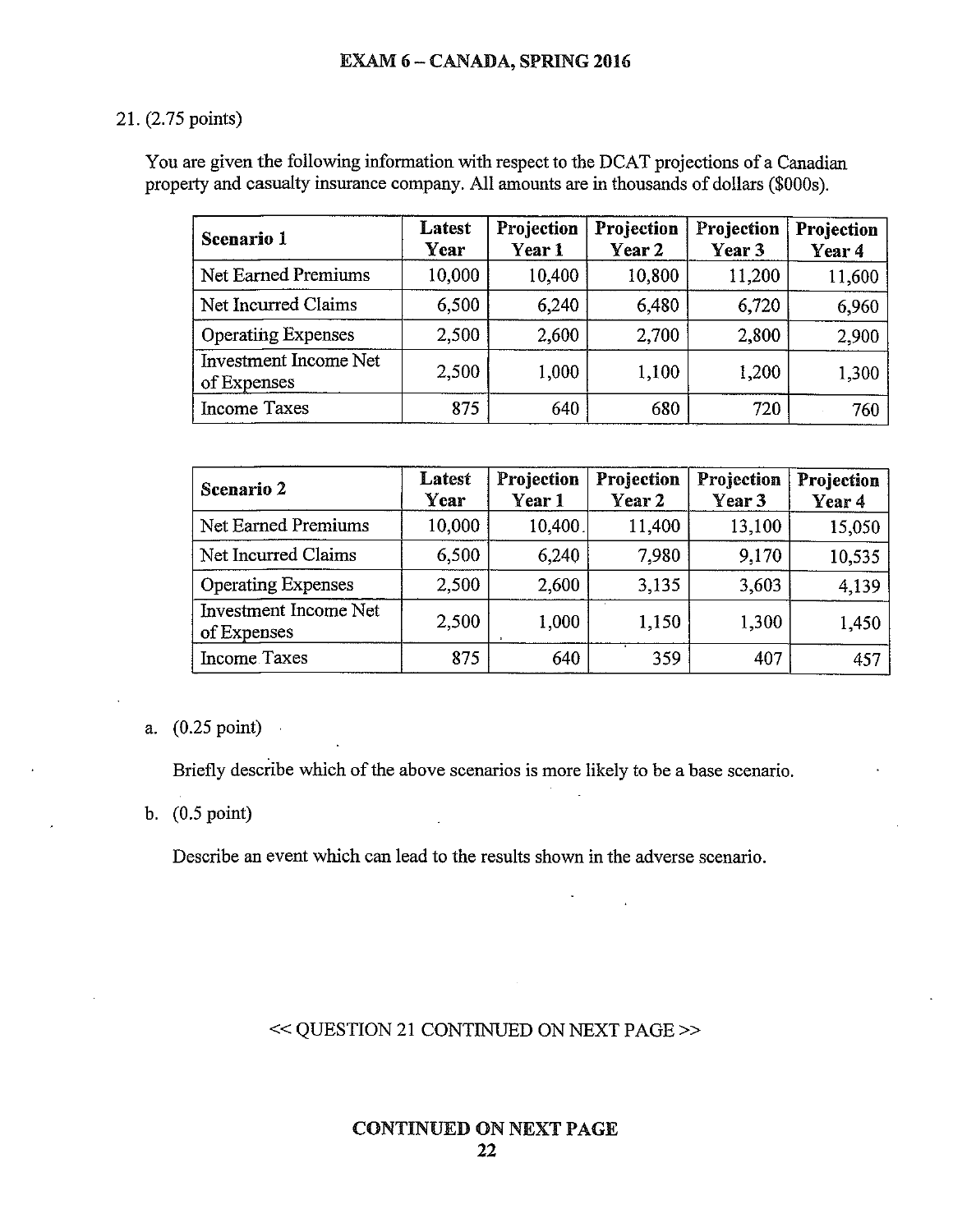c.  $(1.5 \text{ points})$ 

Identify and briefly describe three impacts on the MCT in the adverse scenario identified in part b. above.

d.  $(0.5 \text{ point})$ 

 $\sim$ 

 $\mathcal{L}$ 

 $\mathbb{R}^2$ 

Identify two possible corrective management actions for the adverse scenario identified in part b. above.

J.

 $\hat{\mathbf{r}}$ 

 $\ddot{\phantom{a}}$ 

**Committee** 

L.

 $\blacksquare$ 

 $\mathbf{r}$  and  $\mathbf{r}$ 

 $\mathcal{A}$ 

 $\mathcal{A}$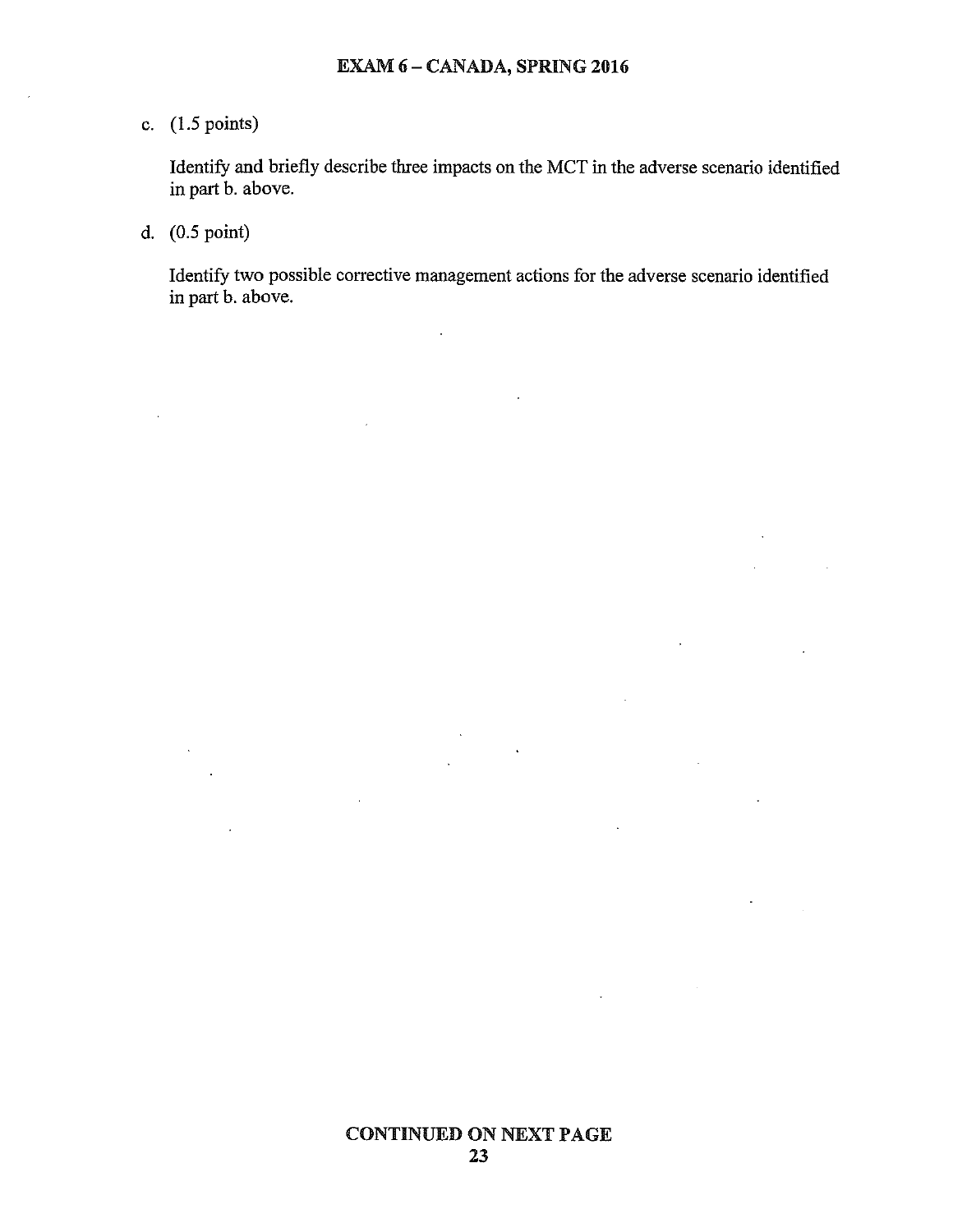### 22. (2.75 points)

a. (0.75 point)

Briefly describe three reasons why insurers maintain credit ratings with rating agencies.

b.  $(0.5 \text{ point})$ 

Briefly describe two measures taken by rating agencies to ensure consistent ratings across insurance companies.

c.  $(1.5 \text{ points})$ 

Describe how the following approaches are used by rating agencies to determine economic capital:

- i. Expected policyholder deficit
- Stochastic cash flow capital models ii.
- Principles-based systems iii.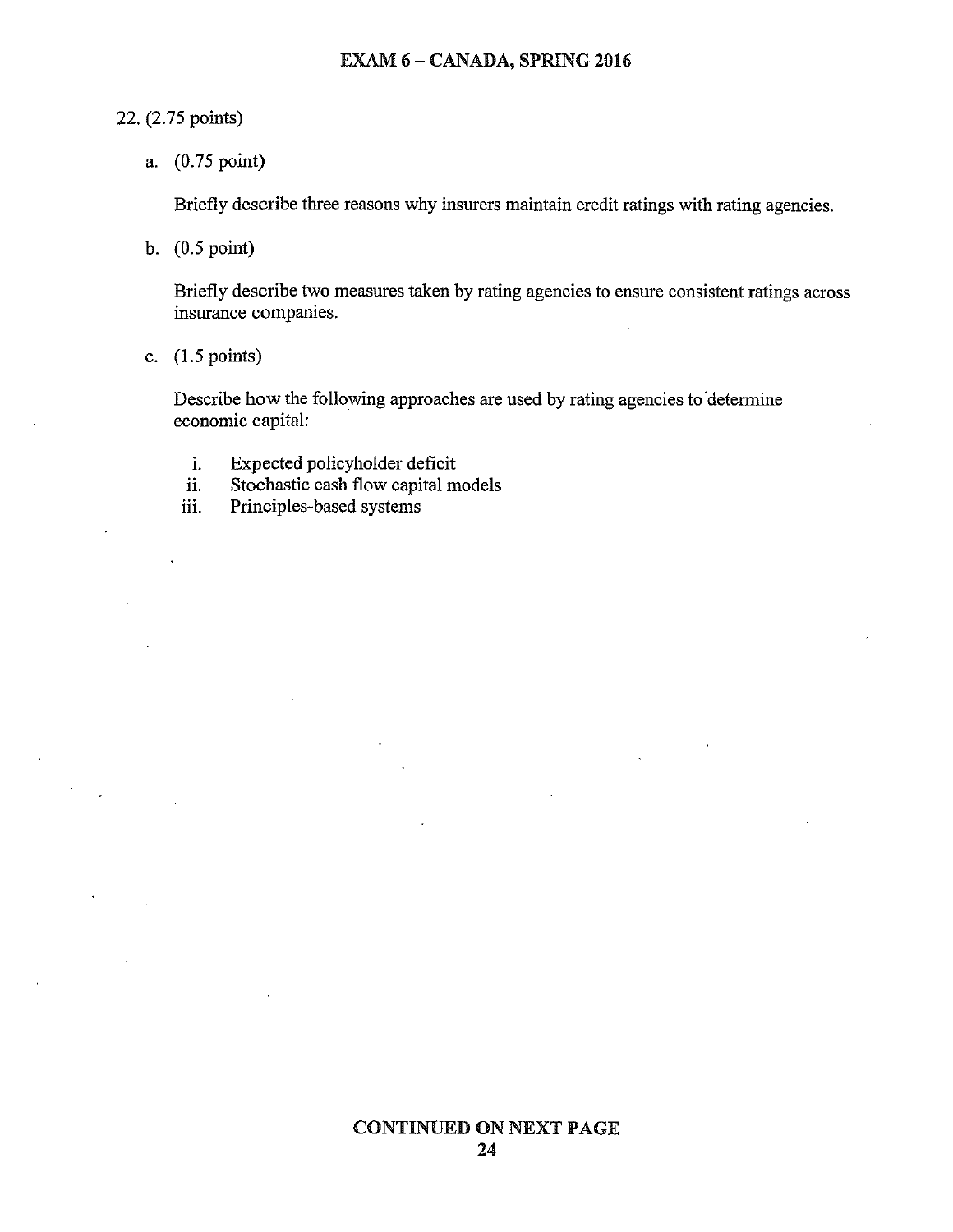# 23. (2.25 points)

You are provided with the following select information from an insurance company's December 31, 2015 P&C-1. All amounts are in thousands of dollars (\$000s).

| <b>Assets</b>                                | Current Year        | Prior Year |
|----------------------------------------------|---------------------|------------|
| <b>Total Investments</b>                     | 400,000             | 380,000    |
| Recoverable from Reinsurers                  |                     |            |
| <b>Unearned Premiums</b>                     | 50,000              | 40,000     |
| Unpaid Claims and Adjustment                 | 150,000             | 135,000    |
| Expenses                                     |                     |            |
| <b>Total Assets</b>                          | 700,000             | 670,000    |
|                                              |                     |            |
| <b>Liabilities</b>                           | <b>Current Year</b> | Prior Year |
| Payables                                     |                     |            |
| <b>Agents and Brokers</b>                    | 2,500               | 1,500      |
| Policyholders                                | 1,000               | 1,000      |
| Other Insurers                               | 10,000              | 9,000      |
| <b>Unearned Premiums</b>                     | 100,000             | 80,000     |
| <b>Unpaid Claims and Adjustment Expenses</b> | 400,000             | 350,000    |
| <b>Unearned Commissions</b>                  | 4,000               | 3,000      |
| <b>Total Liabilities</b>                     | 600,000             | 550,000    |

| <b>Statement of Income</b>     | Current Year | Prior Year |
|--------------------------------|--------------|------------|
| Premiums Written               |              |            |
| Direct                         | 250,000      | 170,000    |
| Reinsurance Assumed            | 150,000      | 130,000    |
| Reinsurance Ceded              | 100,000      | 80,000     |
| Underwriting Income (Loss)     | (120,000)    | (100,000)  |
| Net Investment Income          | 105,000      | 80,000     |
| <b>Total Income Taxes</b>      | (5,000)      | (5,000)    |
| Net Income (Loss) for the Year | (20,000)     | (25,000)   |

The company has no income from subsidiaries or any investment income gains.

# <<<<br/> QUESTION 23 CONTINUED ON NEXT PAGE >>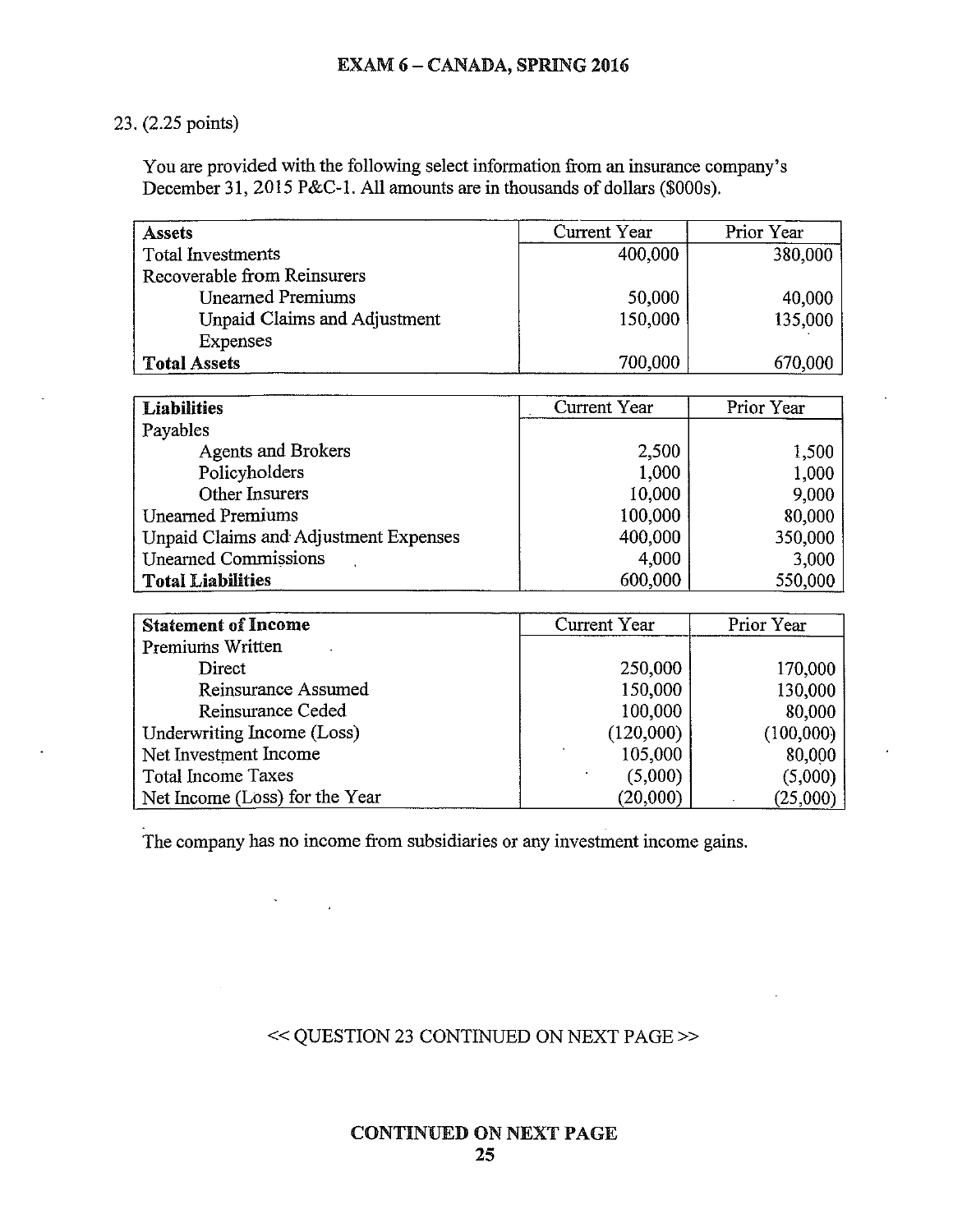# a. (1.0 point)

Calculate the following key financial indicators as of December 31, 2015:

- Return on Equity  $\mathbf{i}$ .
- Return on Revenue ii.
- Net Loss Reserves to Equity iii.
- Return on Assets iv.
- b. (1.25 points)

 $\sim$   $\sim$ 

Based on the indicators calculated in part a. above, comment on the company's financial health.

 $\overline{a}$ 

 $\bar{z}$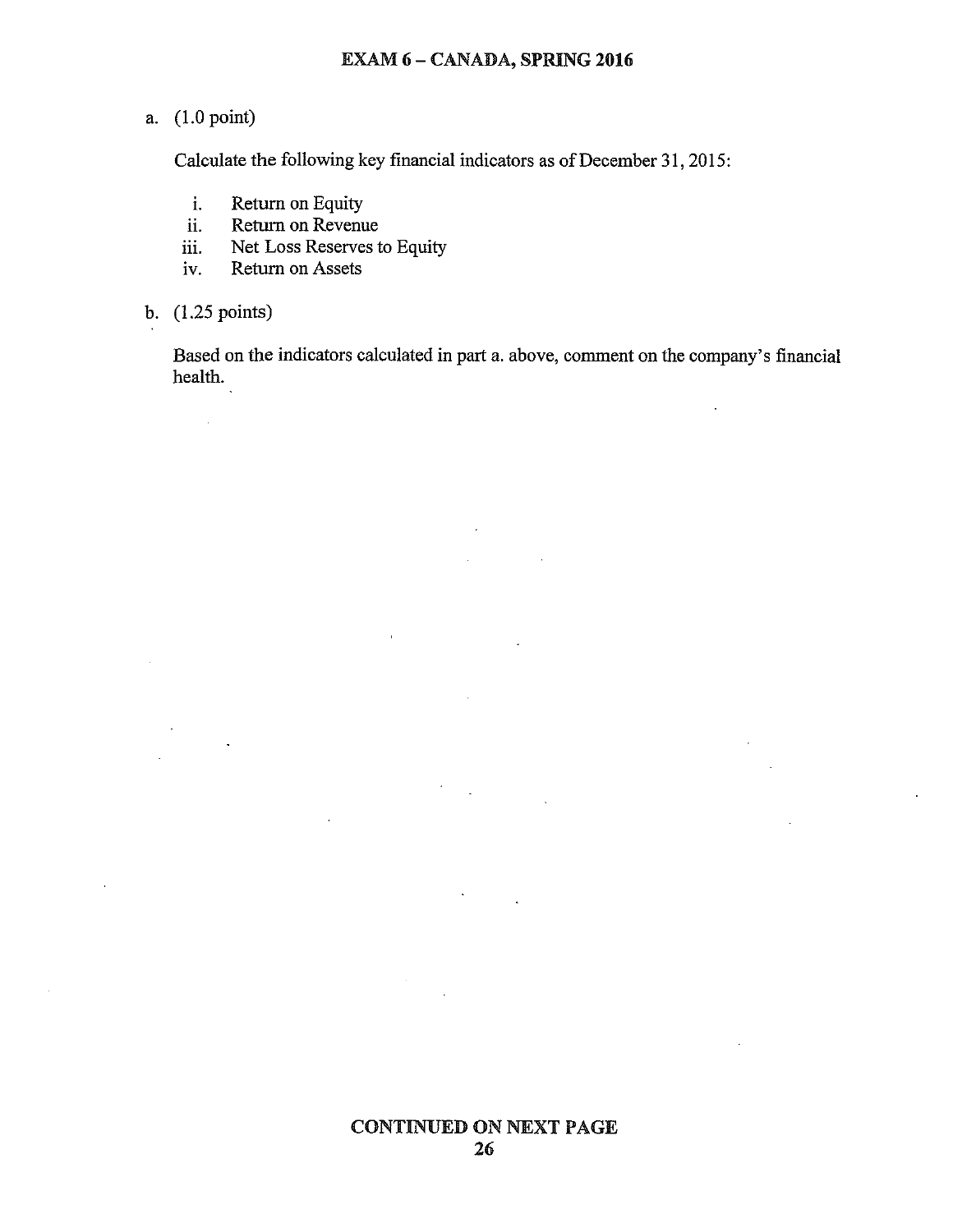# 24. (2.25 points)

a. (0.75 point)

Briefly describe three similarities between DCAT and ORSA.

b.  $(1.5 \text{ points})$ 

Describe three differences between DCAT and ORSA.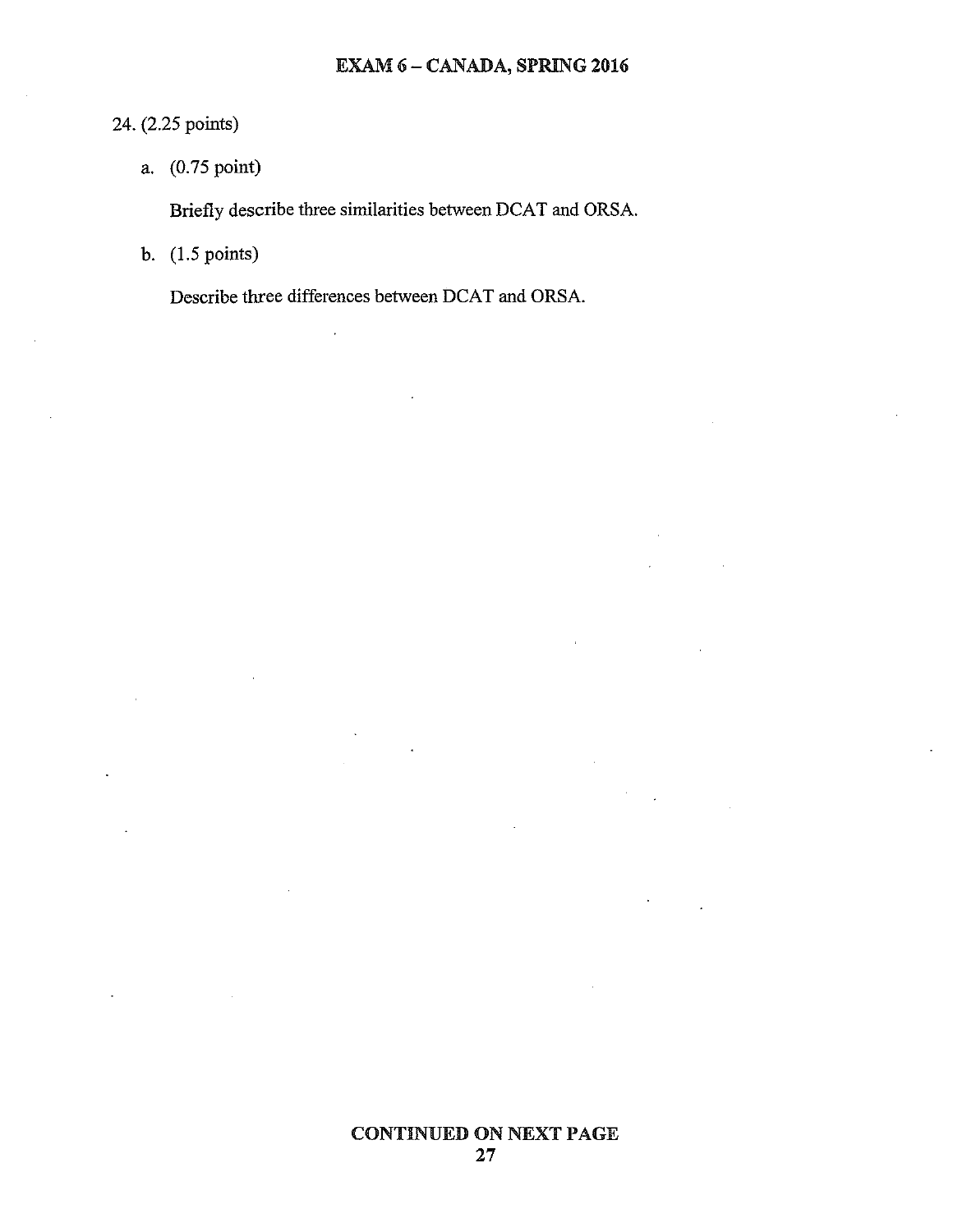### 25. (4 points)

a.  $(1 point)$ 

Briefly describe four aims of the Solvency II regime.

b.  $(1.5 \text{ points})$ 

Identify and briefly describe the three pillars in the Solvency II framework.

c.  $(1.5 \text{ points})$ 

Contrast the MCT and the Solvency II Internal Model with regard to the following elements:

- i. Methodology
- Correlation among risk categories ii.
- Operational risk iii.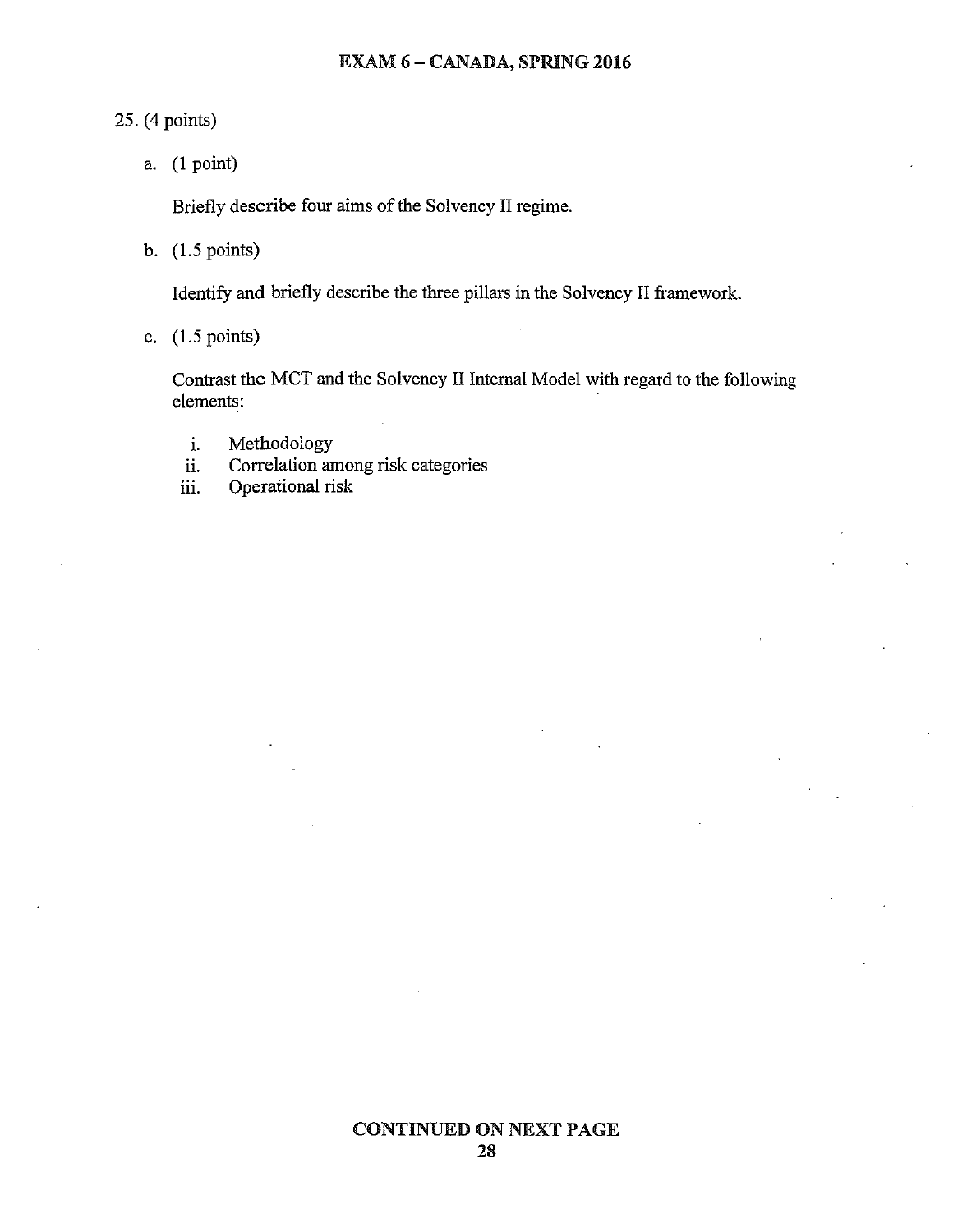### **EXAM 6 - CANADA, SPRING 2016**

### 26. (2.25 points)

A Canadian property and casualty insurance company holds the following three bonds. Assume the company is an income tax exempt corporation and that it has no other investments. All amounts are in thousands of dollars (\$000s).

| Bond       | Classification | Amortized  | Market     | Coupon   | Amortized  | Market     |
|------------|----------------|------------|------------|----------|------------|------------|
|            |                | value at   | value at   | received | value at   | value at   |
|            |                | 12/31/2014 | 12/31/2014 | in 2015  | 12/31/2015 | 12/31/2015 |
|            | Held to        |            |            |          |            |            |
| <b>AAA</b> | maturity       | 2,000      | 2,100      | 50       | 2,000      | 2,200      |
|            | Available for  |            |            |          |            |            |
| <b>BBB</b> | sale           | 1,000      | 900        | 100      | 900        | 950        |
|            | Held for       |            |            |          |            |            |
| $ $ CCC    | trading        | 1,500      | 1,600      | 75       | 1,400      | 1,300      |

### a. (0.75 point)

Determine the value of each bond to be shown in its financial statements at 12/31/2015.

b.  $(1 point)$ 

Calculate the impact of holding these investments on net income and other comprehensive income in 2015.

### c.  $(0.5 \text{ point})$

Describe the implications of selling \$1,500 of the AAA bond.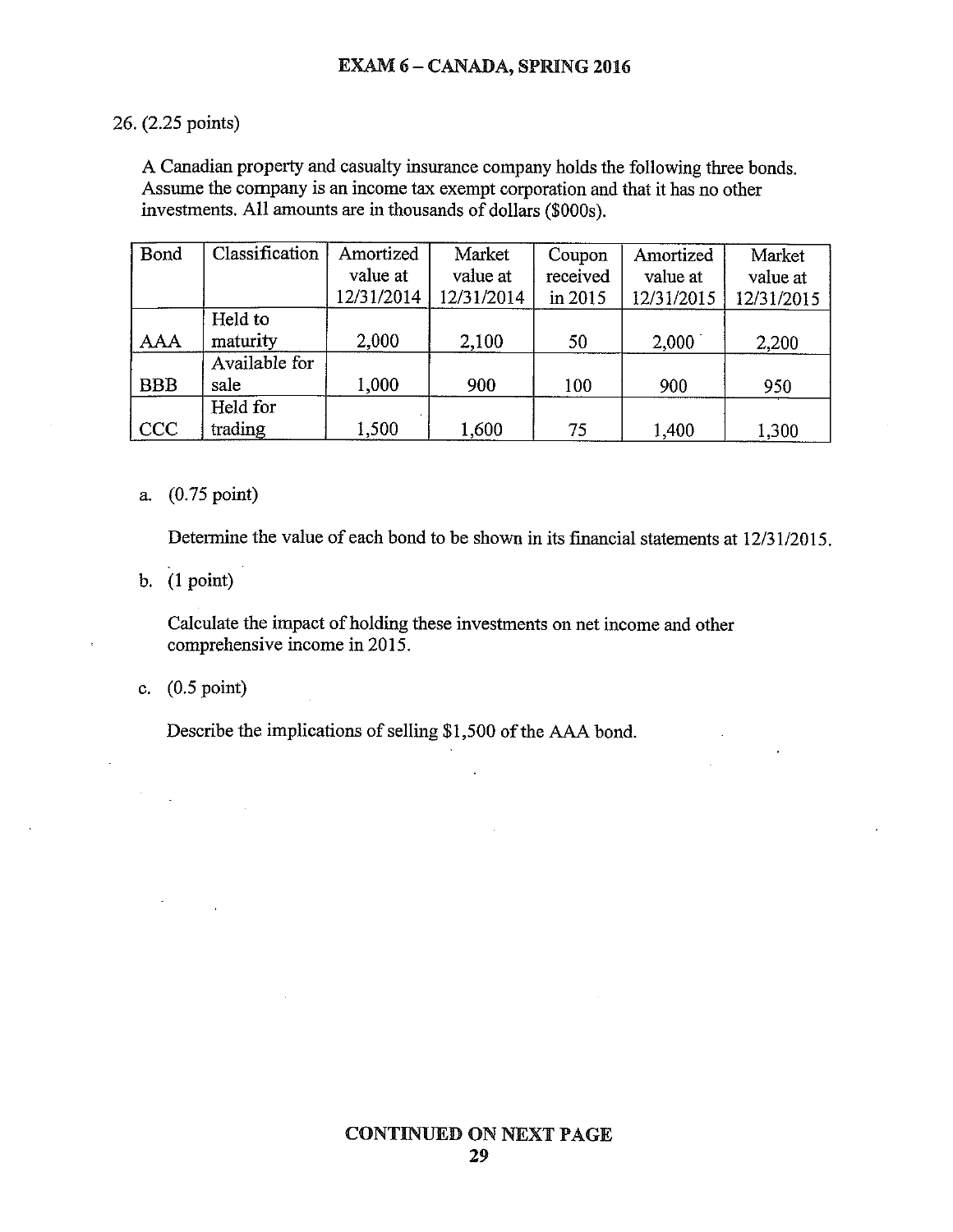## 27. (1 point)

For OSFI's earthquake preparedness test, Probable Maximum Losses (PMLs) have historically been based on the greater of the British Columbia or Quebec PMLs.

### a.  $(0.5 \text{ point})$

Briefly describe two disadvantages of this approach.

b.  $(0.5 \text{ point})$ 

Compare how PMLs should be reported to OSFI for foreign and Canadian insurers when there is earthquake exposure outside of Canada.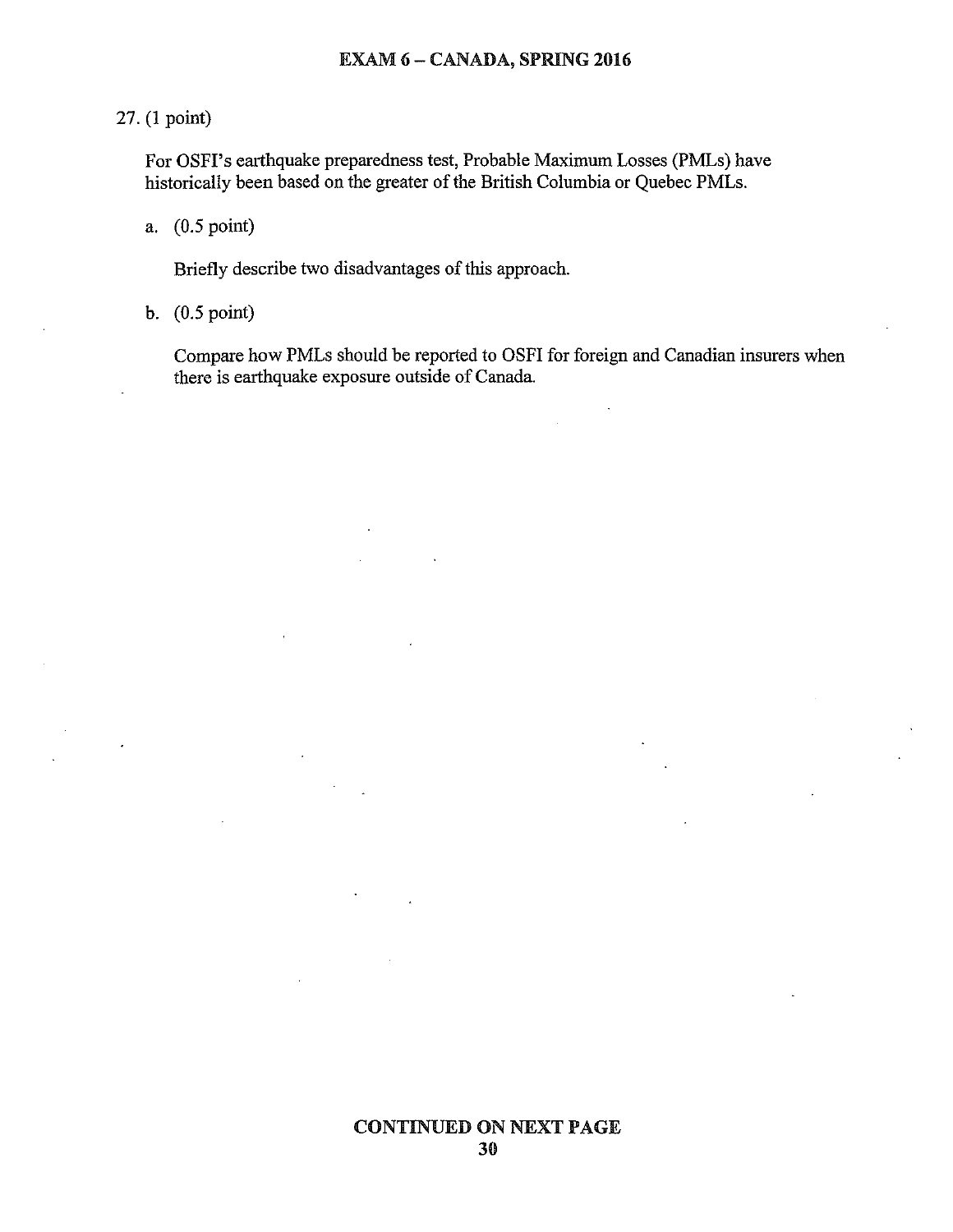### **EXAM 6 - CANADA, SPRING 2016**

### 28. (1.5 points)

The following information is available:

 $\ddot{\phantom{a}}$ 

- An insurance company's fiscal year-end is December 31, 2015;
- A major event impacting the company's insurance contract liabilities occurs on January 15, 2016;
- The actuary becomes aware of the event on January 20, 2016, prior to completing the year-end valuation.
- a. (0.25 point)

Define "subsequent event" according to the Canadian Institute of Actuaries.

b.  $(1.25 \text{ points})$ 

Using the subsequent event decision tree, assess whether or not this event should be classified as a subsequent event.

 $\ddot{\phantom{a}}$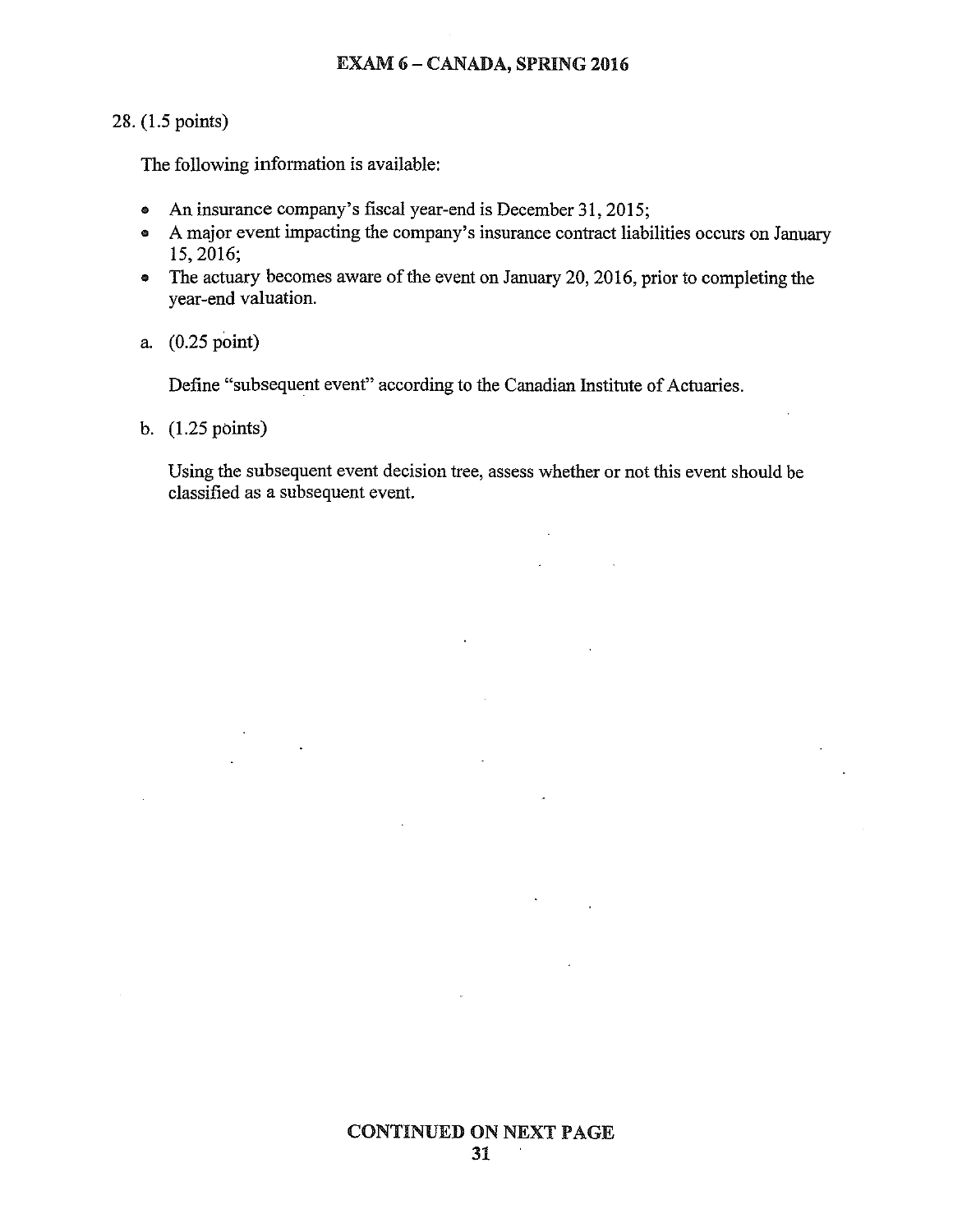### **EXAM 6 - CANADA, SPRING 2016**

### 29. (3.75 points)

a. (0.75 point)

Identify three desirable characteristics of a risk margin.

### b.  $(3 points)$

For each category, identify two considerations and explain how they would affect the selected margin in each of the following category:

 $\bar{\mathcal{A}}$ 

- Claims development  $\mathbf{i}$ .
- Recovery from reinsurance ceded ii.
- Investment return rates. iii.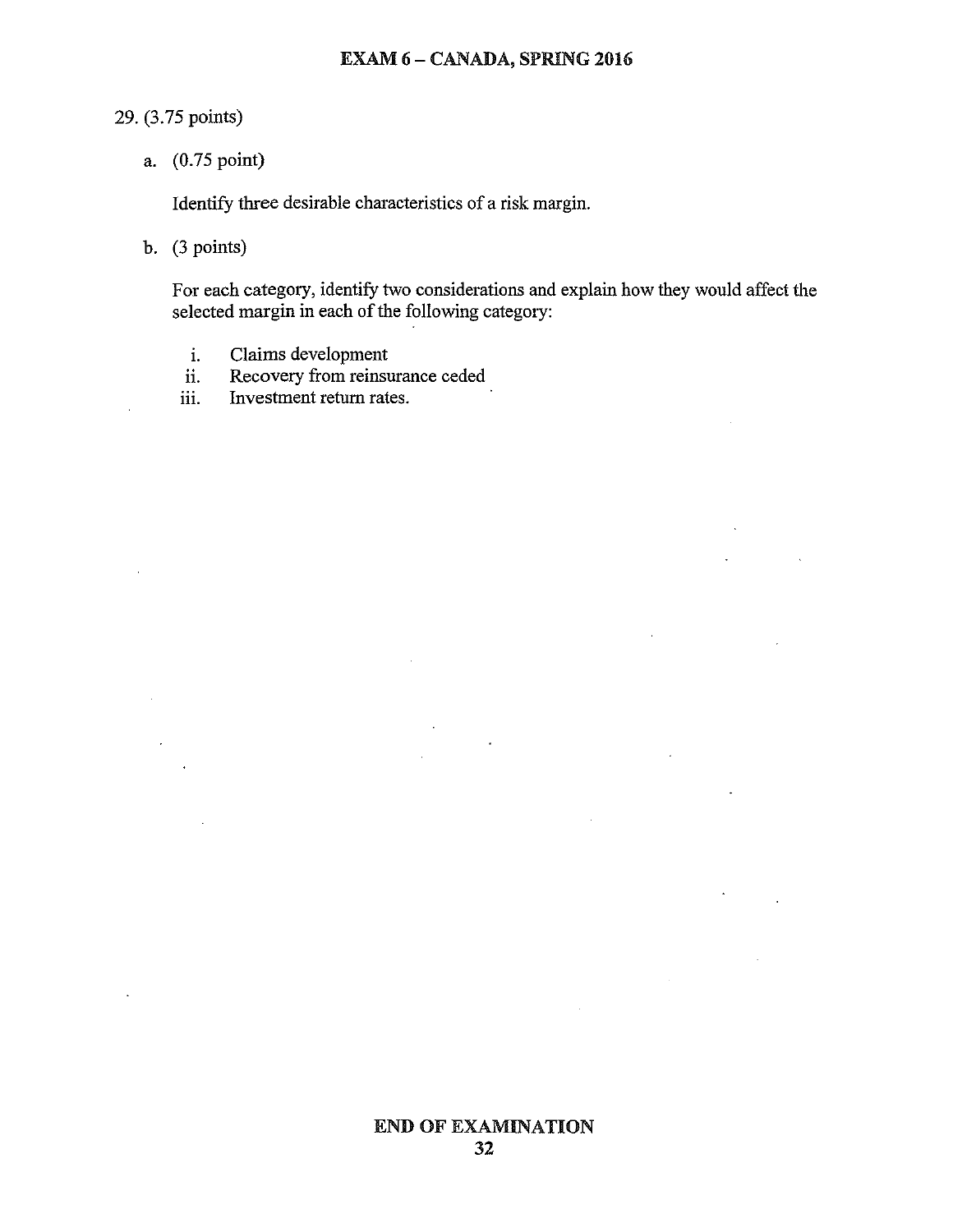# Exam 6-Canada **Regulation and Financial Reporting (Nation Specific)**

### POINT VALUE OF QUESTIONS

|                         | <b>VALUE</b>      | SUB-PART OF QUESTION |                   |                |      |     |                         |                           |
|-------------------------|-------------------|----------------------|-------------------|----------------|------|-----|-------------------------|---------------------------|
| <b>QUESTION</b>         | OF QUESTON        | $\overline{a}$       | (b)               | $\overline{c}$ | (d)  | (e) | $\overline{(\text{f})}$ | $\overline{(\mathbf{g})}$ |
| $\mathbf{1}$            | 2.50              | 1.00                 | 1.00              | 0.50           |      |     |                         |                           |
| $\overline{2}$          | 2.00              | 1.00                 | 1.00              |                |      |     |                         |                           |
| 3                       | 2.00              | 0.50                 | 1.00              | 0.50           |      |     |                         |                           |
| $\overline{4}$          | 2.00              | 0.25                 | 0.75              | 1.00           |      |     |                         |                           |
| 5                       | 2.00              | 2.00                 |                   |                |      |     |                         |                           |
| $\overline{6}$          | 2.00              | 2.00                 |                   |                |      |     |                         |                           |
| 7                       | $\frac{175}{175}$ | 0.50                 | 0.50              | 0.50           | 0.25 |     |                         |                           |
| $\overline{\mathbf{8}}$ | 4.00              | 1.00                 | 1.00              | 0.50           | 1.50 |     |                         |                           |
| 9                       | 2.25              | 0.75                 | 0.50              | 1.00           |      |     |                         |                           |
| $\overline{10}$         | $\frac{1}{2.00}$  | $\overline{1.25}$    | 0.75              |                |      |     |                         |                           |
| $\overline{11}$         | 2.75              | $\overline{1.00}$    | 1.50              | 0.25           |      |     |                         |                           |
| $\overline{12}$         | 1.00              | 1.00                 |                   |                |      |     |                         |                           |
| $\overline{13}$         | 7.75              | 7.75                 |                   |                |      |     |                         |                           |
| $\overline{14}$         | 2.00              | 0.50                 | 1.00              | 0.50           |      |     |                         |                           |
| 15                      | 2.50              | 2.00                 | 0.50              |                |      |     |                         |                           |
| $\overline{16}$         | 1,00              | 0.50                 | 0.50              |                |      |     |                         |                           |
| $\overline{17}$         | 2.00              | 0.50                 | 0.75              | 0.75           |      |     |                         |                           |
| $\overline{18}$         | 2.75              | 2.25                 | 0.50              |                |      |     |                         |                           |
| 19                      | 2,50              | 2.50                 |                   |                |      |     |                         |                           |
| $\overline{20}$         | 3.75              | 2.00                 | 1.25              | 0.50           |      |     |                         |                           |
| $\overline{21}$         | 2.75              | 0.25                 | 0.50              | 1.50           | 0.50 |     |                         |                           |
| $\overline{22}$         | $\frac{275}{275}$ | 0.75                 | 0.50              | 1.50           |      |     |                         |                           |
| $\overline{23}$         | 2.25              | 1.00                 | 1.25              |                |      |     |                         |                           |
| $\overline{24}$         | 2.25              | 0.75                 | 1.50              |                |      |     |                         |                           |
| $\overline{25}$         | 4.00              | 1.00                 | $\overline{1.50}$ | 1.50           |      |     |                         |                           |
| $\overline{26}$         | 2.25              | 0.75                 | 1.00              | 0.50           |      |     |                         |                           |
| $\overline{27}$         | 100               | 0.50                 | 0.50              |                |      |     |                         |                           |
| $\overline{28}$         | 1.50              | 0.25                 | 1.25              |                |      |     |                         |                           |
| $\overline{29}$         | 3.75              | 0.75                 | 3.00              |                |      |     |                         |                           |
|                         |                   |                      |                   |                |      |     |                         |                           |
|                         |                   |                      |                   |                |      |     |                         |                           |
|                         |                   |                      |                   |                |      |     |                         |                           |
|                         |                   |                      |                   |                |      |     |                         |                           |
|                         |                   |                      |                   |                |      |     |                         |                           |
|                         |                   |                      |                   |                |      |     |                         |                           |
|                         |                   |                      |                   |                |      |     |                         |                           |
|                         |                   |                      |                   |                |      |     |                         |                           |
|                         |                   |                      |                   |                |      |     |                         |                           |
|                         |                   |                      |                   |                |      |     |                         |                           |
|                         |                   |                      |                   |                |      |     |                         |                           |
|                         |                   |                      |                   |                |      |     |                         |                           |
|                         |                   |                      |                   |                |      |     |                         |                           |
|                         |                   |                      |                   |                |      |     |                         |                           |

**TOTAL** 

 $\overline{ }$ 

 $73.00$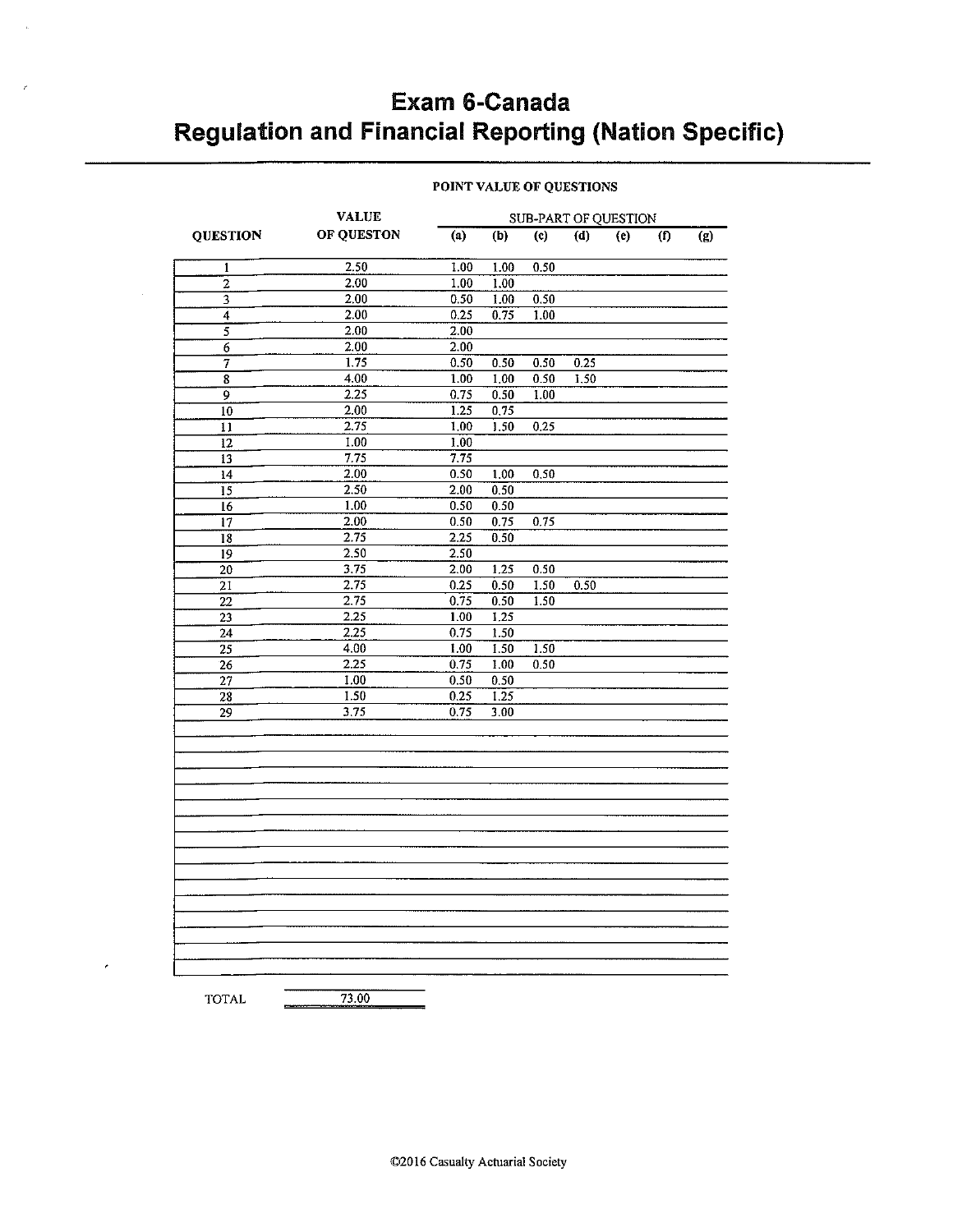#### **GENERAL COMMENTS:**

- Candidates should note that the instructions to the exam explicitly say to show all work; graders expect to see enough support on the candidate's answer sheet to follow the calculations performed. While the graders made every attempt to follow calculations that were not welldocumented, lack of documentation may result in the deduction of points where the calculations cannot be followed or are not sufficiently supported.
- Candidates should justify all selections when prompted to do so. For example, if the candidate selects an all year average and the question prompts a justification of all selections, a brief explanation should be provided for the reasoning behind this selection. Candidates should not that a restatement of a numerical selection in words is not a justification.
- Incorrect responses in one part of a question did not preclude candidates from receiving credit for correct work on subsequent parts of the question that depended upon that response.
- Candidates should try to be cognizant of the way an exam question is worded. They must look for key words such as "briefly" or "fully" within the problem. We refer candidates to the Future Fellows article from December 2009 entitled "The Importance of Adverbs" for additional information on this topic.
- Some candidates provided lengthy responses to a "briefly describe" question, which does not provide extra credit and only takes up additional time during the exam.
- Candidates should note that the sample answers provided in the examiner's report are not an exhaustive representation of all responses given credit during grading, but rather the most common correct responses.
- In cases where a given number of items were requested (e.g., "three reasons" or "two scenarios"), the examiner's report often provides more sample answers than the requested number. The additional responses are provided for educational value, and would not have resulted in any additional credit for candidates who provided more than the requested number of responses. Candidates are reminded that, per the instructions to the exam, when a specific number of items is requested, only the items adding up to that number will be graded (i.e., if two items are requested and three are provided, only the first two are graded).

#### **EXAM STATISTICS:**

- Number of Candidates: 95
- Available Points: 73
- Passing Score: 49
- Number of Passing Candidates: 37
- Raw Pass Ratio: 38.95%
- **Effective Pass Ratio: 41.11%**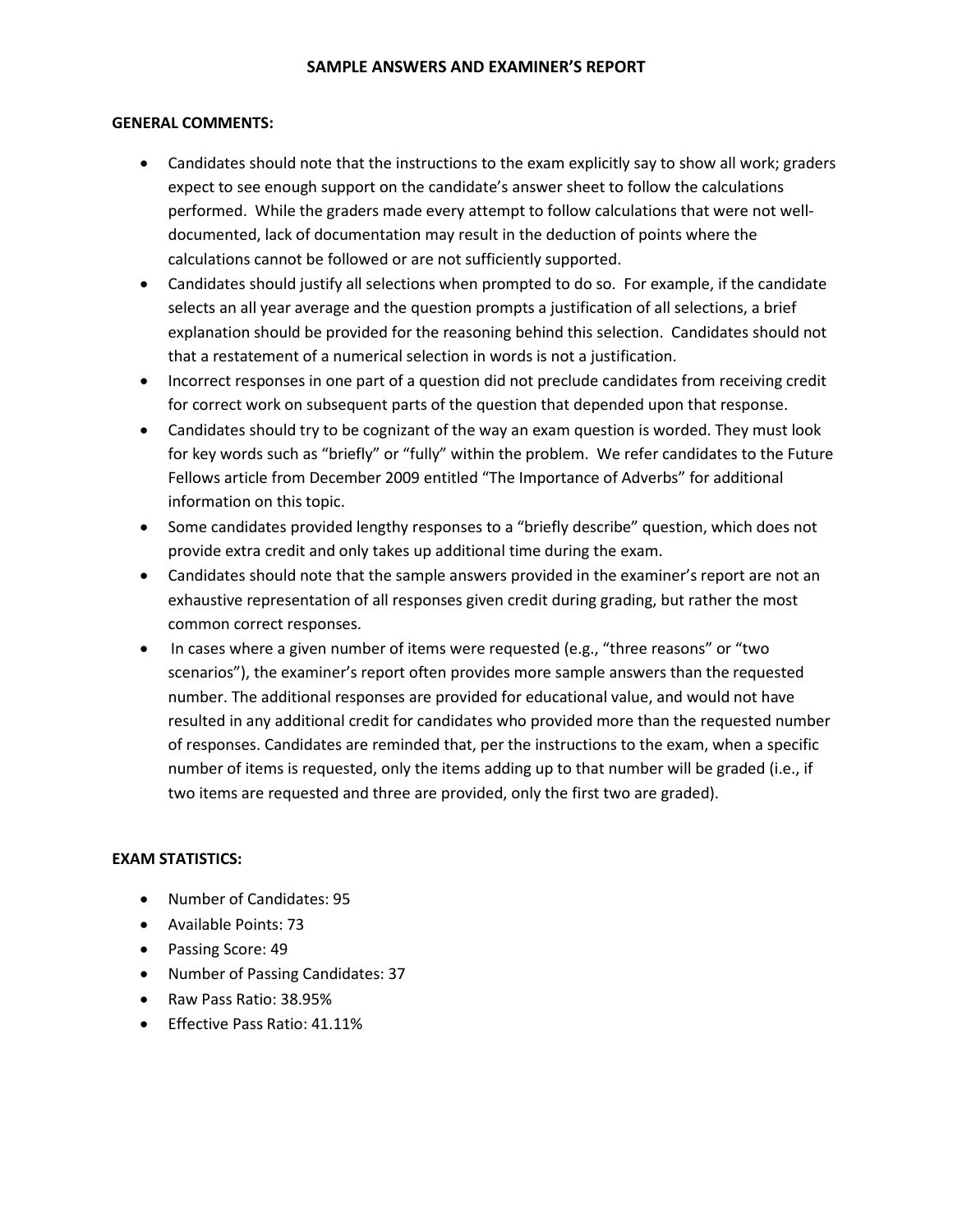| <b>QUESTION 1</b>                                              |  |                                                                                        |
|----------------------------------------------------------------|--|----------------------------------------------------------------------------------------|
| <b>TOTAL POINT VALUE: 2.5</b><br><b>LEARNING OBJECTIVE: A1</b> |  |                                                                                        |
| <b>SAMPLE ANSWERS</b>                                          |  |                                                                                        |
| Part a: 1 point                                                |  |                                                                                        |
| Sample answers                                                 |  |                                                                                        |
| periodic filing of financial information                       |  |                                                                                        |
| restrictions on types of investments insurers can make         |  |                                                                                        |
| conditions for entry into insurance business                   |  |                                                                                        |
| other areas to protect policyholder interests<br>$\bullet$     |  |                                                                                        |
|                                                                |  |                                                                                        |
| Part b: 1 point                                                |  |                                                                                        |
| Sample answers                                                 |  |                                                                                        |
| premium payment                                                |  |                                                                                        |
| reinstatement                                                  |  |                                                                                        |
| insurable interest<br>$\bullet$                                |  |                                                                                        |
| policy terms                                                   |  |                                                                                        |
| Other accepted answers                                         |  |                                                                                        |
| Contract taking effect                                         |  |                                                                                        |
| Incontestability<br>$\bullet$                                  |  |                                                                                        |
| Designation of beneficiaries                                   |  |                                                                                        |
| Insured dealing with the contract                              |  |                                                                                        |
| Wording of the contract                                        |  |                                                                                        |
| <b>Claims settlement</b>                                       |  |                                                                                        |
| Coverages                                                      |  |                                                                                        |
| <b>Agents licensing</b>                                        |  |                                                                                        |
| Approval of rates                                              |  |                                                                                        |
| <b>Statutory conditions</b>                                    |  |                                                                                        |
| Policy conditions                                              |  |                                                                                        |
| Rating variables                                               |  |                                                                                        |
| Consumer protection                                            |  |                                                                                        |
| <b>Marketing practices</b>                                     |  |                                                                                        |
| Part c: 0.5 point                                              |  |                                                                                        |
| Sample answers                                                 |  |                                                                                        |
|                                                                |  | Must have asset vested in Canada and controlled by Chief Agent or Minister of Finance  |
| $\bullet$<br>margin as determined by BAAT                      |  | Must have sufficient vested assets to cover liabilities both in Canada plus sufficient |

Another answer

Foreign companies need to vest in a Canadian trust at least \$5 Million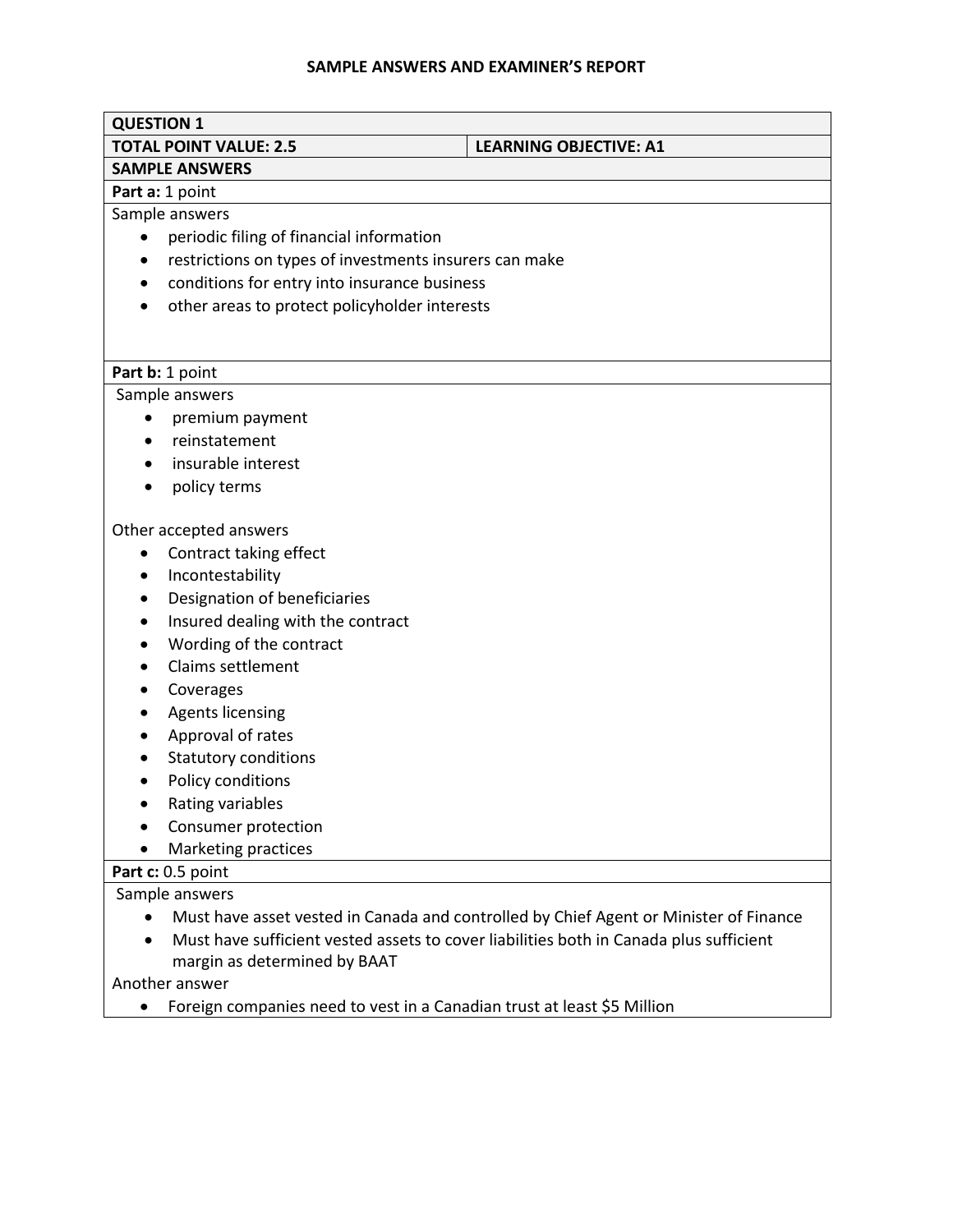#### **EXAMINER'S REPORT**

#### **Part a**

Candidates are expected to know the concern by the government. Candidates had average knowledge of this topic and mixed a few concepts together. Common mistakes include

- Listing types of risk
- Creation of rating bureaus
- Failing to mention that filing has to be periodic and about financial information
- Listing reasons for an insurer to exit a market
- Listing items irrelevant to the question

#### **Part b**

Candidates are expected to know about insurance contracts. They did great on b. Credits were extended to a large list of possible answer. Most candidates that didn't get full credit just did not write enough items down.

#### **Part c**

Candidates are expected to know the requirements on the foreign branches. They had average knowledge of this particular notion. We were looking for something about vested asset and prescribed amount or anything close to that to get full credits.

Some candidates mentioned requirement unrelated to holding adequate assets and no credit was given.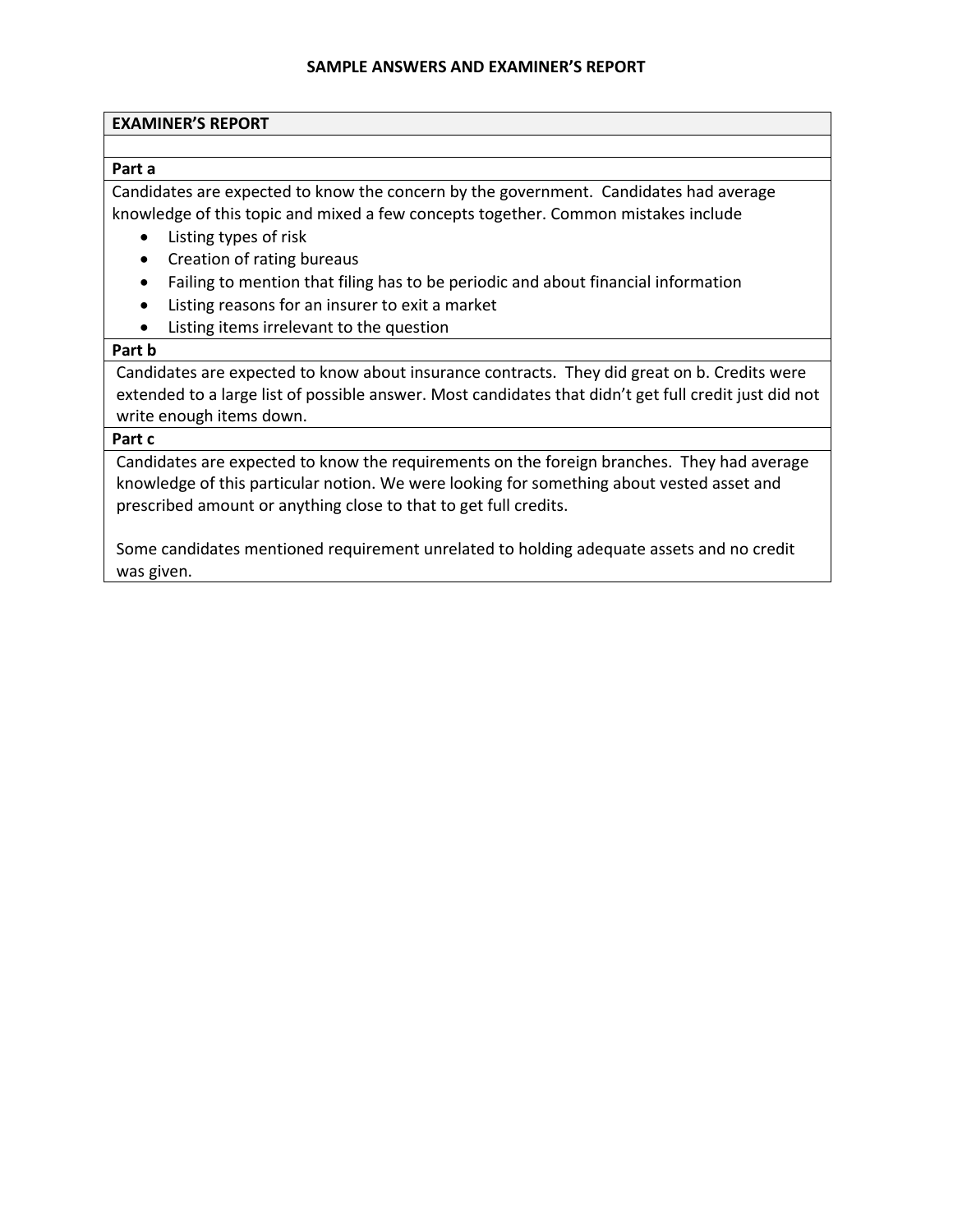| <b>QUESTION 2</b> |                                                                                         |                               |
|-------------------|-----------------------------------------------------------------------------------------|-------------------------------|
|                   | <b>TOTAL POINT VALUE: 2</b>                                                             | <b>LEARNING OBJECTIVE: A1</b> |
|                   | <b>SAMPLE ANSWERS</b>                                                                   |                               |
|                   | Part a: 1 point                                                                         |                               |
|                   | Sample answers                                                                          |                               |
|                   | Be an FCIA                                                                              |                               |
|                   | Have worked at least 3 of the last 6 years in Canada with at least one performing       |                               |
|                   | valuation work                                                                          |                               |
|                   | Not have been subject to any adverse finding by the CIA Disciplinary Tribunal           |                               |
| $\bullet$         | Be knowledgeable/have experience with Standards of Practice and any other relevant      |                               |
|                   | legislation/regulation                                                                  |                               |
|                   |                                                                                         |                               |
|                   | Other accepted answer                                                                   |                               |
|                   | Is up to date with respect to the CIA's Continuing Professional Development requirement |                               |
|                   | Part b: 1 point                                                                         |                               |
|                   | Sample answer                                                                           |                               |
| $\bullet$         | Confirm the work has been done within the Accepted Actuarial Practice                   |                               |
| $\bullet$         | Review the methods and assumptions of the AA and discuss whether they are               |                               |
|                   | appropriate                                                                             |                               |
|                   | Discuss the appropriateness and effect of changes to methods and assumptions            |                               |
| $\bullet$         | Review the adequacy of processes, systems and work of others relied on by the AA to the |                               |
|                   | extend it has not been reviewed by auditor                                              |                               |
|                   | Other answers:                                                                          |                               |
|                   | <b>Report</b> to Superintendant if adverse findings                                     |                               |
|                   | Must review DCAT work and other stress tests                                            |                               |
|                   | Fully document findings and report to OSFI                                              |                               |
|                   | <b>EXAMINER'S REPORT</b>                                                                |                               |
|                   | In general, candidates did great on this question. Candidates were expected to know the |                               |
|                   | requirements of an Appointed Actuary and a Peer Reviewer stated by OSFI.                |                               |
|                   |                                                                                         |                               |
| Part a            |                                                                                         |                               |
| ٠                 | Candidates are expected to know the requirements as an Appointed Actuary.               |                               |
| ٠                 | Some candidates failed to provide enough items to get full credit                       |                               |
|                   | In particular, incomplete requirement were given zero credit                            |                               |
| Part b            |                                                                                         |                               |
| ٠                 | Candidates are expected to know the requirements as a Peer Reviewer.                    |                               |
|                   | Candidate were able to articulate valid answers to get partial credits                  |                               |
| ٠                 | Some candidates repeated themselves and items weren't different enough to be            |                               |
|                   | accounted as two different elements.                                                    |                               |
|                   |                                                                                         |                               |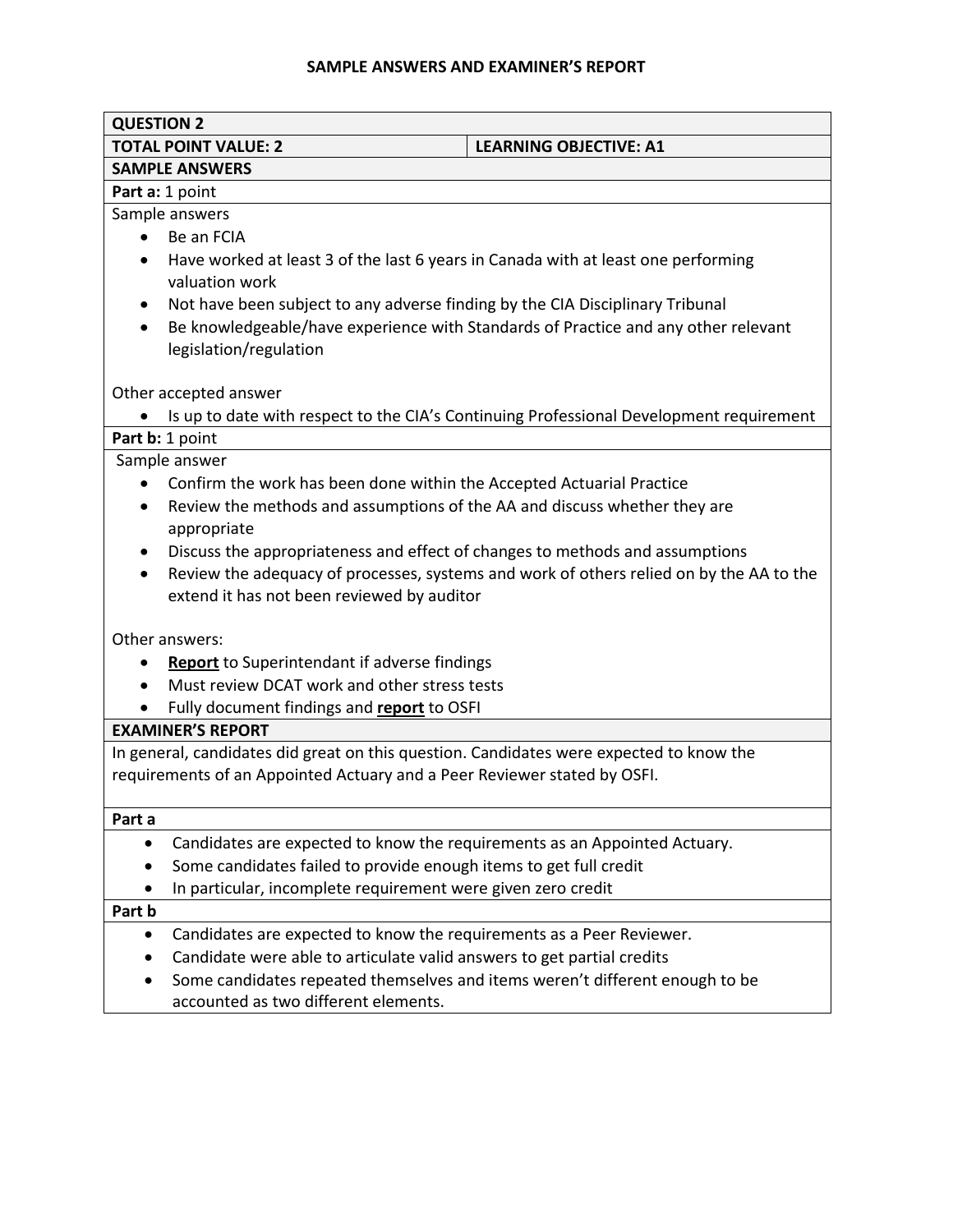| <b>QUESTION 3</b>                        |                                                                                                                                                         |
|------------------------------------------|---------------------------------------------------------------------------------------------------------------------------------------------------------|
| <b>TOTAL POINT VALUE: 2</b>              | <b>LEARNING OBJECTIVE: A2</b>                                                                                                                           |
| <b>SAMPLE ANSWERS</b>                    |                                                                                                                                                         |
| Part a: 0.5 point                        |                                                                                                                                                         |
| Sample answers:                          |                                                                                                                                                         |
|                                          | Multivariate statistical analysis shows that it is statistically significant. There is a statistical                                                    |
|                                          | relationship between insurance claims and # of dental visits. The analysis indicate should                                                              |
| use as a rating variable.                |                                                                                                                                                         |
|                                          |                                                                                                                                                         |
| Another sample answer:                   |                                                                                                                                                         |
|                                          | The rating variable is statistically significant and highly predictive of differentiating                                                               |
| expected claim cost.                     |                                                                                                                                                         |
| Part b: 1 point                          |                                                                                                                                                         |
| Sample answer:                           |                                                                                                                                                         |
|                                          | Overall shift in # of visiting dentist could increase overall premium but expect total                                                                  |
| insurance cost should be unchanged       |                                                                                                                                                         |
|                                          |                                                                                                                                                         |
|                                          | -# of visiting is just one of multiple rating factors. Insurers other factors, capping could<br>mitigate the impact of such change in visiting dentist. |
|                                          | -Assume total premium is adequate. Insurer can adjust overall premium by off balance                                                                    |
|                                          | factor. If change in # of visits is consistent between people than off-balance adjustment                                                               |
|                                          | can make sure the individual premium unaffected                                                                                                         |
|                                          |                                                                                                                                                         |
| Other sample answer:                     |                                                                                                                                                         |
|                                          | The number of visits is reduced across the driving population. Therefore when calculating                                                               |
|                                          | the rate differential when using new data, the relative proportion will not change. Total                                                               |
|                                          | aggregate premium will not change because of the reduction. Actuary will regularly                                                                      |
|                                          | review data available and make sure rating calculation is updated accordingly. Off-                                                                     |
|                                          | balance factors will be use to adjust the overall premium level if necessary.                                                                           |
| Part c: 0.5 point                        |                                                                                                                                                         |
| Sample answer to get full credits:       |                                                                                                                                                         |
|                                          | What personal information will be collected                                                                                                             |
|                                          | The circumstances under which personal information may be disclosed to other                                                                            |
| parties                                  |                                                                                                                                                         |
| Many other answers received full credits |                                                                                                                                                         |
| <b>EXAMINER'S REPORT</b>                 |                                                                                                                                                         |
|                                          | This question challenged the candidate to use existing knowledge and to apply it to a                                                                   |
|                                          | hypothetical situation. Most candidates were able to come up with valid answers.                                                                        |
| Part a                                   |                                                                                                                                                         |
| ٠                                        | Candidates are expected to use the knowledge they had to build an answer. Most                                                                          |
|                                          | candidates were able to articulate good answers.                                                                                                        |
|                                          | Common reason for not getting full credits was not providing enough information.                                                                        |
| Part b                                   |                                                                                                                                                         |
|                                          | As stated above, this is an application question. Candidates are expected to defend the                                                                 |
|                                          | approved rating variable based on the information provided in the question.                                                                             |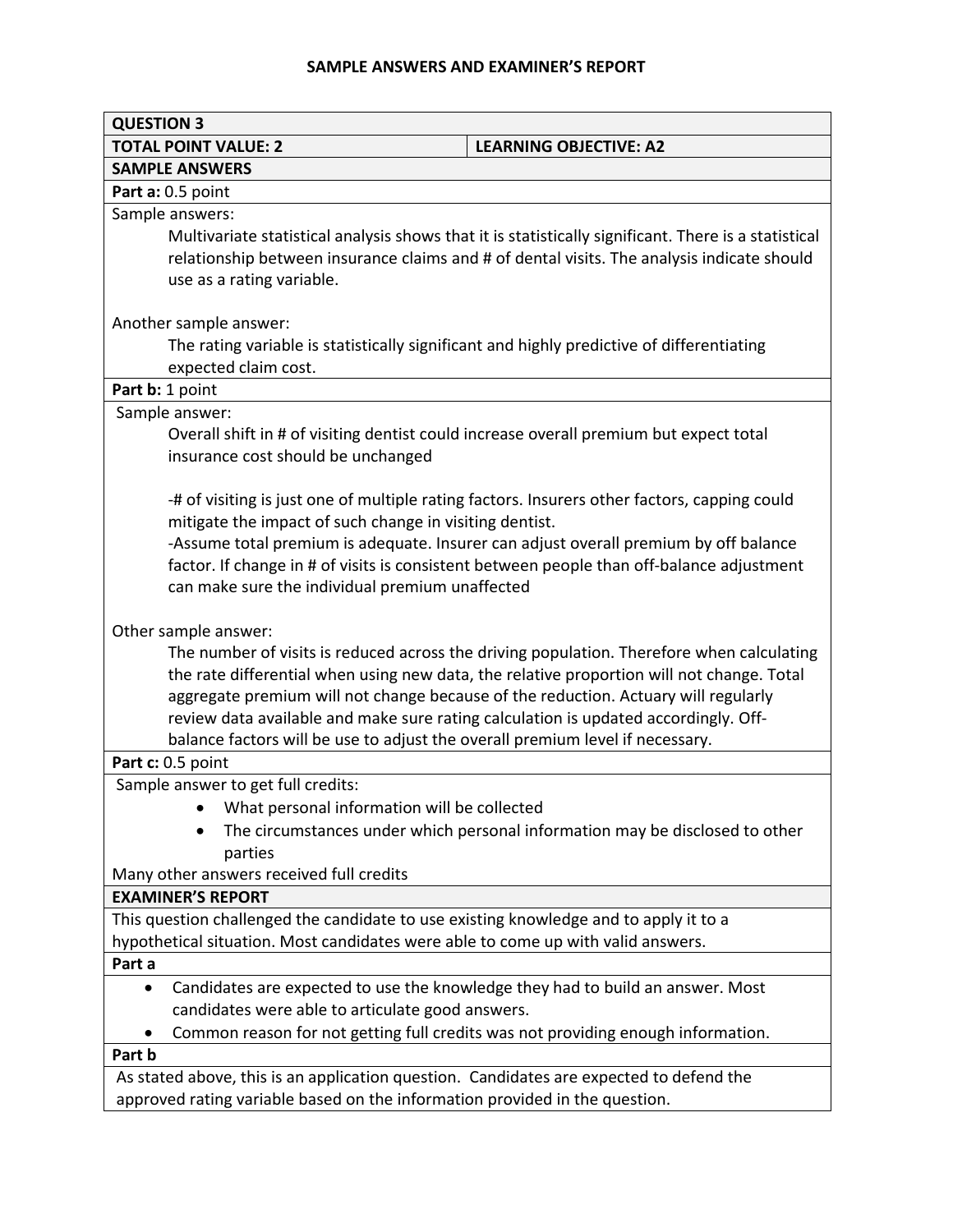Candidates were able to recognize the impact of the distributional shift on overall premium level. Most candidates forgot to discuss the impact on individual rating factors for the number of dentist visit variable.

# **Part c**

Candidates are expected to know the elements in the consent request. Most candidates did great on this part. As long as relevant answers were provided, full credits were awarded. Candidates who did not receive full credits were either not providing enough items or repeating the same item twice.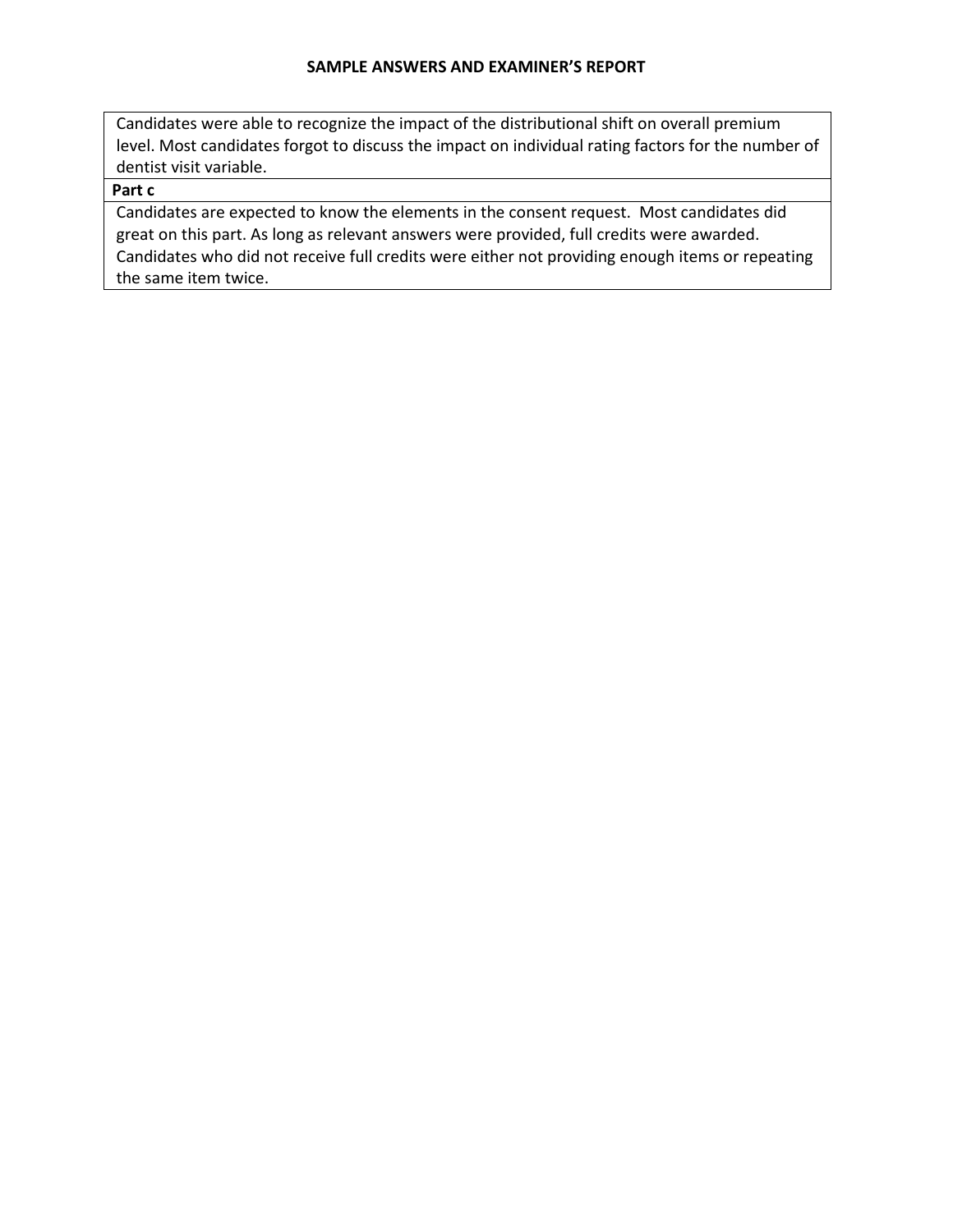| <b>QUESTION 4</b>                                                                            |                                                                                           |  |
|----------------------------------------------------------------------------------------------|-------------------------------------------------------------------------------------------|--|
| <b>TOTAL POINT VALUE: 2</b><br><b>LEARNING OBJECTIVE: A2</b>                                 |                                                                                           |  |
| <b>SAMPLE ANSWERS</b>                                                                        |                                                                                           |  |
| Part a: 0.25 point                                                                           |                                                                                           |  |
| Sample answer:                                                                               |                                                                                           |  |
| Main point of contact between OFSI and FRFI who is responsible for overall risk              |                                                                                           |  |
| assessment                                                                                   |                                                                                           |  |
|                                                                                              |                                                                                           |  |
| Other sample answer:                                                                         |                                                                                           |  |
| It is the main point of contact between OSFI and the FRFI.                                   |                                                                                           |  |
| It must always have an up to date evaluation of the risk in the company.                     |                                                                                           |  |
| Part b: 0.75 point                                                                           |                                                                                           |  |
| Sample answer:                                                                               |                                                                                           |  |
| Identification of risk: must be able to identify all material risks                          |                                                                                           |  |
| $\bullet$                                                                                    | Should be forward looking: must be able to estimate the future condition of the           |  |
| company                                                                                      |                                                                                           |  |
| Assess the whole institution and not certain part of the company                             |                                                                                           |  |
|                                                                                              |                                                                                           |  |
| Other answers:                                                                               |                                                                                           |  |
| Differentiate between inherent risk and risk mitigation<br>$\bullet$                         |                                                                                           |  |
| Dynamic adjustments<br>$\bullet$                                                             |                                                                                           |  |
| Sound predictive judgement<br>$\bullet$                                                      |                                                                                           |  |
|                                                                                              | Understanding drivers of risks: should understand what the key causes of risks are.       |  |
| Part c: 1 point                                                                              |                                                                                           |  |
| Sample answers:                                                                              |                                                                                           |  |
| $\bullet$                                                                                    | Operational management: manage activities on a daily basis, ensure qualified staff        |  |
|                                                                                              | understand risk and how to manage them, ensure efficient and sufficient and staff to      |  |
| manage risk                                                                                  |                                                                                           |  |
| Oversight functions: Include compliance financial actuarial internal audit risk<br>$\bullet$ |                                                                                           |  |
| management senior management and board. They operate independently from                      |                                                                                           |  |
|                                                                                              | operational and oversee the entire insurer to identify, monitor and manage risk.          |  |
|                                                                                              |                                                                                           |  |
| Other answers:                                                                               |                                                                                           |  |
|                                                                                              | Operation management - basically the management of day to day operation to insure         |  |
| risk are managed                                                                             |                                                                                           |  |
|                                                                                              | Oversight functions - should look at the risk at an enterprise wide level and assess risk |  |
| that are at that level                                                                       |                                                                                           |  |
|                                                                                              |                                                                                           |  |
|                                                                                              |                                                                                           |  |
| <b>EXAMINER'S REPORT</b>                                                                     |                                                                                           |  |
| Candidate had an average knowledge of the topic discussed in this question.                  |                                                                                           |  |
| Part a                                                                                       |                                                                                           |  |

Candidates are expected to understand the role of the relationship manager.

Most candidates pointed out that the relationship manager was the point of contact between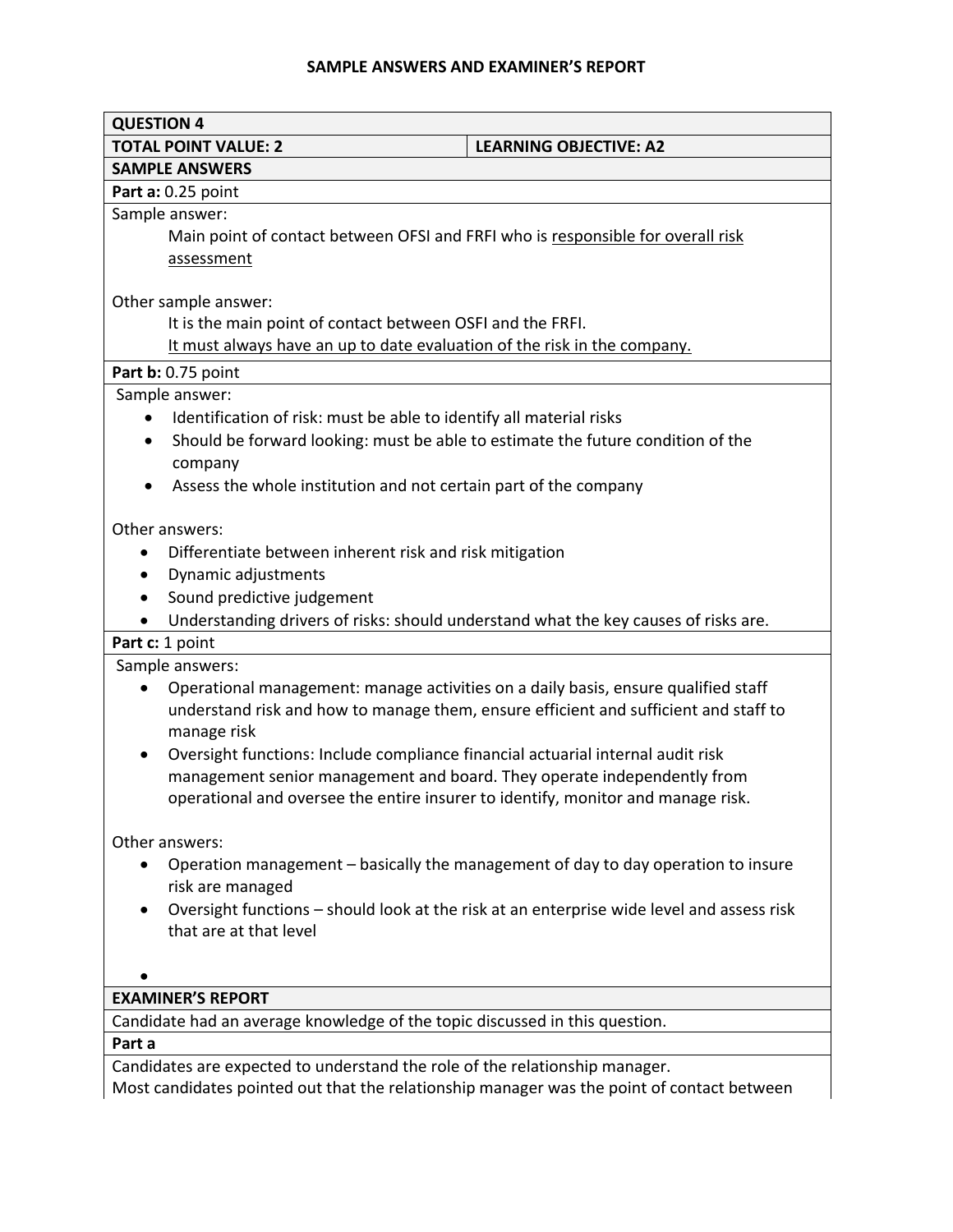OSFI and the FRFI but failed to mention the main responsibility, which is to maintain an up to date risk assessment profile.

#### **Part b**

Candidates are expected to know the principles in the risk assessment. They were able on average to come up with partial credit answer. Some candidates were not able to link the question back to the source material making it difficult for them to answer the question. This topic should be familiar to candidate.

#### **Part c**

Candidates are expected to understand the controls that OSFI used to assess the quality of risk management. They had trouble linking the question back to the source material. Some candidates thought the two levels were Board of directors and Management, partial credits were given for that as both of these are part of the oversight functions. This topic should be familiar to candidate.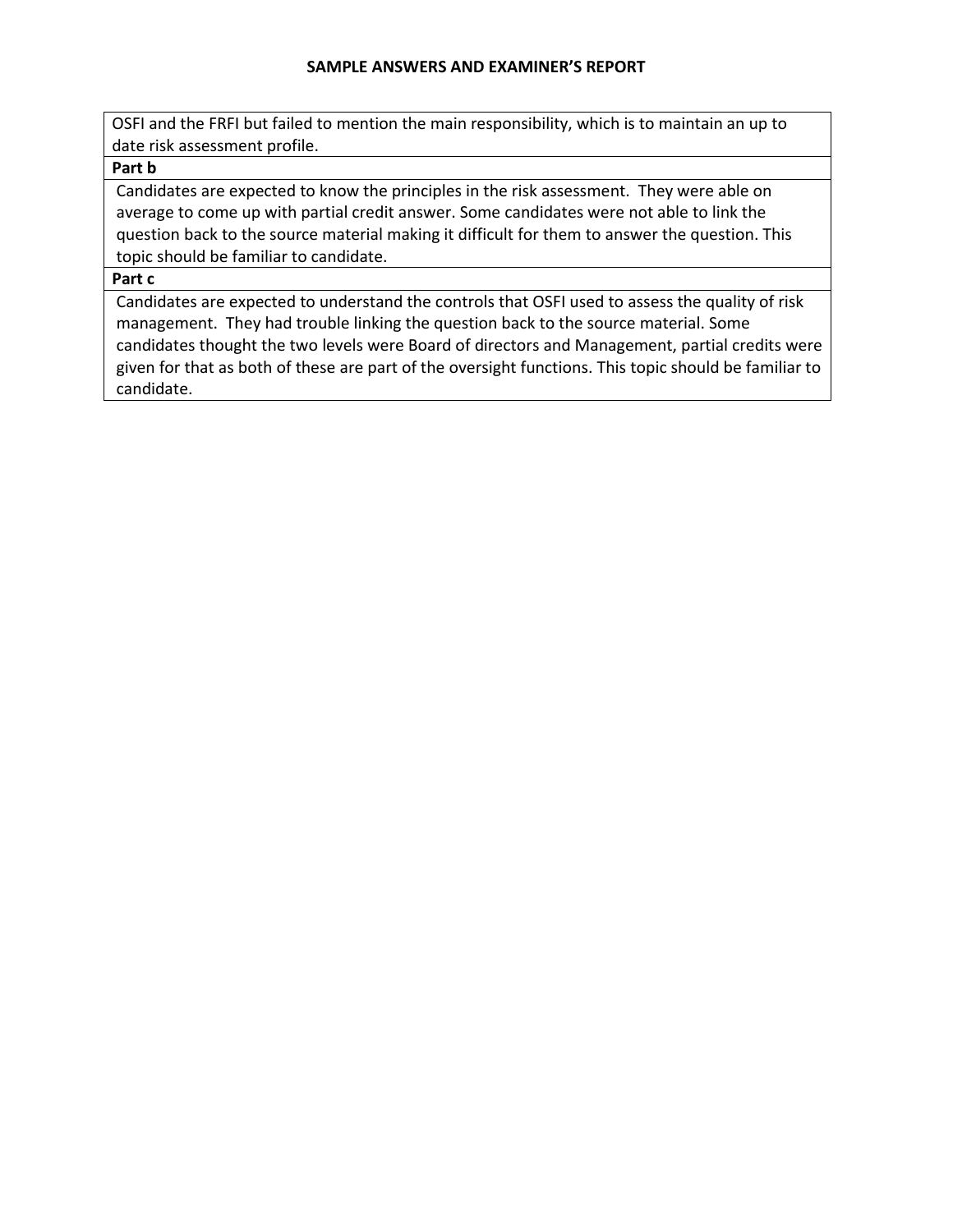| <b>QUESTION 5</b>                                                                                                                                                                                                                                                                                                                                                     |
|-----------------------------------------------------------------------------------------------------------------------------------------------------------------------------------------------------------------------------------------------------------------------------------------------------------------------------------------------------------------------|
| <b>TOTAL POINT VALUE: 2</b><br><b>LEARNING OBJECTIVE: A3</b>                                                                                                                                                                                                                                                                                                          |
| <b>SAMPLE ANSWERS</b>                                                                                                                                                                                                                                                                                                                                                 |
| Sample answers:                                                                                                                                                                                                                                                                                                                                                       |
| Aviva vs Pastore                                                                                                                                                                                                                                                                                                                                                      |
| The Pastore has a serious accident, her right leg was broken after a serious procedure.<br>After use one leg for so long her other leg is not working properly. She claimed for the<br>coverage under the catastrophic coverage.                                                                                                                                      |
| There are two types of catastrophic definition<br>Class 4 impaired catastrophic<br>$\bullet$<br>Class 5 extreme catastrophic<br>$\bullet$                                                                                                                                                                                                                             |
| To qualify class 4 there are 4 criteria (function for daily activity, social function,<br>concentration, decompensation from work)<br>Original court: if a cat loss and DAC assessment approved to be CAT<br>Appeal: Aviva was argue the catastrophic should be met for all 4 criteria, not only one                                                                  |
| The court to determined 1 is it under the standard review 2 is it only one function can<br>contribute the CAT definition                                                                                                                                                                                                                                              |
| The decision of the appeal, the case should defined as CAT loss and the indemnity should<br>pay to Pastore.                                                                                                                                                                                                                                                           |
| Sample answer to almost get full credits:                                                                                                                                                                                                                                                                                                                             |
| Kusnierz vs Economical                                                                                                                                                                                                                                                                                                                                                |
| Here it was looking at a catastrophic impairment where it was required 55% to be<br>declared a catastrophic impairment.                                                                                                                                                                                                                                               |
| The trial judge rules that the insured wasn't catastrophically impairment as the separate<br>physical and mental impairment considered separately do not need the 55% threshold.<br>The SABs did not outline that if it should be considered together and physical or mental<br>should have been considered together, the document would have explicitly said so.     |
| This was overturned on appeal which said that because it didn't specify we can read it<br>from the natural ready that they can be considered together and the insured did quality<br>for a classification of a catastrophic impairment.                                                                                                                               |
| The impact is that mental and physical impairment should be classified together in<br>determining whether something is categorized as a catastrophic impairment. This might<br>means slightly more people being categorize as such, but because of the rarity of the<br>cases to begin with, this is not a significant increase, and will not have dramatic increases |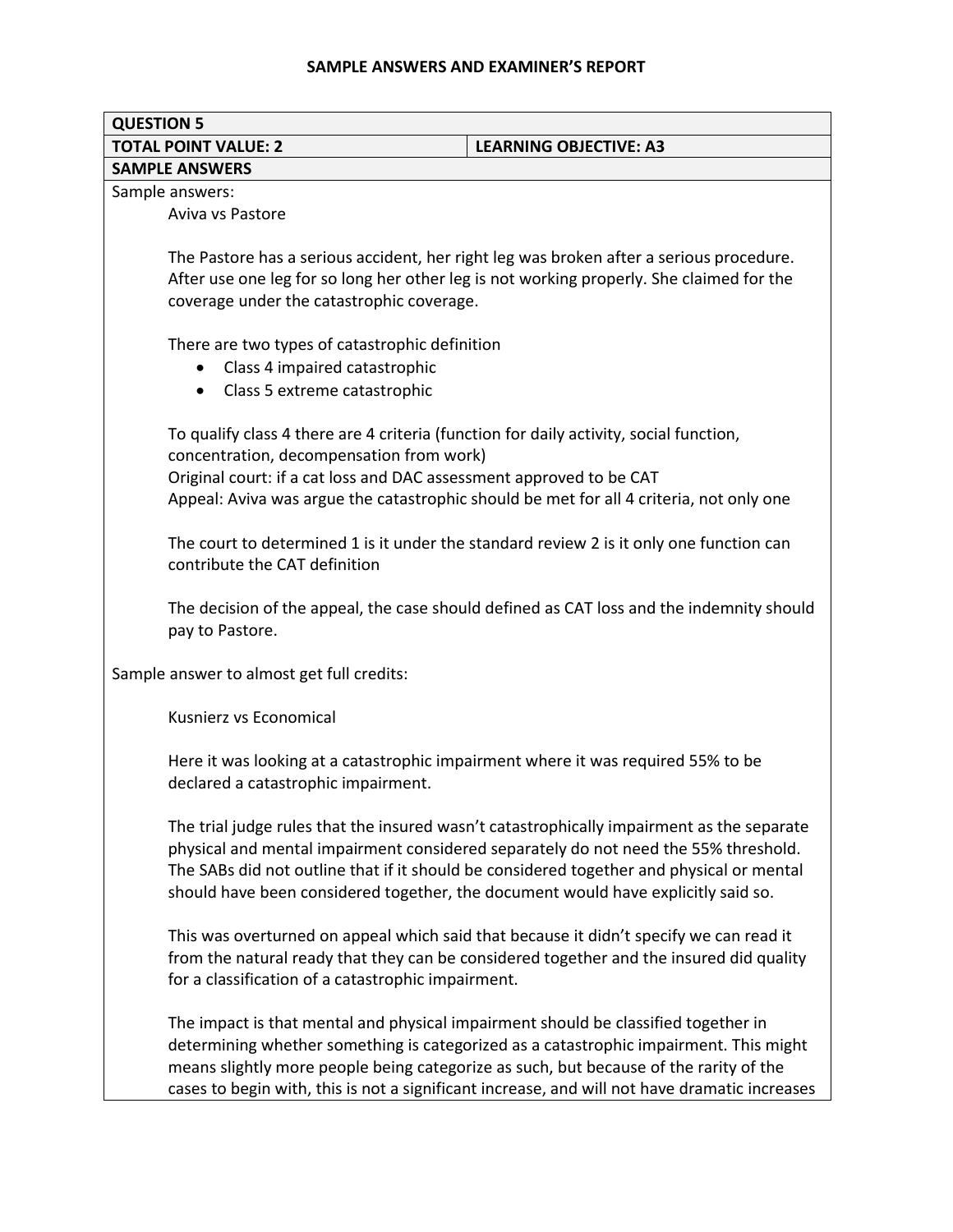in insurance rates etc… It can also be seen as more fair and in line with modern values.

# **EXAMINER'S REPORT**

Candidate did poorly on this question. These are recent cases and candidate should be more knowledgeable about them. Most people were able to obtain partial credits but it's mainly the lack of information that restricted awarding credits. The question hinted at what we were looking for (fully describe impact, original court decision, subsequent appeal decision) but candidate only provided partial information.

Some candidates confused the cases with the trilogy which is related to the cap on pecuniary damages.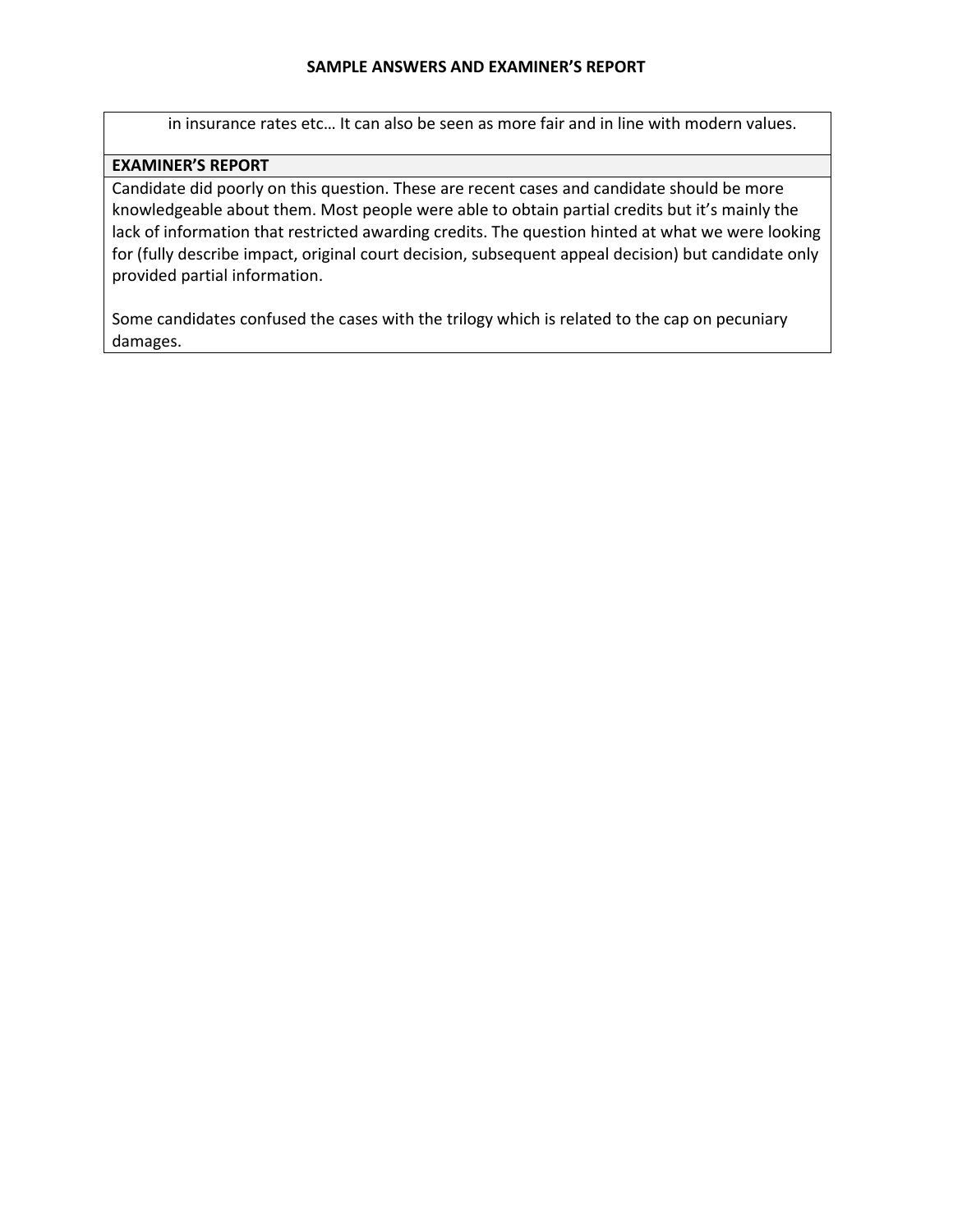| <b>QUESTION 6</b>                                               |                                                                                     |  |
|-----------------------------------------------------------------|-------------------------------------------------------------------------------------|--|
| <b>TOTAL POINT VALUE: 2.00</b><br><b>LEARNING OBJECTIVE: A3</b> |                                                                                     |  |
| <b>SAMPLE ANSWERS</b>                                           |                                                                                     |  |
| 2 points                                                        |                                                                                     |  |
| $\bullet$                                                       | Sample answer #1                                                                    |  |
| $\circ$                                                         | Case: Morrow v. Zhang                                                               |  |
| $\circ$                                                         | In this case, the injured contested the 4,000\$ cap on non-pecuniary damages from   |  |
|                                                                 | minor injury. His arguments were based on Canadian Charter of Rights article 7 and  |  |
|                                                                 | 15.                                                                                 |  |
| $\circ$                                                         | Article 7                                                                           |  |
|                                                                 | Injured stated to his right to freedom was not respected since he was<br>٠          |  |
|                                                                 | "forced" to follow certain medical practices in order to be compensated.            |  |
|                                                                 | Court held that this was not limiting his freedom in any way since he can           |  |
|                                                                 | choose not to do it. Also, no limitation of right to justice since there's no       |  |
|                                                                 | right to justice.                                                                   |  |
| $\circ$                                                         | Article 15                                                                          |  |
|                                                                 | Injured states that the law is discriminatory for minor injured victims.<br>п       |  |
|                                                                 | Indeed, they can't be "fully" compensated for non-pecuniary damage will             |  |
|                                                                 | major injured can. Also, this stigmatizes the minor injured. First, the inured      |  |
|                                                                 | won on this point, but at Appel, they reversed the decision. Indeed, he             |  |
|                                                                 | reasonable person would think this is discriminatory and when the law is            |  |
|                                                                 | looked at in its total, there is no stigmatization of minor injured victim.         |  |
| $\circ$                                                         | In this case, the cap was declared to be legal. Therefore, another province should  |  |
|                                                                 | feel confident that the cap will be allowed.                                        |  |
|                                                                 | Sample answer #2                                                                    |  |
| $\circ$                                                         | Such a cap was introduced in AB legislation + was a subject of Morrow vs Zhang.     |  |
| O                                                               | Constitutional challenge of MIR protocol in case                                    |  |
|                                                                 | Cap discriminates against MI victims $\rightarrow$ less worthy of pecuniary damages |  |
|                                                                 | Cap promotes stereotype as malingerers<br>٠                                         |  |
|                                                                 | Cap was ruled to differentiate between MI victims + comparator group of<br>٠        |  |
|                                                                 | other victims on an enumerable ground (type of injury)                              |  |
|                                                                 | Initial ruling was that the cap was unconstitutional (MIR regulation was            |  |
|                                                                 | evaluated separately from added benefits injured qualified for) $\rightarrow$ makes |  |
|                                                                 | MI victims bear unfair share of cost cutting that came from need to reduce          |  |
|                                                                 | prems.                                                                              |  |
| O                                                               | On Appeal: decision overturned                                                      |  |
|                                                                 | Must evaluate cap in conjunction w treatment protocol                               |  |
|                                                                 | While there is differation on enumerable ground, no discrimination - treats<br>٠    |  |
|                                                                 | MI victims' injuries as real + requiring care                                       |  |
|                                                                 | Cap not unconstitutional                                                            |  |
| $\circ$                                                         | Case introduces cap but in return for added benefits                                |  |
| $\circ$                                                         | Trilogy – diff from this case $\rightarrow$ cap applies to ALL injuries             |  |
| $\circ$                                                         | Success of the cap in this case will hinge on return to insured. Is there an added  |  |
|                                                                 | benefit in return or simply limitation of benefits rights.                          |  |
|                                                                 | Sample answer #3                                                                    |  |

Sample answer #3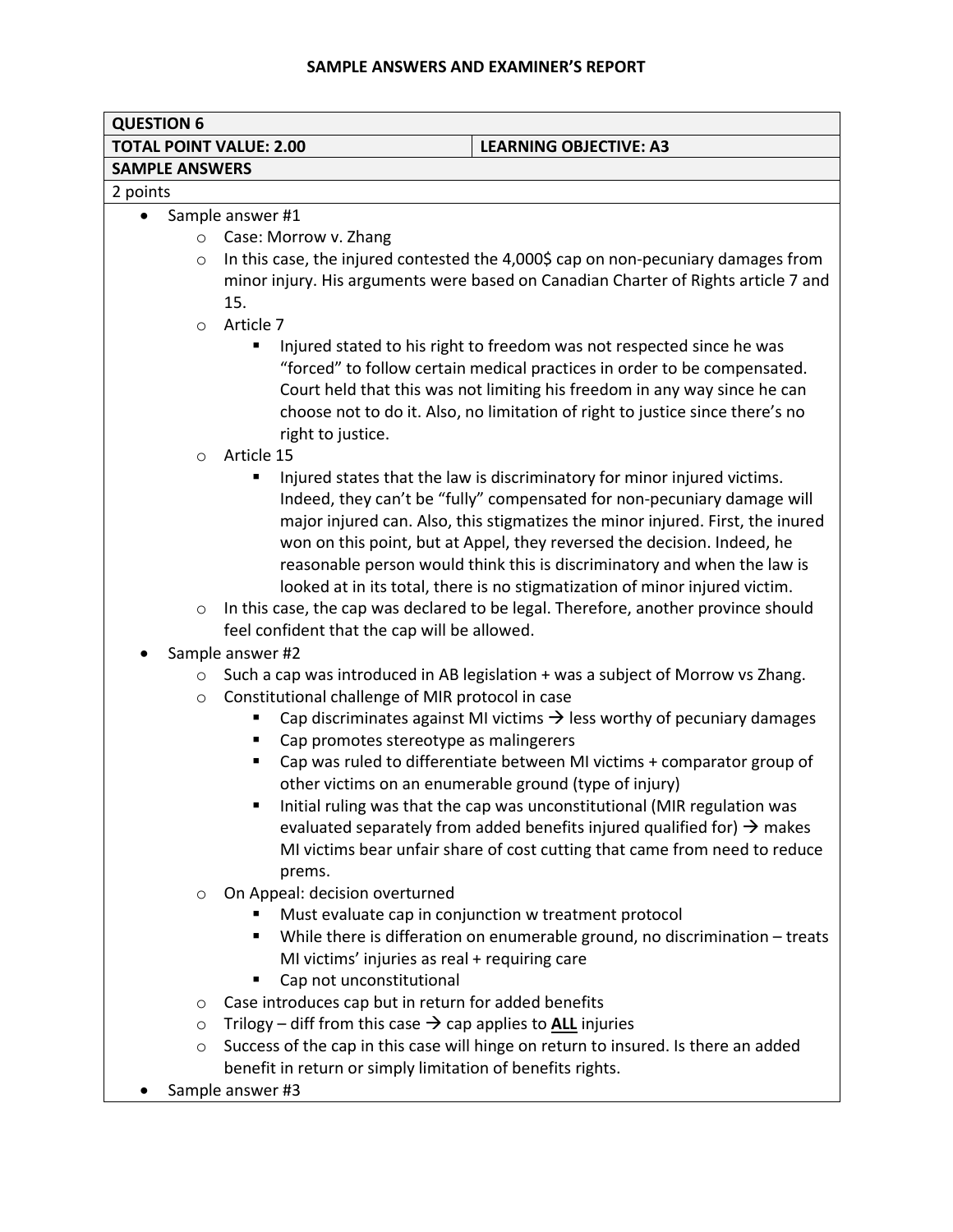- $\circ$  The court will likely find the cap legal due to the previous case, Morrow v. Zhang, regarding Minor Injury Reform (MIR).
- $\circ$  The case plaintiffs suggested that the cap was discriminatory against the minorly injured because it forces an expectation of them taking more money than needed AND force them to certain types of treatments, which violates the Charter.
- $\circ$  The court found that the MIR did not force minorly injured to seek specific types of treatment, as they are free to not abide by the strictness and seek the treatment they wish (with a reduction in awards). The court also found that there is not a perceived connotation of minorly injured taking more than they need becase the reform needed to be looked at as whole  $\rightarrow$  this will show that the purpose was not to reduce the payment to minorly injured but instead to reduce premiums for everyone (not just minorly injured)
- $\circ$  So if the cap's purpose was to reduce premiums for everyone, rather than impose restrictions on only the minorly injured, then the courts will make it legal.

# **EXAMINER'S REPORT**

Very few candidates received full credit for this question. The candidate was expected to recognize that the case Morrow v. Zhang has set precedent in Canada with regards to a cap on nonpecuniary damages for minor injuries.

The majority of candidates were able to reference the relevant case Morrow v. Zhang. Some candidates used the Trilogy cases as an argument to support the cap. However, the Trilogy has set a precedent for setting a cap to **overall** non-pecuniary damages rather than specifically on minor injuries. Partial credit was awarded for using Trilogy cases as case precedent.

Full credit was awarded to candidates who were able to cite the Court of Appeal's decision and list the reasons in support of the Court's decision.

Partial credit was awarded to candidates describing the facts of the case precedents.

Some candidates mentioned why a cap wasn't appropriate without referring to the reasons in support of the Court's decision, however the question specifically asked to evaluate the likelihood of a successful legal challenge. Proper support from the relevant cases would have made for stronger candidate responses.

A few candidates incorrectly argued that the cap would be successfully challenged based on Morrow v. Zhang. While the cap was struck down by the trial judge, that decision was later overruled by the Court of Appeal.

Common errors:

- Referring to the Trilogy cases as support for a cap on non-pecuniary damages for minor injuries
- Not providing enough reasons to support the Court of Appeal's decision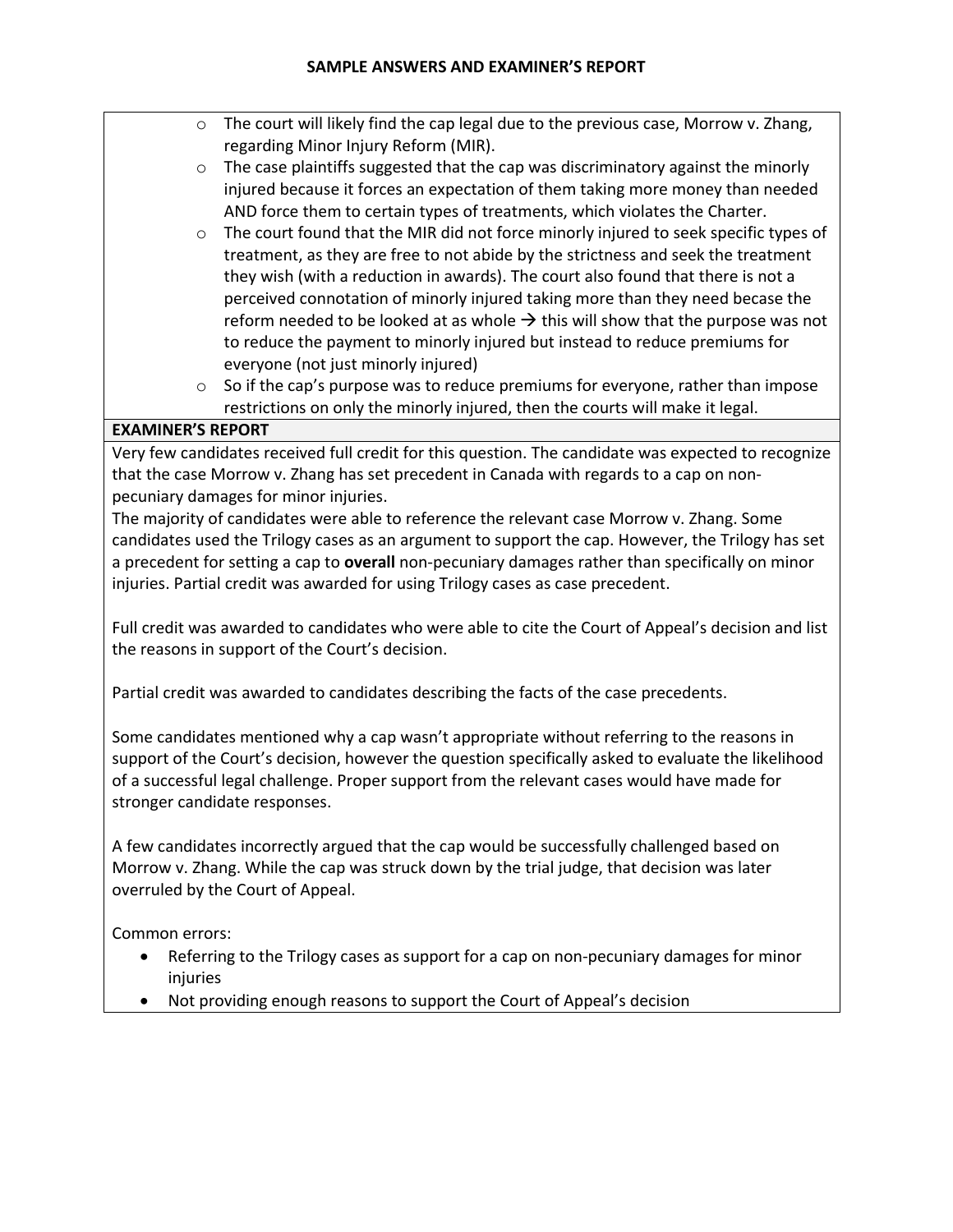| <b>QUESTION 7</b>                                               |                                                                                                                                                                                                                                                                                                                                                                                                         |  |
|-----------------------------------------------------------------|---------------------------------------------------------------------------------------------------------------------------------------------------------------------------------------------------------------------------------------------------------------------------------------------------------------------------------------------------------------------------------------------------------|--|
| <b>TOTAL POINT VALUE: 1.75</b><br><b>LEARNING OBJECTIVE: A4</b> |                                                                                                                                                                                                                                                                                                                                                                                                         |  |
|                                                                 | <b>SAMPLE ANSWERS</b>                                                                                                                                                                                                                                                                                                                                                                                   |  |
| Part a: 0.50 point                                              |                                                                                                                                                                                                                                                                                                                                                                                                         |  |
|                                                                 | Sample answer #1                                                                                                                                                                                                                                                                                                                                                                                        |  |
| $\circ$                                                         | Peripheral defendants in asbestos claims. Since the major defendants are often<br>bankrupt, lawyers may go after peripheral defendants to pay more than their fair share<br>of liability, when it's unlikely they knew about the dangers of asbestos. ie. If a<br>peripheral defendant is 5% liable, and a bankrupt major defendant is 95% liable, the<br>peripheral defendant might end up paying 100% |  |
|                                                                 | Sample answer #2                                                                                                                                                                                                                                                                                                                                                                                        |  |
| $\circ$                                                         | Defendant with deep pockets (rich defendants) because J&S liab say that the totality of<br>the claim losses can be taken from only one tortfeasor even if he was only partially at<br>fault.                                                                                                                                                                                                            |  |
| $\circ$                                                         | Rich people were often choose in trial because of their ability to pay all the claim if<br>there are insolvent defendants                                                                                                                                                                                                                                                                               |  |
|                                                                 | Sample answer #3                                                                                                                                                                                                                                                                                                                                                                                        |  |
| $\circ$<br>$\circ$                                              | Deep pocket defendants<br>In joint & several liability, any defendant that have responsibility in a lawsuit can pay<br>100% of claims, even if only 1% responsible. Because of that, lawers target deep pocket<br>responsible to lower the risk of winning against an non solvent responsible.                                                                                                          |  |
| Part b: 0.50 point                                              |                                                                                                                                                                                                                                                                                                                                                                                                         |  |
|                                                                 | Sample answer #1                                                                                                                                                                                                                                                                                                                                                                                        |  |
| $\circ$                                                         | Could limit joint and several liability to when defendant is less than 25% at fault. In the<br>example above, the defendant is responsible for 5% which is <25% so joint and several<br>wouldn't be applied to them under this reform                                                                                                                                                                   |  |
|                                                                 | Sample answer #2                                                                                                                                                                                                                                                                                                                                                                                        |  |
| $\circ$                                                         | Bar application of joint and several on non-pecuniary damages. This would help<br>mitigate "big pocket" syndrome.                                                                                                                                                                                                                                                                                       |  |
|                                                                 | Sample answer #3                                                                                                                                                                                                                                                                                                                                                                                        |  |
| $\circ$                                                         | Change to a several liability system, where the losses/benefits are proportional to the<br>degree of liability of the defendant so a rich defendant won't pay more only because<br>he is rich                                                                                                                                                                                                           |  |
|                                                                 | Sample answer #4                                                                                                                                                                                                                                                                                                                                                                                        |  |
| $\circ$                                                         | Change joint & several liability to proportionality                                                                                                                                                                                                                                                                                                                                                     |  |
| $\circ$                                                         | Defendant only responsible to pay its share of fault                                                                                                                                                                                                                                                                                                                                                    |  |
| O                                                               | ie. if the defendant is 15% at fault, it will never pay claims >15% of total amount                                                                                                                                                                                                                                                                                                                     |  |
| Part c: 0.50 point                                              |                                                                                                                                                                                                                                                                                                                                                                                                         |  |
|                                                                 | Sample answer #1                                                                                                                                                                                                                                                                                                                                                                                        |  |
| $\circ$                                                         | Trial lawyers seek full payment for the claimant. If claims are proportionate to fault and<br>defendants go bankrupt, then the claimant may not be rightfully compensated.                                                                                                                                                                                                                              |  |
|                                                                 | Sample answer #2                                                                                                                                                                                                                                                                                                                                                                                        |  |
| $\circ$                                                         | Trial lawyer may argue that the victims will be denied full compensation if the rule of<br>joint and several liability is removed and some of the defendants cannot afford the                                                                                                                                                                                                                          |  |

damages they are responsible for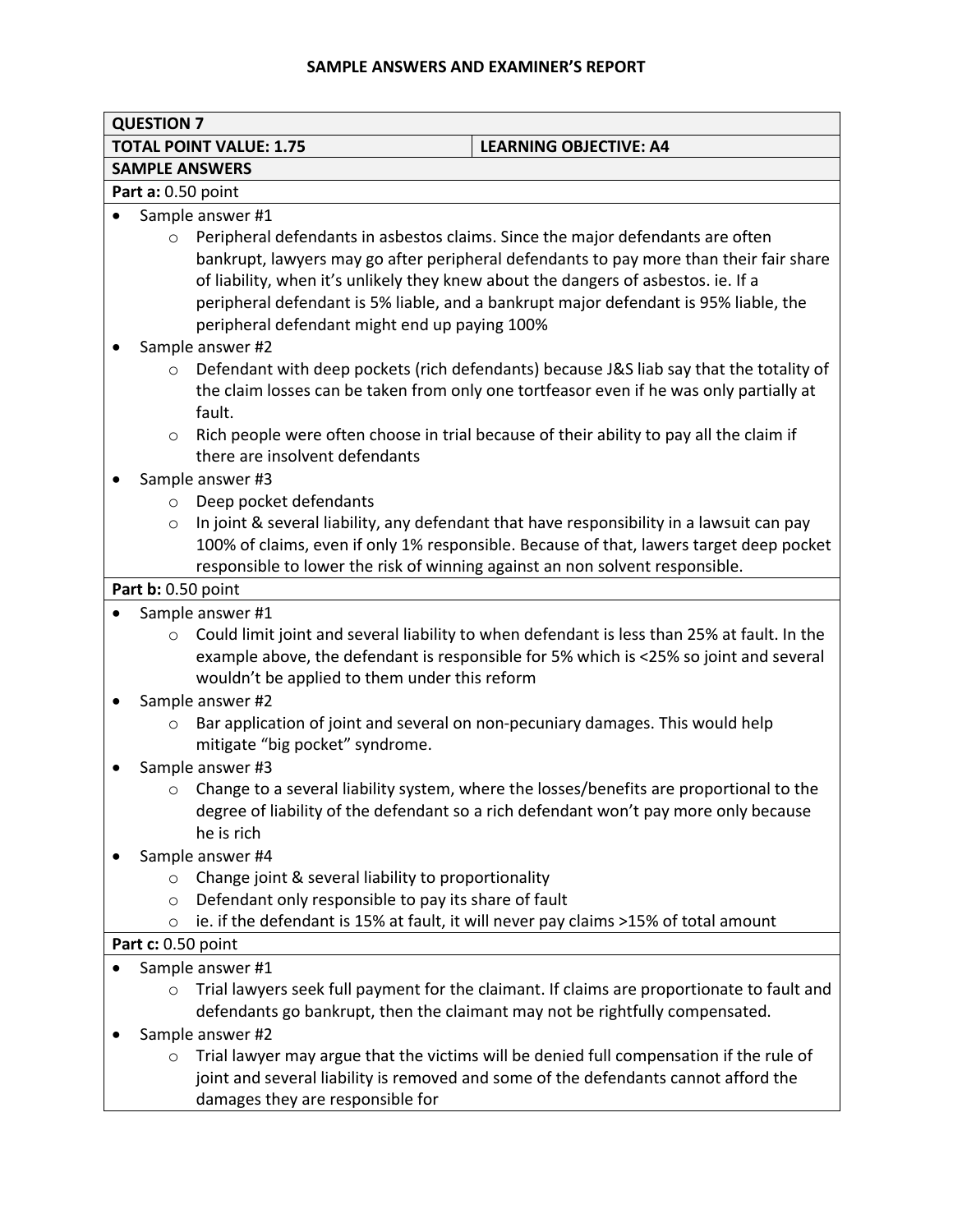- Sample answer #3
	- $\circ$  A trial lawyer would argue that their client is entitled to the full damages awarded, and that the financial states of the defendants should not prejudice the amount the plaintiff deserves
- Sample answer #4
	- $\circ$  Plaintiffs deserve to be fully compensated for their losses & it results in a more efficient legal system (often companies settle before court)
- Sample answer #5
	- o Increases legal costs b/c there would be fewer pre-trial settlements
	- $\circ$  Instead would cost much more time/money to determine degree of fault for each def.

# **Part d:** 0.25 point

- Sample answer #1
	- $\circ$  A potential remedy would be to set up a government fund or an insurance fund that can compensate plaintiffs who are harmed by defendants with inadequate insurance or money to pay damages
- Sample answer #2
	- $\circ$  Creation of a trust, where plaintiffs can receive damages they are unable to get from defendants
- $\bullet$  Sample answer #3
	- o Introduce a fund like PACICC to cover in case of insolvency.
- Sample answer #4
	- o Establish a fund to pay in case some defendants unable to pay.

# **EXAMINER'S REPORT**

Candidates generally performed well on this question. Candidates were expected to know the principle behind joint and several liability, how it affects certain defendants, potential tort reforms and concerns regarding the tort reforms. In addition, candidates were asked to identify a remedy to lawyers' concerns in regards to tort reform.

The majority of candidates received full credit for parts a) and b), while c) and d) were more challenging.

Some candidates confused a tort reform as a potential remedy to lawyers' concerns in part d).

**Part a**

Most candidates received full credit for this question with almost all receiving partial credit. Candidates were expected to identify a class of defendants such as peripheral defendants or defendants with "big pockets" and recognize how joint and several liability negatively impacts these types of defendants in lawsuits – namely they may be responsible for 100% of the damages even if they are only remotely at fault.

Common errors:

- Failing to identify/describe a group of defendants
- Failing to recognize the "deep pocket" syndrome or 100% damages even if 1% at fault

**Part b**

Almost all candidates received full credit for this question.

Full credit was given for adequately describing a tort reform but not identifying it.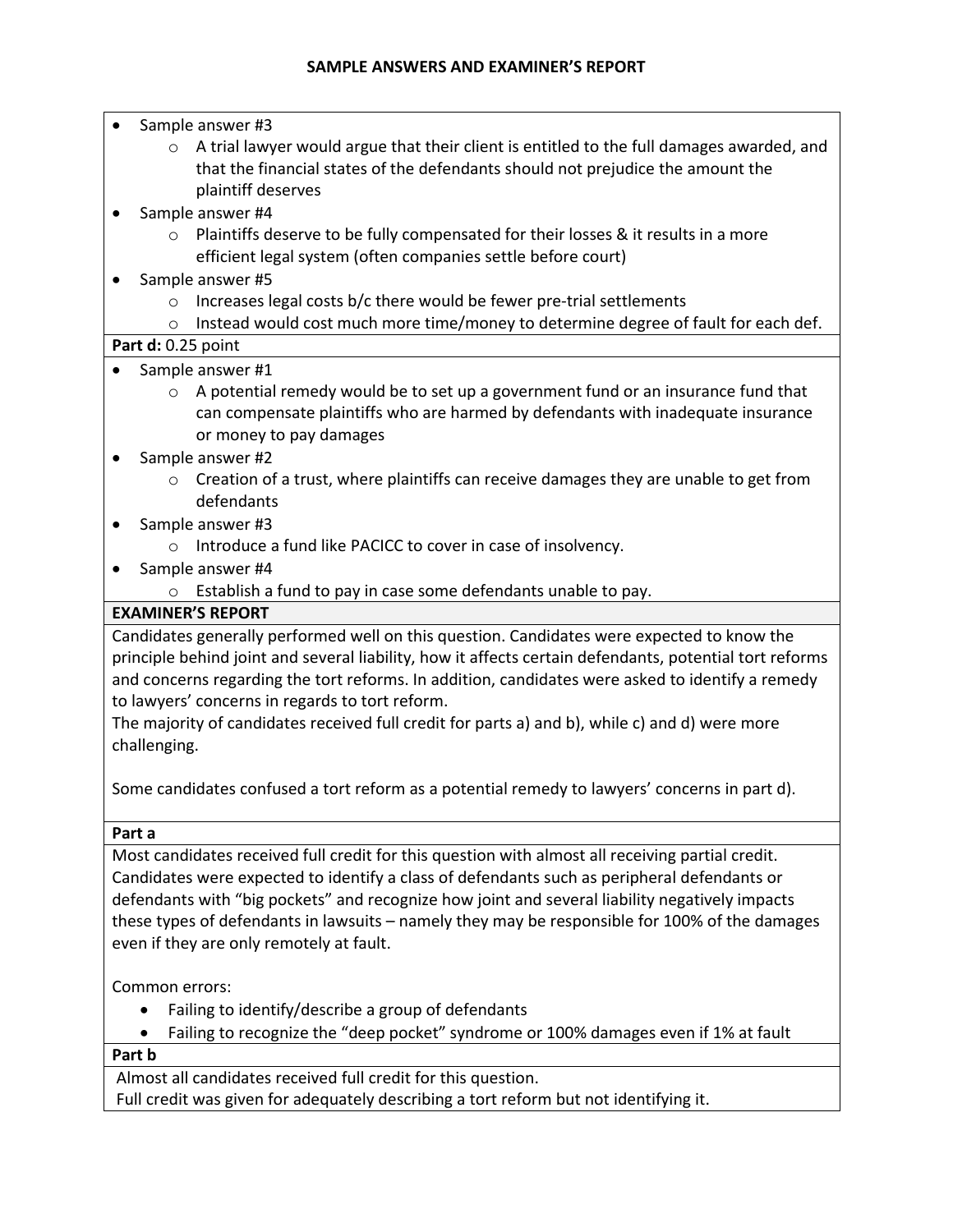Common errors:

- Create a trust
- Inadequate description of a tort reform

# **Part c**

About half of candidates received full credit for this question while the vast majority received partial credit. Candidates recognized that a main concern trial lawyers had was that plaintiffs may not be fully compensated and received partial credit.

For full credit, candidates were expected to mention that **without the rule** of joint and several liability, plaintiffs may not be fully compensated.

Other acceptable answers included reference to increases in efficiency of the court systems as well as increases in legal costs.

Common errors:

 Failing to make connection that J&S liability is what allows plaintiffs to receive full compensation

#### **Part d**

Approximately half of the candidates received credit for this question. Candidates mentioning a fund, or trust received full credit.

Candidates sometimes responded with tort reforms which would have been acceptable answers to part b), such as i) barring joint & several liability on non-economic damages, ii) threshold system, iii) proportional system. However, these responses would have been acceptable answers to part b) because they are tort reforms. Part d) asked for a remedy to address lawyers' concerns on potential tort reform to the J&S doctrine.

Common errors included:

Listing a tort reform (introduce several liability on non-pecuniary damages)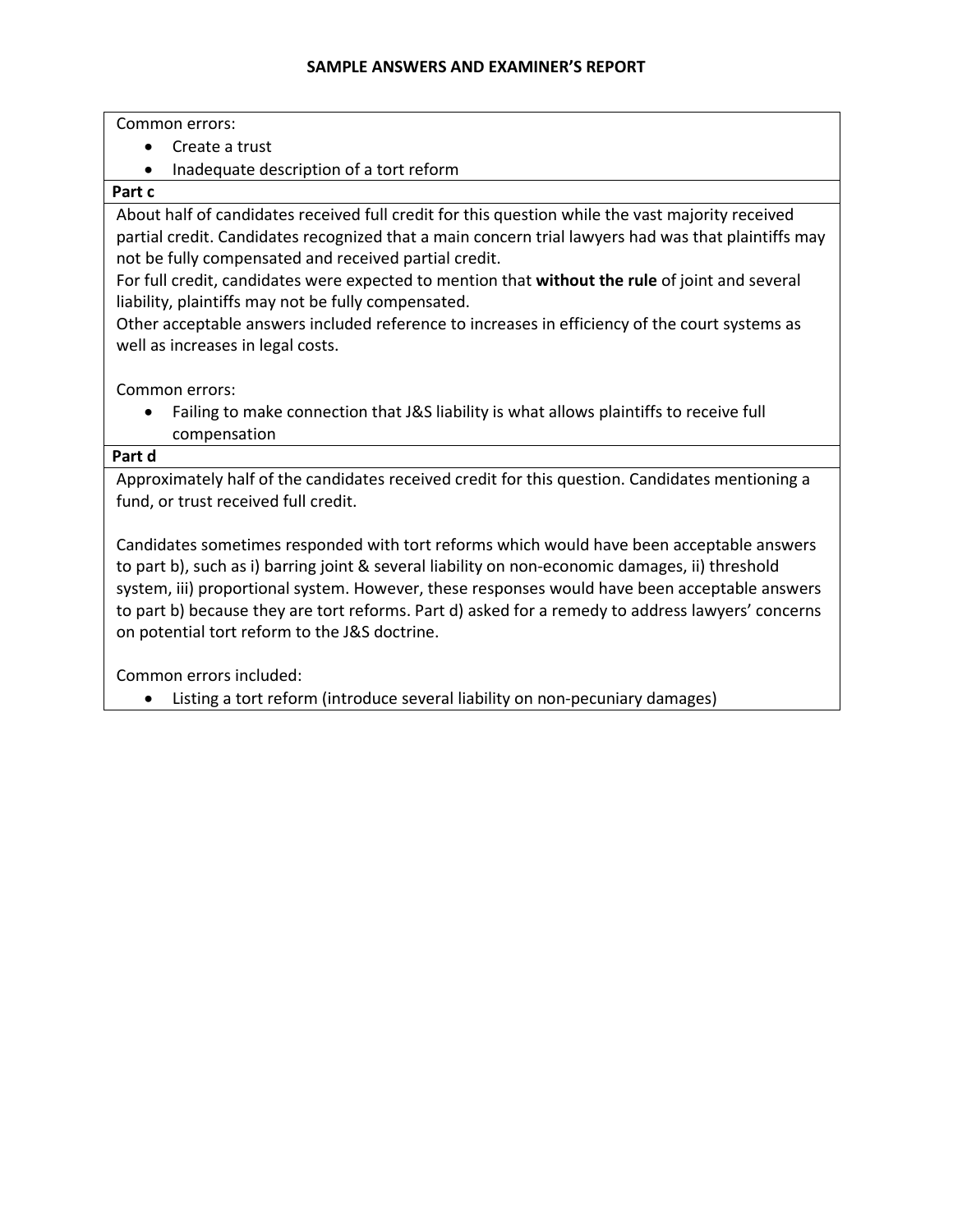| <b>QUESTION 8</b>                                                                                   |                               |  |
|-----------------------------------------------------------------------------------------------------|-------------------------------|--|
| <b>TOTAL POINT VALUE: 4</b>                                                                         | <b>LEARNING OBJECTIVE: B2</b> |  |
| <b>SAMPLE ANSWERS</b>                                                                               |                               |  |
| Part a: 1 point                                                                                     |                               |  |
| Sample Answer #1                                                                                    |                               |  |
| Individual: Insured production is insured on his own production of the year according to contract.  |                               |  |
| Collective: Farmers are reimbursed based on production of all insured of an area compared to a      |                               |  |
| historical average. Own production is not relevant.                                                 |                               |  |
|                                                                                                     |                               |  |
| Sample Answer #2                                                                                    |                               |  |
| Agrilnsurance - Pays if disaster hits and results in lower yields. Ex. Pests, hail and wind, flood. |                               |  |
| AgriStability - Pays if market changes result in lower income for farmers. Ex. Increase input       |                               |  |
| prices, decrease in crop prices.                                                                    |                               |  |
| Part b: 1 point                                                                                     |                               |  |
| Sample Answer #1                                                                                    |                               |  |
| Weather Derivative: Based on a weather event. Excess moisture, drought etc.                         |                               |  |
| Mortality Insurance: Based on probability of death from an insured peril (disease etc.) hog         |                               |  |
| mortality for example.                                                                              |                               |  |
|                                                                                                     |                               |  |
| Sample Answer #2                                                                                    |                               |  |
| Acre Based - Have a field protected against adverse event based on size. For example fire.          |                               |  |
| Destruction of 50% of field due to fire not based on production.                                    |                               |  |
| Perennial Coverage - Based on the number of trees subject to a deductible.                          |                               |  |
| Part c: 0.5 point                                                                                   |                               |  |
| Sample Answer #1                                                                                    |                               |  |
| $(584 \times 100 \times 0.7 - 25000) \times 0.41 = $6,510.80$                                       |                               |  |
| Part d: 1.5 points                                                                                  |                               |  |
| Sample Answer #1                                                                                    |                               |  |
| Agrilnvest - Program to encourage producers to save money. Government will make the same            |                               |  |
| deposit as they do in the account for the first 1% (max 15,000).                                    |                               |  |
| AgriStability - Protects producers against decrease in their production income. This can be due to  |                               |  |
| an increase in expenses, a decrease in prices or a decrease in production.                          |                               |  |
| Western Livestock Price Insurance - Protects against fluctuations in market value of livestock.     |                               |  |
|                                                                                                     |                               |  |
| Sample Answer #2                                                                                    |                               |  |
| APP - Provides low interest short term loans to producers.                                          |                               |  |
| AgriRecovery - Disaster recovery program which is assessed on a case by case basis                  |                               |  |
| Agrilnvest - Allow to invest 100% of net sales a year to a max of 400% of average net sales.        |                               |  |
| Government match the first 1% up to 15,000.                                                         |                               |  |
| <b>EXAMINER'S REPORT</b>                                                                            |                               |  |
|                                                                                                     |                               |  |
| Part a                                                                                              |                               |  |

- Candidates did well on this part.
- Candidates were expected to demonstrate their knowledge of the learning objectives by

 $\overline{\phantom{a}}$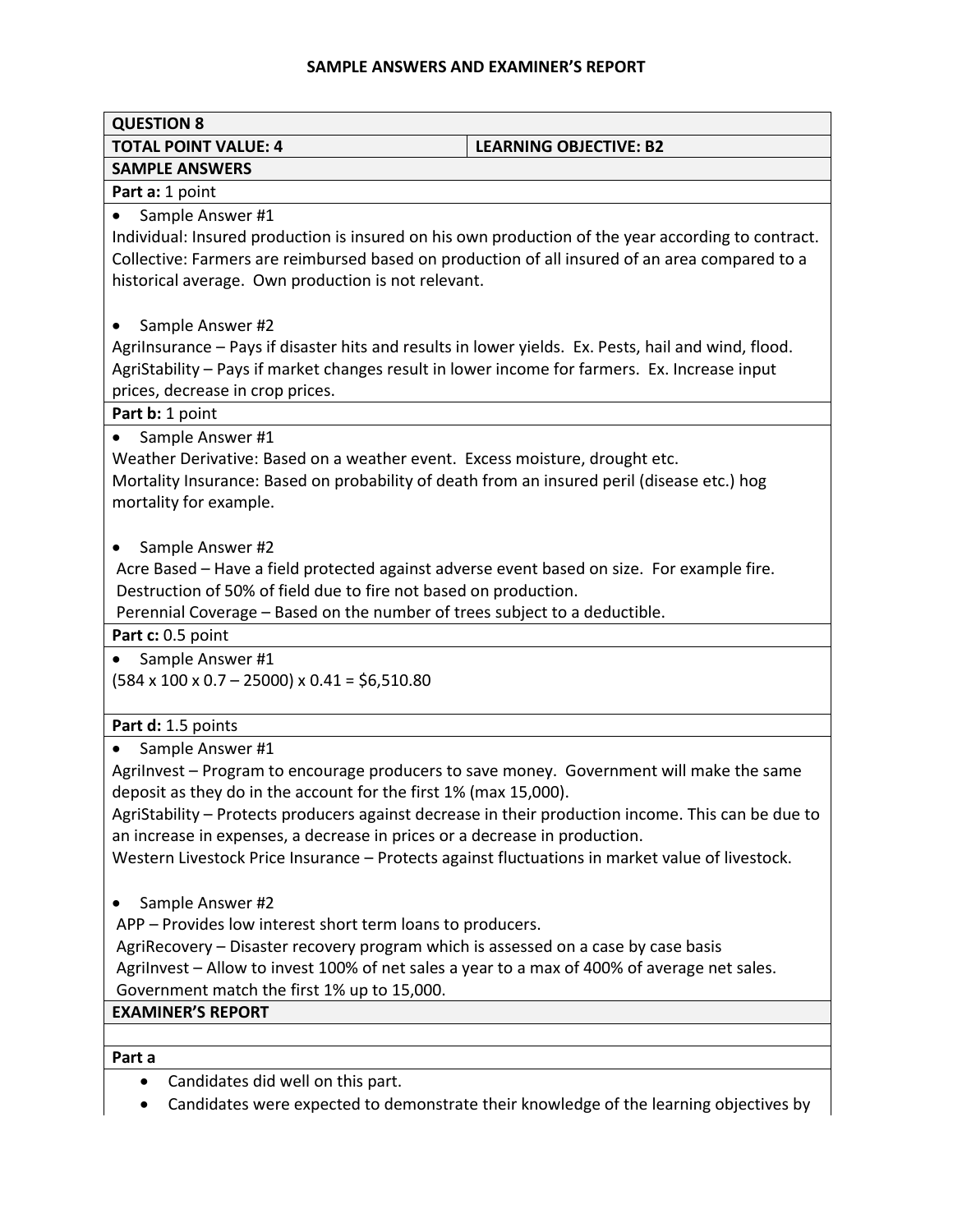|           | identifying and describing two types of agricultural programs.                        |
|-----------|---------------------------------------------------------------------------------------|
| $\bullet$ | A common error was failing to correctly identify the name of the program.             |
| $\bullet$ | Another common error was to only identify a single program when the candidate was     |
|           | expected to identify two programs.                                                    |
| Part b    |                                                                                       |
| $\bullet$ | Candidates did well on this part.                                                     |
| $\bullet$ | Candidates were expected to demonstrate their knowledge of the learning objectives by |
|           | identifying and describing two types of agricultural programs.                        |
| $\bullet$ | A common error was to identify a program not related to production insurance or to    |
|           | incorrectly identify the name of the program.                                         |
| Part c    |                                                                                       |
| $\bullet$ | Candidates did very well on this part.                                                |
|           | Candidates were expected to demonstrate their knowledge of the benefits provided      |
|           | under the plan                                                                        |
|           | The most common error was not applying the coverage level correctly.                  |
| Part d    |                                                                                       |
| $\bullet$ | Candidates did well on this part.                                                     |
| $\bullet$ | Candidates were expected to demonstrate their knowledge of the learning objectives by |
|           | identifying and describing three additional agriculture risk management programs.     |
| $\bullet$ | A common error was to incorrectly identify the name of the program. For example       |
|           | "AgriFinance" is an incorrect response. However, if the candidate was still able to   |
|           | describe the program correctly partial credit was given.                              |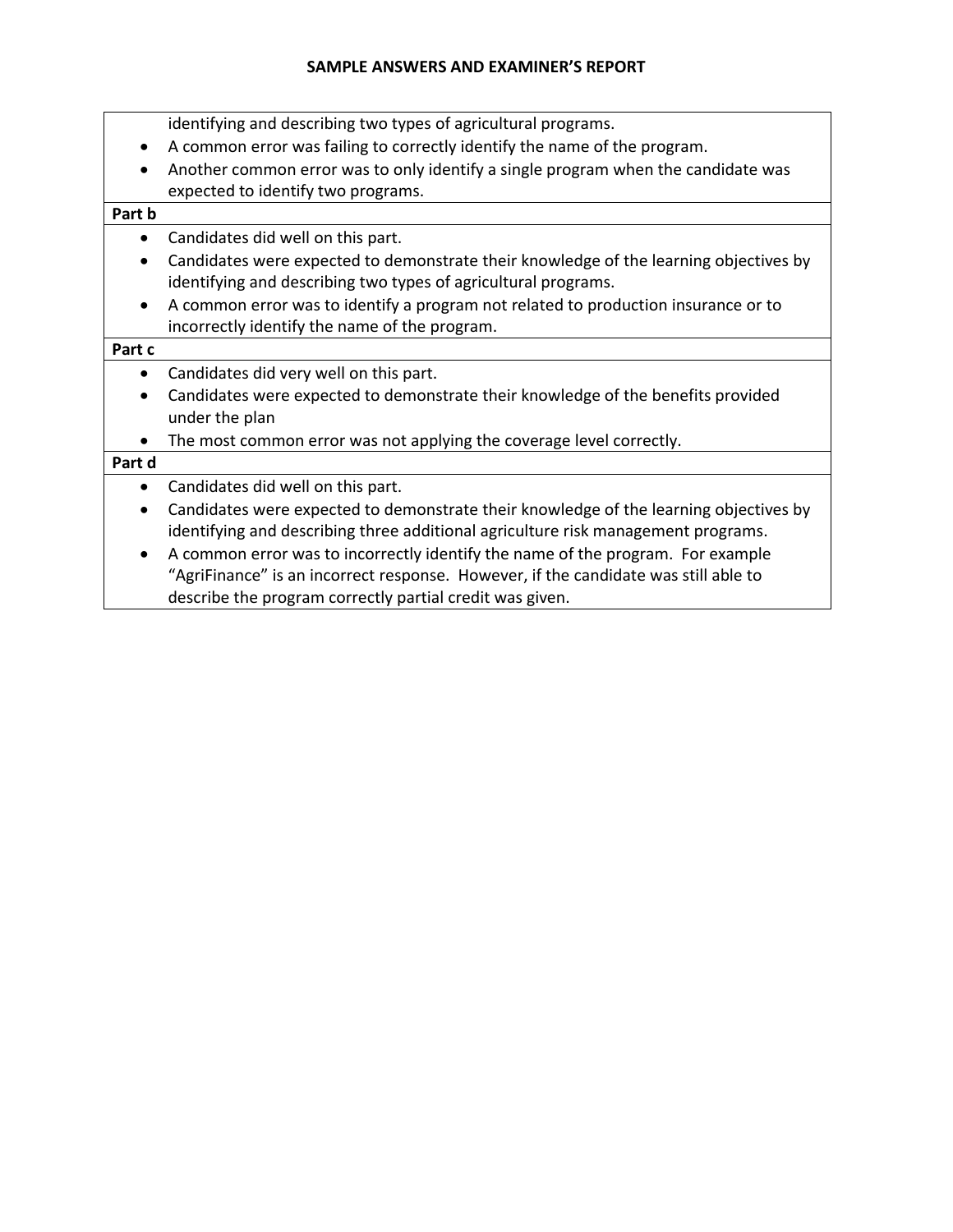# **QUESTION 9**

# **TOTAL POINT VALUE: 2.25 LEARNING OBJECTIVE: B1, B2**

#### **SAMPLE ANSWERS Part a:** 0.75 point

# • Sample Answer #1

Facility Association – Created by insurance industry as non-profit entity to provide insurance in involuntary market, create reinsurance mechanism in voluntary market.

- Creates rating for FA risk and administers things such as participation rules, transfer limits
- Since auto insurance mandatory, FA created to provide insurance to those unable in private sector to ensure all are able to get insurance
- Creates sharing mechanism for higher risk insureds
- Sample Answer #2

Developed to ensure availability of compulsory auto insurance across Canada. It's role is to provide a residual market for auto insurance and try to have as small a market share as possible. It's goal is to ensure availability of auto insurance.

**Part b:** 0.5 point

Residual Market

Risk Sharing Pools

**Part c:** 1.0 point

• Sample Answer #1

FARM

Risks Insured – those unable to obtain insurance in voluntary market for PPV

- Limited to commercial vehicles and private passenger auto

Underwriting and pricing – based on FA rates

- Must have been refused coverage by insurer authorized to do so RSP

Risks Insured – high risk policies insured by private insurer and ceded to RSP

- Only private passenger vehicles not qualified for FARM

Underwriting and pricing – Must have minimum statutory limits and be underwritten and priced appropriately (in accordance with approved rates)

Underwritten and priced by insurer using own rates and underwriting policies.

• Sample Answer #2

The risks insured by FARM are residual risks that won't be accepted by traditional insurers. In RSP, risks have been accepted by insurers. RSP is a pool of the worse risk of the insurance companies, but all of the risks have still been accepted by those companies (as opposed to FARM) With FARM, the insured knows he is using facility association since he (or his broker) has to contact FA. The price of his insurance contract is determined by FA. For RSP, the insured doesn't know he is ceded to the pool. The insurer will apply the same U/W guidelines as usual and the same pricing algorithm.

#### **EXAMINER'S REPORT**

**Part a**

Candidates did well on this part.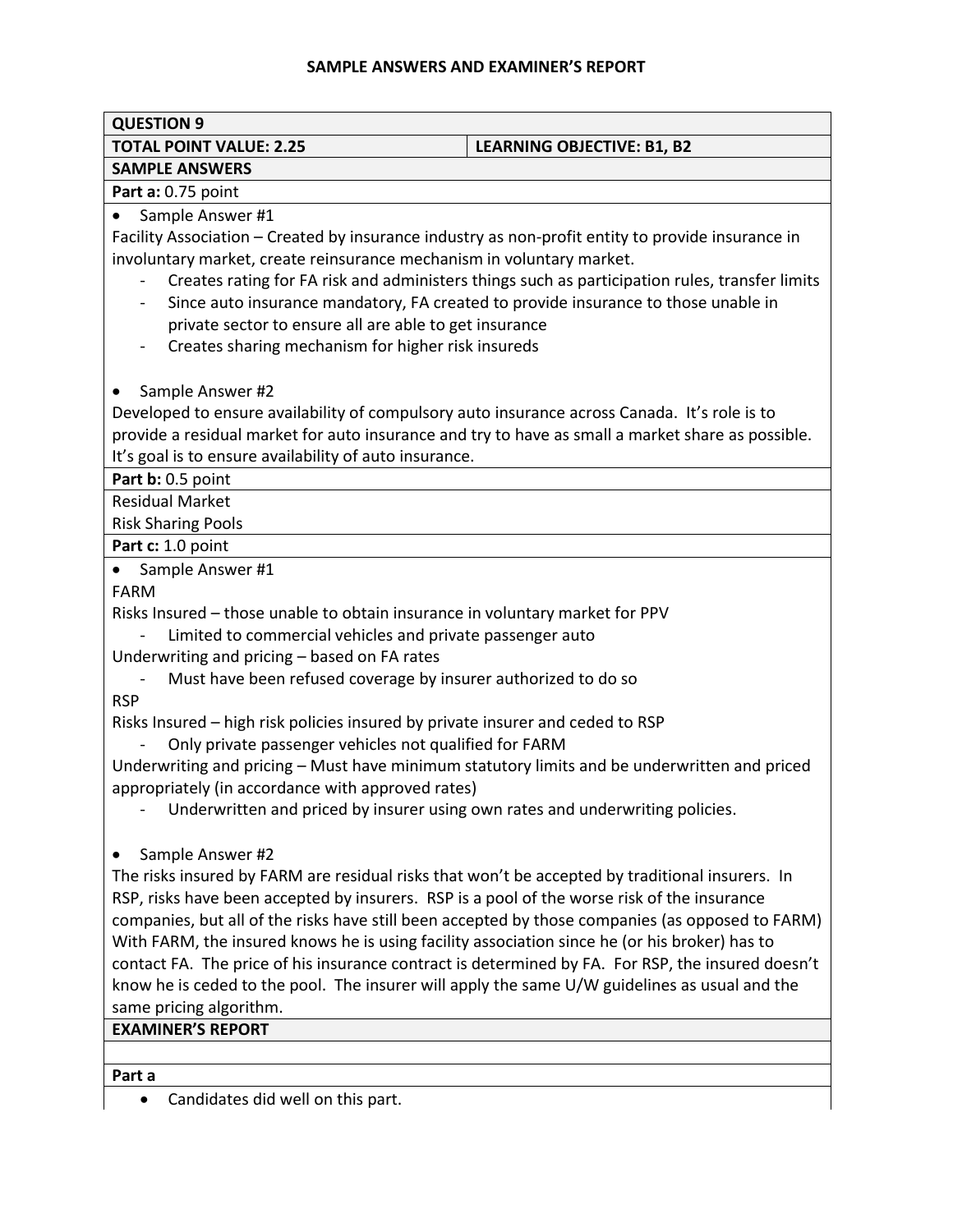| $\bullet$ | Candidates were expected to demonstrate knowledge that Facility Association plays an<br>important role in ensuring the availability of auto insurance coverage to all insureds who<br>need it. |
|-----------|------------------------------------------------------------------------------------------------------------------------------------------------------------------------------------------------|
| $\bullet$ | The most common error was failing to describe the origin of the program.                                                                                                                       |
| Part b    |                                                                                                                                                                                                |
| ٠         | Candidates did extremely well on this part almost all candidates received full credit.                                                                                                         |
| $\bullet$ | Candidates were expected to demonstrate knowledge that the Facility Association uses<br>multiple risk-sharing mechanisms                                                                       |
| $\bullet$ | A common error was to identify Facility Association as the risk-sharing mechanism<br>without further clarification.                                                                            |
| Part c    |                                                                                                                                                                                                |
| $\bullet$ | Candidates did very well on this part most candidates received full credit.                                                                                                                    |
| $\bullet$ | Candidates were expected to demonstrate understanding of the differences between the<br>multiple risk-sharing mechanisms used by the Facility Association.                                     |
| $\bullet$ | A common error was failing to answer the question in full. Some candidates did not<br>discuss the underwriting and pricing of the two mechanisms.                                              |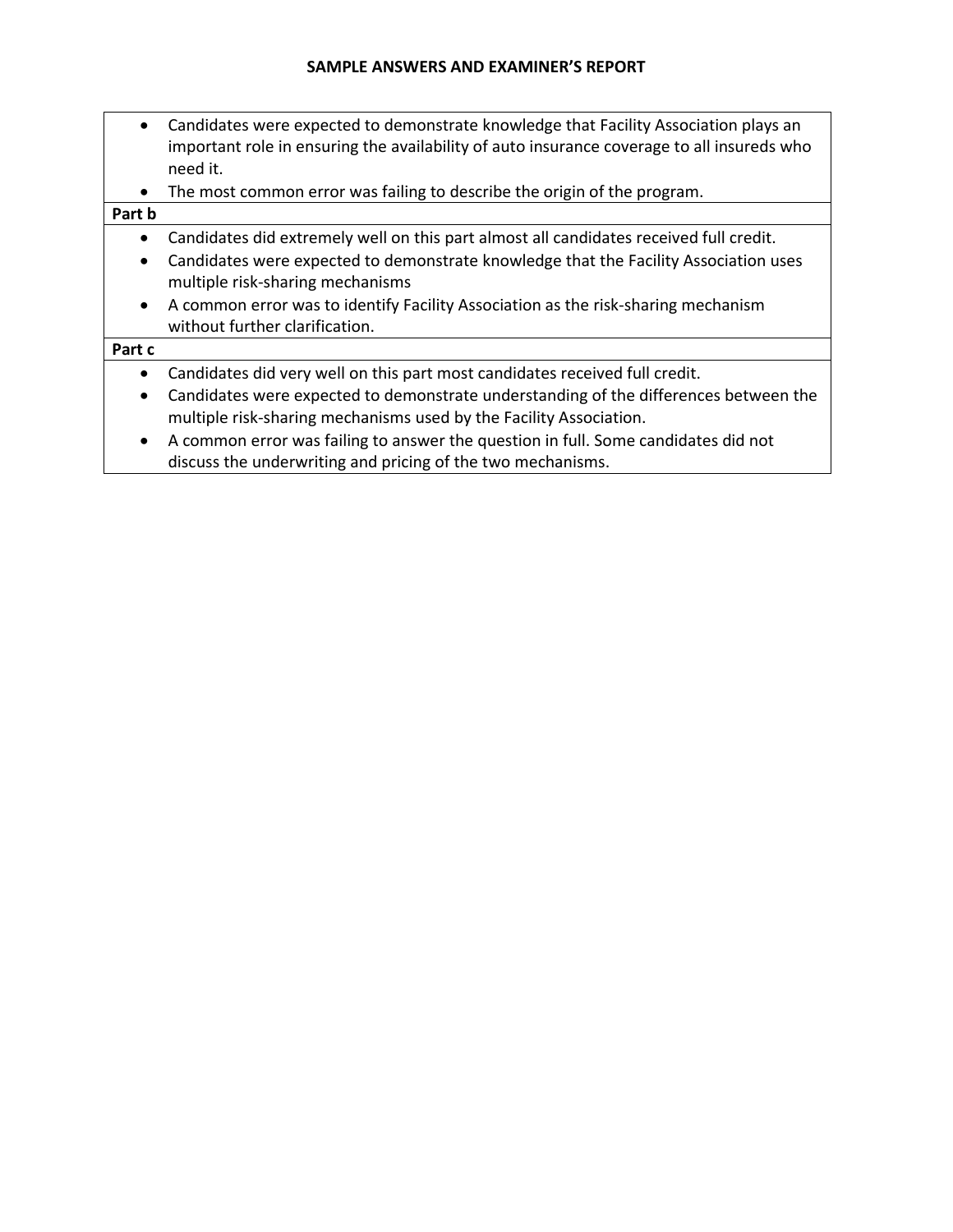| <b>QUESTION 10</b>                                           |                                                                                        |  |
|--------------------------------------------------------------|----------------------------------------------------------------------------------------|--|
| <b>TOTAL POINT VALUE: 2</b><br><b>LEARNING OBJECTIVE: B2</b> |                                                                                        |  |
| <b>SAMPLE ANSWERS</b>                                        |                                                                                        |  |
| Part a: 1.25 points                                          |                                                                                        |  |
| Sample Answer #1<br>$\bullet$                                |                                                                                        |  |
| Filling a need unmet by private insurance                    |                                                                                        |  |
| Convenience                                                  |                                                                                        |  |
| Efficiency                                                   |                                                                                        |  |
| Providing compulsory coverage                                |                                                                                        |  |
| Social Purpose                                               |                                                                                        |  |
| Part b: 0.75 point                                           |                                                                                        |  |
| Sample Answer #1<br>$\bullet$                                |                                                                                        |  |
| Direct competition with private insurer                      |                                                                                        |  |
| In partnership with private insurer                          |                                                                                        |  |
| As a sole insurer                                            |                                                                                        |  |
| Sample Answer #2<br>$\bullet$                                |                                                                                        |  |
| As a direct competitor in the open market                    |                                                                                        |  |
| As the only provider in a monopoly                           |                                                                                        |  |
| As a reinsurer to private insurers                           |                                                                                        |  |
|                                                              |                                                                                        |  |
| <b>EXAMINER'S REPORT</b>                                     |                                                                                        |  |
|                                                              |                                                                                        |  |
| Part a                                                       |                                                                                        |  |
| $\bullet$                                                    | Candidates did extremely well on this part almost all candidates received full credit. |  |
| $\bullet$                                                    | Candidates were expected to demonstrate knowledge of why government participation      |  |
| in insurance is sometimes considered necessary.              |                                                                                        |  |
|                                                              | A common error was to identify less than the five reasons asked for in the question.   |  |
| Part b                                                       |                                                                                        |  |
| $\bullet$                                                    | Candidates did extremely well on this part almost all candidates received full credit. |  |
| $\bullet$                                                    | Candidates were expected to demonstrate knowledge of the different ways that the       |  |
| government can be involved as an insurance provider.         |                                                                                        |  |
|                                                              | A common error was to identify less than the three ways asked for in the question.     |  |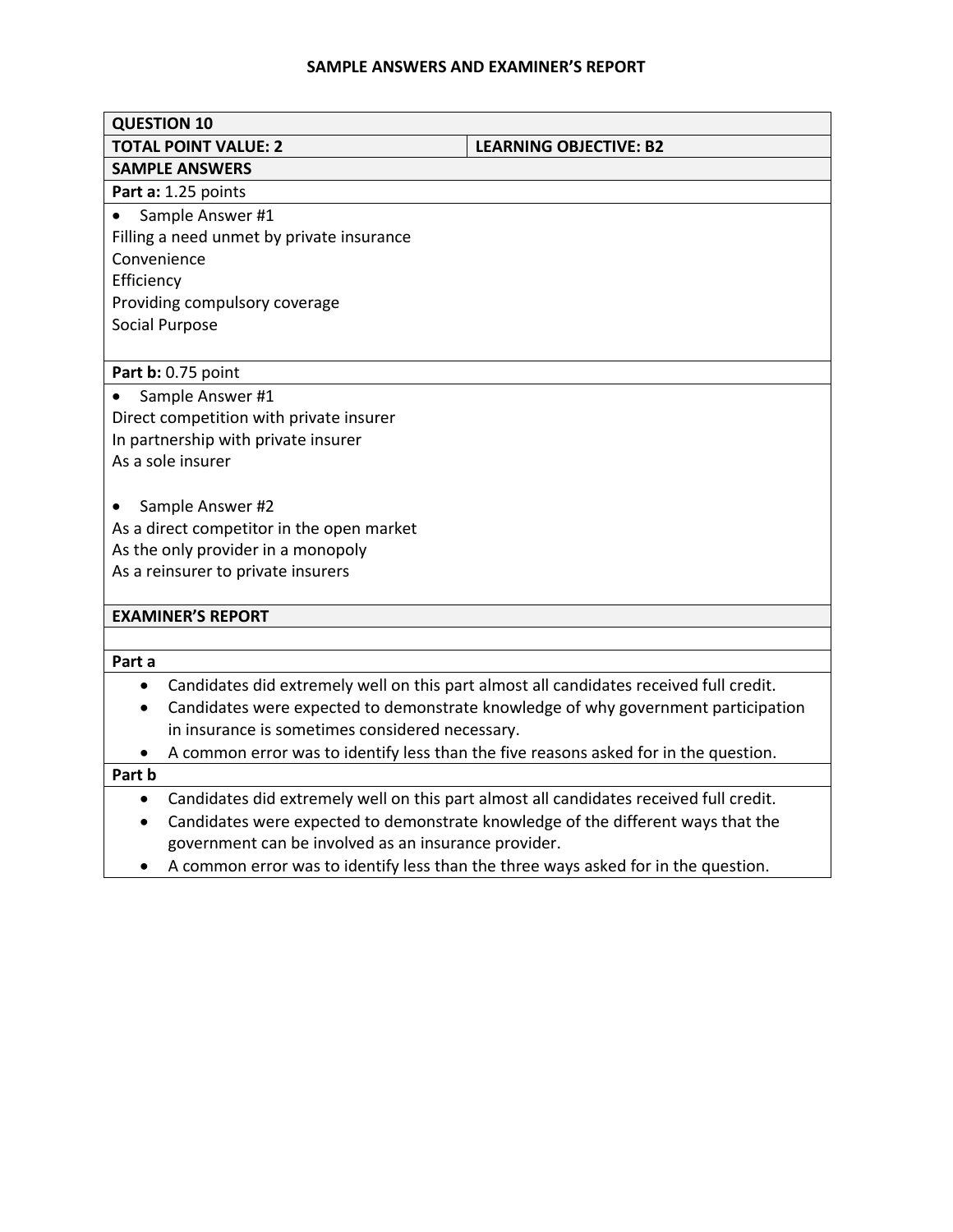# **QUESTION 11 TOTAL POINT VALUE: 2.75 LEARNING OBJECTIVE: B2, B3 SAMPLE ANSWERS**  Part a: 1 point • Sample Answer #1 o i. Moral Hazard  $\triangleright$  Optional would have a higher moral hazard as the insured has more control over purchasing this coverage or not, or adding it later on to an existing policy, whereas with bundled it's just attached to your standard personal property insurance o Ii. Allocation of Cost  $\triangleright$  With a bundled system, everyone pays for the losses of few whereas with an optional system you'll have adverse selection from people only adding the coverage if they consider themselves to be a high flood-risk, so the costs would be more concentrated on the high risks and may lead to coverage becoming unaffordable Sample Answer #2 o i. Moral Hazard  $\triangleright$  Optional system is more susceptible to moral hazard. The people at highest risk of flood damage are the most likely to purchase and most likely not to properly prepare their homes for flood damage.  $\triangleright$  In a bundled system everyone has flood coverage, less susceptible to moral hazard since they are not self-selecting coverage o Ii. Allocation of Cost  $\triangleright$  In an optional system it is more difficult to allocate cost across book of insureds since only those at risk for flood will buy. Bundled system can spread the cost because everyone has flood, still appropriate allocation however, as highest amount of cost still to flood prone areas • Sample Answer #3 o i. Moral Hazard  $\triangleright$  Both optional and bundled systems may cause an insured to be less likely to do their own risk mitigation and more likely to exaggerate claims (as they are both insured), but optional may be more at risk for moral hazard because people knowingly opt-in to it, whereas it is just part of a bundled system o Ii. Allocation of Cost  $\triangleright$  Optional systems will allows the insured to pay for their expected loss costs, but bundled will have lower risks subsidizing the loss costs of higher risks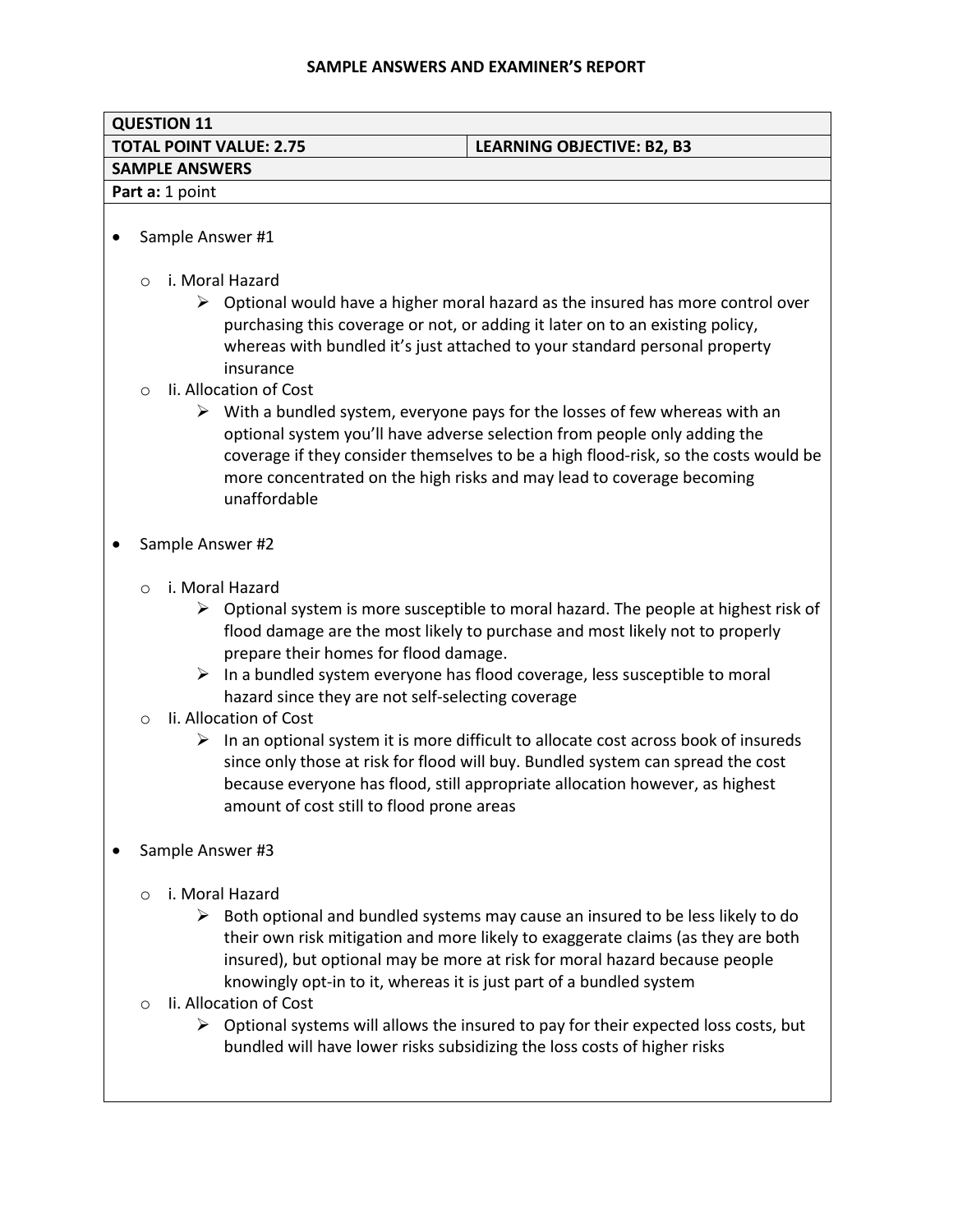#### Part b: 1.5 points

### Sample Answer #1

| Risk Zone | <b>Expected Losses</b>     |
|-----------|----------------------------|
| А         | $50 \times 855 = 42,750$   |
| R         | $300 \times 100 = 30,000$  |
|           | $3500 \times 45 = 157,500$ |
| Total     | 230,250                    |

Pricing

Change C =  $1,000$ , so get  $1,000 \times 45 = 45,000$  in premium from C, means shortfall of  $157,500 -$ 45,000 = 112,500 in overall premium. B is 6 times the loss cost of A A x  $855 + 6A$  x  $100 = 230,250 - 45,000 = 185,250$ 

 $1455A = 185,250$ 

 $A = 127.32$ 

 $B = 6A = 763.92$ 

Charge A 127, B 764, C 1000, so that coverage is maximized, but level of risk is still reflected to discourage building in C.

# • Sample Answer #2

Implement a bundled system where everyone purchases flood that is bundled with their homeowners insurance. Since \$1,000 is the maximum an insured will pay, charge full \$1,000 for Zone C, the riskiest zone with the fewest homes. Need to allocate the additional cost to the other zones. Increase Zone A & B to \$125 above their expected costs. This is a moderate increase when compared to overall homeowners premium.

 $A = $175, B = $425, C = $1,000$ 

| A =   | 175 x 855  | 149,625 |
|-------|------------|---------|
| $B =$ | 425 x 100  | 42,500  |
| $C =$ | 1,000 x 45 | 45,000  |
|       |            | 237,125 |

237,125 / 1,000 = 237 ~ 230

This would be adequate to cover expected losses yet still share cost fairly proportionately across risk zones. The high cost for Zone C discourages away from this high risk zone.

• Sample Answer #3

To maximize the # of households covered, risk Zone C will not be excluded, even though it is very high risk. Since \$1k/year is the most that will be paid and zone C costs are \$3.5k/year, we will cap Zone C prices at \$1k/year. This relatively high price will discourage development in Zone C. Allocate the remaining loss costs of Zone C to Zone B and A.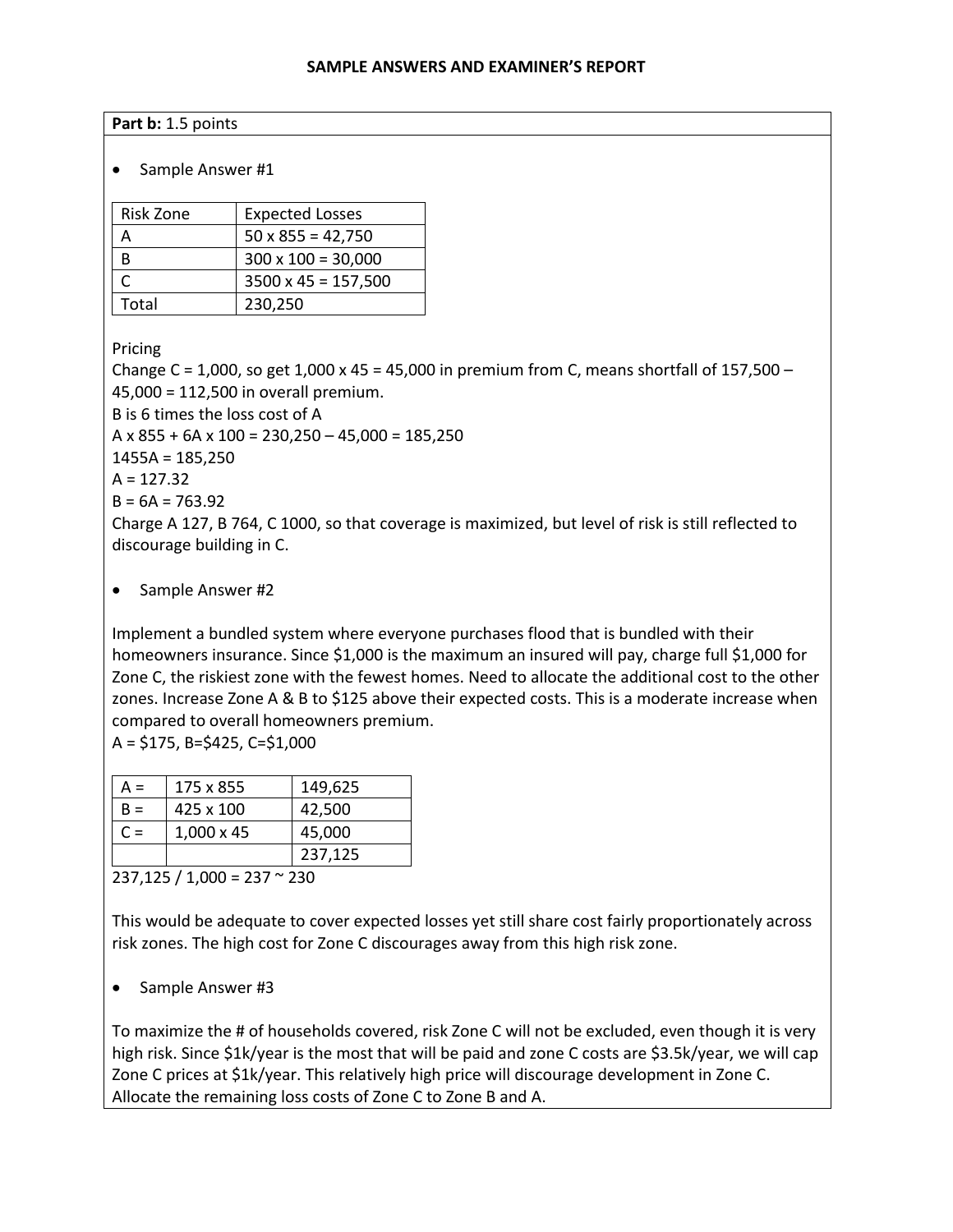Total =  $230 \times 1,000 = 230,000$ , C =  $1,000 \times 45 = 45,000$ . So A + B =  $185,000$ C's excess loss cost = 2,500 x 45 = 112,500.  $A + B$  # of homes = 855 + 100 = 955, so C's excess loss cost per home = 117.80, add to A and B  $A = 167.80$  $B = 417.80$  $C = 1,000$ 

# **Part c:** 0.25 point

• Sample Answer #1

Require houses in Zone C to have a flood protection system in place

• Sample Answer #2

Risk-based deductible

• Sample Answer #3

Set a large deductible for Zone C to encourage loss control

#### **EXAMINER'S REPORT**

#### **Part a**

- Candidates generally did well on this part.
- Candidates were expected to demonstrate knowledge of bundled and optional systems of offering flood insurance coverage.
- The most common error was confusing moral hazard with adverse selection in part i.
- Almost all candidates were able to identify that a bundled system commonly shifts costs from high risk insureds to low risk insureds (a form of subsidization or cost-sharing) and that an optional system fairly allocates costs to risk (high risk insureds pay for the majority of the costs).
- Some candidates used the assumption that the bundled system utilized full risk based pricing for the underlying coverages essentially making the flood component of the premium equivalent to the optional flood coverage. Under this assumption, alternative arguments for moral hazard and allocation of cost were given full credit

| Part b |                                                                                                                                                                |
|--------|----------------------------------------------------------------------------------------------------------------------------------------------------------------|
|        | • Most candidates either scored poorly or very well on this part                                                                                               |
|        | • Candidates were expected to demonstrate knowledge of methods to discourage<br>development in high risk areas (what motivates customers to reduce risk) while |
|        | maximizing the uptake of insurance coverage.                                                                                                                   |

Common errors were: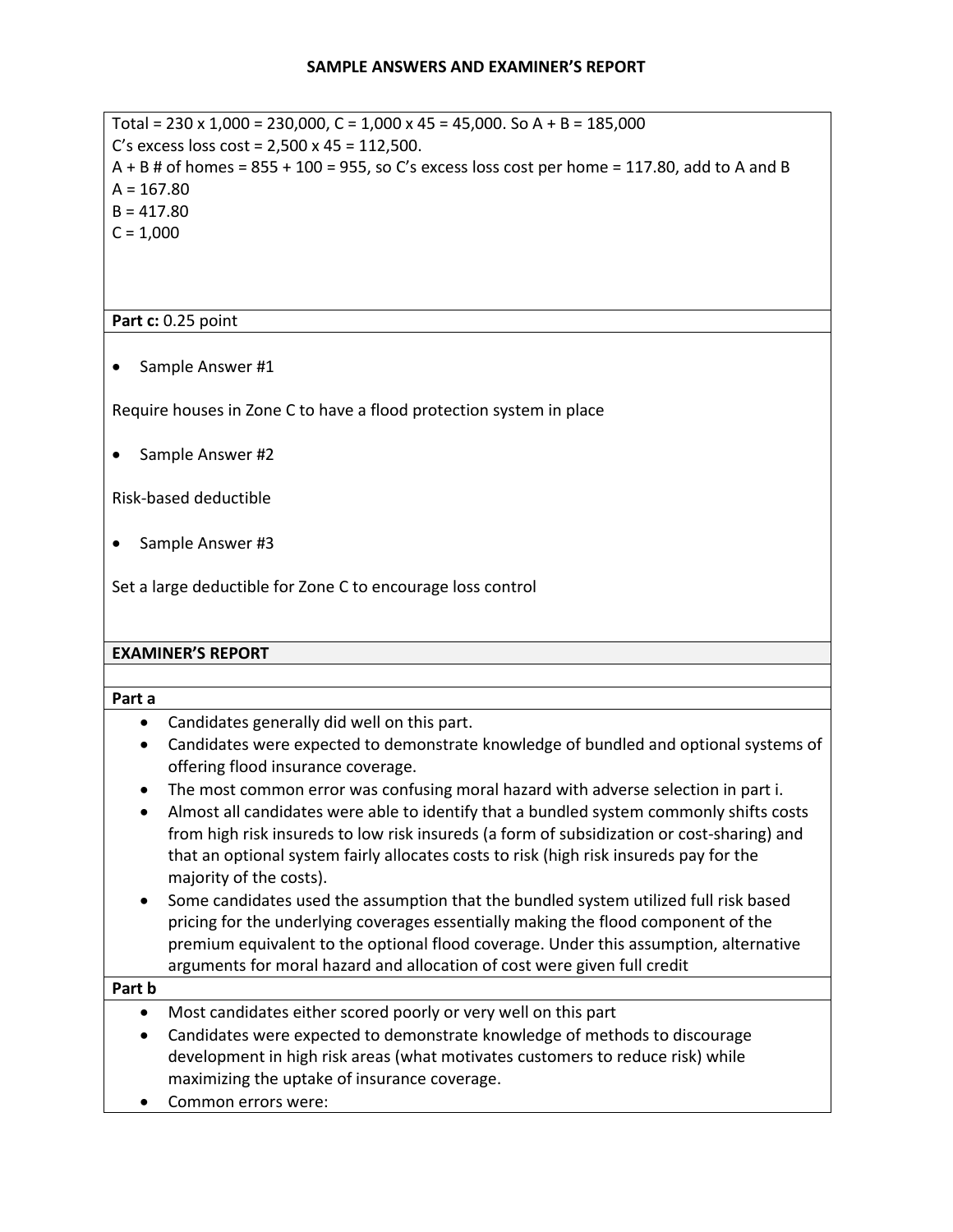- o Providing no pricing structure at all o Recommending a pricing structure that excluded Zone C and therefore did not maximize the number of households covered o Setting the price of Zone C above 1,000 o Recommended pricing structure did not balance to an expected flood loss cost of approximately 230 and would therefore generate a profit or loss  $\circ$  Failing to justify the proposed pricing model in terms of how it maximizes number of households covered and discourage development in high risk zones **Part c** Most Candidates received full credit for this part Candidates were expected to identify a condition of insurance coverage that would motivate customers to reduce their risk.
	- The most common error was stating that coverage would be excluded from Zone C, whereas the part asked for a policy condition and not a risk selection/underwriting rule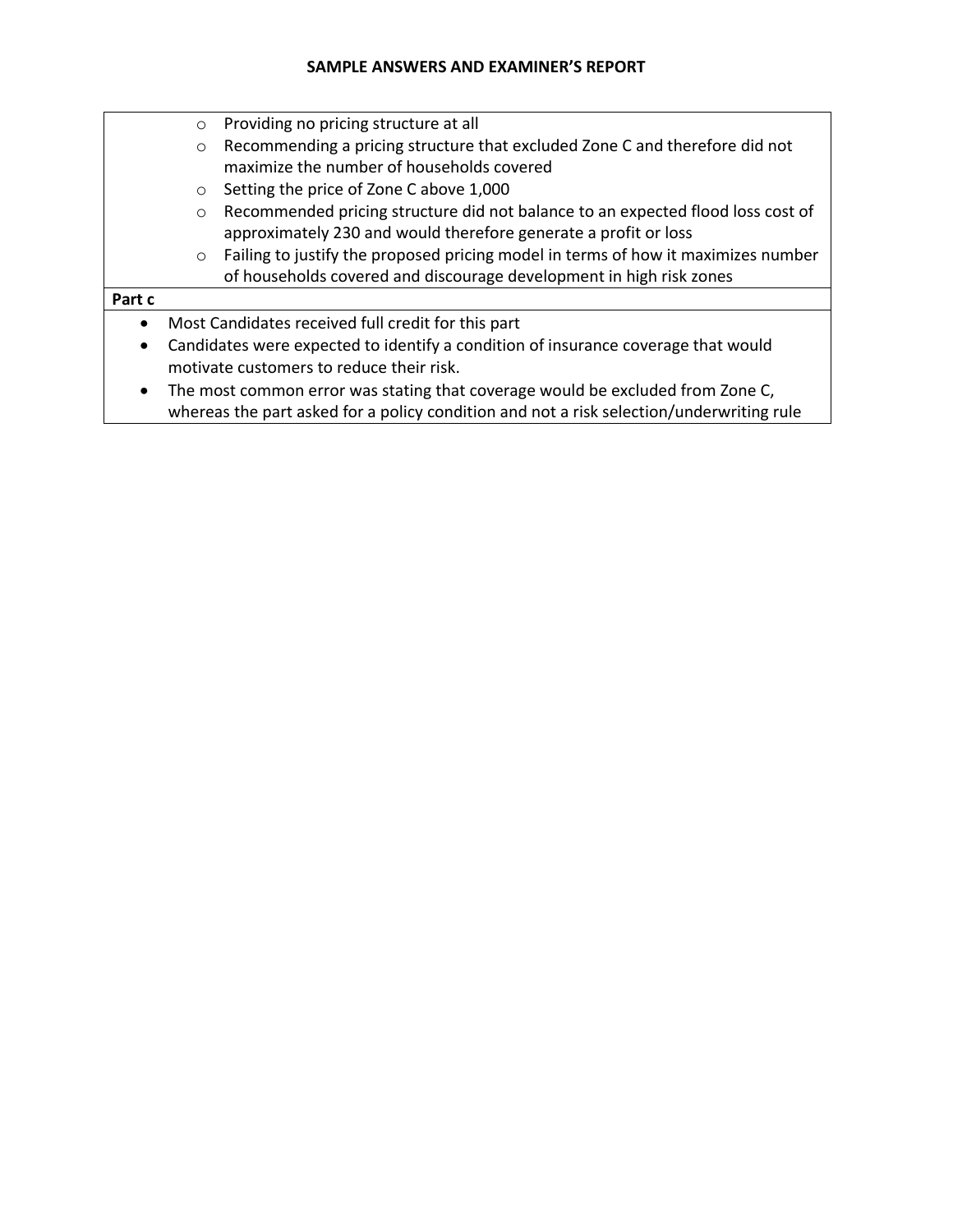| <b>QUESTION 12</b>                                                                      |                                                                                             |
|-----------------------------------------------------------------------------------------|---------------------------------------------------------------------------------------------|
| <b>TOTAL POINT VALUE: 1</b>                                                             | <b>LEARNING OBJECTIVE: C1</b>                                                               |
| <b>SAMPLE ANSWERS</b>                                                                   |                                                                                             |
| Acceptable solutions:                                                                   |                                                                                             |
|                                                                                         |                                                                                             |
| Financial:                                                                              |                                                                                             |
| Amount and timing                                                                       |                                                                                             |
| Discount rate                                                                           |                                                                                             |
| Cost of inflation                                                                       |                                                                                             |
| Potential for volatility in cash flows                                                  |                                                                                             |
| Income tax<br>$\overline{\phantom{a}}$                                                  |                                                                                             |
| Cost of holding capital                                                                 |                                                                                             |
| Payment pattern                                                                         |                                                                                             |
|                                                                                         |                                                                                             |
| Non-financial:                                                                          |                                                                                             |
| Morbidity or mortality of the claimant(s)                                               |                                                                                             |
| Current and future entitlements of the claimant(s)                                      |                                                                                             |
| Unfavourable court decisions                                                            |                                                                                             |
|                                                                                         |                                                                                             |
| <b>EXAMINER'S REPORT</b>                                                                |                                                                                             |
| Candidates were expected to know key considerations given to a reinsurance<br>$\bullet$ |                                                                                             |
| commutation.                                                                            |                                                                                             |
|                                                                                         | Most candidates seemed to be able to identify at least one of the financial considerations. |
| Some candidates put down more than two financial considerations.<br>$\bullet$           |                                                                                             |
| A few candidates put down incentives/benefits of a commutation instead of               |                                                                                             |
| considerations.                                                                         |                                                                                             |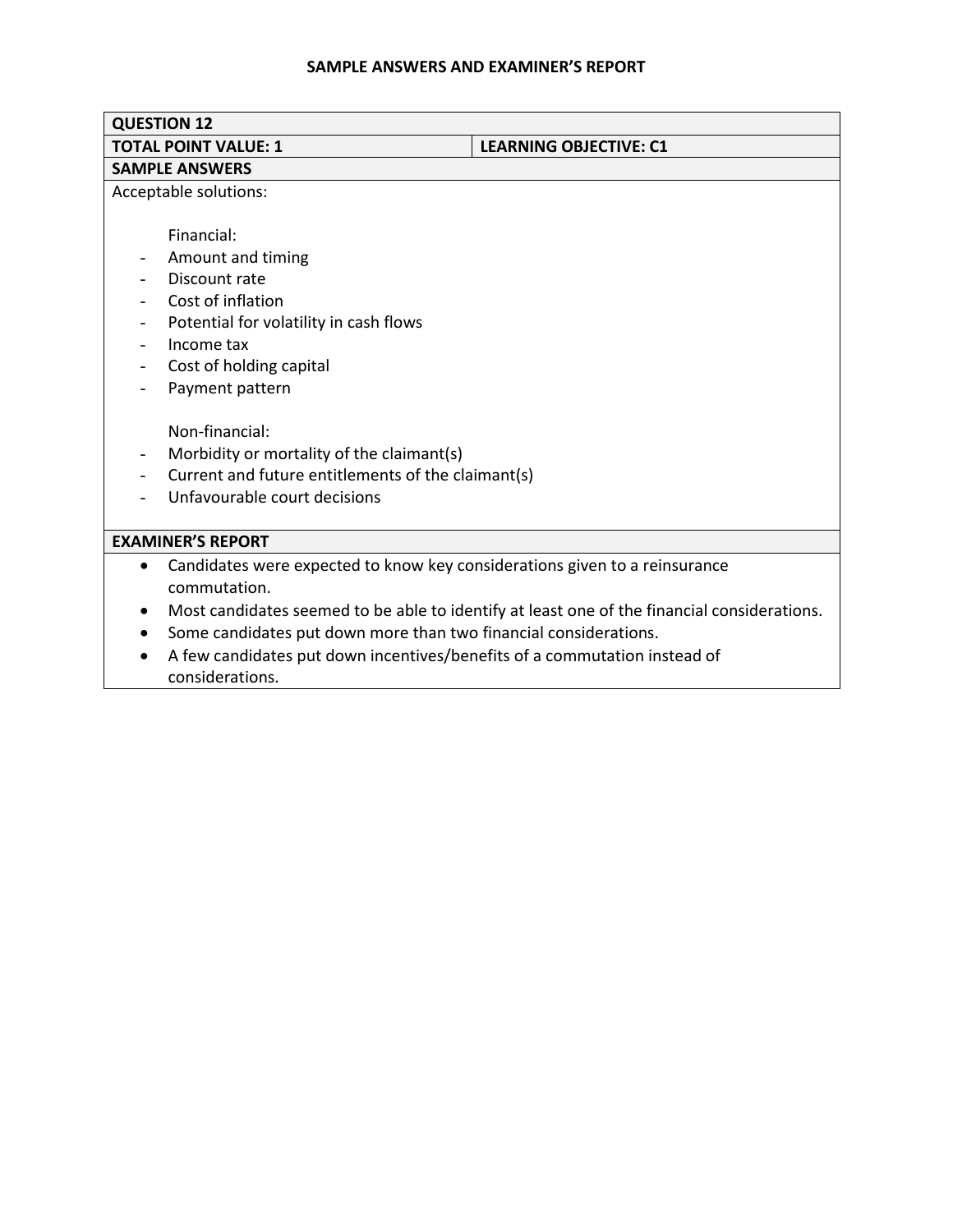### **QUESTION 13 TOTAL POINT VALUE: 7.75 LEARNING OBJECTIVE: C1 and C2**

**SAMPLE ANSWERS** 

**Part a:** 7.75 points

# 1) Calculation of the duration of the bond portfolio

| 1)      | $\mathbf{2}^{\mathsf{c}}$ | 3        | $\left( 4\right)$ |
|---------|---------------------------|----------|-------------------|
| Asset   | Market value              | Modified | Yield             |
|         |                           | duration |                   |
| Bond #1 | 10,030                    | 0.972    | 2.31%             |
| Bond #2 | 10,060                    | 1.888    | 3.23%             |
| Total   | 20,090                    | 1.431    | 2.92%             |

Portfolio duration = (10,030\*0.972 + 10,060\*1.888)/(20,090) = 1.431 (weighed by market value) Portfolio yield = (10,030\*0.972\*2.31% + 10,060\*1.888\*3.23%)/(20,090\*1.431)= 2.92% (weighed by market value and modified duration)

#### 2) Present Value of unpaid losses

### **Adjusted payout pattern**

| (1)           | (2)                      | (3)                | (4)                  |
|---------------|--------------------------|--------------------|----------------------|
| <b>Timing</b> | <b>Cumulative Payout</b> | Incremental Payout | <b>Unpaid Payout</b> |
| 0.5           | 25.0%                    | 25.0%              | 33.3%                |
| 1.5           | 50.0%                    | 25.0%              | 33.3%                |
| 2.5           | 75.0%                    | 25.0%              | 33.3%                |
| 3.5           | 100.0%                   | 25.0%              |                      |
| 4.5           | 100.0%                   |                    |                      |

Timing 0.5: 25% / 75% = 33.3% Timing 1.5: 25% / 75% = 33.3% Timing 2.5: 25% / 75% = 33.3%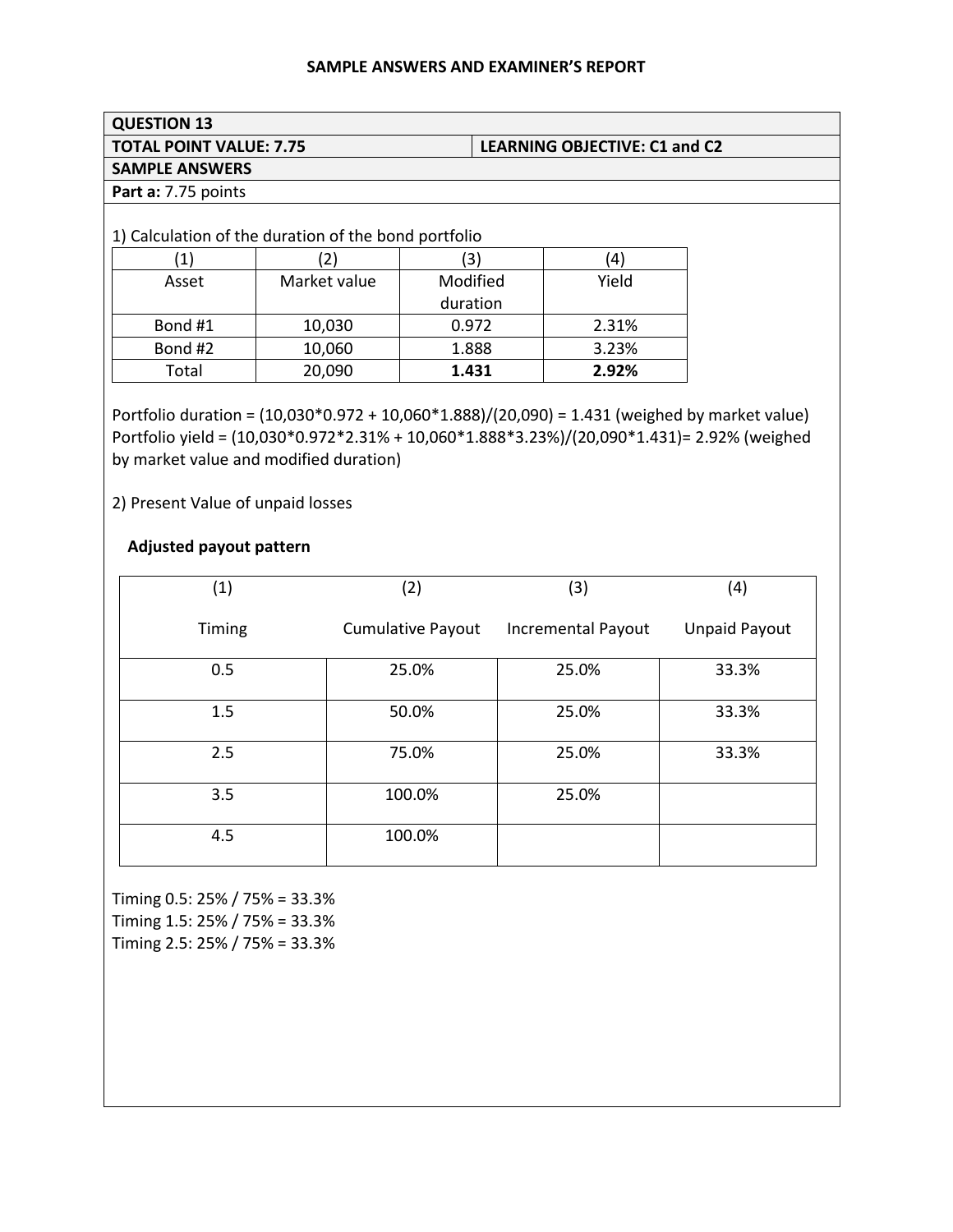| <b>Present Value Unpaid Losses</b>                                                                                                                                                                                                                                                                                                                                                                                                                |        |                          |            |                      |            |
|---------------------------------------------------------------------------------------------------------------------------------------------------------------------------------------------------------------------------------------------------------------------------------------------------------------------------------------------------------------------------------------------------------------------------------------------------|--------|--------------------------|------------|----------------------|------------|
| (1)                                                                                                                                                                                                                                                                                                                                                                                                                                               | (2)    | (3)                      | (4)        | (5)                  | (6)        |
| Timing                                                                                                                                                                                                                                                                                                                                                                                                                                            | Payout | PV Factor @ 2.92%        | PV @ 2.92% | PV Factor<br>@ 2.42% | PV @ 2.42% |
| 0.5                                                                                                                                                                                                                                                                                                                                                                                                                                               | 1,750  | 0.986                    | 1,725.50   | 0.988                | 1,729.00   |
| 1.5                                                                                                                                                                                                                                                                                                                                                                                                                                               | 1,750  | 0.958                    | 1,676.50   | 0.965                | 1,688.75   |
| 2.5                                                                                                                                                                                                                                                                                                                                                                                                                                               | 1,750  | 0.931                    | 1,629.25   | 0.942                | 1,648.50   |
| <b>Total</b>                                                                                                                                                                                                                                                                                                                                                                                                                                      | 5,250  |                          | 5,031.25   |                      | 5,066.25   |
|                                                                                                                                                                                                                                                                                                                                                                                                                                                   |        | <b>Macaulay Duration</b> | 1.481      |                      |            |
|                                                                                                                                                                                                                                                                                                                                                                                                                                                   |        | <b>Modified Duration</b> | 1.439      |                      |            |
| $(4) = (2) * (3)$<br>$(2) = (1 + 2.92\% - 0.50\%)$ ^ - (1)<br>$(6) = (2) * (5)$<br>Macaulay Duration = sumproduct((4);(1)) / (4) $_{\text{total}}$<br>Modified duration = Macaulay duration / $(1 + 2.92%)$<br>Net Unpaid Undiscounted = \$5,250.00<br>Net Unpaid Discounted = \$5,031.25<br>PfAD claims development = $$503.13 = 5031.25 * 10\%$<br>PfAD Interest Rate = \$35.00 = \$5066.25 - \$5031.25<br>Net Unpaid Disc. w/ PfAD = \$5569.38 |        |                          |            |                      |            |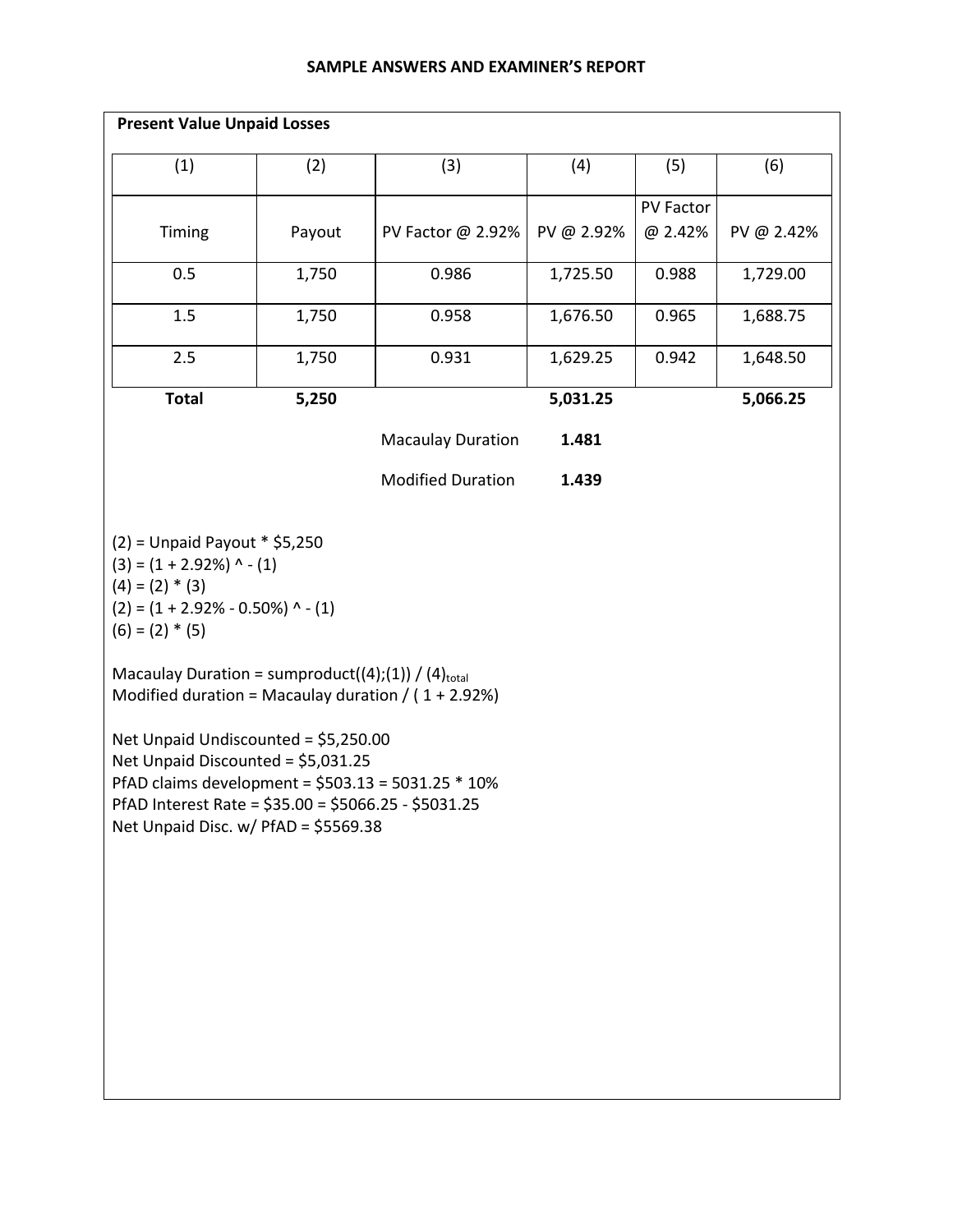| 3) Premium liabilities              |            |         |                                                |        |           |       |              |
|-------------------------------------|------------|---------|------------------------------------------------|--------|-----------|-------|--------------|
| <b>Premium Liabitilies Duration</b> |            |         |                                                |        |           |       |              |
| (1)                                 | (2)        | (3)     | (4)                                            | (5)    | (6)       | (7)   | (8)          |
|                                     | Cumulative |         |                                                |        |           |       |              |
|                                     | Payment    |         |                                                |        |           |       |              |
|                                     | Pattern    | In Year |                                                | $PV$ @ | PV Factor | PV@   | Age at       |
| <b>Timing</b>                       |            |         | (Interpolated) Payment PV Factor @ 2.92% 2.92% |        | @ 2.42%   | 2.42% | EOY          |
| 0.2929                              | 30.18%     | 30.18%  | 0.992                                          | 0.299  | 0.993     |       | 0.300 0.7071 |
| 1.2929                              | 55.18%     | 25.00%  | 0.963                                          | 0.241  | 0.970     |       | 0.243 1.7071 |
| 2.2929                              | 80.18%     | 25.00%  | 0.936                                          | 0.234  | 0.947     |       | 0.237 2.7071 |
| 3.2929                              | 100.00%    | 19.82%  | 0.91                                           | 0.18   | 0.924     |       | 0.183 3.7071 |
| <b>Total</b>                        |            |         |                                                | 0.954  |           | 0.963 |              |
|                                     |            |         | <b>Macaulay Duration</b>                       | 1.602  |           |       |              |

Modified Duration **1.557**

(1) To adjust average payment date for UPR exposure, assume x to be the time to end of the year from the average payment of the UPR. The average payment is the time that would split the UPR triangle in half. The area of the triangle is 72 (12  $*$  12 / 2). To solve for x,  $x^2/2 = 36$ . Thus  $x = 8.485$ months, which is 0.7071 years. So from the beginning of the year the average payment is at 1-x or 0.2929 years. Also, 1/3 should be accepted since it represents the average accident date for premium liabilities.

(2) Claims will occur on average 0.2929 years after the December 31 valuation date. At the end of the first calendar year, claims in connection with unearned premium will be 1.0000 - 0.2929 = 0.7071 years old on average. The cumulative payment pattern for these claims is therefore interpolated between a cohort of claims that are 0.5 years old (assumed payment pattern at 12 months) and 1.5 years old (assumed payment pattern at 24 months). The cumulative payment pattern is linearly interpolated as follows:

 $[(0.7171 - 0.5)/(1.5 - 0.5)] \times (50\% - 25\%) + 25\%$ 

The linear interpolation is similar in subsequent years.

 $(4) = (1 + 2.92\%)$ ^ - (1)  $(5) = (3) * (4)$  $(6) = (1 + 2.92\% - 0.50\%)$ ^ - (1)  $(7) = (3) * (6)$ Macaulay Duration = sumproduct( $(5)$ ; $(1)$ ) /  $(5)$ <sub>total</sub> Modified duration = Macaulay duration /  $(1 + 2.92%)$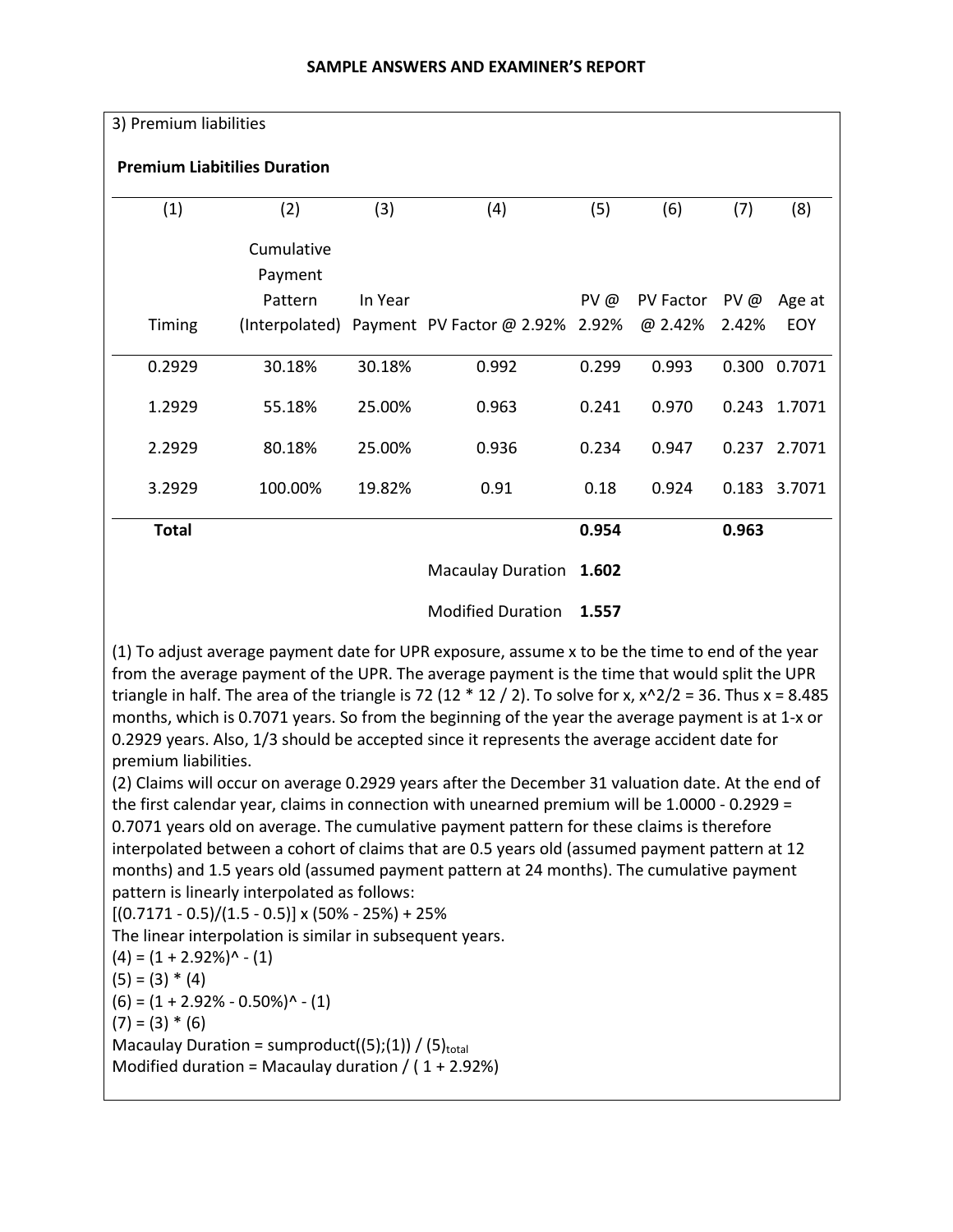| Undiscounted = $10,000 * 3.0% = 300$ (using unearned premium to calculate maintenance expense<br>is also accepted $(5,000 * 3.0%)$<br>Discounted = $300 * (1.0292)^{(-0.2929)} = 297.60$<br>Macaulay Duration = 297.60 * 0.2929 / 297.60 = 0.2929<br>Modified Duration = 0.2929 / (1.0292) = 0.285 |                   |                      |                               |                              |
|----------------------------------------------------------------------------------------------------------------------------------------------------------------------------------------------------------------------------------------------------------------------------------------------------|-------------------|----------------------|-------------------------------|------------------------------|
| <b>Premium Liabilities:</b>                                                                                                                                                                                                                                                                        |                   |                      |                               |                              |
| Unearned Premium = $5,000.00$<br>Loss ALAE = $5,000 * 65\% = 3,250.00$<br>PV Loss ALAE = $3,250 * 0.954 = 3,100.50$<br>PfAD claims development = $3,100.50 * 10\% = 310.05$<br>PfAD Interest Rate = $3,250 * (0.963 - 0.954) = 29.25$<br>PV with $PfAD = 3,439.80$                                 |                   |                      |                               |                              |
| Policy Liabilities in connection with Unearned Premium = 3,439380 + 300 = 3,739.80<br>Total Duration Premium Liabilities = (3439.80*1.557+297.6*0.285)/(297.6+3439.80) = 1.456                                                                                                                     |                   |                      |                               |                              |
| 4) Interest rate risk margin                                                                                                                                                                                                                                                                       |                   |                      |                               |                              |
|                                                                                                                                                                                                                                                                                                    |                   |                      |                               |                              |
|                                                                                                                                                                                                                                                                                                    | (1)               | (2)                  | (3)                           | (4)                          |
|                                                                                                                                                                                                                                                                                                    | <b>Fair Value</b> | Modified<br>Duration | Positive<br>Shock<br>$+1.25%$ | Negative<br>Shock<br>(1.25%) |
| <b>Interest Sensitive Assets</b>                                                                                                                                                                                                                                                                   |                   |                      |                               |                              |
| Bond portfolio                                                                                                                                                                                                                                                                                     | 20,090            | 1.431                | 359.36                        | (359.36)                     |
| <b>Total</b>                                                                                                                                                                                                                                                                                       |                   |                      | 359.36                        | (359.36)                     |
| <b>Interest Sensitive Liabilities</b>                                                                                                                                                                                                                                                              |                   |                      |                               |                              |
| Net unpaid claims and adjustment expenses                                                                                                                                                                                                                                                          | 5,569             | 1.439                | 100.17                        | (100.17)                     |
| Net premium liabilities                                                                                                                                                                                                                                                                            | 3,740             | 1.456                | 68.06                         | (68.06)                      |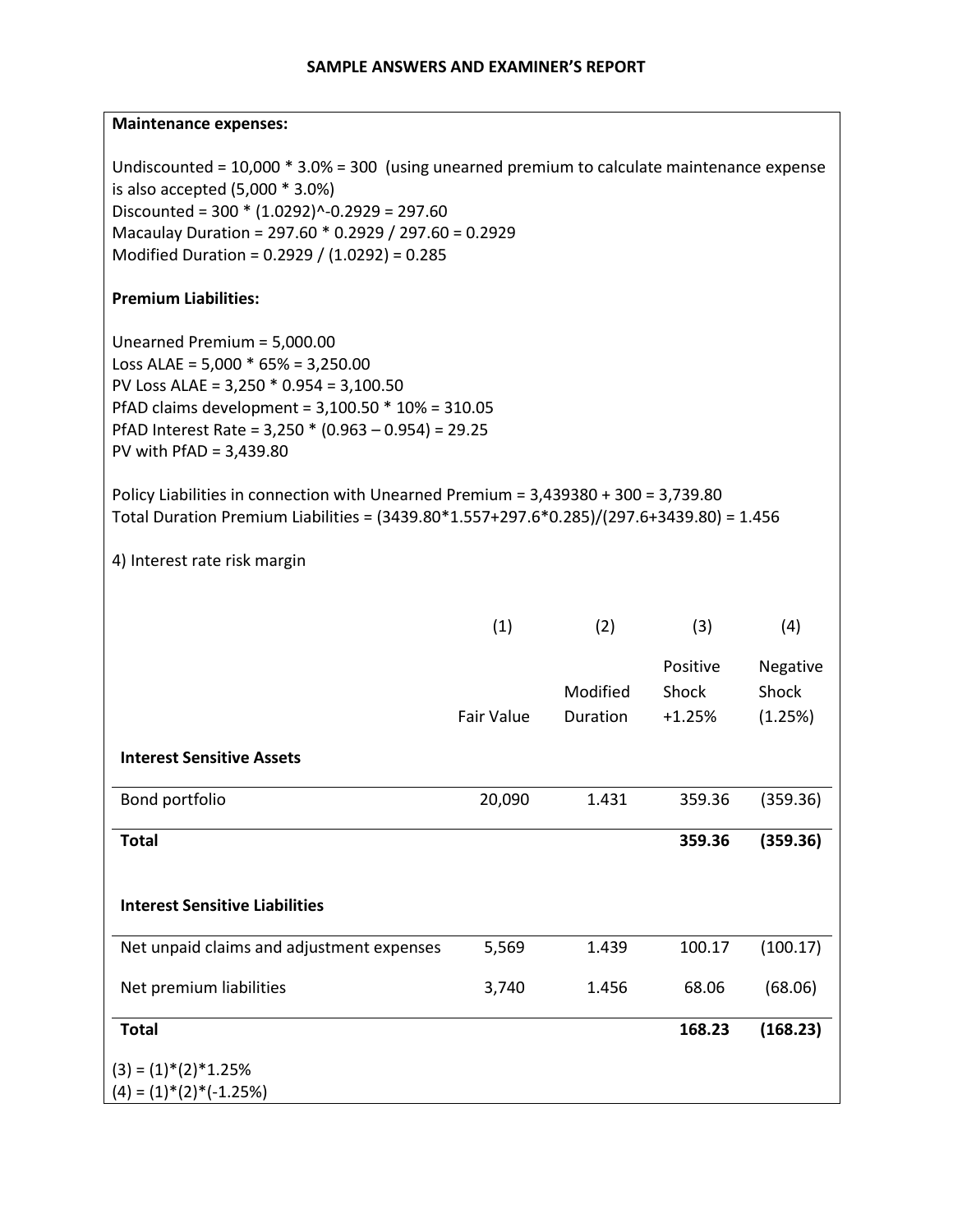Capital required for  $\Delta y$  shock increase = MAX(0;359.36-168.23) = 191.13 Capital required for  $\Delta y$  shock decrease = MAX(0;-359.36--168.23) = 0 Total interest rate risk margin = MAX  $(191.13; 0)$  = 191.13

#### **EXAMINER'S REPORT**

- This question combined MCT and premium liability.
- The candidates were expected to know how to evaluate policy liabilities in accordance with accepted practice in Canada and to calculate interest rate risk margin component of the MCT.
- It is understood that this is a long and tough question, even for the well-prepared candidates as the question is not broken down to subparts to guide through the calculation process.
- Most candidates managed to obtain partial credit. Most difficult parts were to calculate the premium liabilities and the durations.
- Few candidates used another method to calculate interest rate risk margin. They calculated the value of liabilities with a positive shock and the negative shock. They used those values and compared them the APV of liabilities. They did the same thing for the asset and compare them with market value of the bonds. This solution was accepted but no candidates got full credit.
- Some candidates used effective duration. The answer has been accepted.
- Some candidate used unearned premium to calculate maintenance expense instead of written premium as asked in the question. Both answers were accepted.
- Most of the candidates are having problem in the calculation of duration, particularly the maintenance expense duration.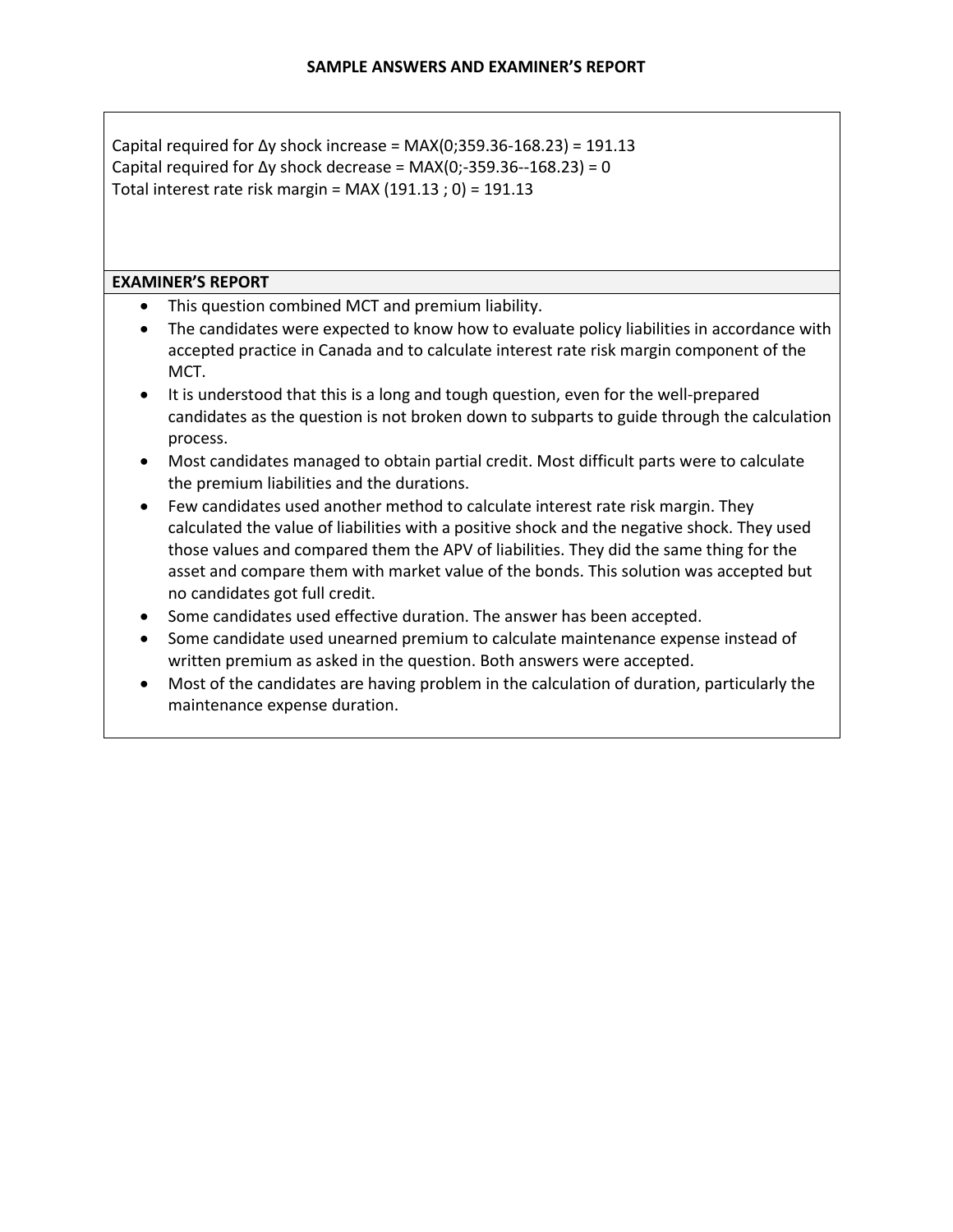| <b>QUESTION 14</b>                                                                                                                                                                                                                              |
|-------------------------------------------------------------------------------------------------------------------------------------------------------------------------------------------------------------------------------------------------|
| <b>TOTAL POINT VALUE: 2</b><br><b>LEARNING OBJECTIVE: C1</b>                                                                                                                                                                                    |
| <b>SAMPLE ANSWERS</b>                                                                                                                                                                                                                           |
| Part a: 0.5 point                                                                                                                                                                                                                               |
| Excess (Deficiency) ratio 2012 = Change in Ultimate / Prior Outstanding<br>$=(4000-3500)/2000=25%$                                                                                                                                              |
| Excess (Deficiency) ratio 2012 = Change in Ultimate / Prior Outstanding<br>$=(3750-3500)/250=100%$                                                                                                                                              |
| Part b: 1 point                                                                                                                                                                                                                                 |
| 2013 investment income = $((2,750-1,500)+(2,900-2,250))/2*4.5% = 43$<br>2014 investment income = ((2,900-2,250)+(2,800-2,500))/2*4.5% = 21<br>Total = $64$                                                                                      |
| Part c: 0.5 point                                                                                                                                                                                                                               |
| (Change in Ultimate + Investment Income) / Prior Outstanding<br>$=(2750-2800+64)/1250=1.13%$                                                                                                                                                    |
| <b>EXAMINER'S REPORT</b>                                                                                                                                                                                                                        |
| Candidates were expected to know all parts as the learning objective is categorized as 1.<br>Candidates generally scored well, most mistakes came from Part b.                                                                                  |
| Part a                                                                                                                                                                                                                                          |
| Candidates were expected to be able to calculate the ratio using change in undiscounted ultimates<br>divided by undiscounted reserves.                                                                                                          |
| Common mistake was not calculating reserves using ultimate and cumulative paid.                                                                                                                                                                 |
| Part b                                                                                                                                                                                                                                          |
| Candidates were expected to be able to calculate investment income.                                                                                                                                                                             |
| Common mistakes were using undiscounted instead of discounted ultimates and not calculating<br>reserves properly.                                                                                                                               |
| Part c                                                                                                                                                                                                                                          |
| Candidates were expected to be able to calculate the ratio using change in discounted ultimates<br>plus investment income, divided by discounted reserves.<br>Common mistakes were not calculating reserves using ultimate and cumulative paid. |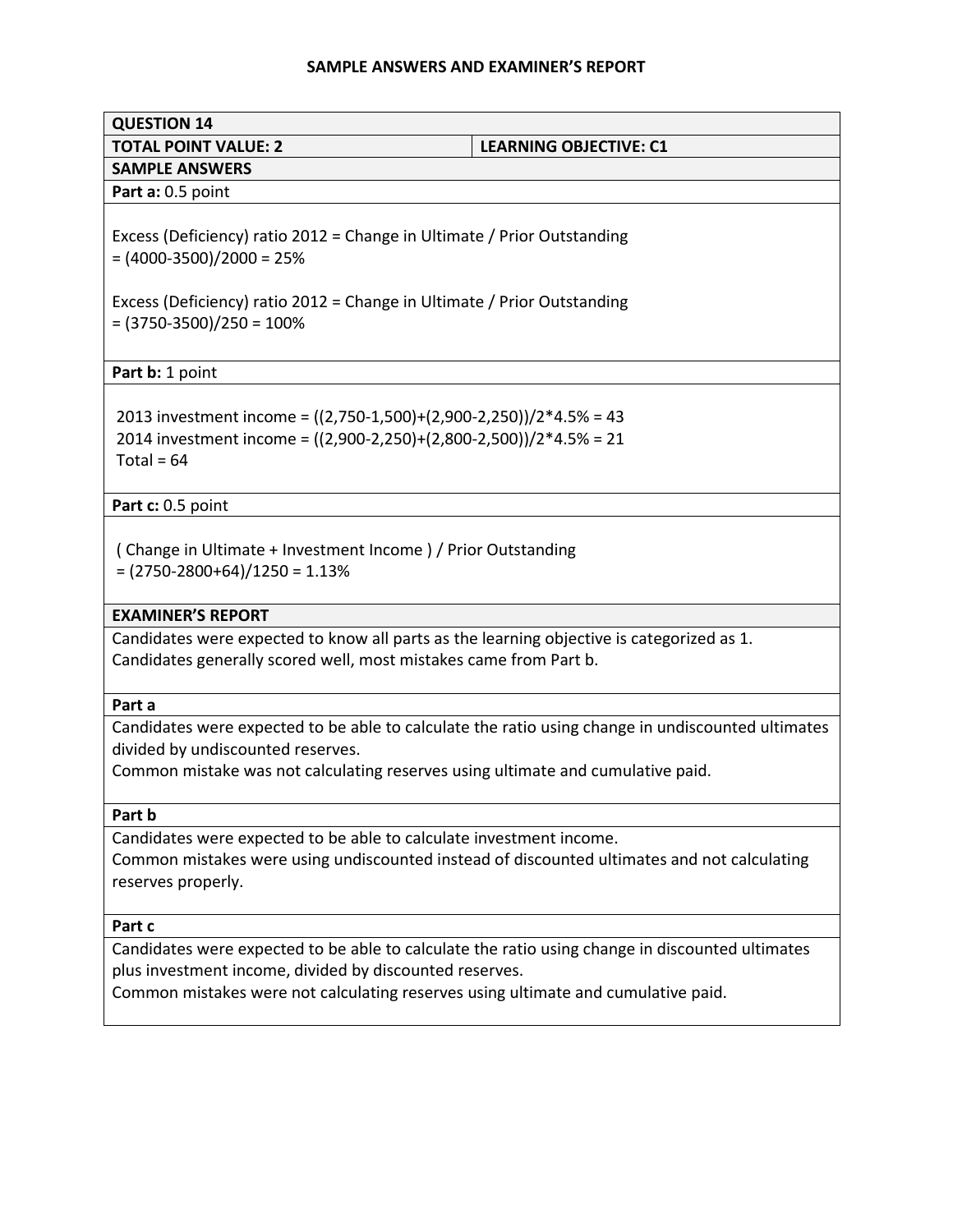| <b>QUESTION 15</b>                                                                                                                                                                                                                                                                                                                                         |                                                                                                                                                                                                                                                                                                                                                                                                                                                                |
|------------------------------------------------------------------------------------------------------------------------------------------------------------------------------------------------------------------------------------------------------------------------------------------------------------------------------------------------------------|----------------------------------------------------------------------------------------------------------------------------------------------------------------------------------------------------------------------------------------------------------------------------------------------------------------------------------------------------------------------------------------------------------------------------------------------------------------|
| <b>TOTAL POINT VALUE: 2.25</b>                                                                                                                                                                                                                                                                                                                             | <b>LEARNING OBJECTIVE: C1</b>                                                                                                                                                                                                                                                                                                                                                                                                                                  |
| <b>SAMPLE ANSWERS</b>                                                                                                                                                                                                                                                                                                                                      |                                                                                                                                                                                                                                                                                                                                                                                                                                                                |
| Part a: 2 points                                                                                                                                                                                                                                                                                                                                           |                                                                                                                                                                                                                                                                                                                                                                                                                                                                |
| Sample Answer:                                                                                                                                                                                                                                                                                                                                             |                                                                                                                                                                                                                                                                                                                                                                                                                                                                |
| Net Undiscounted Unpaid Loss = $10,000 - 2,000 = 8,000$                                                                                                                                                                                                                                                                                                    |                                                                                                                                                                                                                                                                                                                                                                                                                                                                |
| Future net paid losses:                                                                                                                                                                                                                                                                                                                                    |                                                                                                                                                                                                                                                                                                                                                                                                                                                                |
| $2015: 8,000 * 0.1 / 0.8 = 1,000$                                                                                                                                                                                                                                                                                                                          |                                                                                                                                                                                                                                                                                                                                                                                                                                                                |
| $2016: 8,000 * 0.2 / 0.8 = 2,000$                                                                                                                                                                                                                                                                                                                          |                                                                                                                                                                                                                                                                                                                                                                                                                                                                |
| $2017: 8,000 * 0.25 / 0.8 = 2,500$                                                                                                                                                                                                                                                                                                                         |                                                                                                                                                                                                                                                                                                                                                                                                                                                                |
| $2018: 8,000 * 0.25 / 0.8 = 2,500$                                                                                                                                                                                                                                                                                                                         |                                                                                                                                                                                                                                                                                                                                                                                                                                                                |
| Net disc at disc rate = $1,000 / (1.05)^0.5 + 2,000 / (1.05)^0.1.5 + 2,500 / (1.05)^0.2.5 + 2,500 / (1.05)$<br>$^{\wedge}3.5 = 7,155.23$                                                                                                                                                                                                                   |                                                                                                                                                                                                                                                                                                                                                                                                                                                                |
| Net Claims PfAD = 7,155.23 * 6% = 429.31                                                                                                                                                                                                                                                                                                                   |                                                                                                                                                                                                                                                                                                                                                                                                                                                                |
| Net Reinsurance PfAD = (18,121 - 7,155.23) * 4% = 438.63                                                                                                                                                                                                                                                                                                   |                                                                                                                                                                                                                                                                                                                                                                                                                                                                |
| Net Total PfADs = 8,180 - 7,155.23 = 1,024.77                                                                                                                                                                                                                                                                                                              |                                                                                                                                                                                                                                                                                                                                                                                                                                                                |
|                                                                                                                                                                                                                                                                                                                                                            |                                                                                                                                                                                                                                                                                                                                                                                                                                                                |
| Net Investment PfAD = 1,024.77 - 438.63 - 429.31 = 156.83                                                                                                                                                                                                                                                                                                  |                                                                                                                                                                                                                                                                                                                                                                                                                                                                |
| Part b: 0.5 point                                                                                                                                                                                                                                                                                                                                          |                                                                                                                                                                                                                                                                                                                                                                                                                                                                |
| Possible considerations:                                                                                                                                                                                                                                                                                                                                   |                                                                                                                                                                                                                                                                                                                                                                                                                                                                |
| $\bullet$<br>nominal simple discount rates. May need to convert to annual effective.<br>$\bullet$<br>to convert to annual effective.<br>$\bullet$<br>Early principal repayment features may accelerate bond payments.<br>Accrued investment income should be combined with the book value of bonds.<br>required.<br>professional if actions are justified. | T-bills are sold at a discount and mature at par, quoted "coupon rates" generally are<br>Bond portfolio yields are commonly nominal yield, compounded semi-annually. May need<br>Bonds can have call features that result in early redemption, which may impact valuation.<br>Returns on equities are volatile and history may not be representative of future - caution<br>Actuary may use and take responsibility for the estimate of IRR from an investment |
| <b>Additional Accepted Answers:</b>                                                                                                                                                                                                                                                                                                                        |                                                                                                                                                                                                                                                                                                                                                                                                                                                                |
| The method of valuing assets and reporting investment income                                                                                                                                                                                                                                                                                               |                                                                                                                                                                                                                                                                                                                                                                                                                                                                |
| The allocation of those assets and that income among lines of business                                                                                                                                                                                                                                                                                     |                                                                                                                                                                                                                                                                                                                                                                                                                                                                |
| The return on the assets at the balance sheet date                                                                                                                                                                                                                                                                                                         |                                                                                                                                                                                                                                                                                                                                                                                                                                                                |
| The yield on assets acquired after the balance sheet date                                                                                                                                                                                                                                                                                                  |                                                                                                                                                                                                                                                                                                                                                                                                                                                                |
| The capital gains and losses on assets sold after the balance sheet date                                                                                                                                                                                                                                                                                   |                                                                                                                                                                                                                                                                                                                                                                                                                                                                |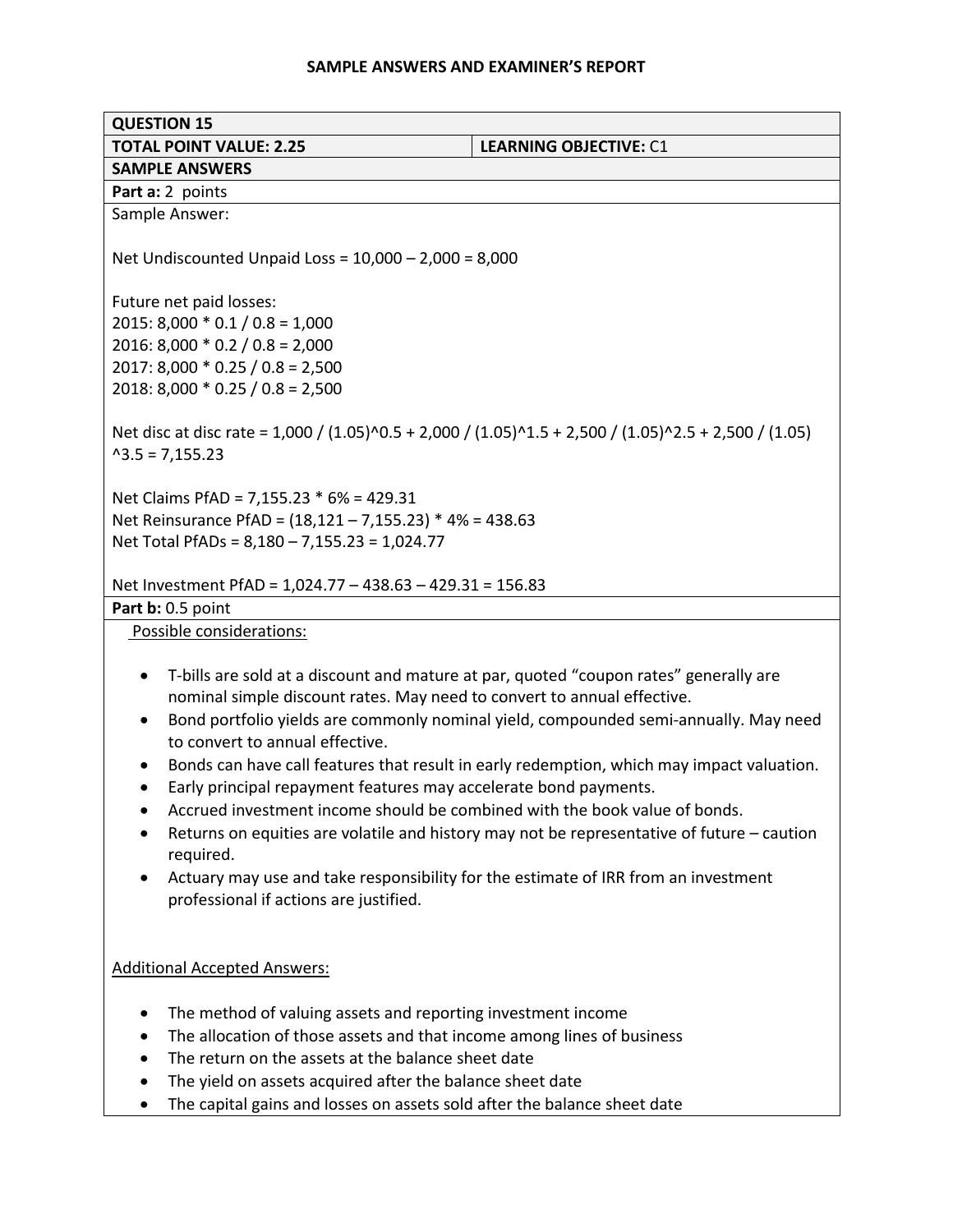- Rate of return on assets backing up liabilities
- Investment expenses, and losses from default (C1 risk)
- Reinvestment Risks
- Liquidation of Assets/Credit Risk
- Market condition
- Payment pattern
- New money rate/risk-free interest rate
- Duration of the assets

### **EXAMINER'S REPORT**

- The candidate was expected to know the calculation for discounted claims liabilities and know the considerations for determining the portfolio yield/discount rate
- Candidates generally scored well, with a majority of candidates getting most, if not all of the marks
- The question was pretty straightforward. The only tricky part is that it required candidates to work backwards to get the investment pfad.

#### **Part a**

- The candidate was expected to know the formula to calculate the discounted claims liabilities
- In order to get full credit the candidate had to solve for the net investment pfad
- Candidates generally did well on this part
- Common errors made by candidates were:
	- $\circ$  Incorrectly calculating the reinsurance pfad (subtracting the net unpaid claims and expense from the gross )
	- o Incorrectly calculating the future net paid losses; mix the concepts of Net Incurred Loss and Net Paid Loss.
	- o Incorrectly calculating the net discounted future paid losses, some candidates include the net paid loss in calculating the present value.

#### **Part b**

- The candidate was expected to know the considerations for determining a portfolio yield/discount rate
- In order to get full credit the candidate had to give two considerations
- Candidates generally did well on this part
- Candidates gave answers from other parts of the paper, and not specifically from the portfolio yield section of the paper
- Common errors made by candidates were:
	- o Whether the current value of assets is sufficient to cover liabilities has no bearing on the portfolio yield.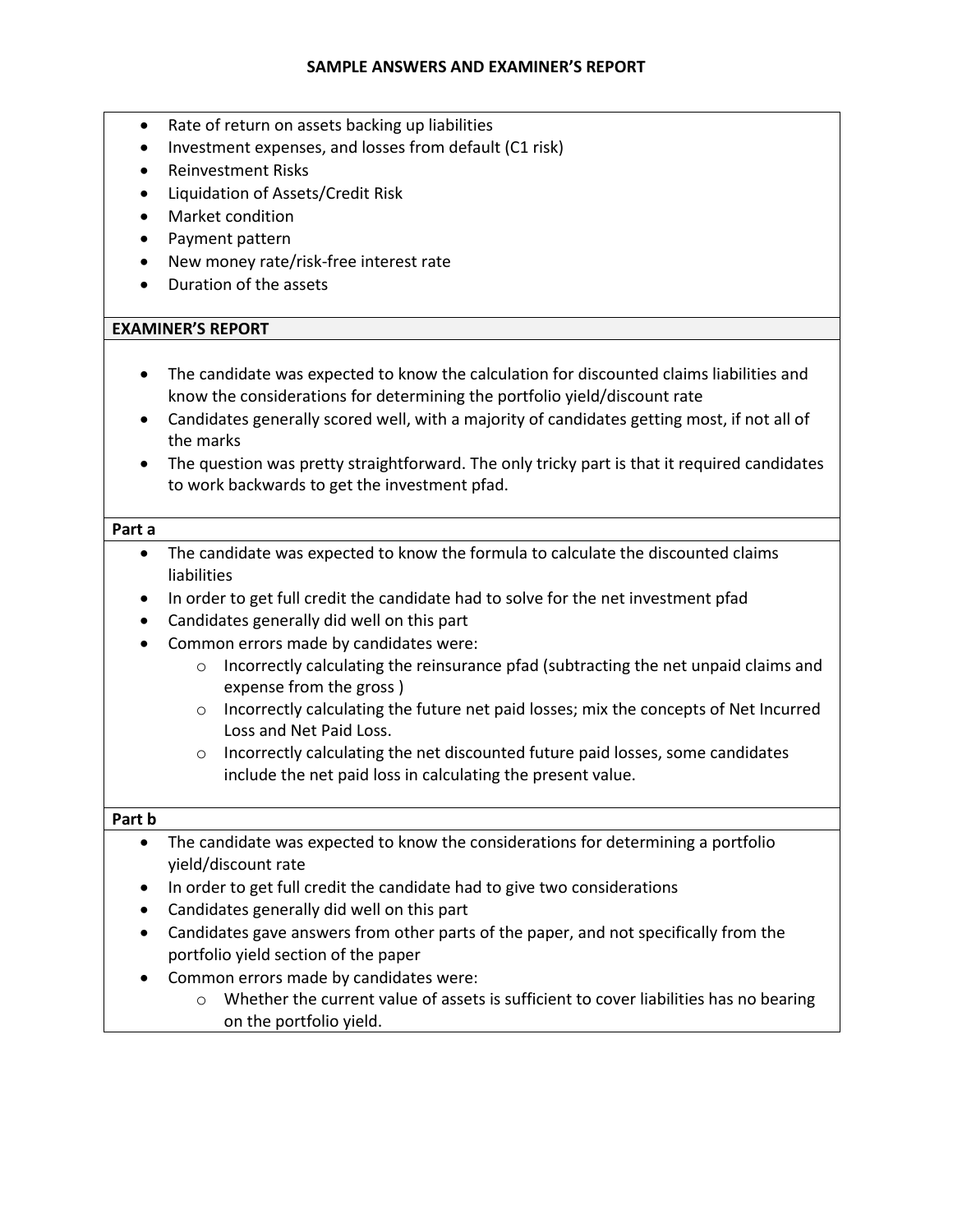| <b>QUESTION 16</b>                                                 |                                                                                        |  |  |  |
|--------------------------------------------------------------------|----------------------------------------------------------------------------------------|--|--|--|
| <b>TOTAL POINT VALUE: 1</b>                                        | <b>LEARNING OBJECTIVE: C1</b>                                                          |  |  |  |
| <b>SAMPLE ANSWERS</b>                                              |                                                                                        |  |  |  |
| Part a: 0.50 point                                                 |                                                                                        |  |  |  |
| Sample answer #1<br>$\bullet$                                      |                                                                                        |  |  |  |
| $\circ$                                                            | Assessment of risk transfer should be done at contract inception & anytime there       |  |  |  |
| is a change in contract provisions                                 |                                                                                        |  |  |  |
| There are various approaches to assessing risk transfer<br>$\circ$ |                                                                                        |  |  |  |
| Sample answer #2                                                   |                                                                                        |  |  |  |
| $\circ$                                                            | No single method can be used to assess the existence of every risk transfer            |  |  |  |
| $\circ$                                                            | The entire agreement, consisting of the reinsurance contract and any other verbal      |  |  |  |
|                                                                    | or written agreement must be considered in the assessment of risk transfer             |  |  |  |
| Sample answer #3                                                   |                                                                                        |  |  |  |
| $\circ$                                                            | Professional judgement is required in the assessment of the existence of risk          |  |  |  |
| transfer                                                           |                                                                                        |  |  |  |
| $\circ$                                                            | Existence of risk transfer is assessed at inception and every time changes in the      |  |  |  |
|                                                                    | reinsurance agreement significantly alter the expected future cash flows               |  |  |  |
| Part b: 0.50 point                                                 |                                                                                        |  |  |  |
| Sample answer #1<br>$\bullet$                                      |                                                                                        |  |  |  |
| Limitation on timing of claim payments<br>$\circ$                  |                                                                                        |  |  |  |
| Profit sharing/adj. commission/experience based premium<br>$\circ$ |                                                                                        |  |  |  |
| Sample answer #2                                                   |                                                                                        |  |  |  |
| Changes in premium $-$ eg. Swing-rated<br>$\circ$                  |                                                                                        |  |  |  |
| Preset timing of payments<br>$\circ$                               |                                                                                        |  |  |  |
| Sample answer #3                                                   |                                                                                        |  |  |  |
| Profit sharing<br>$\circ$                                          |                                                                                        |  |  |  |
| High front-end reinsurance commission<br>$\circ$                   |                                                                                        |  |  |  |
| Sample answer #4                                                   |                                                                                        |  |  |  |
| $\circ$                                                            | Payment schedule $\rightarrow$ this essentially removes the timing risk component of   |  |  |  |
| insurance risk                                                     |                                                                                        |  |  |  |
| $\circ$                                                            | Profit commissions $\rightarrow$ the performance of the ceded business should not be a |  |  |  |
| factor, we want to measure pure insurance risk                     |                                                                                        |  |  |  |
| Sample answer #5                                                   |                                                                                        |  |  |  |
| $\circ$                                                            | Profit commissions: when assessing risk transfer, there should not be a profit         |  |  |  |
|                                                                    | expected as first it may indicate that there is not enough risk transfer and this will |  |  |  |
| make price increase                                                |                                                                                        |  |  |  |
| $\circ$                                                            | Forced renewals: when assessing risk transfer, there should not be any agreement       |  |  |  |
|                                                                    | as the cedant has to renew the risk transfer with the reinsurer until for example      |  |  |  |
| reinsurer remakes his loss                                         |                                                                                        |  |  |  |
| Sample answer #6                                                   |                                                                                        |  |  |  |
| $\circ$                                                            | If there are any limitations with regards to timing of payments could be a sign of     |  |  |  |
| insufficient risk transfer                                         |                                                                                        |  |  |  |
|                                                                    | Payments from reinsurer must be made in a timely manner                                |  |  |  |
| <b>Commutation clauses</b><br>$\circ$                              |                                                                                        |  |  |  |

**If there is the option of commutation, that can significantly limit risk**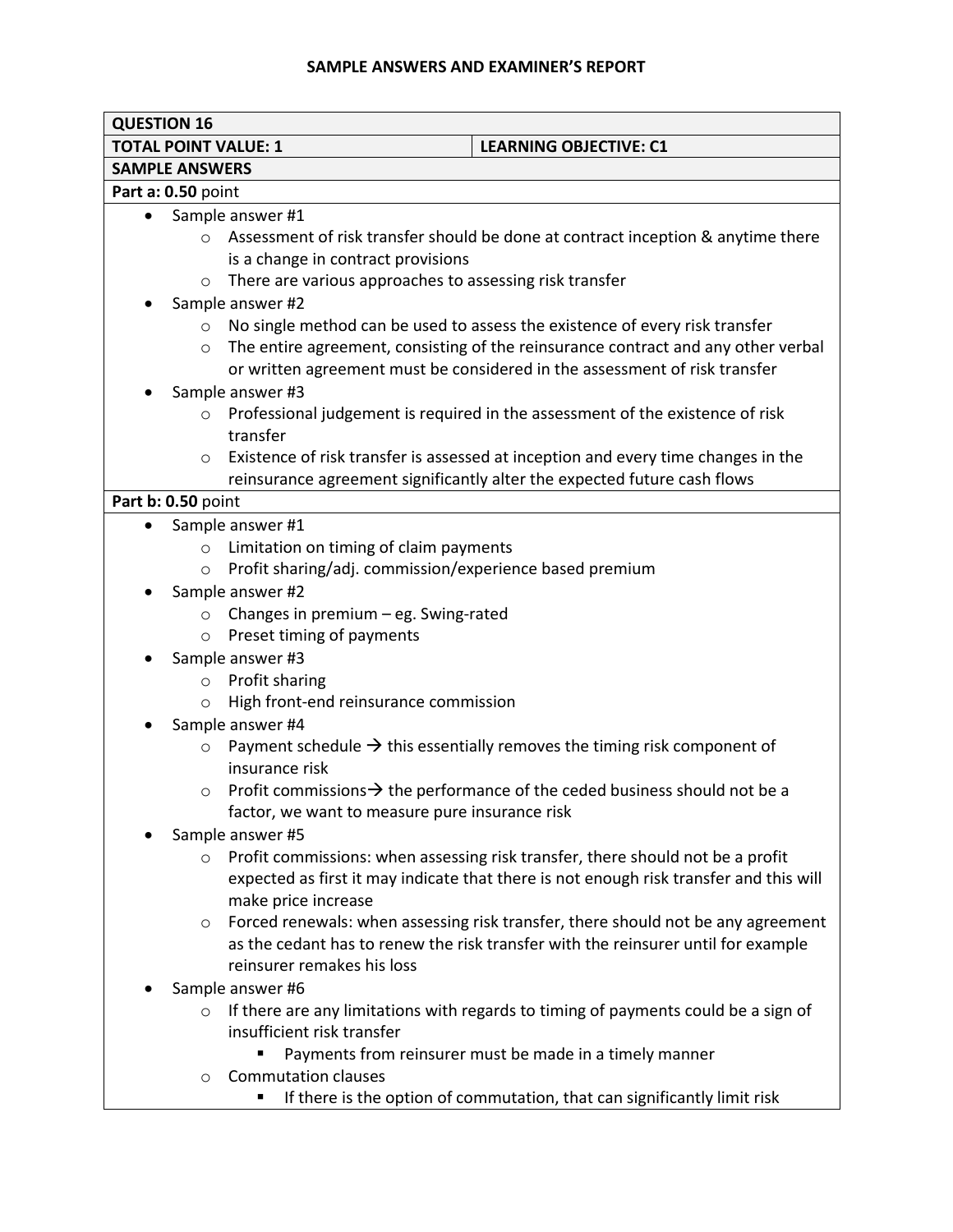transfer as risk can be just passed back after commutation

# **EXAMINER'S REPORT**

Candidates were expected to understand the principles behind a framework for assessing risk transfer, rather than defining what risk transfer is, as well as features of contracts that may potentially limit risk transfer in a given contract.

Candidates generally performed well on part b) but had more trouble with part a). The question asked for **key principles behind a framework** for risk transfer. Many candidates described or defined of risk transfer rather than mentioning how one could go about assessing it.

**Part a**

The candidates were expected to know the principles behind risk transfer assessment rather than defining risk transfer.

The candidate must have mentioned 2 **principles** underlying a framework for risk transfer and risk transfer assessment.

Some candidates described an approach to assessing risk transfer (10-10 rule/reinsurer suffering significant loss) rather than principles behind the framework that would allow one to assess risk transfer (ie. multiple approaches to assessing RT).

Common errors:

- Defining risk transfer
- Uncertain timing of loss
- Uncertain amount of loss
- Significant probability a reinsurer may suffer a loss
- Reinsurer assumes significant amount of loss

# **Part b**

Candidates are expected to understand the limitation of the risk transfer. Majority of candidates received full credit for this part. There were many acceptable answers. Candidates received credit for reasonable explanations to reinsurance contract features that may limit risk transfer.

Common errors:

 Confusing forced reinstatement with forced renewals (the former is a common feature in reinsurance contracts)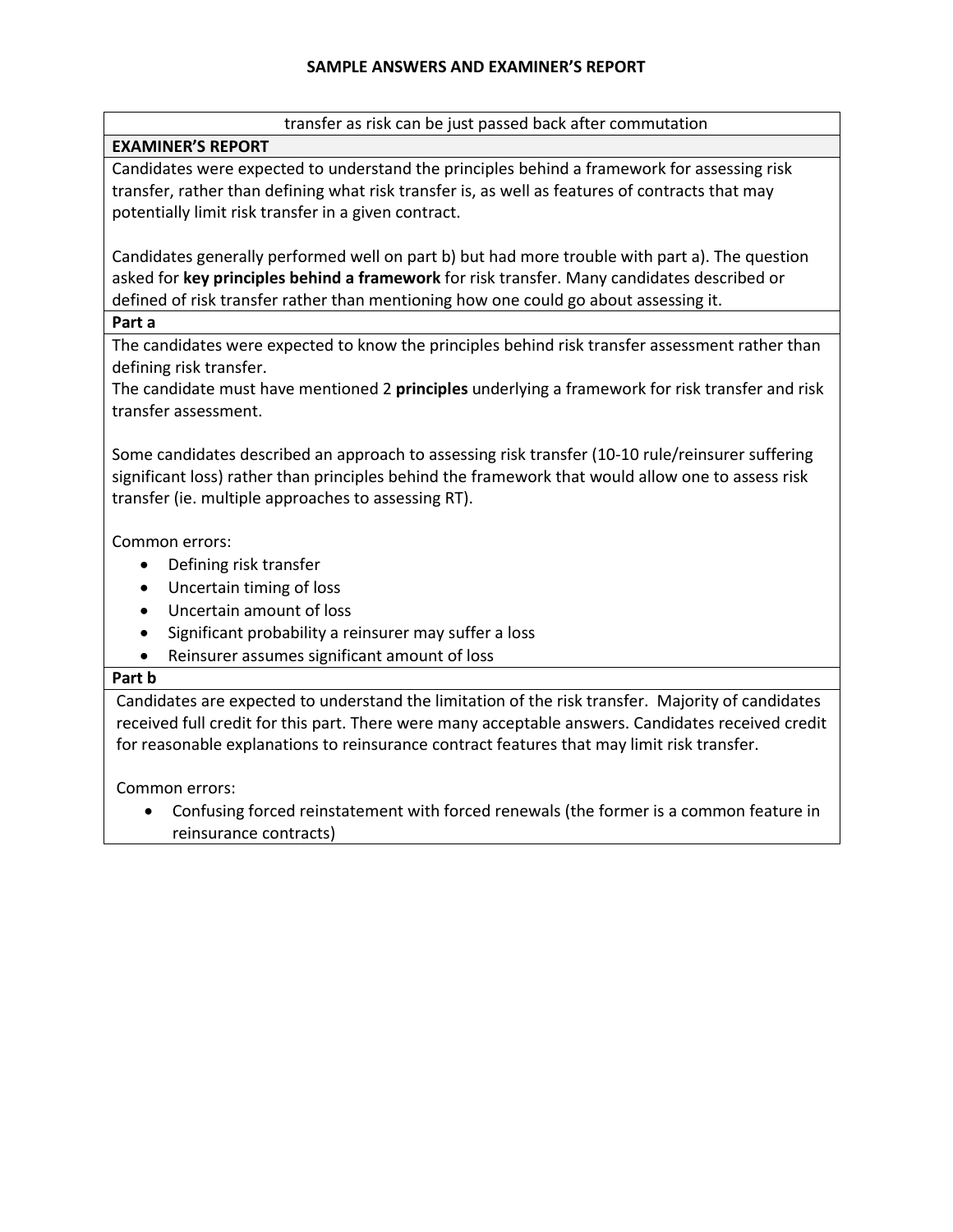|                             | <b>QUESTION 17</b>                                                                                      |  |  |  |  |
|-----------------------------|---------------------------------------------------------------------------------------------------------|--|--|--|--|
| <b>TOTAL POINT VALUE: 2</b> | <b>LEARNING OBJECTIVE: C1</b>                                                                           |  |  |  |  |
| <b>SAMPLE ANSWERS</b>       |                                                                                                         |  |  |  |  |
| Part a: 0.5 point           |                                                                                                         |  |  |  |  |
| $\bullet$                   | Sample answer #1                                                                                        |  |  |  |  |
| $\circ$                     | Summarize data and review key statistics                                                                |  |  |  |  |
| $\circ$                     | Look at year-to-year changes in exposures (and compare with historical data)                            |  |  |  |  |
|                             | Sample answer #2                                                                                        |  |  |  |  |
| $\circ$                     | Portfolio-specific data sensitivity analysis can be done regularly to ensure the                        |  |  |  |  |
|                             | quality of data                                                                                         |  |  |  |  |
| $\circ$                     | Aggregating data by key occupancy, geocode, etc. and compare them with known                            |  |  |  |  |
|                             | attributes to test reasonableness of the data                                                           |  |  |  |  |
|                             | Sample answer #3                                                                                        |  |  |  |  |
| $\circ$                     | Compare the data on key metrics to last years data to ensure reasonability                              |  |  |  |  |
| $\circ$                     | Look at the historical data for any evidence on consistent mistakes/issues                              |  |  |  |  |
|                             |                                                                                                         |  |  |  |  |
| Part b: 0.75 point          |                                                                                                         |  |  |  |  |
|                             | Sample answer #1                                                                                        |  |  |  |  |
| $\circ$                     | Knowledge of assumptions, limitations & methods to interpret the results                                |  |  |  |  |
| $\circ$                     | Understand inherent uncertainty in the model output and effects on capital regs &                       |  |  |  |  |
|                             | reinsurance reqs.                                                                                       |  |  |  |  |
| $\circ$                     | If two models give different PML, must reconcile and explain any subsequent                             |  |  |  |  |
|                             | model adjustment                                                                                        |  |  |  |  |
|                             | Sample answer #2                                                                                        |  |  |  |  |
| $\circ$                     | Understand alternative models and know why selected model is the most                                   |  |  |  |  |
|                             | appropriate one                                                                                         |  |  |  |  |
| $\circ$                     | Sound knowledge of assumptions and methodologies                                                        |  |  |  |  |
| $\circ$                     | Ensure qualified staff to run the model                                                                 |  |  |  |  |
|                             | Sample answer #3                                                                                        |  |  |  |  |
| $\circ$                     | To encounter the inherent risk of the model, can use several different models to<br>evaluate the result |  |  |  |  |
|                             | $\circ$ Only qualified staff are allowed to run the model, he/she need to know the                      |  |  |  |  |
|                             | assumptions and methodologies of using the model                                                        |  |  |  |  |
| $\circ$                     | To regularly review and update the model to ensure the model is still valid                             |  |  |  |  |
|                             |                                                                                                         |  |  |  |  |
| Part c: 0.75 point          |                                                                                                         |  |  |  |  |
|                             | Sample answer #1                                                                                        |  |  |  |  |
| $\circ$                     | Increase seismicity after event                                                                         |  |  |  |  |
| $\circ$                     | Claims handling expenses                                                                                |  |  |  |  |
| $\circ$                     | Exposure growth between data is extracted and model is run                                              |  |  |  |  |
|                             | Sample answer #2                                                                                        |  |  |  |  |
| $\circ$                     | Claim handling expenses                                                                                 |  |  |  |  |
| $\Omega$                    | Marine and auto insurance                                                                               |  |  |  |  |
| $\circ$                     | Adequacy of insurance-to-value                                                                          |  |  |  |  |
|                             | Sample answer #3                                                                                        |  |  |  |  |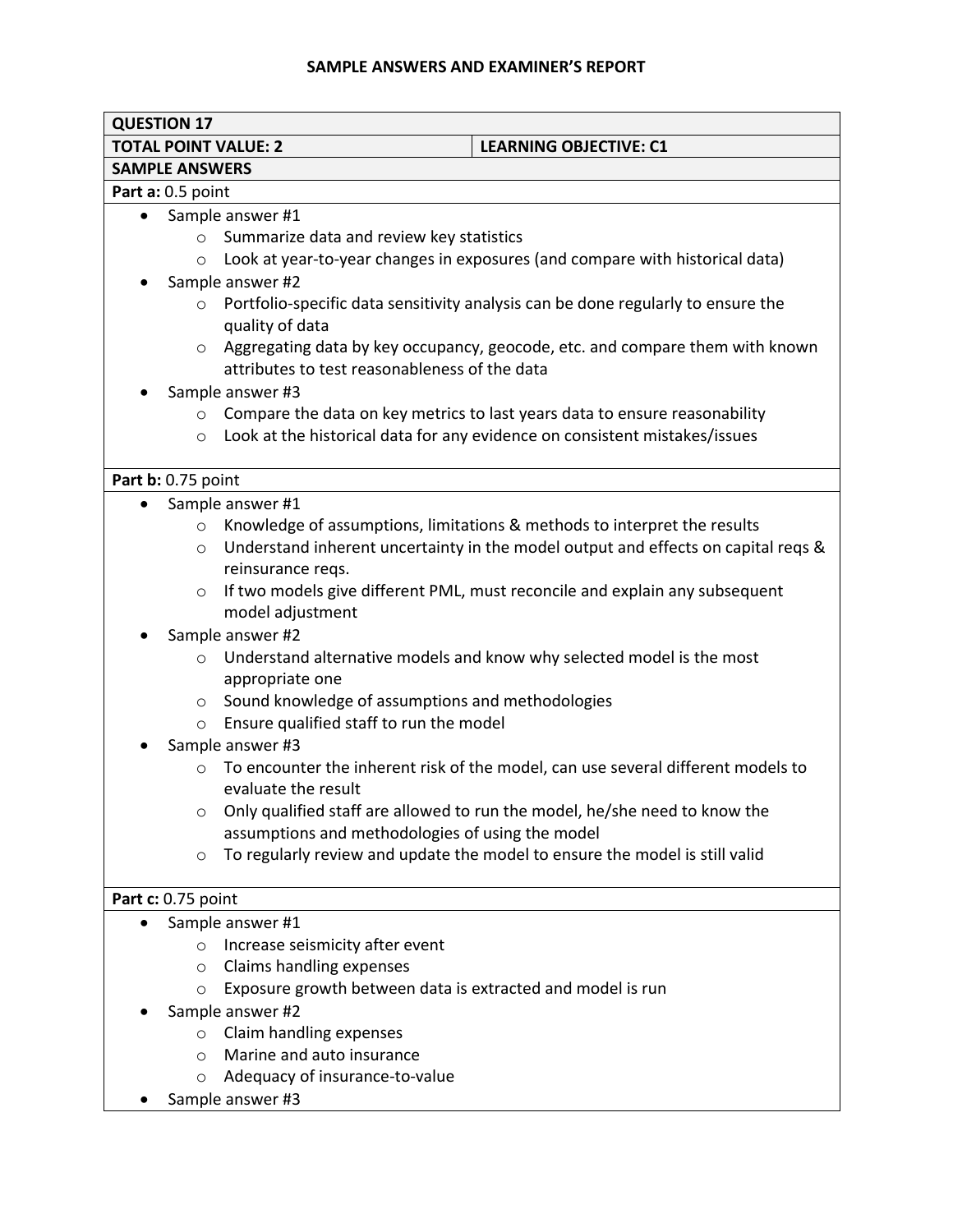- o Exposure growth
- o Debris removal
- o Contingent interruption of business operations

# **EXAMINER'S REPORT**

Few candidates received full credit for this question. Part a) was the most challenging part mostly because the candidates didn't answer the question asked although their answers were relevant to the OSFI Earthquake guideline. Candidates generally did well on parts b) and c).

All three parts of this question were really about knowing the correct lists of methods/practices from the OSFI Earthquake guideline.

# **Part a**

Candidates are expected to describe methods to test the accuracy of data. Some candidates received full credit for this part.

Many candidates provided quality control process that should be implemented to ensure data completeness, accuracy, and consistency. However, the question was asking for methods to test the exposure data. So, many candidates received no credit, or at least partial credit, on part a) for this reason.

Common error:

- Describing a quality control process. For example:
	- $\circ$  Have internal controls in place that ensure data systems record data properly
	- o Data audits
	- o Invest in technology to ensure accurate data in entered in the system

### **Part b**

Candidates are expected to know the best practice to ensure the model are appropriately used. They generally did well on part b).

Most candidates were able to give at least one best practice to ensure earthquake models are appropriately used and many provided three.

Common error:

 Describing a practice an insurer should have in validating an earthquake model (i.e. test output of models against actual event or historical data)

### **Part c**

Candidates are expected to identify non-modelled factors. Most candidates received full credit for this part. It was largely a "hit or miss" question where candidates provided 3 good answers or no good answers.

Common error:

 Identifying exposures that are usually modeled (i.e. social inflation, demand surge, postevent inflation, exposure to multiple region)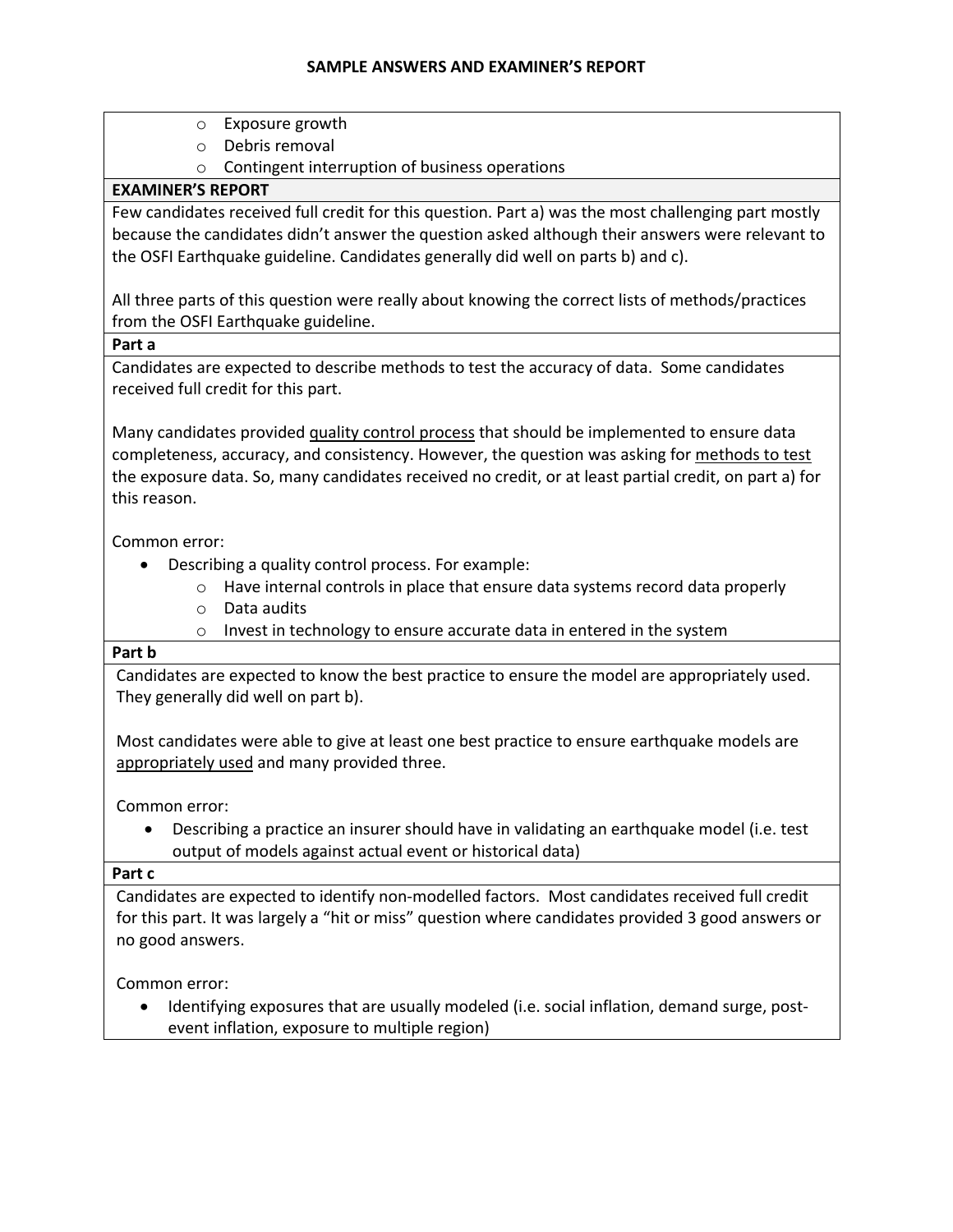| <b>QUESTION 18</b>                                                                                                                                                                                                                                                                                                        |                               |  |  |
|---------------------------------------------------------------------------------------------------------------------------------------------------------------------------------------------------------------------------------------------------------------------------------------------------------------------------|-------------------------------|--|--|
| <b>TOTAL POINT VALUE: 2.75</b>                                                                                                                                                                                                                                                                                            | <b>LEARNING OBJECTIVE: C1</b> |  |  |
| <b>SAMPLE ANSWERS</b>                                                                                                                                                                                                                                                                                                     |                               |  |  |
| Part a: 2.25 points                                                                                                                                                                                                                                                                                                       |                               |  |  |
| Total Ceded Commission Income = Total Unearned Commissions at beginning of year + Total<br>Reinsurance Ceded Commission Written - Total Unearned Commissions at end of year                                                                                                                                               |                               |  |  |
| Property Reinsurance Assumed Commissions = Property Net Commissions - Property Gross<br>Commissions + Property Ceded Commissions = $10,000 - 13,000 + 5,000 = 2,000$                                                                                                                                                      |                               |  |  |
| Total Reinsurance Assumed Commissions = Auto + Property = $1,000 + 2,000 = 3,000$<br>Total Commission Expense = Total Deferred Commissions at beginning of year + Total Direct<br>Commissions + Total Reinsurance Assumed Commissions - Deferred Commissions end of year =<br>$30,000 + 23,000 + 3,000 - 35,000 = 21,000$ |                               |  |  |
| Total Gross Commissions = Commission Expense + Gross Contingent Commissions + Gross Other<br>Non-Deferrable Commissions = $21,000 + 5,000 + 3,000 = 29,000$                                                                                                                                                               |                               |  |  |
| Total Ceded Commissions = Commission Income + Ceded Contingent Commissions + Ceded Other<br>Non-Deferrable Commissions = $11,000 + 2,000 + 1,000 = 14,000$                                                                                                                                                                |                               |  |  |
| Total Net Commissions = Total Gross Commissions - Total Ceded Commissions = 29,000 - 14,000 =<br>15,000                                                                                                                                                                                                                   |                               |  |  |
| <b>Alternative solutions:</b><br>Net commission in respect of Auto premium written = $10,000 + 1,000 - 4,000 = 7,000$                                                                                                                                                                                                     |                               |  |  |
| Total net commission in respect of premium written = $7,000 + 10,000 = 17,000$<br>Adjustment for deferred commissions = $30,000 - 35,000 = -5,000$                                                                                                                                                                        |                               |  |  |
| Net contingent commission = $5,000 - 2,000 = 3,000$                                                                                                                                                                                                                                                                       |                               |  |  |
| Net other non-deferrable commission = $3,000 - 1,000 = 2,000$                                                                                                                                                                                                                                                             |                               |  |  |
| Ceded commission income = Adjustment for unearned commissions + commission in respect of<br>Reinsurance ceded => Adjustment for unearned commissions = $11,000 - 9,000 = 2,000$                                                                                                                                           |                               |  |  |
| Total net commission = Total net commission in respect of premium written + Adjustment for<br>deferred commissions + Net contingent commission + Net other non-deferrable commission -<br>Adjustment for unearned commissions = $17,000 + (-5,000) + 3,000 + 2,000 - 2,000 = 15,000$                                      |                               |  |  |
| Part b: 0.5 point                                                                                                                                                                                                                                                                                                         |                               |  |  |
| Non-deferrable commissions are those that cannot be readily identified as exclusively relating to<br>and varying with the acquisition of premiums and therefore are not recoverable.                                                                                                                                      |                               |  |  |
| <b>EXAMINER'S REPORT</b>                                                                                                                                                                                                                                                                                                  |                               |  |  |
|                                                                                                                                                                                                                                                                                                                           |                               |  |  |

Candidates were expected to know the calculation for total net commissions from 80.10 in the P&C 1

They were also expected to know what deferrable commissions were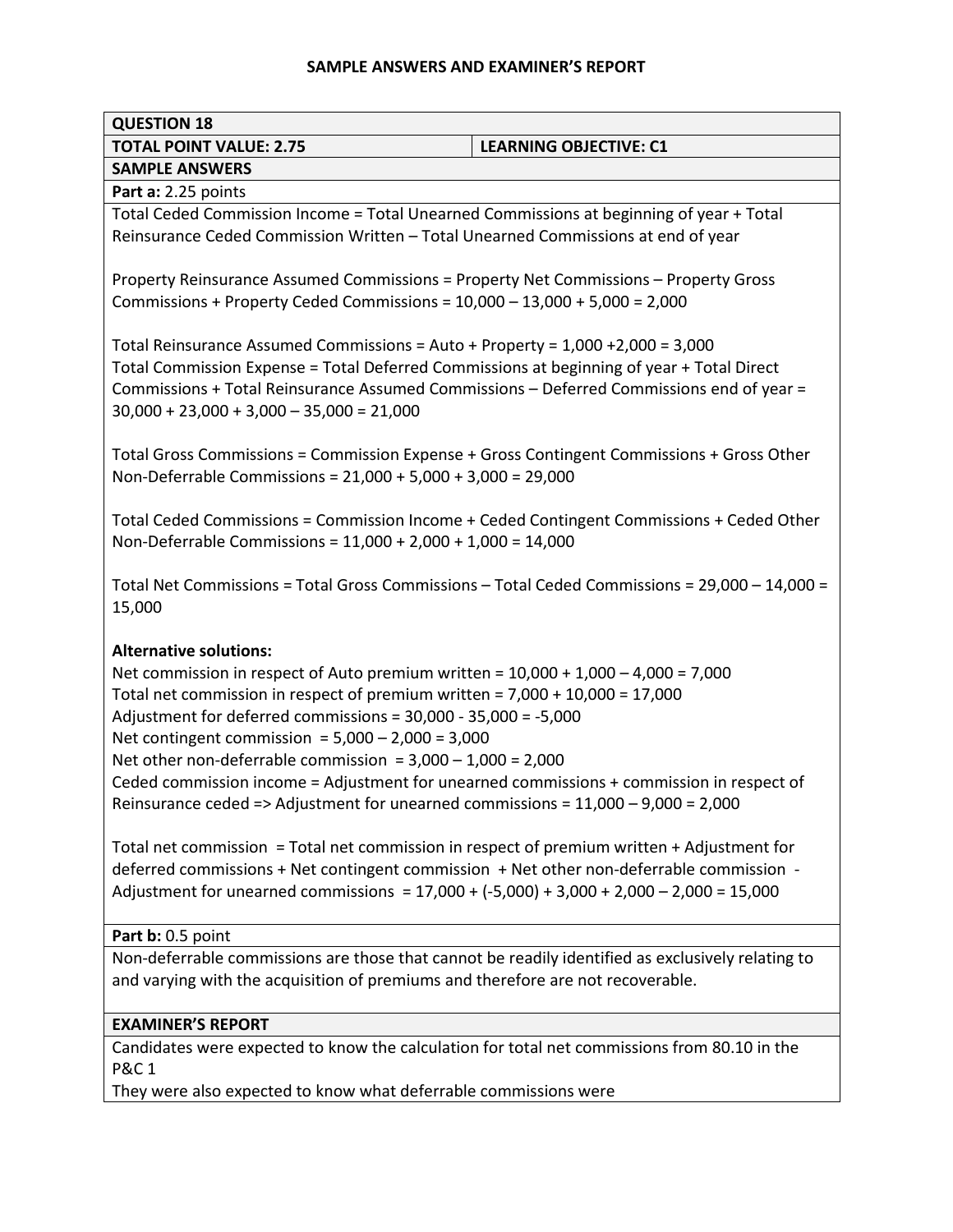No candidate received full marks for this question

A few candidates received full marks for part a), and the majority of candidates received partial marks for part b)

# **Part a**

- Candidates were expected to know the formula to calculate the Total Net Commissions
- Candidates in general used the alternative approach.
- Candidates in general did well in solving Net Commissions in respect of premium written.
- Most candidates calculated the adjustments for deferred commission correctly.
- The majority of the candidate solved net contingent commissions and net non-deferred commission correctly.
- Common mistakes include 1) instead of subtracting commission income, some candidates add commission income back, 2) A lot of candidates don't understand that ceded commission income includes commissions in respect of premium written, resulting in double counting the commission for reinsurance assumed.

# **Part b**

- Candidates were expected to know the definition of deferrable commissions
- Many candidates missed "that cannot be readily identified as exclusively relating to and varying with the acquisition of premiums"
- Some used "not deferrable" to define the term.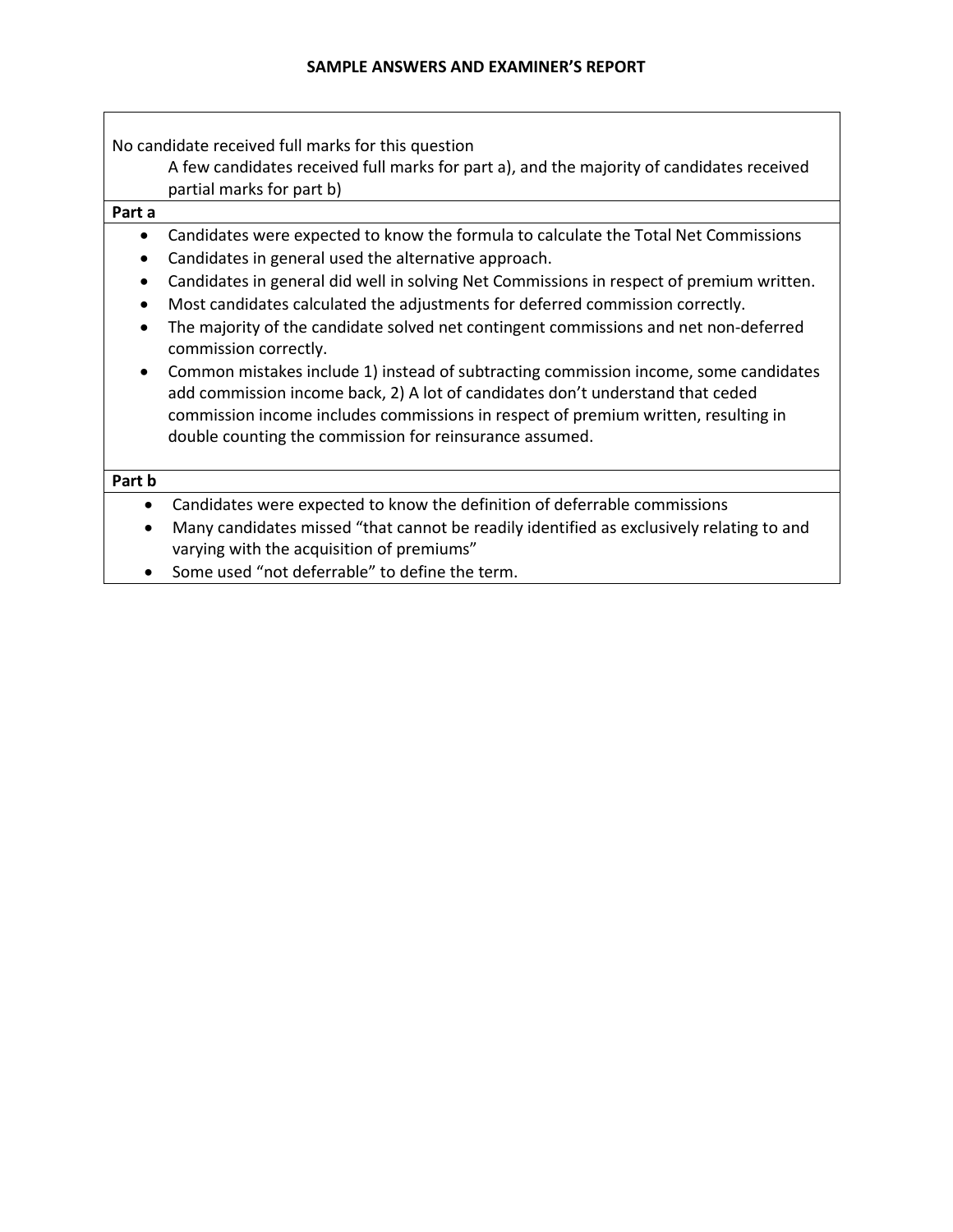| <b>QUESTION 19</b>                                                      |    |                                                                   |                                                                  |                              |                                                     |
|-------------------------------------------------------------------------|----|-------------------------------------------------------------------|------------------------------------------------------------------|------------------------------|-----------------------------------------------------|
| <b>TOTAL POINT VALUE: 2.5</b>                                           |    |                                                                   | <b>LEARNING OBJECTIVE: C2</b>                                    |                              |                                                     |
| <b>SAMPLE ANSWERS</b>                                                   |    |                                                                   |                                                                  |                              |                                                     |
| Part a: 2.5 points                                                      |    |                                                                   |                                                                  |                              |                                                     |
|                                                                         |    | Income<br><b>Statement</b><br>Value 12<br>m<br>(previous<br>year) | Income<br><b>Statement</b><br>Value 12<br>m<br>(current<br>year) | <b>Risk</b><br><b>Factor</b> | Capital<br>(Margin)<br><b>Required</b><br>(02)x(03) |
|                                                                         |    | (01)                                                              | (02)                                                             | (03)                         | (09)                                                |
| Direct premiums written in the past<br>12m                              | 01 | \$389,000                                                         | \$406,000                                                        | 2.50%                        | \$10,150                                            |
| Reinsurance assumed in the past 12 m<br>- Not Intra Pool                | 02 | \$0                                                               | \$0                                                              | 1.75%                        | \$0                                                 |
| Reinsurance assumed in the past 12 m                                    |    |                                                                   |                                                                  |                              |                                                     |
| - Intra Pool (MCT only)                                                 | 03 | \$215,000                                                         | \$225,000                                                        | 0.75%                        | \$1,688                                             |
| <b>Subtotal: Gross premiums</b>                                         | 09 | \$604,000                                                         | \$631,000                                                        |                              |                                                     |
| Reinsurance ceded in the past 12 m -<br>Not Intra Pool                  | 10 |                                                                   | \$19,000                                                         | 2.50%                        | \$475                                               |
| Reinsurance ceded in the past 12 m -<br>Intra Pool (MCT only)           | 11 |                                                                   | \$214,000                                                        | 0.75%                        | \$1,605                                             |
| Greater of 0.75% on ceded and 0.75%<br>assumed - Intra Pool (MCT only)  | 12 |                                                                   |                                                                  |                              | \$1,688                                             |
| Premium growth above 20%<br>threshold                                   | 13 |                                                                   |                                                                  | 2.50%                        |                                                     |
| Subtotal: premium operational risk                                      |    |                                                                   |                                                                  |                              |                                                     |
| requirement component                                                   | 19 |                                                                   |                                                                  |                              | \$12,313                                            |
| Capital/margin required component <sup>1</sup><br>(balance sheet value) | 30 |                                                                   | 107,500                                                          | 8.50%                        | \$9,138                                             |
| <b>Total operational risk uncapped</b>                                  | 39 |                                                                   |                                                                  |                              | \$21,451                                            |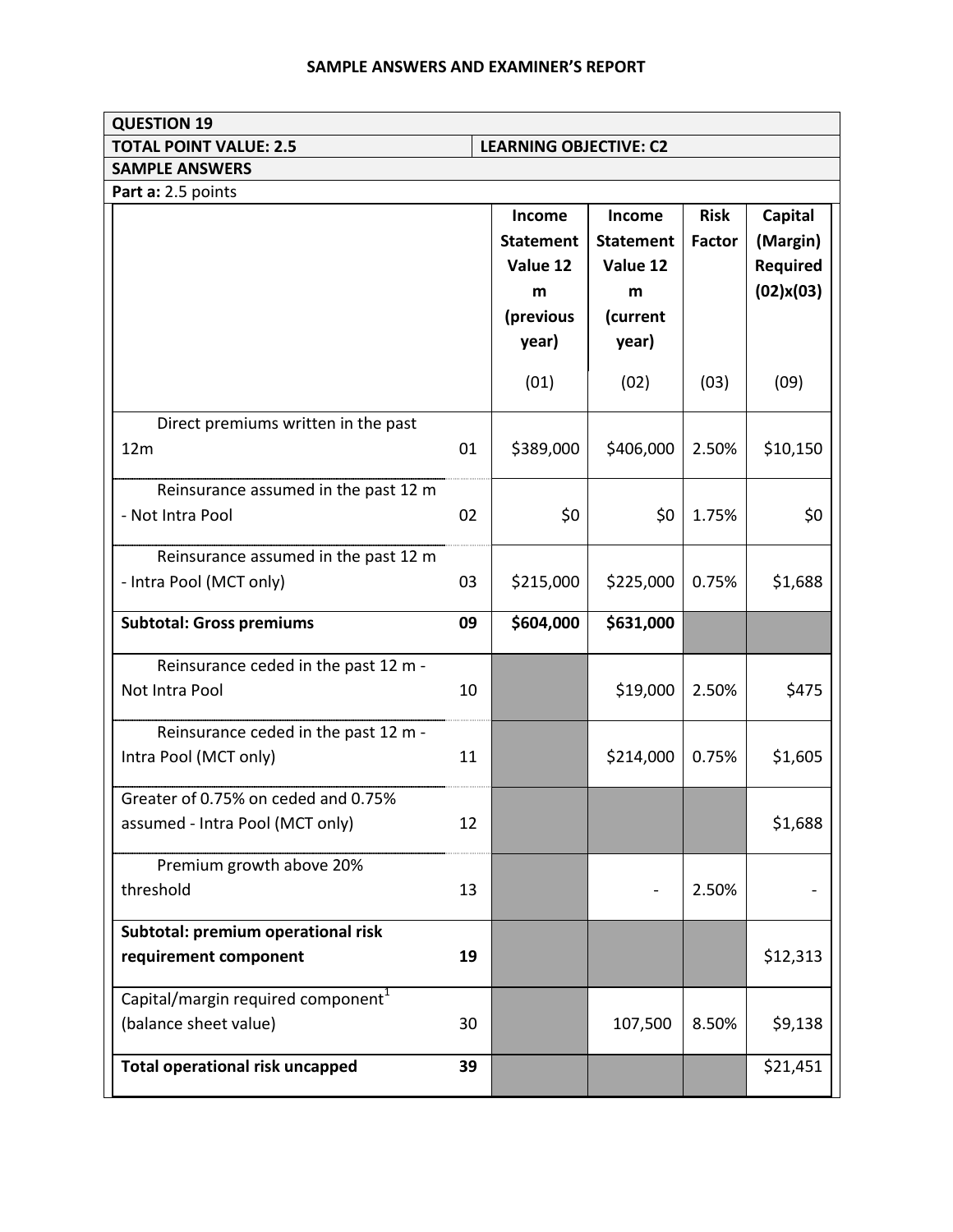| Cap                                                                                                                                                                                                                                                                                                                                                                                                                                                                                                                                                                      | 50                                                                                                                                                                                                                                                            |  |  | 30% | \$32,250 |
|--------------------------------------------------------------------------------------------------------------------------------------------------------------------------------------------------------------------------------------------------------------------------------------------------------------------------------------------------------------------------------------------------------------------------------------------------------------------------------------------------------------------------------------------------------------------------|---------------------------------------------------------------------------------------------------------------------------------------------------------------------------------------------------------------------------------------------------------------|--|--|-----|----------|
| <b>Total operational risk margin</b>                                                                                                                                                                                                                                                                                                                                                                                                                                                                                                                                     | 89                                                                                                                                                                                                                                                            |  |  |     | \$21,451 |
| Operational risk margin = MIN {30% CR <sub>0</sub> , (8.50% CR <sub>0</sub> + 2.50% P <sub>w</sub> + 1.75% P <sub>a</sub> + 2.50% P <sub>c</sub> +2.50% P <sub>A</sub> ) +<br>MAX(0.75% P <sub>aig</sub> , 0.75% P <sub>cig</sub> )}                                                                                                                                                                                                                                                                                                                                     |                                                                                                                                                                                                                                                               |  |  |     |          |
| where:<br>$CR0$ is total capital required for the reporting period, before the operational risk margin and<br>diversification credit                                                                                                                                                                                                                                                                                                                                                                                                                                     |                                                                                                                                                                                                                                                               |  |  |     |          |
| arrangements                                                                                                                                                                                                                                                                                                                                                                                                                                                                                                                                                             | $P_w$ is direct premiums written in the past 12 months<br>$P_a$ is assumed premiums written in the past 12 months arising from third party reinsurance<br>P <sub>aig</sub> is assumed premiums written in the past 12 months arising from intra-group pooling |  |  |     |          |
| $P_c$ is ceded premiums written in the past 12 months arising from third party reinsurance<br>$P_{\text{cig}}$ is ceded premiums written in the past 12 months arising from intra-group pooling<br>arrangements<br>$P_{\Lambda}$ is growth in gross premiums written in the past 12 months above a 20% threshold                                                                                                                                                                                                                                                         |                                                                                                                                                                                                                                                               |  |  |     |          |
| Diversification credit:<br>A (Asset risk margin = Credit Risk + Market Risk) = \$40,000 + \$350 = \$43,500<br>I (Insurance Risk margin) = \$64,000<br>R (Correlation factor) = 50%<br>Diversification Credit = A + I – $(A^{2} + I^{2} + 2 \times R \times A \times I)^{0.5}$ = \$13,840                                                                                                                                                                                                                                                                                 |                                                                                                                                                                                                                                                               |  |  |     |          |
| Total Capital (Margin) Required at Target = \$43,500 + \$64,000 + \$21,451 - \$13,840 = \$115,111<br><b>EXAMINER'S REPORT</b>                                                                                                                                                                                                                                                                                                                                                                                                                                            |                                                                                                                                                                                                                                                               |  |  |     |          |
| The candidates were expected to know that the capital required for operational risk is<br>function of direct written premium, assumed written premium, ceded written premium<br>and the sum of capital required for insurance, market, credit risks. The candidates were<br>expected to know how to calculate the diversification credit. Then, the candidates were<br>expected to know how to calculate the total capital required at Target level.<br>The candidates generally scored very well in this question. Most candidates received at<br>least partial credit. |                                                                                                                                                                                                                                                               |  |  |     |          |

 The common error was to divide the capital required by 1.5 at the end, which is not requested at Target level. Also, some candidates forgot to calculate the greater of ceded premium and assumed premium of the intra pool in the calculation of premium operational risk requirement.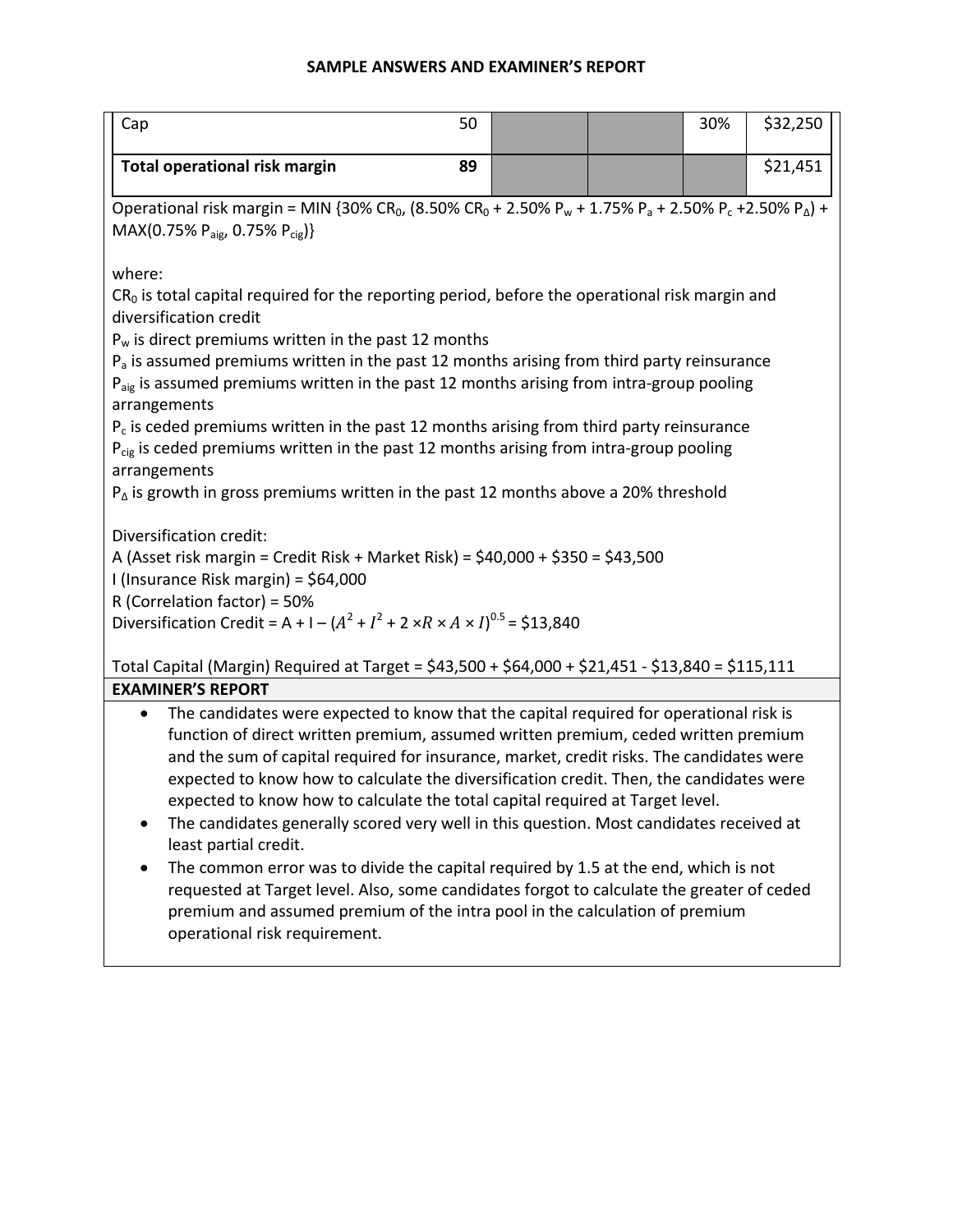| <b>QUESTION 20</b>             |                                                                                                                                                                          |  |  |  |  |
|--------------------------------|--------------------------------------------------------------------------------------------------------------------------------------------------------------------------|--|--|--|--|
| <b>TOTAL POINT VALUE: 3.75</b> | <b>LEARNING OBJECTIVE: C1,C2</b>                                                                                                                                         |  |  |  |  |
| <b>SAMPLE ANSWERS</b>          |                                                                                                                                                                          |  |  |  |  |
| Part a: 2.0 points             |                                                                                                                                                                          |  |  |  |  |
| $\bullet$                      | Sample answer #1                                                                                                                                                         |  |  |  |  |
|                                | o Available capital:                                                                                                                                                     |  |  |  |  |
|                                | $\triangleright$ The deduction for recoverable from unregistered reinsurers will be                                                                                      |  |  |  |  |
|                                | removed => increase in available capital                                                                                                                                 |  |  |  |  |
| $\circ$                        | Required capital:                                                                                                                                                        |  |  |  |  |
|                                | $\triangleright$ The margin for recoverables from unregistered reinsurers will be                                                                                        |  |  |  |  |
|                                | removed=> decrease in required capital                                                                                                                                   |  |  |  |  |
|                                | $\triangleright$ There will be an extra charge in the asset risk margin category for                                                                                     |  |  |  |  |
|                                | reinsurance recoverables from reg. reinsurer => increase in required capital                                                                                             |  |  |  |  |
|                                | (less than above decrease)                                                                                                                                               |  |  |  |  |
|                                | $\triangleright$ If collateral was held, there will be less credit risk since no collateral will be                                                                      |  |  |  |  |
|                                | needed => decrease in required capital                                                                                                                                   |  |  |  |  |
|                                | $\triangleright$ Under the operational risk category there will be less risk associated with                                                                             |  |  |  |  |
|                                | ceded written premiums => reduction in required capital                                                                                                                  |  |  |  |  |
|                                | $\triangleright$ => Overall reduction in required capital<br>=>MCT ratio should increase                                                                                 |  |  |  |  |
| $\circ$                        | Sample answer #2                                                                                                                                                         |  |  |  |  |
|                                |                                                                                                                                                                          |  |  |  |  |
|                                | First on available capital there is an effect if the collateral (non-owned<br>$\circ$<br>deposit+LOC+payable) is smaller than the recoverable from reinsurer (max{A+B+C- |  |  |  |  |
|                                | $D-E-F, 0$ }                                                                                                                                                             |  |  |  |  |
| $\circ$                        | In the capital required there is a 15% required on A+B (O/S loss+recoverable) less                                                                                       |  |  |  |  |
|                                | excess of max{ D+E+F-A-B-C, 0} which could be 0 or higher                                                                                                                |  |  |  |  |
| $\circ$                        | And there is a credit risk on collateral (LOC and non-owned deposit) which is                                                                                            |  |  |  |  |
|                                | reduced by excess collateral                                                                                                                                             |  |  |  |  |
| $\circ$                        | Thus the potential effect is more capital available and less capital required for                                                                                        |  |  |  |  |
|                                | insurance risk and credit risk,                                                                                                                                          |  |  |  |  |
|                                | $\triangleright$ Also, operational risk as a consequence and diversification credit smaller                                                                              |  |  |  |  |
|                                | Sample answer #3                                                                                                                                                         |  |  |  |  |
| $\circ$                        | The amount of unregistered reinsurance not covered by acceptable collateral is                                                                                           |  |  |  |  |
|                                | deducted from capital available. Changing to registered reinsurer would not                                                                                              |  |  |  |  |
|                                | require this deduction thus capital available will be higher                                                                                                             |  |  |  |  |
| $\circ$                        | Insurance risk margin includes a provision for unregistered reinsurance. This                                                                                            |  |  |  |  |
|                                | provision will not be required, thus insurance risk margin will decrease                                                                                                 |  |  |  |  |
| $\circ$                        | Credit risk margin includes a provision for counterparty credit risk on collateral held                                                                                  |  |  |  |  |
|                                | for unregistered reinsurance. This will no longer be required. Thus credit risk                                                                                          |  |  |  |  |
|                                | margin will decrease                                                                                                                                                     |  |  |  |  |
| $\circ$                        | Operational risk will likely decrease due to a decrease in both insurance risk and                                                                                       |  |  |  |  |
|                                | credit risk                                                                                                                                                              |  |  |  |  |
| $\circ$                        | Overall, capital required decreases and capital available increases, thus MCT                                                                                            |  |  |  |  |
| increases.                     |                                                                                                                                                                          |  |  |  |  |
|                                | Part b: 1.25 points                                                                                                                                                      |  |  |  |  |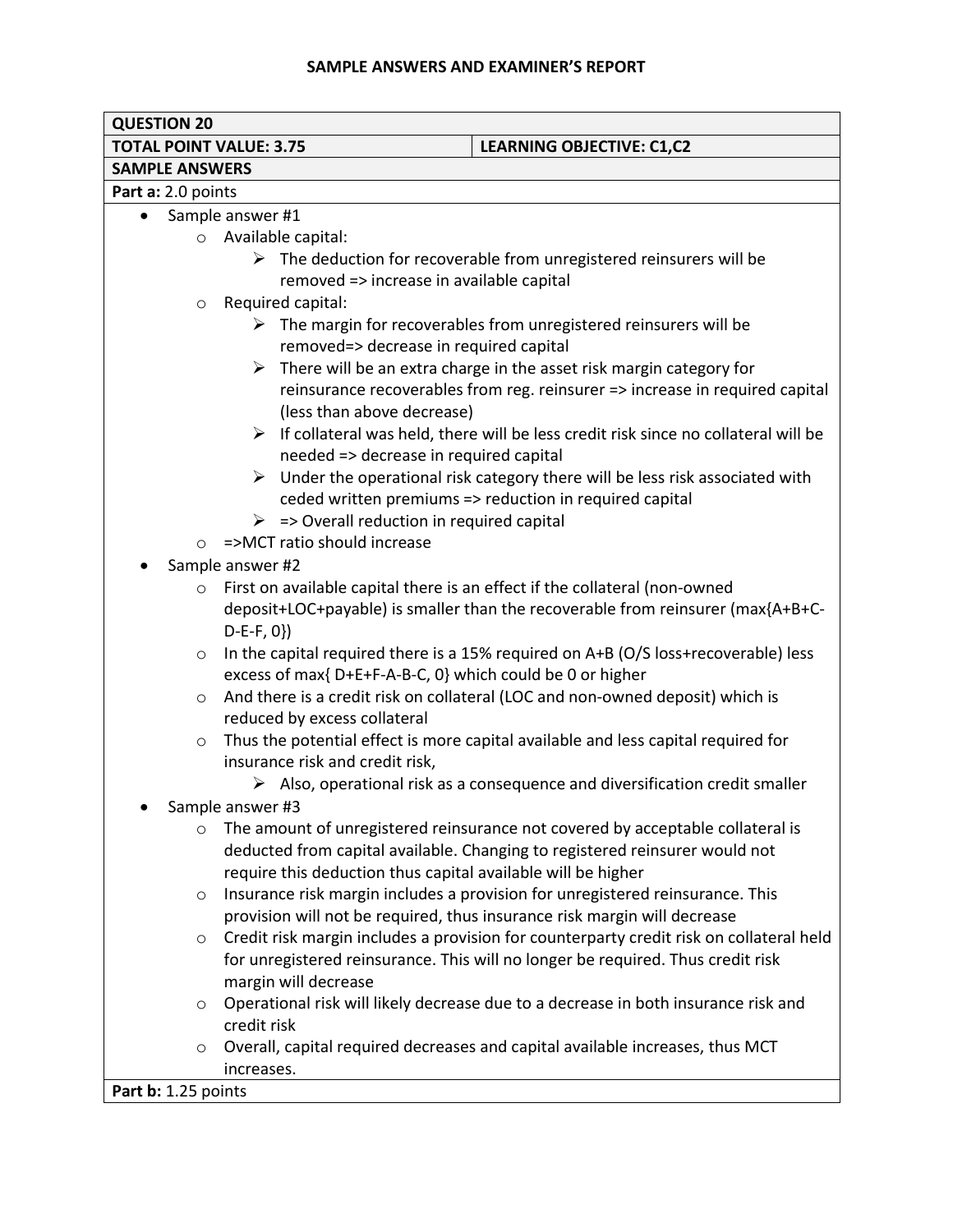| Sample answer #1<br>$\bullet$                                                                    |                                                                                                     |                                                                                        |  |  |
|--------------------------------------------------------------------------------------------------|-----------------------------------------------------------------------------------------------------|----------------------------------------------------------------------------------------|--|--|
|                                                                                                  | $\circ$                                                                                             | First calculate equivalent amount (ex: gross replacement cost of structure             |  |  |
|                                                                                                  | settlement)                                                                                         |                                                                                        |  |  |
|                                                                                                  | O                                                                                                   | Subtract guarantees and collateral                                                     |  |  |
|                                                                                                  | O                                                                                                   | Multiply by credit conversion factor to reflect maturity and nature                    |  |  |
|                                                                                                  | $\circ$                                                                                             | Multiply by capital factor to reflect credit worthiness of counter party               |  |  |
|                                                                                                  | $\circ$                                                                                             | add the total to required capital                                                      |  |  |
|                                                                                                  | Sample answer #2                                                                                    |                                                                                        |  |  |
|                                                                                                  | $\circ$                                                                                             | First a credit equivalent amount is calculated for each Off-B/S asset category. For    |  |  |
|                                                                                                  |                                                                                                     | letter of credit and non-owned deposits, this is equal to the face amount. For         |  |  |
|                                                                                                  |                                                                                                     | structured settlements, this is equal to the replacement cost. For derivatives, it is  |  |  |
|                                                                                                  |                                                                                                     | equivalent to the positive replacement cost + an add-on factor.                        |  |  |
|                                                                                                  | $\circ$                                                                                             | The credit equivalent amount is then reduced by collateral since a separate            |  |  |
|                                                                                                  |                                                                                                     | calculation is performed for collateral                                                |  |  |
|                                                                                                  | $\circ$                                                                                             | The credit equivalent amount is then multiplied by two factors: the credit             |  |  |
|                                                                                                  |                                                                                                     | conversion factor and the counterparty credit risk factor. The counterparty credit     |  |  |
|                                                                                                  |                                                                                                     | risk factor depends on the counterparty rating. The credit conversion factor           |  |  |
|                                                                                                  |                                                                                                     | depends on the duration of the exposure.                                               |  |  |
|                                                                                                  | Sample answer #3                                                                                    |                                                                                        |  |  |
|                                                                                                  | $\circ$                                                                                             | Req'd capital = (credit equivalent $@$ reporting date - any collateral held) * credit  |  |  |
|                                                                                                  |                                                                                                     | conversion factor * counterparty credit risk                                           |  |  |
|                                                                                                  | O                                                                                                   | Credit equivalent amt = replacement cost in cases of structure settlements             |  |  |
|                                                                                                  | $\circ$                                                                                             | Credit conversion factor encaptures nature & maturity of instrument                    |  |  |
|                                                                                                  | $\circ$                                                                                             | Counterparty credit risk accounts for probability of default of counterparty           |  |  |
|                                                                                                  |                                                                                                     |                                                                                        |  |  |
|                                                                                                  | Part c: 0.5 point                                                                                   |                                                                                        |  |  |
|                                                                                                  | Sample answer #1                                                                                    |                                                                                        |  |  |
|                                                                                                  |                                                                                                     | To reflect that it is unlikely to suffer a loss from different groups of risk factor   |  |  |
|                                                                                                  |                                                                                                     | simultaneously at a high confidence level since they are not perfectly correlated.     |  |  |
|                                                                                                  | Sample answer #2                                                                                    |                                                                                        |  |  |
|                                                                                                  | O                                                                                                   | Diversification credit is a component that recognizes that there is very low           |  |  |
|                                                                                                  |                                                                                                     | probability that all risk categories will suffer a maximum loss simultaneously.        |  |  |
|                                                                                                  |                                                                                                     | Therefore, capital required is reduced.                                                |  |  |
|                                                                                                  | Sample answer #3                                                                                    |                                                                                        |  |  |
|                                                                                                  | $\circ$                                                                                             | Reflect that not all risks all fully correlated and some will not happen at same time. |  |  |
|                                                                                                  |                                                                                                     | Thus, reduce capital required.                                                         |  |  |
|                                                                                                  | <b>EXAMINER'S REPORT</b>                                                                            |                                                                                        |  |  |
|                                                                                                  |                                                                                                     |                                                                                        |  |  |
| Most candidates did not receive full credit on this question.                                    |                                                                                                     |                                                                                        |  |  |
|                                                                                                  | Most candidates received partial credit in a) for discussing some effect of transferring insurance  |                                                                                        |  |  |
|                                                                                                  | business from an unregistered reinsurer to a registered reinsurer. Part b) was the most challenging |                                                                                        |  |  |
|                                                                                                  |                                                                                                     |                                                                                        |  |  |
| part, as very few provided an adequate answer showing that this part was probably not covered in |                                                                                                     |                                                                                        |  |  |

their studies. As for part c), candidates generally scored very well.

**Part a**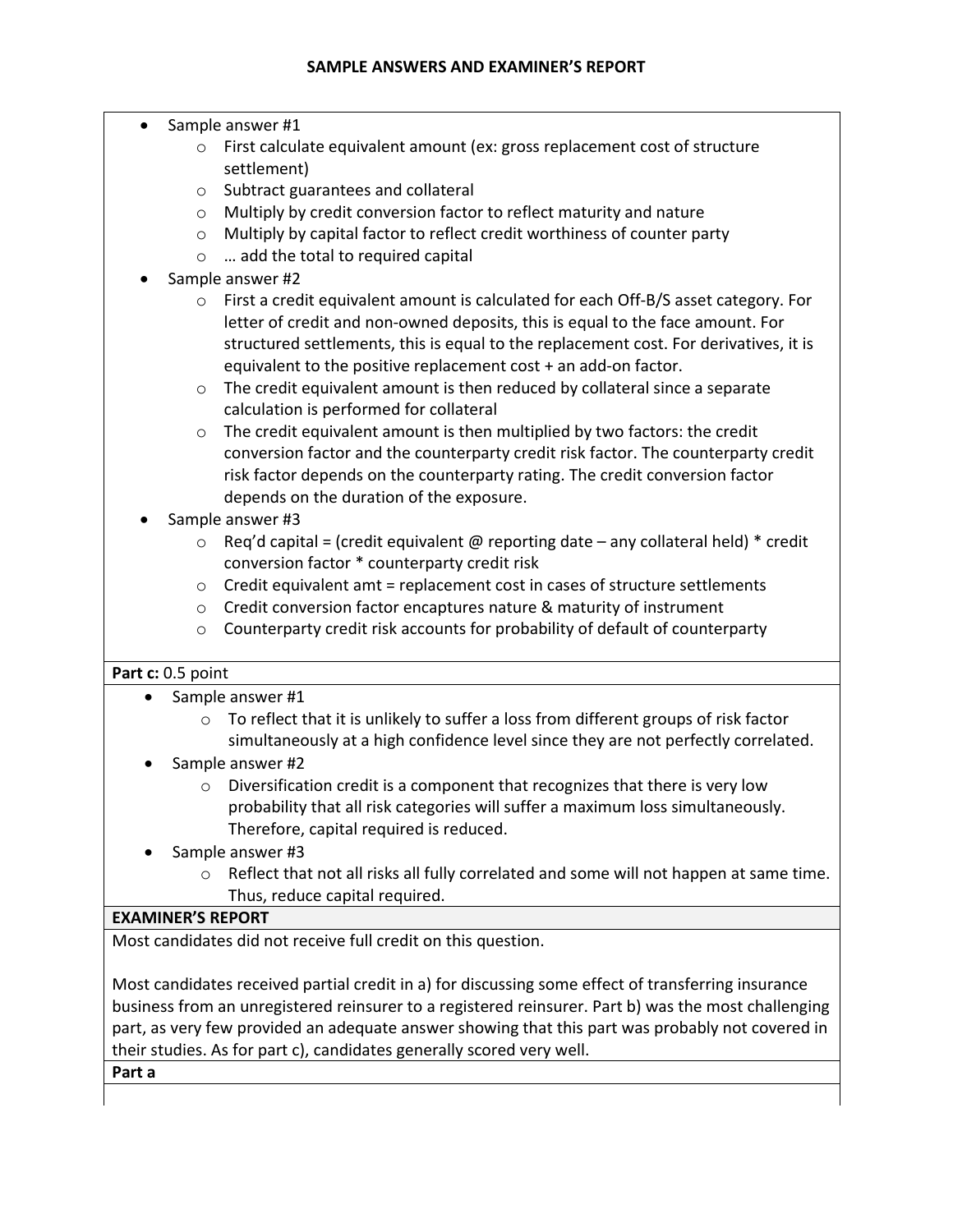Candidates were expected to give the potential effect on both the capital available and the capital required and providing details on which components of the capital required (insurance risk, credit risk, operational risk, diversification risk, etc.) were impacted and how (i.e. increase or decrease).

Most candidates provided some effect of transferring insurance business to a registered reinsurer and were awarded partial credit.

Common error:

 Describing the opposite situation (i.e. transferring business from a registered to an unregistered reinsurer)

# **Part b**

Candidates were expected to know the different amount/factors in the calculation and provide a description of these when it was not self-explanatory.

Candidates did not perform very well on this part. Most candidates didn't know the calculation involved for the capital required for off-balance sheet exposures.

Common error:

- No mention of the reduction to the credit equivalent amount by any collaterals held
- No description of the credit conversion factor (i.e. credit conversion factor reflects the nature and maturity of the instrument)

# **Part c**

Candidates are expected to know what diversification credit is. Most candidates received full credit on this part.

The diversification credit was well known by most candidates. Some candidates received only partial credit where the explanation only has one point. E.g. only mentioning that there are correlation across risk category, but did not mention the credit is for reducing the total capital.

Common error:

 Explaining that the diversification credit is to account for diversity of the insurer across product, line of business, or territory.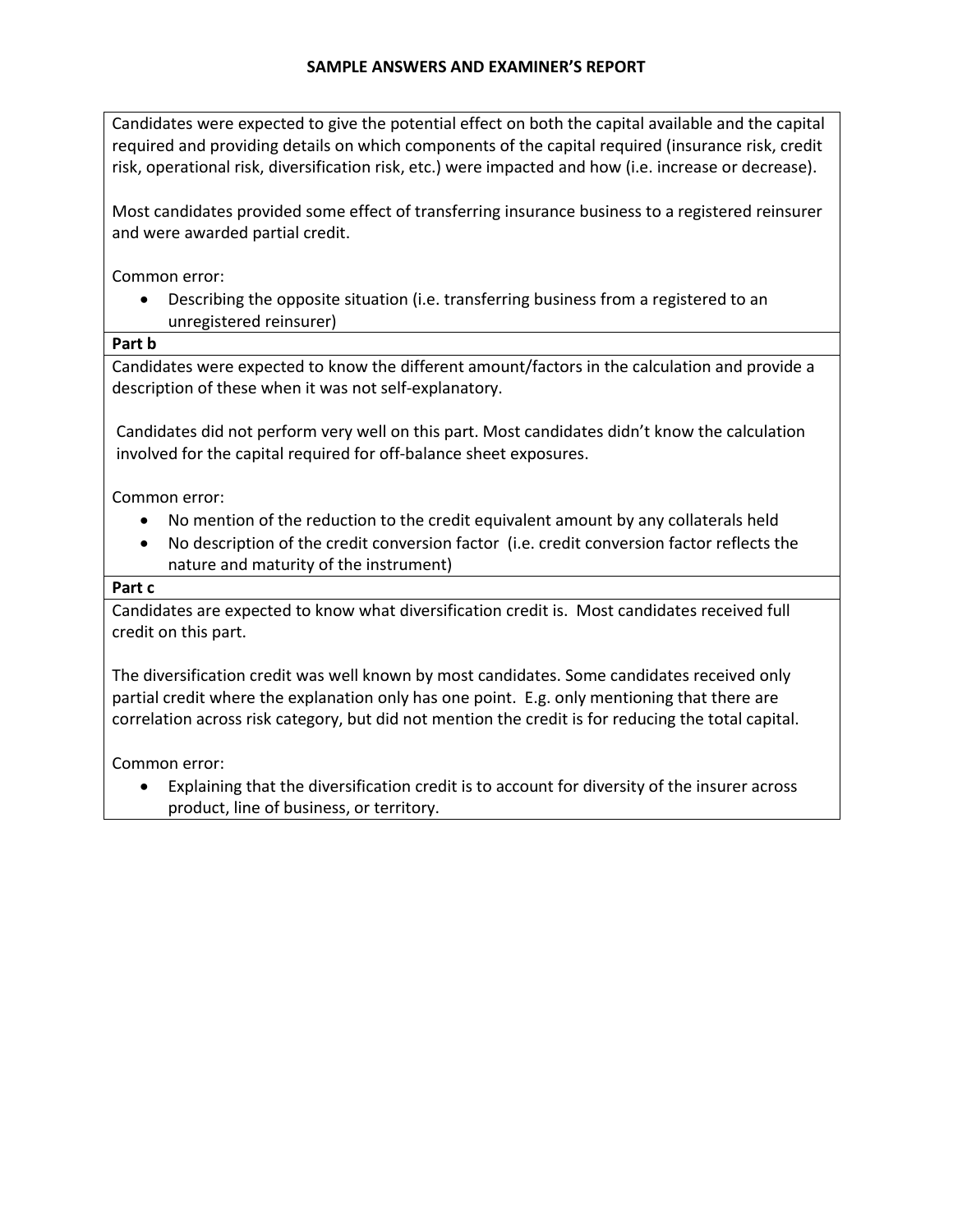| <b>QUESTION 21</b>                                                                                                                                                                                   |                                                                                                                                                         |  |  |  |
|------------------------------------------------------------------------------------------------------------------------------------------------------------------------------------------------------|---------------------------------------------------------------------------------------------------------------------------------------------------------|--|--|--|
| <b>TOTAL POINT VALUE: 2.75</b>                                                                                                                                                                       | <b>LEARNING OBJECTIVE: C2</b>                                                                                                                           |  |  |  |
| <b>SAMPLE ANSWERS</b>                                                                                                                                                                                |                                                                                                                                                         |  |  |  |
| Part a: 0.25 point                                                                                                                                                                                   |                                                                                                                                                         |  |  |  |
| Scenario 1 is more likely to be the base scenario because financial results flow logically from one<br>year to the next. There is continuity from the actual results of the most recent year.        |                                                                                                                                                         |  |  |  |
| Part b: 0.5 point                                                                                                                                                                                    |                                                                                                                                                         |  |  |  |
| Increase in premium volume. We see that the premium volume is significantly higher than under<br>the base scenario. Rapid growth leads to increase in loss ratio and expenses due to ripple effects. |                                                                                                                                                         |  |  |  |
| Part c: 1.5 point                                                                                                                                                                                    |                                                                                                                                                         |  |  |  |
| Any three of the following:                                                                                                                                                                          |                                                                                                                                                         |  |  |  |
| $\bullet$<br>the adverse scenario                                                                                                                                                                    | Lower capital available: since net income is lower and therefore equity will also be lower under                                                        |  |  |  |
| Premium liabilities: higher premium volume translates into higher unearned premiums and<br>$\bullet$<br>higher premium liabilities                                                                   |                                                                                                                                                         |  |  |  |
| $\bullet$<br>higher unpaid claims                                                                                                                                                                    | Claim liabilities: higher earned premiums and higher loss ratios are likely to be associated with                                                       |  |  |  |
| Operational risk margin: higher written premiums translate into a higher margin. Also an<br>$\bullet$<br>increase in insurance risk will lead to an increase in the operational risk margin.         |                                                                                                                                                         |  |  |  |
| $\bullet$                                                                                                                                                                                            | Reinsurance recoverable: if the company purchases reinsurance, higher ceded unearned<br>premiums and unpaid claims may attract higher capital required; |  |  |  |
| Invested assets: higher premiums received and unpaid claims may translate into higher<br>$\bullet$<br>invested assets, which will attract more capital charges.                                      |                                                                                                                                                         |  |  |  |
| Part d: 0.5 point                                                                                                                                                                                    |                                                                                                                                                         |  |  |  |
| Any two of the following:                                                                                                                                                                            |                                                                                                                                                         |  |  |  |
| Implement rate changes<br>$\bullet$                                                                                                                                                                  |                                                                                                                                                         |  |  |  |
| $\bullet$<br>Reviewing distribution channels<br>$\bullet$                                                                                                                                            | Underwriting actions - restrictions on new business, withdrawal from unprofitable markets                                                               |  |  |  |
| Reducing certain types of expenses (for example, advertising costs)<br>$\bullet$                                                                                                                     |                                                                                                                                                         |  |  |  |
| Using reinsurance to mitigate capital strain                                                                                                                                                         |                                                                                                                                                         |  |  |  |
| Capital injection                                                                                                                                                                                    |                                                                                                                                                         |  |  |  |
|                                                                                                                                                                                                      |                                                                                                                                                         |  |  |  |
| <b>EXAMINER'S REPORT (BY PART, AS APPLICABLE)</b><br>Candidates generally scored very well on this question and many candidates received full credit.                                                |                                                                                                                                                         |  |  |  |
| Most point deductions were in part (c).                                                                                                                                                              |                                                                                                                                                         |  |  |  |
| Part a                                                                                                                                                                                               |                                                                                                                                                         |  |  |  |
| Candidates were expected to identify the base scenario with rationale.<br>$\bullet$                                                                                                                  |                                                                                                                                                         |  |  |  |
| Candidates performed very well on this part<br>$\bullet$                                                                                                                                             |                                                                                                                                                         |  |  |  |
| Common errors made by candidates:                                                                                                                                                                    |                                                                                                                                                         |  |  |  |
| Identified scenario #2 as base scenario<br>$\circ$                                                                                                                                                   |                                                                                                                                                         |  |  |  |
| O                                                                                                                                                                                                    | Rationale for scenario #1 as base scenario being higher income/surplus                                                                                  |  |  |  |
| Part b                                                                                                                                                                                               |                                                                                                                                                         |  |  |  |
| The candidates were expected to know:<br>٠                                                                                                                                                           |                                                                                                                                                         |  |  |  |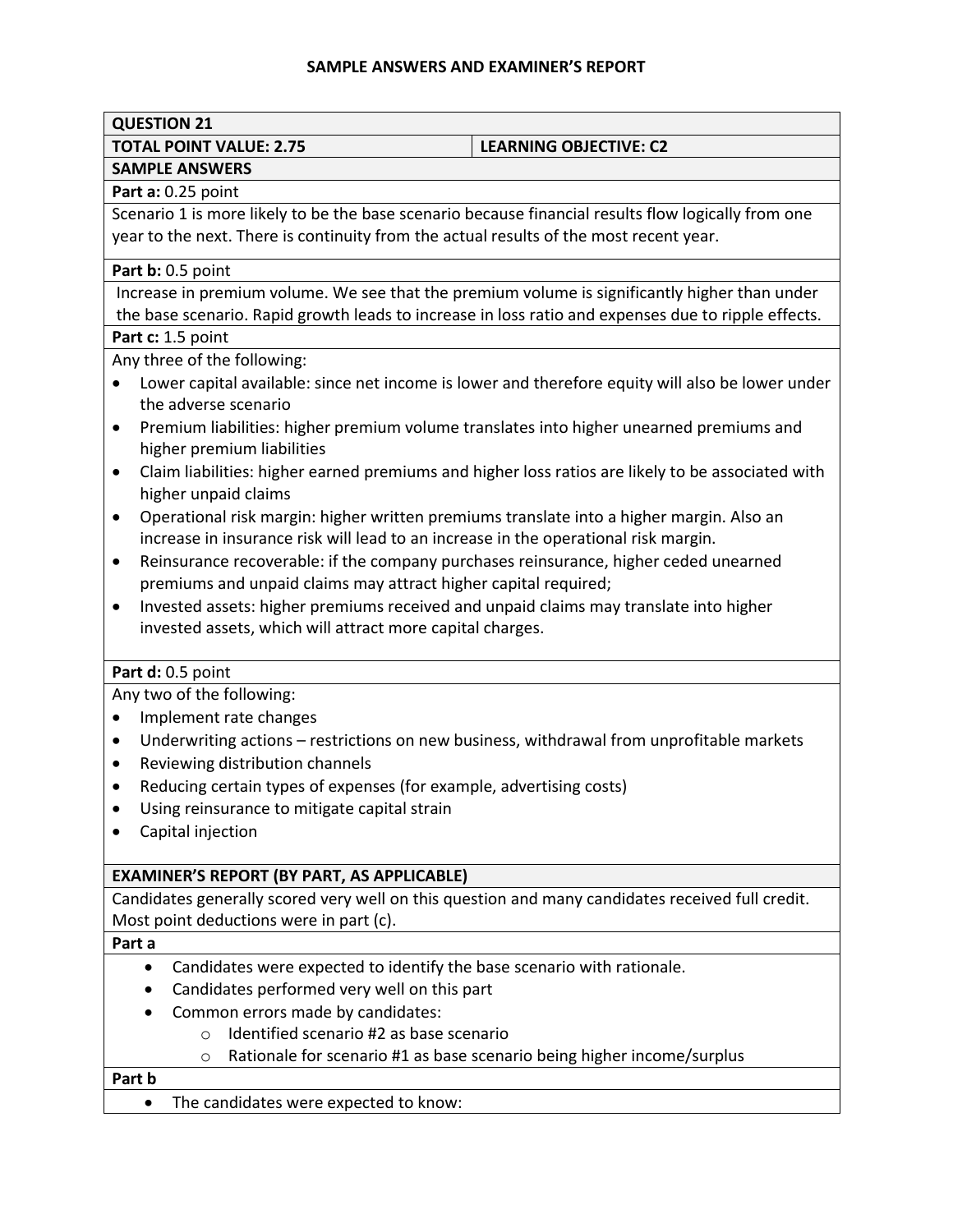- o the characteristics of the adverse scenario on the income statement
- Candidates needed to be able to identify the cause of the adverse scenario and justify using observations from the question.
- Candidates performed very well on this part
- Common errors made by candidates:
	- o No justification provided
	- o Incorrect scenario identified (large loss, catastrophic event)

# **Part c**

- The candidates were expected to know:
	- o The components of MCT affected
	- $\circ$  The direction in which the MCT component will move given the projection results
- Candidates performed well on this part
- If the incorrect event was identified in part b, full marks were given in part c if the correct impact on MCT for that event were identified
- Common errors made by candidates:
	- o Conclude credit risk, catastrophe risk, or other components of MCT would be affected with no assumption stated regarding unregistered reinsurer, etc.
	- o Assume operational risk would increase as a result of higher operating expenses
	- o No justification provided as to why the component would change

# **Part d**

- The candidates were expected to identify the management actions
- Candidates performed very well on this part
- If the incorrect event was identified in part b, full marks were given in part d if the correct management actions for that event were identified
- Common errors made by candidates:
	- o Identified management actions from other adverse scenarios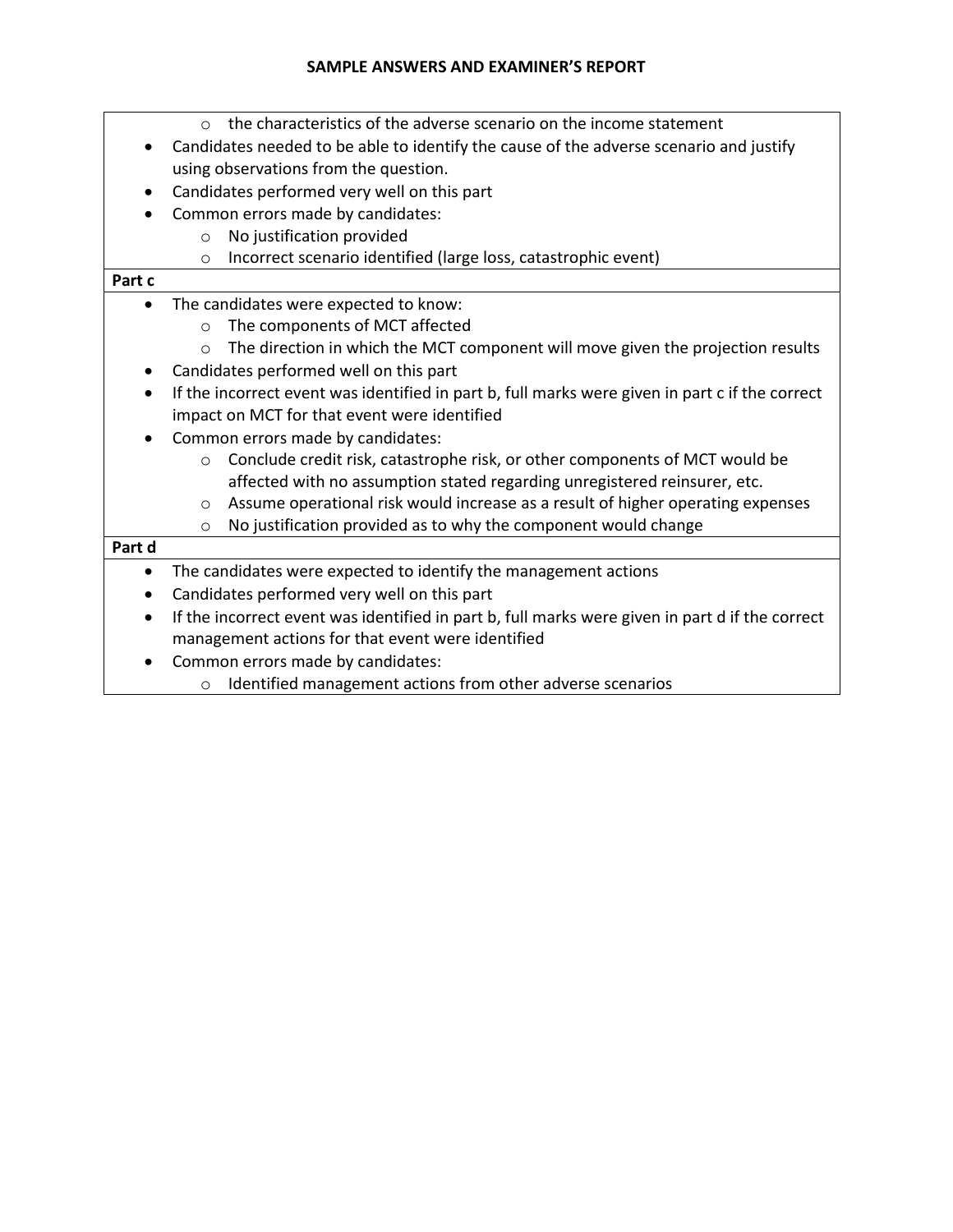| <b>QUESTION 22</b>                                                                             |                                                                                                     |  |  |  |
|------------------------------------------------------------------------------------------------|-----------------------------------------------------------------------------------------------------|--|--|--|
|                                                                                                | <b>TOTAL POINT VALUE: 2.75</b><br><b>LEARNING OBJECTIVE: C2</b>                                     |  |  |  |
| <b>SAMPLE ANSWERS</b>                                                                          |                                                                                                     |  |  |  |
|                                                                                                | Part a: 0.75 point                                                                                  |  |  |  |
| 1.                                                                                             | Agents are wary of unrated insurers, since they might be financially distressed. It is less         |  |  |  |
|                                                                                                | expensive to pay for a rating than to demonstrate financial strength individually to various        |  |  |  |
|                                                                                                | stakeholders.                                                                                       |  |  |  |
| 2.                                                                                             | Reliance by consumers and third parties: independent agents use ratings to select insurers,         |  |  |  |
|                                                                                                | insurers use ratings to select reinsurers, and investors use ratings to select companies to         |  |  |  |
|                                                                                                | invest in.                                                                                          |  |  |  |
| 3.                                                                                             | Rating agencies are efficient at assessing financial strength.                                      |  |  |  |
|                                                                                                | Part b: 0.5 point                                                                                   |  |  |  |
|                                                                                                | Any two of the following                                                                            |  |  |  |
| $\bullet$                                                                                      | Relate ratings to economic capital measures                                                         |  |  |  |
| $\bullet$                                                                                      | Issue ratings by committees independent from the ratings analyst                                    |  |  |  |
| $\bullet$                                                                                      | Review ratings periodically                                                                         |  |  |  |
| $\bullet$                                                                                      | Collect consistent information from companies and follow consistent guidelines in assessing         |  |  |  |
|                                                                                                | the information                                                                                     |  |  |  |
|                                                                                                | Some candidates answered "Rating agencies do not change ratings too quickly because they look       |  |  |  |
|                                                                                                | over longer time periods to ensure ratings are due to true downgrades and not driven by short       |  |  |  |
|                                                                                                | term volatility". Although this approach is intended to promote accuracy, we considered it also as  |  |  |  |
|                                                                                                | a measure to ensure consistency across insurance companies because this approach is applied to      |  |  |  |
|                                                                                                | all companies.                                                                                      |  |  |  |
|                                                                                                |                                                                                                     |  |  |  |
|                                                                                                | Part c: 1.5 point                                                                                   |  |  |  |
|                                                                                                | Two elements expected for each subpart:                                                             |  |  |  |
|                                                                                                | Expected policyholder deficit:                                                                      |  |  |  |
|                                                                                                | AM Best evaluates risks such as reserving risk, capital losses on stocks, bond defaults,<br>$\circ$ |  |  |  |
|                                                                                                | interest rate risk and new business losses on a stochastic basis.                                   |  |  |  |
|                                                                                                | The EPD represents the average loss for the worst 1% of outcomes (i.e. TVAR at 99%).<br>$\circ$     |  |  |  |
|                                                                                                | The EPD for each risk depends on the volatility and size of the risk.<br>$\circ$                    |  |  |  |
|                                                                                                | EPD is the pure premium for the unlimited aggregate excess of loss reinsurance<br>$\circ$           |  |  |  |
|                                                                                                | contract, where the attachment point is chosen such that EPD equals to 1% of the                    |  |  |  |
|                                                                                                | market value of the reserves. The attachment point represents the capital charge for                |  |  |  |
|                                                                                                | the risk.                                                                                           |  |  |  |
| Stochastic cash flow capital models:                                                           |                                                                                                     |  |  |  |
| The models are based on the distributions of each risk and simulate repeatedly from<br>$\circ$ |                                                                                                     |  |  |  |
|                                                                                                | them                                                                                                |  |  |  |

- o Cash flows are projected until all current liabilities are settled
- o Required capital is set by a value at risk or tail value at risk measure for the aggregate loss distribution
- Principles-based systems: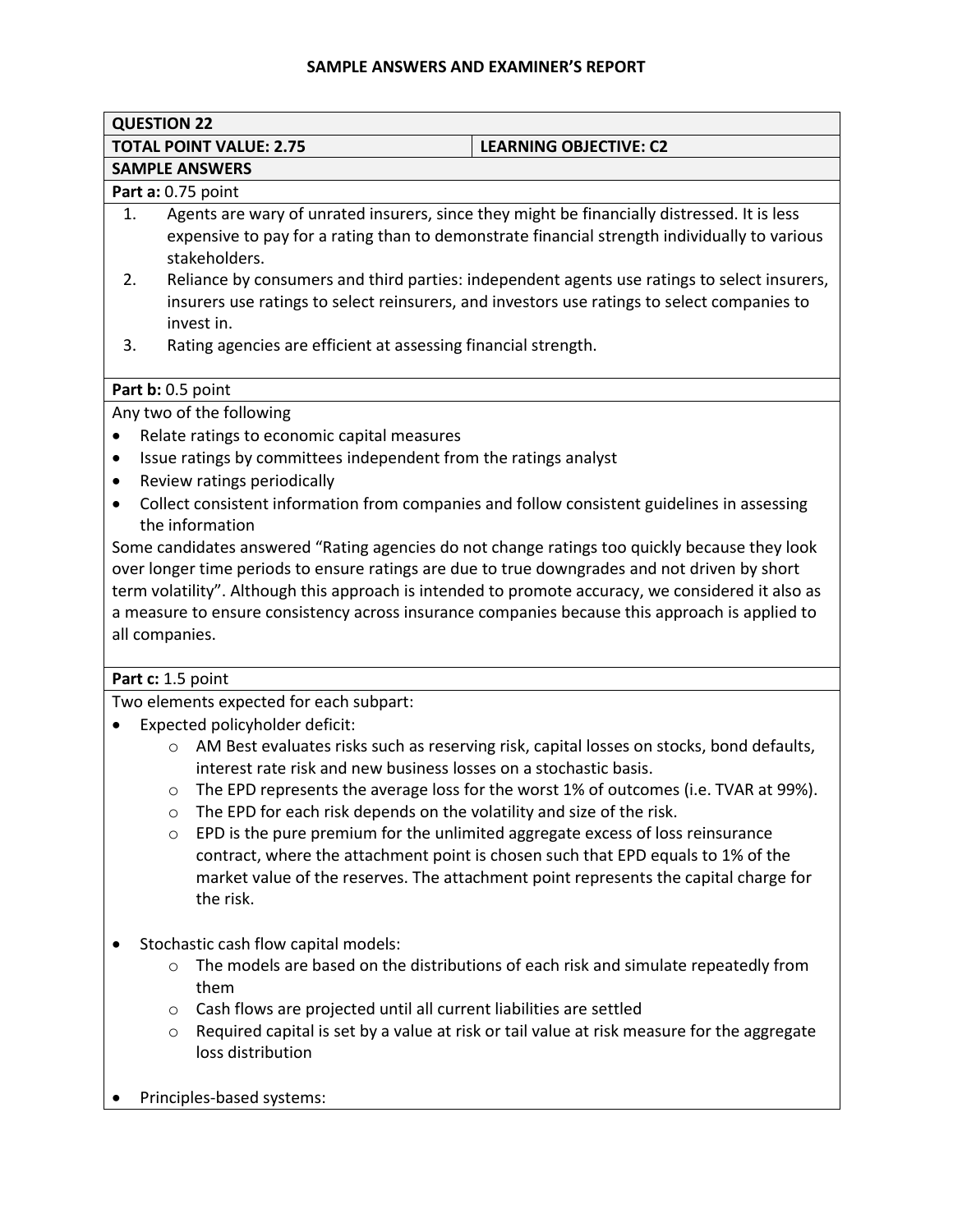- $\circ$  S&P focuses on evaluating insurers' ERM systems and internal capital models.
- $\circ$  It bases capital requirements on a weighted average of its own formula and the client's economic capital model.
- $\circ$  S&P reasons that well-managed insurers evaluate their capital needs more accurately than a rating agency can.

# **EXAMINER'S REPORT**

Candidates generally scored well on part (a) and (b) of this question. For part (c), candidates were expected to demonstrate an understanding of the approaches and the differences between them, but candidates often identified the rating agency instead.

# **Part a**

- Candidates were expected to briefly describe three reasons why insurers maintain credit ratings with rating agencies.
- Candidates performed very well on this part
- Common errors made by candidates:
	- o Assume regulators use credit rating to assess insurers
	- o Repeating the same argument in different words, partial credit was given in this case

# **Part b**

- Candidates were expected to briefly identify measures or processes used by rating agencies to promote consistency among ratings.
- Most candidates received partial or full marks on this part
- Common error included:
	- o Not describing two measures
	- o Incomplete description

### **Part c**

- Candidates were expected to describe each method by providing at least two elements of description for each method.
- Common errors made by candidates:
	- o Description not detailed enough
	- o Named the rating agency instead of providing description around the approach
	- o Unable to provide the correct description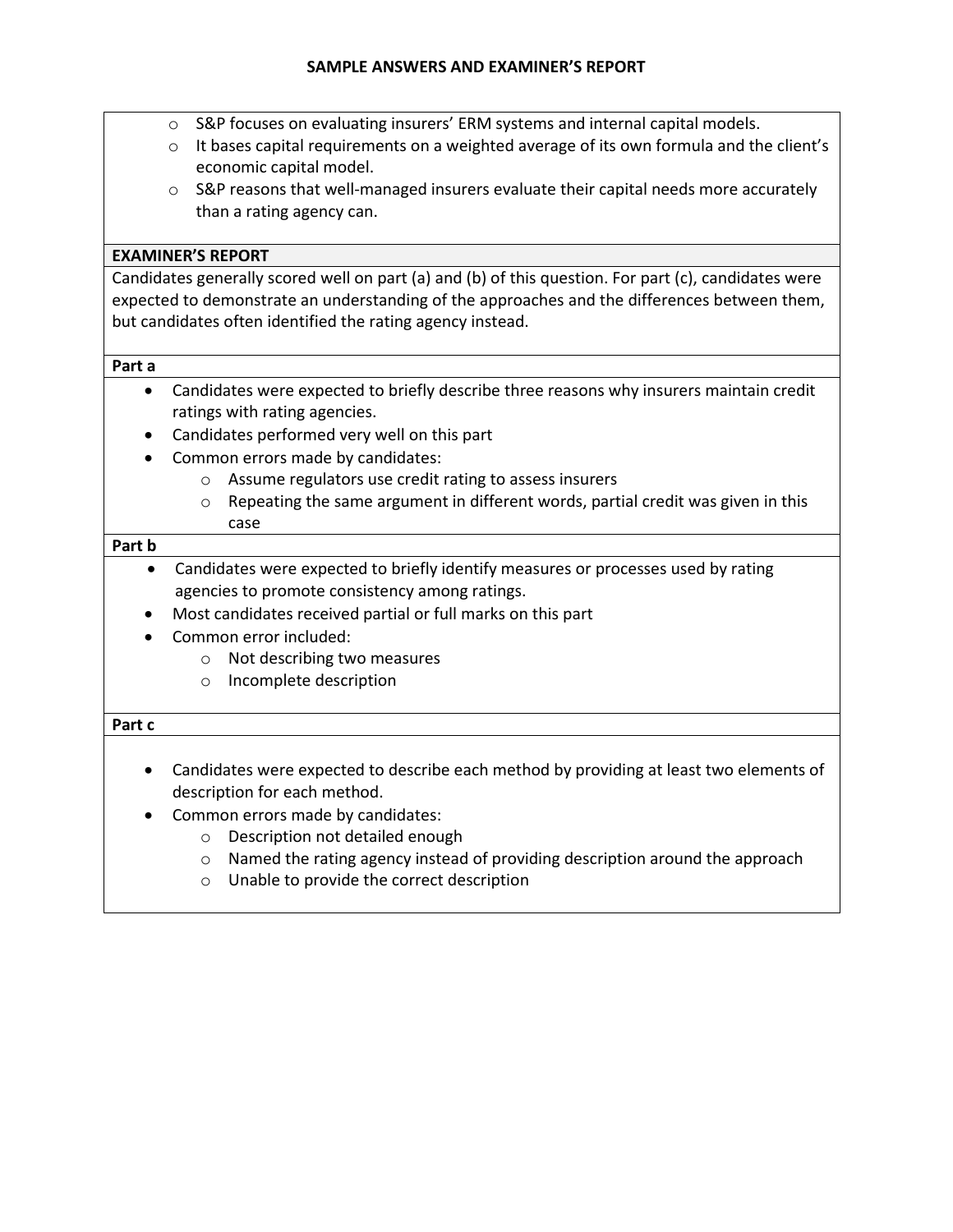| <b>QUESTION 23</b>                                                                                |                                                                                                   |  |  |  |  |
|---------------------------------------------------------------------------------------------------|---------------------------------------------------------------------------------------------------|--|--|--|--|
| <b>TOTAL POINT VALUE: 2.25</b><br><b>LEARNING OBJECTIVE: C2</b>                                   |                                                                                                   |  |  |  |  |
| <b>SAMPLE ANSWERS</b>                                                                             |                                                                                                   |  |  |  |  |
| Part a: 1 point                                                                                   |                                                                                                   |  |  |  |  |
|                                                                                                   |                                                                                                   |  |  |  |  |
| (i)                                                                                               | Return on equity                                                                                  |  |  |  |  |
|                                                                                                   | = Net Income / Equity                                                                             |  |  |  |  |
|                                                                                                   | $= -20,000 / (700,000 - 600,000)$                                                                 |  |  |  |  |
|                                                                                                   | $= -20%$                                                                                          |  |  |  |  |
|                                                                                                   | Or                                                                                                |  |  |  |  |
|                                                                                                   |                                                                                                   |  |  |  |  |
|                                                                                                   | Return on equity<br>= Net Income / Average Equity                                                 |  |  |  |  |
|                                                                                                   | $= -20,000 \times 2 / (700,000 - 600,000 + 670,000 - 550,000)$                                    |  |  |  |  |
|                                                                                                   | $= -18.18%$                                                                                       |  |  |  |  |
|                                                                                                   |                                                                                                   |  |  |  |  |
| (ii)                                                                                              | Return on revenue                                                                                 |  |  |  |  |
|                                                                                                   | = (Underwriting Income + Investment Income) / Gross Premiums                                      |  |  |  |  |
|                                                                                                   | $= (-120,000 + 105,000) / (250,000 + 150,000)$                                                    |  |  |  |  |
|                                                                                                   | $= -3.75%$                                                                                        |  |  |  |  |
| (iii)                                                                                             | Net loss reserves to equity                                                                       |  |  |  |  |
|                                                                                                   | = Net loss reserves / Equity                                                                      |  |  |  |  |
|                                                                                                   | $= (400,000 - 150,000) / (700,000 - 600,000)$                                                     |  |  |  |  |
|                                                                                                   | $= 250%$                                                                                          |  |  |  |  |
| (iv)                                                                                              | Return on assets                                                                                  |  |  |  |  |
|                                                                                                   | = Net Income / Average Assets                                                                     |  |  |  |  |
|                                                                                                   | $= -20,000 \times 2 / (700,000 + 670,000)$                                                        |  |  |  |  |
|                                                                                                   | $= -2.92%$                                                                                        |  |  |  |  |
|                                                                                                   | Part b: 1.25 points                                                                               |  |  |  |  |
|                                                                                                   | Ratio is below threshold of 5.4% (unfavorable)<br>Return on equity:                               |  |  |  |  |
| Ratio is below threshold of 6.2% (unfavorable)<br>Return on revenue:                              |                                                                                                   |  |  |  |  |
| Net reserves to equity: Ratio is above threshold of 200% (unfavorable)                            |                                                                                                   |  |  |  |  |
| Ratio is below threshold of 2.6% (unfavorable)<br>Return on assets:                               |                                                                                                   |  |  |  |  |
|                                                                                                   | All ratios indicate unfavorable results for the company. The company had significant underwriting |  |  |  |  |
| loss and net losses in the last two years. Overall the financial health is poor.                  |                                                                                                   |  |  |  |  |
|                                                                                                   |                                                                                                   |  |  |  |  |
|                                                                                                   | <b>EXAMINER'S REPORT</b>                                                                          |  |  |  |  |
| Candidates generally scored well on this question, in particular on part (b), and many candidates |                                                                                                   |  |  |  |  |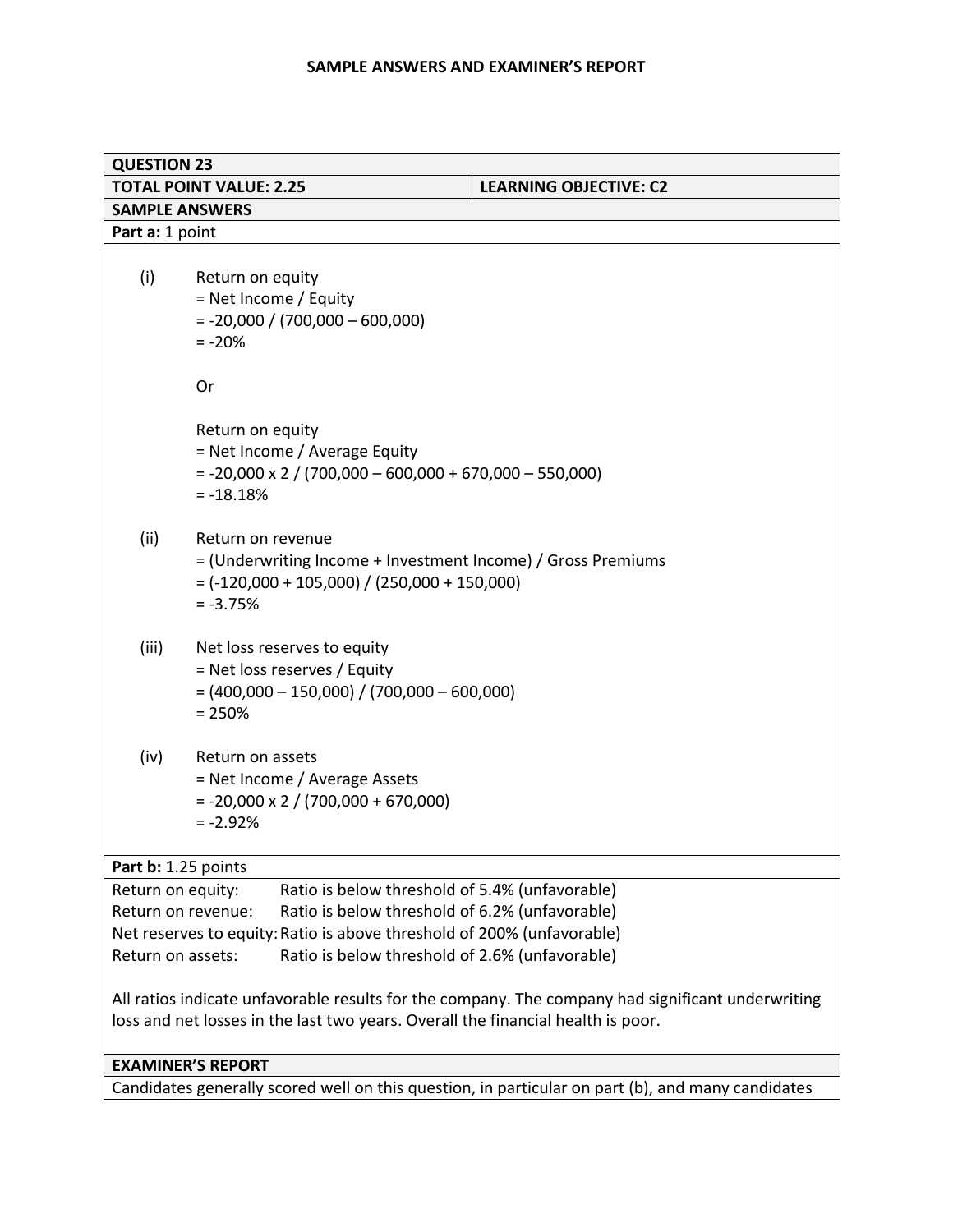received full credit. Most point deductions in part (a) came from calculation errors.

#### **Part a**

- The candidates were expected to know:
	- o How to analyze financial statements
	- o How to calculate various financial health ratios
- Candidates needed to calculate all components of the ratio correctly.
- Common errors made by candidates:
	- o Calculation errors
	- o Using net premiums instead of gross premiums in part (iii)
	- o Using gross reserves instead of net reserves in part (iii)
	- $\circ$  Not using an average in part (iv)

### **Part b**

- The candidates were expected to know:
	- o Recommended thresholds for financial health ratios
	- o Comment on the calculated ratios
- To obtain full credit, candidates needed to state 4 thresholds and comment on whether these thresholds were met.
- Common errors made by candidates:
	- o Mixing up some of the thresholds
	- o Not stating the threshold
	- o Not stating an overall conclusion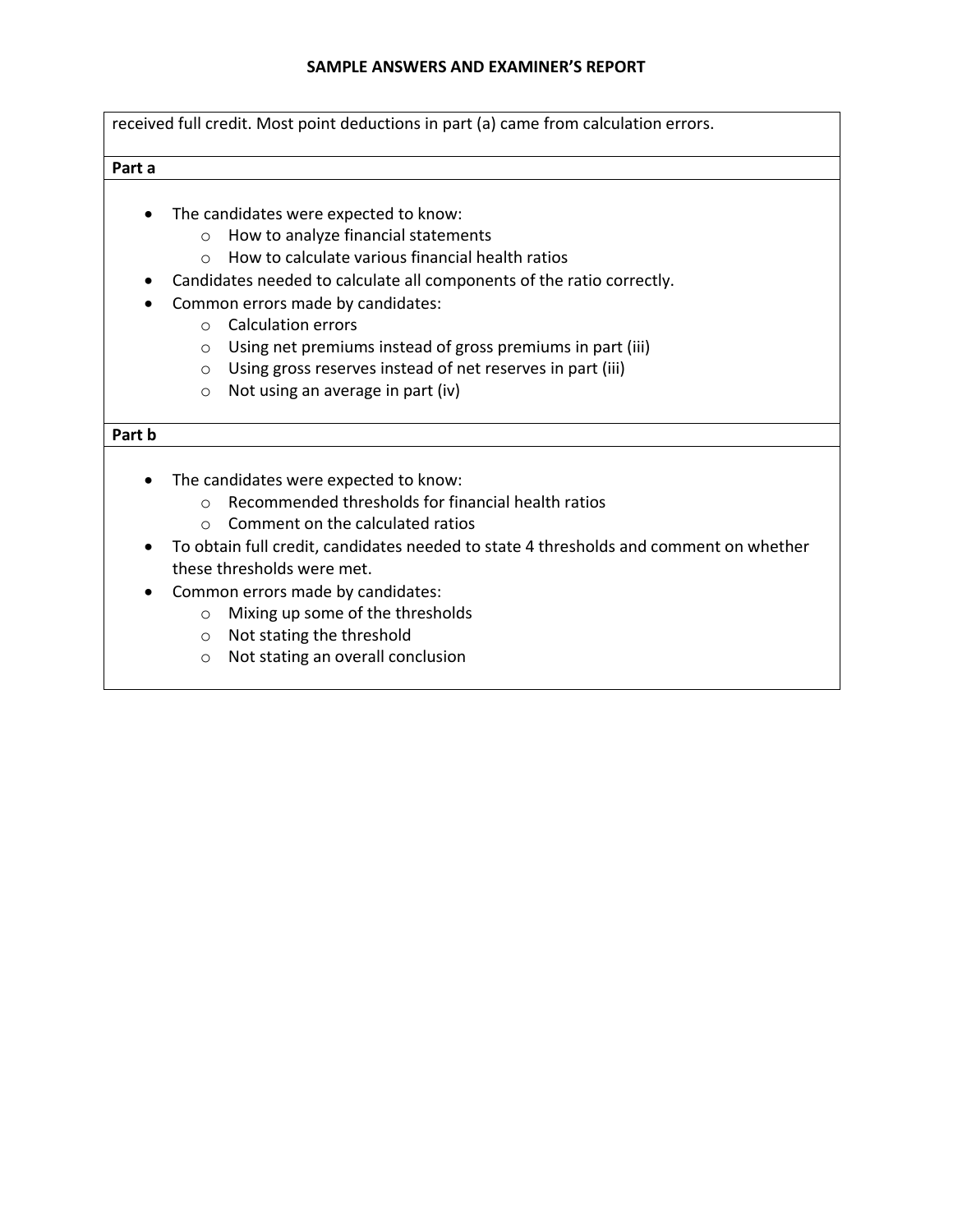# **QUESTION 24**

# **TOTAL POINT VALUE: 2.25 LEARNING OBJECTIVE: C2**

**SAMPLE ANSWERS** 

**Part a:** 0.75 point

Possible answers include the following:

- Both involve the identification of material risks
- Both are subject to periodic objective review
- Both must be filed with the regulator
- Both include scenario/stress testing
- Both serve as tools to enhance the understanding of the interrelationship between risk profile and capital needs
- There must be a report for both
- Both are forward looking and based on the insurer's business/strategic plan over the business planning horizon
- Both must be prepared at least annually, and more frequently if circumstances warrant it
- Both can be used to identify corrective management actions
- Both can be used to develop and implement risk mitigation strategies
- Both recognize enterprise-wide risks
- Both involve a risk-based assessment

# **Part b:** 1.5 points

Possible answers include the following:

- The DCAT must be prepared by the appointed actuary and include a statement of actuarial opinion, whereas ORSA is management responsibility (often with significant input from the actuary)
- The ORSA must be implemented/performed in accordance with regulatory guidelines, whereas the DCAT must be performed in accordance with CIA standards of practice
- The scope of ORSA is larger than that of DCAT's; it includes Board oversight and senior management responsibility, the ERM process, monitoring, internal controls, etc. DCAT focuses on the quantitative aspect of ORSA.
- ORSA contains a large qualitative component whereas DCAT is mostly quantitative
- DCAT alternate assumptions must be determined in the 95<sup>th</sup> to 99<sup>th</sup> percentile range, whereas for ORA the magnitude of scenarios/assumptions is tailored to risk appetite
- DCAT is more prescriptive process; in the ORSA the process to determine the internal target is more flexible (e.g. a stochastic model can be used, time horizon is more flexible, confidence level is not prescribed)
- In DCAT the opinion states whether the financial condition is satisfactory if it meets a minimum set of criteria; in contrast the ORSA is process to ensure appropriate enterprise risk management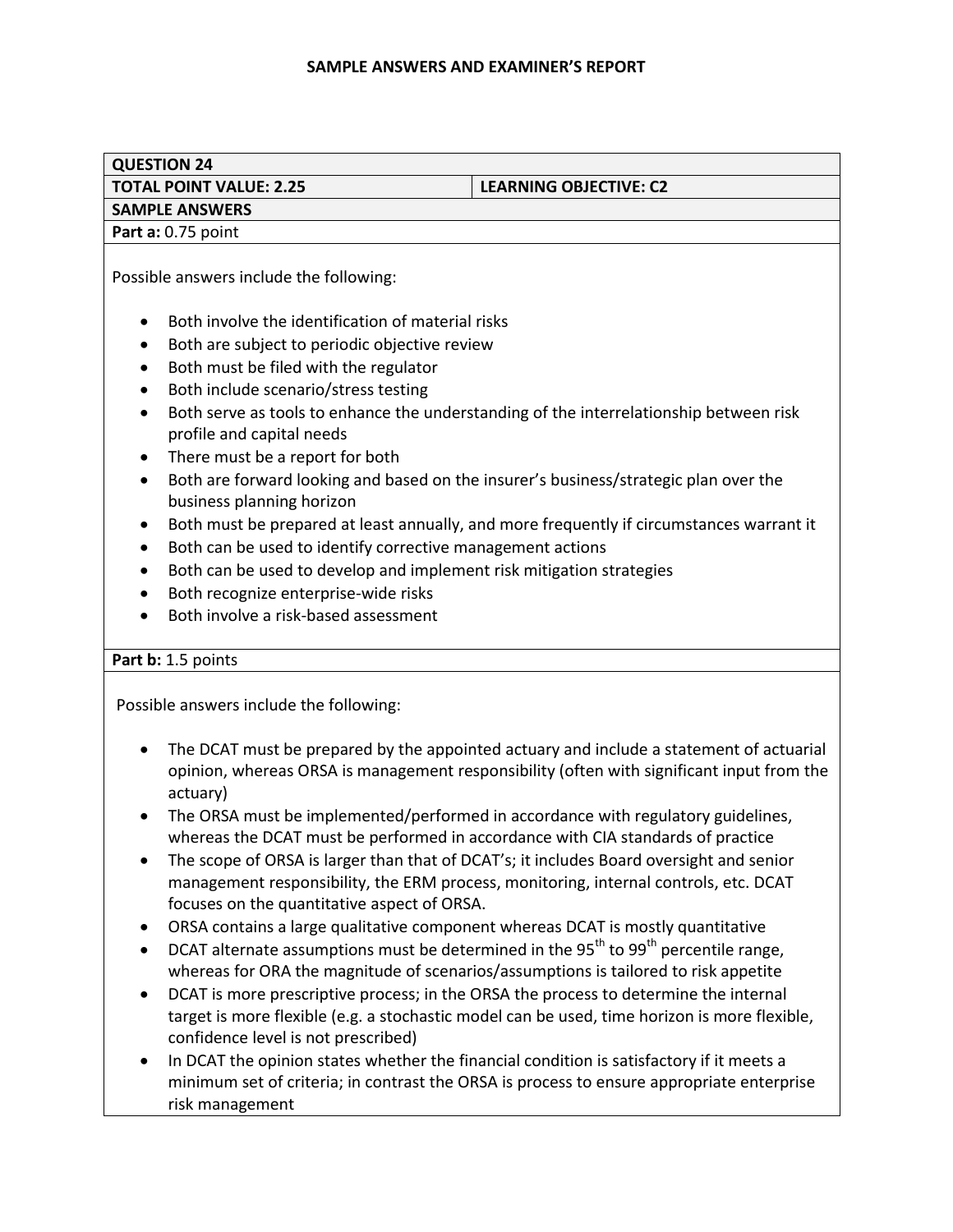# **EXAMINER'S REPORT**

The candidates were expected to demonstrate understanding of the similarities and differences between DCAT and ORSA. Most candidates demonstrated a strong understanding of the similarities but few candidates were able to articulate three differences. Few candidates received full marks for this question.

This question was challenging because it required comparing and contrasting two different concepts.

**Part a**

 $\bullet$ 

- Candidates were expected to describe three similarities between DCAT and ORSA.
- Most candidates received full credit for this part.
- Some candidates listed two responses that were essentially the same but reworded differently – in such instances, only partial credit was awarded. For example, answering that both are used to assess the adequacy of capital and that for both the company would look at how the material risks would impact capital would count towards the identification of one similarity.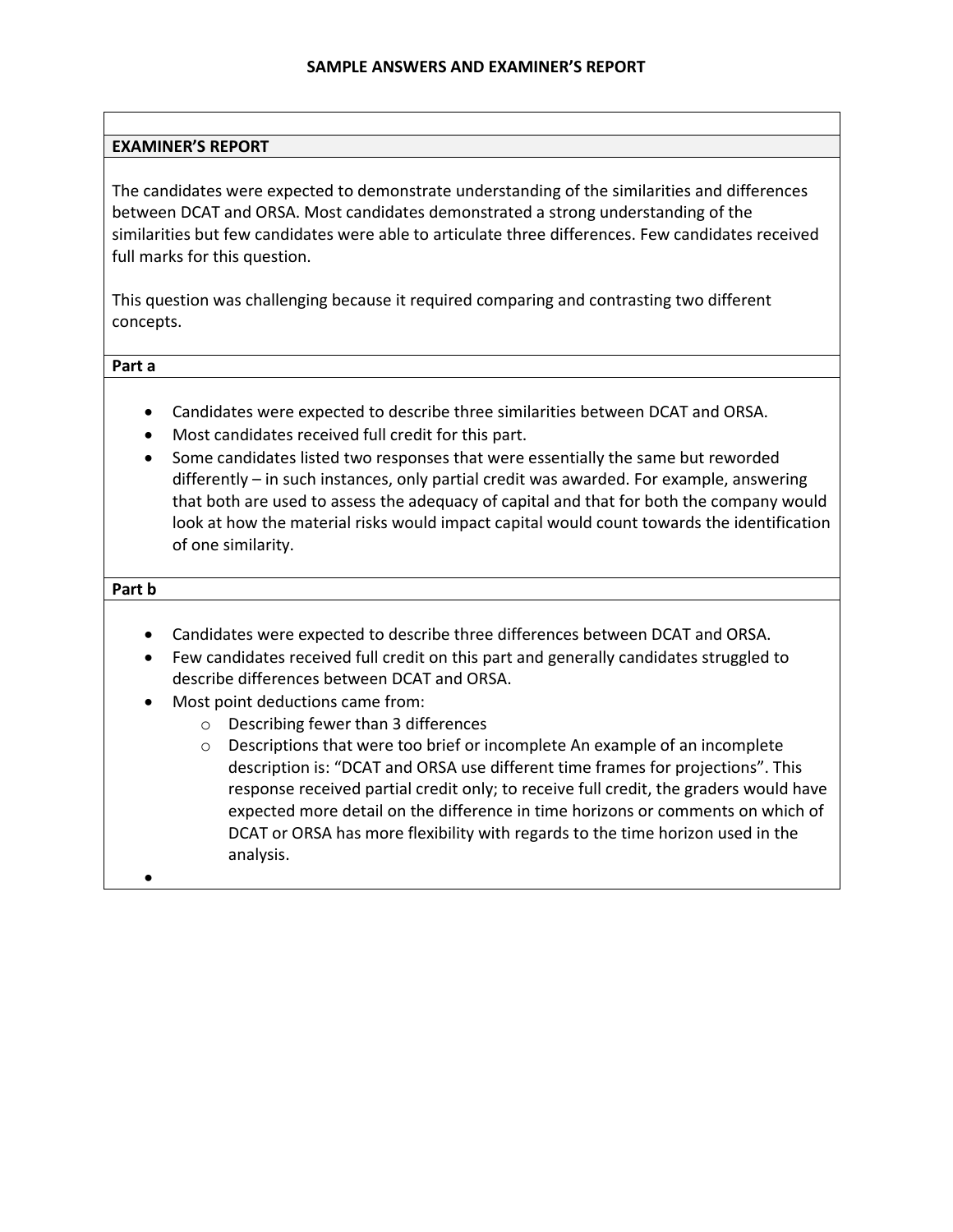| <b>TOTAL POINT VALUE: 4</b><br><b>LEARNING OBJECTIVE: C2</b>                                                                                   |                                                                                          |  |  |  |
|------------------------------------------------------------------------------------------------------------------------------------------------|------------------------------------------------------------------------------------------|--|--|--|
| <b>SAMPLE ANSWERS</b>                                                                                                                          |                                                                                          |  |  |  |
| Part a: 1 point                                                                                                                                |                                                                                          |  |  |  |
| Sample answer:                                                                                                                                 |                                                                                          |  |  |  |
| Any 4 from below:                                                                                                                              |                                                                                          |  |  |  |
| diversification benefits within companies and between subsidiaries.                                                                            | Alignment of economic and regulatory capital including giving appropriate recognition to |  |  |  |
| $\bullet$<br>level of capital                                                                                                                  | Freedom for companies to choose their own risk profile and match it with an appropriate  |  |  |  |
|                                                                                                                                                | An early warning system for deterioration in solvency by active capital management       |  |  |  |
| By better aligning risk and capital management, encouraging an improvement in the<br>$\bullet$<br>identification of risks and their mitigation |                                                                                          |  |  |  |
| Make reporting consistent across different insurance companies<br>$\bullet$                                                                    |                                                                                          |  |  |  |
| Create consistent regulation/standards across the European Union<br>$\bullet$                                                                  |                                                                                          |  |  |  |
| $\bullet$                                                                                                                                      | Allow insurance members of EU to operate in all EU countries with one license            |  |  |  |
| Standardize valuation techniques and improve governance and reporting<br>$\bullet$                                                             |                                                                                          |  |  |  |
| Improve customer confidence that insurers are financially stable<br>$\bullet$                                                                  |                                                                                          |  |  |  |
| Provide a level playing field for all insurers to compete<br>$\bullet$                                                                         |                                                                                          |  |  |  |
| Promote transparency and better disclosure<br>$\bullet$                                                                                        |                                                                                          |  |  |  |
| Better promote policyholders interest and promote solvency                                                                                     |                                                                                          |  |  |  |
|                                                                                                                                                |                                                                                          |  |  |  |
|                                                                                                                                                |                                                                                          |  |  |  |
|                                                                                                                                                |                                                                                          |  |  |  |
| Part b: 1.5 point                                                                                                                              |                                                                                          |  |  |  |

**Pillar 1** covers all the quantitative requirements. This pillar aims to ensure firms are adequately capitalized with risk-based capital. All valuations in this pillar are to be done in a prudent and market-consistent manner. Companies may use either the Standard Formula approach or an internal model approach. The use of internal models will be subject to stringent standards and prior supervisory approval to enable a firm to calculate its regulatory capital requirements using its own internal model.

**Pillar 2** imposes higher standards of risk management and governance within a firm's organization. This pillar also gives supervisors greater powers to challenge their firms on risk management issues. It includes the Own Risk and Solvency Assessment (ORSA), which requires a firm to undertake its own forward-looking self-assessment of its risks, corresponding capital requirements, and adequacy of capital resources.

**Pillar 3** aims for greater levels of transparency for supervisors and the public. There is a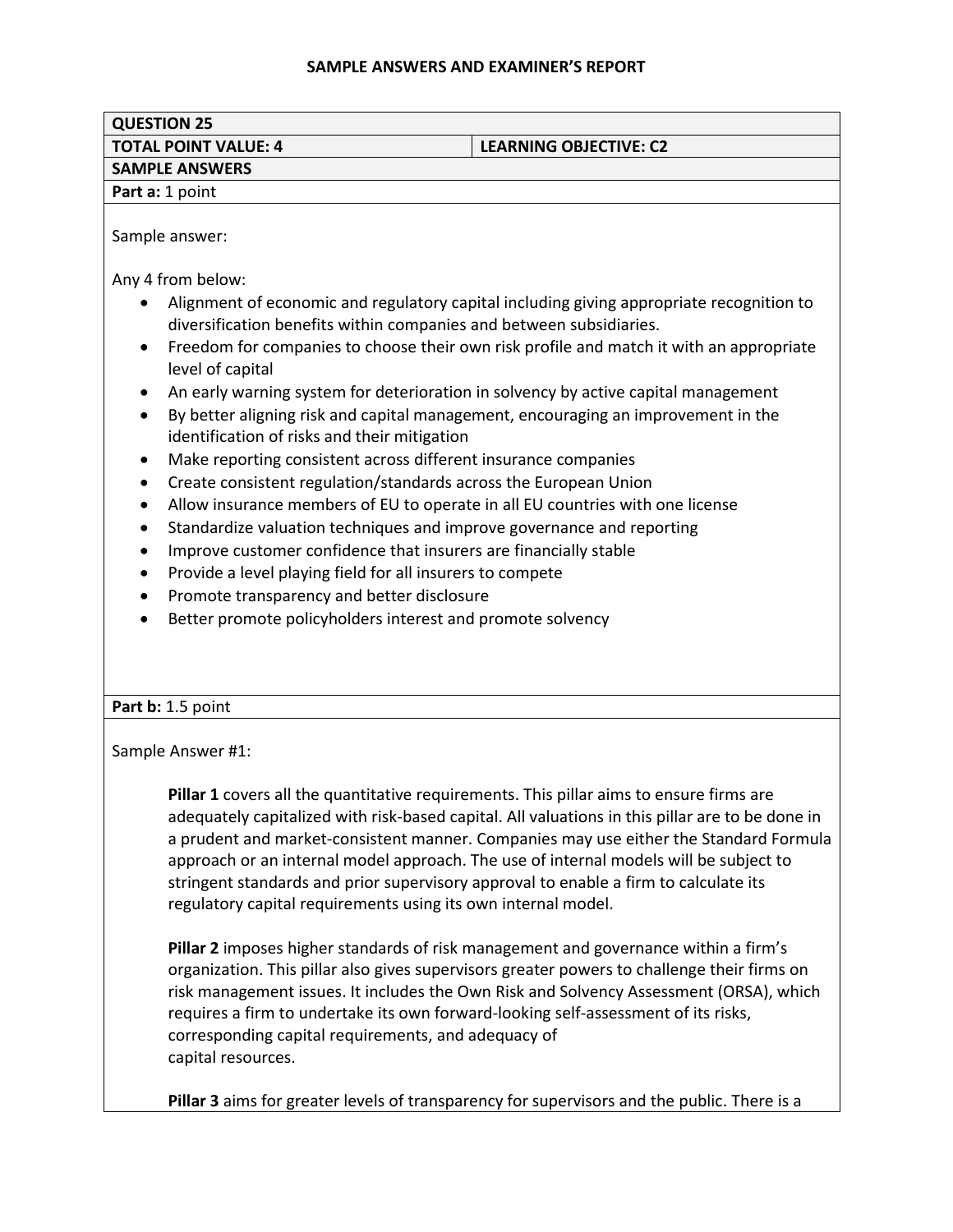private annual report to supervisors, and a public solvency and financial condition report that increases the level of disclosure required by firms. Any current returns will be completely replaced by reports containing core information that firms will have to make to the regulator on a quarterly and annual basis. This ensures that a firm's overall financial position is better represented and includes more up-to-date information.

Sample Answer #2:

**Pillar 1**: Quantitative requirements. Ensure firms are adequately capitalized with risk based capital, internal or Standard Formula approach.

**Pillar 2**: Qualitative requirements: Imposes higher standards of risk management and governance within a firm's organization. Includes ORSA

**Pillar 3:** Disclosure requirements: Aims for greater levels of transparency for supervisors and the public. Increases level of disclosure through internal reports and reports to regulators

Part c: 2.5 points

Sample Answer #1:

|                                      | <b>MCT</b>                                                                                                                                                                                                                    | Solvency II Internal Model                                |
|--------------------------------------|-------------------------------------------------------------------------------------------------------------------------------------------------------------------------------------------------------------------------------|-----------------------------------------------------------|
| Methodology                          | Static factor model                                                                                                                                                                                                           | Dynamic cash-flow model                                   |
| Correlation among risk<br>categories | A diversification credit is used<br>to take into account that risk<br>are not perfectly correlated<br>with each other. An explicit<br>credit for diversification is<br>permitted between the sum<br>of credit and market risk | Consider correlation within<br>and across risk categories |
| Operational risk                     | requirements, and the<br>insurance risk requirements<br>Based on a formula. Different                                                                                                                                         | <b>Explicitly modeled</b>                                 |
|                                      | capital factors are applied to<br>written premiums                                                                                                                                                                            |                                                           |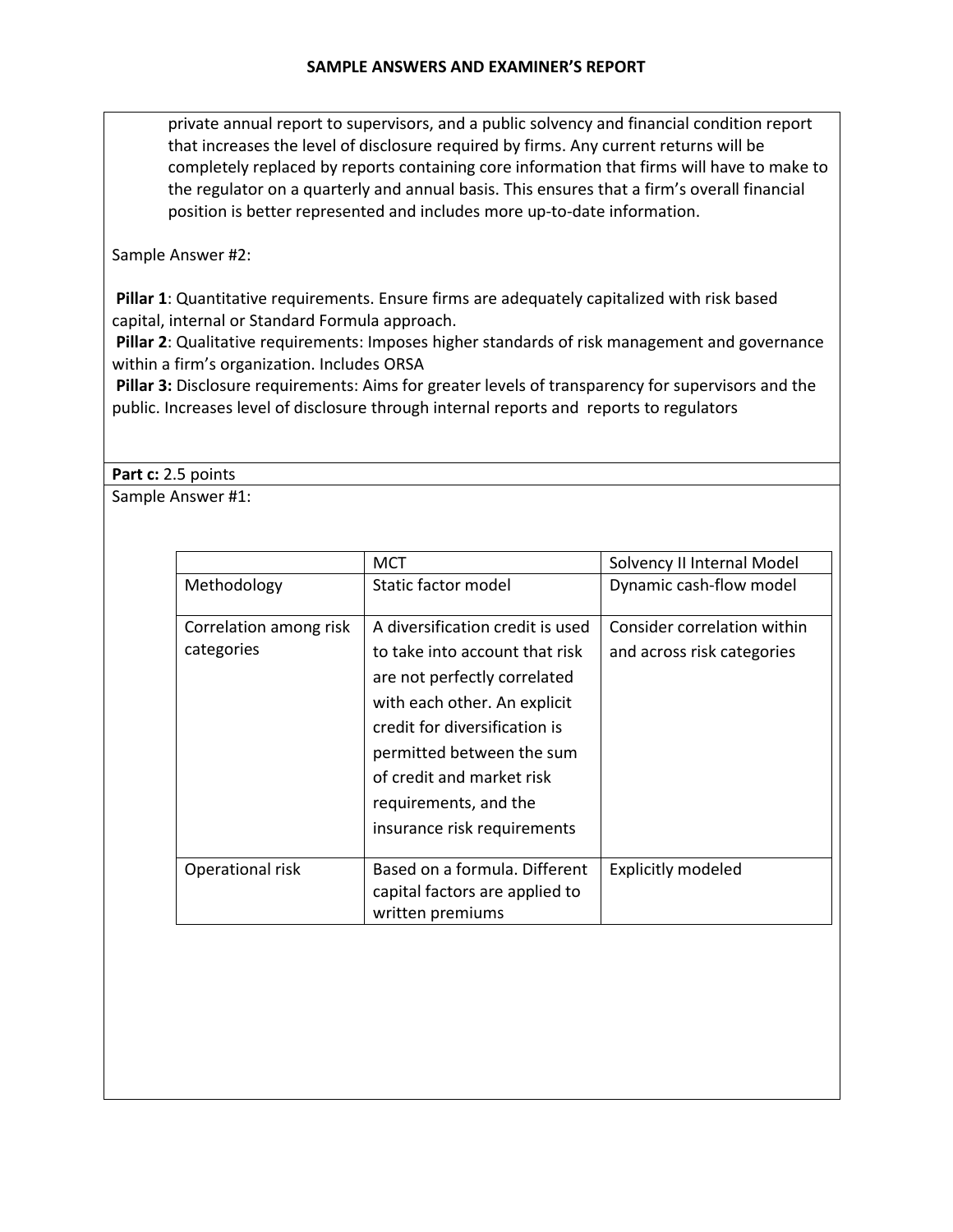Sample Answer #2:

|                                      | <b>MCT</b>                              | Solvency II Internal Model                                |
|--------------------------------------|-----------------------------------------|-----------------------------------------------------------|
| Methodology                          | Rules based                             | Principles based                                          |
| Correlation among risk<br>categories | A diversification credit is used        | Consider correlation within<br>and across risk categories |
| Operational risk                     | Based on a formula based on<br>premiums | <b>Explicitly modeled</b>                                 |

# **EXAMINER'S REPORT**

- The candidate was expected to know about various solvency frameworks particularly about MCT and Solvency II.
- Generally candidates did not score well on the question as a whole. Very few candidates scored most of the marks.
- The question was challenging as candidates may not have been as familiar with the details of the newer Solvency II compared to the details on the MCT. Candidates were expected to synthesize details from the Solvency II paper as well as the Guidelines on the MCT.

| Part a                              |                                                                                                                                                                                                                                                                                                                                    |
|-------------------------------------|------------------------------------------------------------------------------------------------------------------------------------------------------------------------------------------------------------------------------------------------------------------------------------------------------------------------------------|
| $\bullet$<br>$\bullet$<br>$\bullet$ | Candidates were expected to know the purpose or aims of Solvency II<br>Candidates had to list four aims<br>Candidates responded with answers from various parts of the paper<br>Common errors made were:<br>Including answers that were too general or broad and that did not show a good<br>$\circ$<br>understanding of the topic |
| Part b                              |                                                                                                                                                                                                                                                                                                                                    |
| $\bullet$                           | Candidates were expected to know the 3 pillars of Solvency II                                                                                                                                                                                                                                                                      |
|                                     | Candidatesneeded to identify and briefly describe all three pillars                                                                                                                                                                                                                                                                |

- Common errors made were:
	- o Being too general with the description of the pillars
	- o Being able to identify the pillars, but leaving the descriptions blank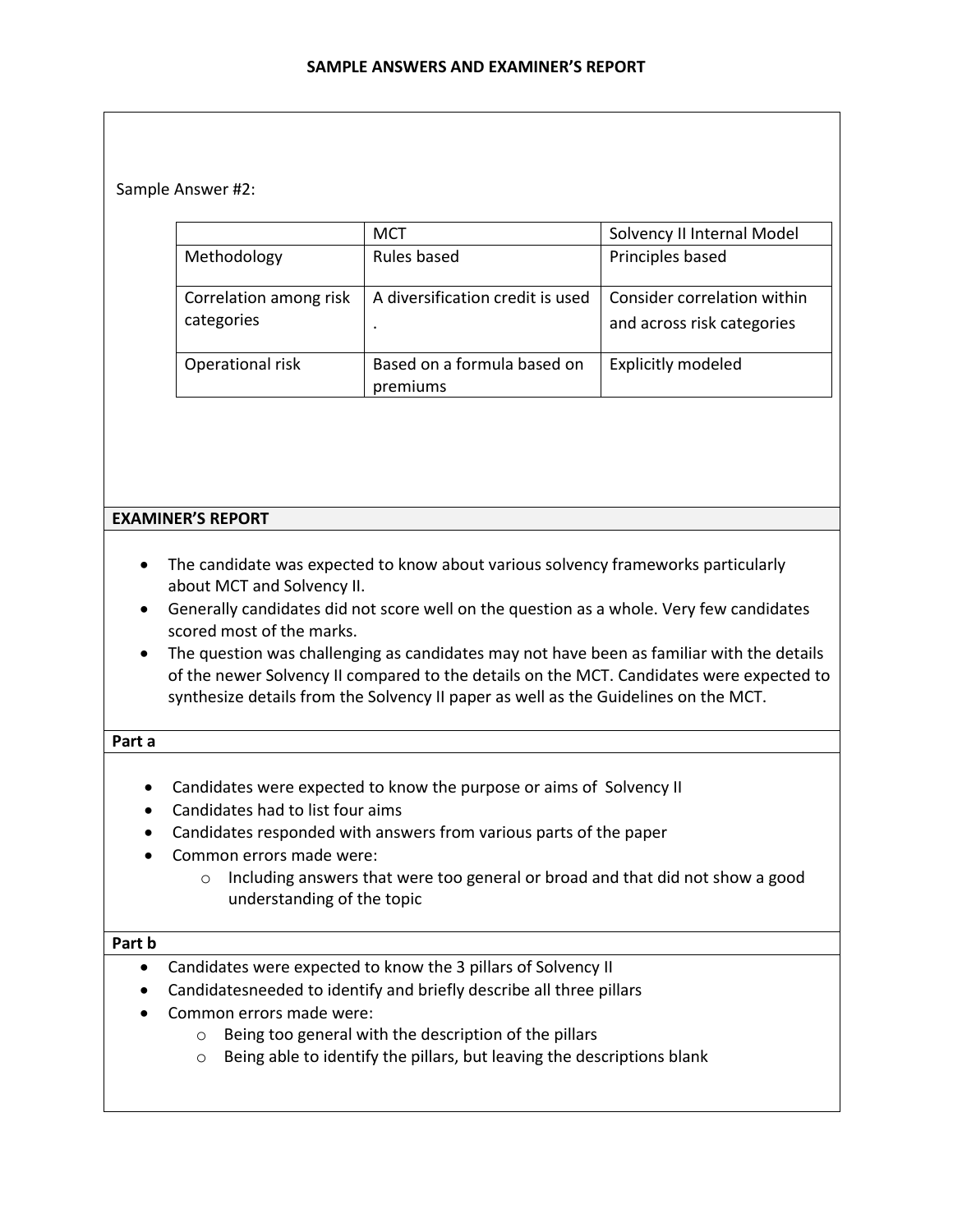# **Part c**

- Candidates were expected to know details about MCT and Solvency II
- Candidates needed to contrast MCT and Solvency II in three areas
- Common errors made were:
	- o Not contrasting the two methods, but rather saying they were the same
	- o Stating that Solvency II did not explicitly model operational risk
	- o Leaving certain sections entirely blank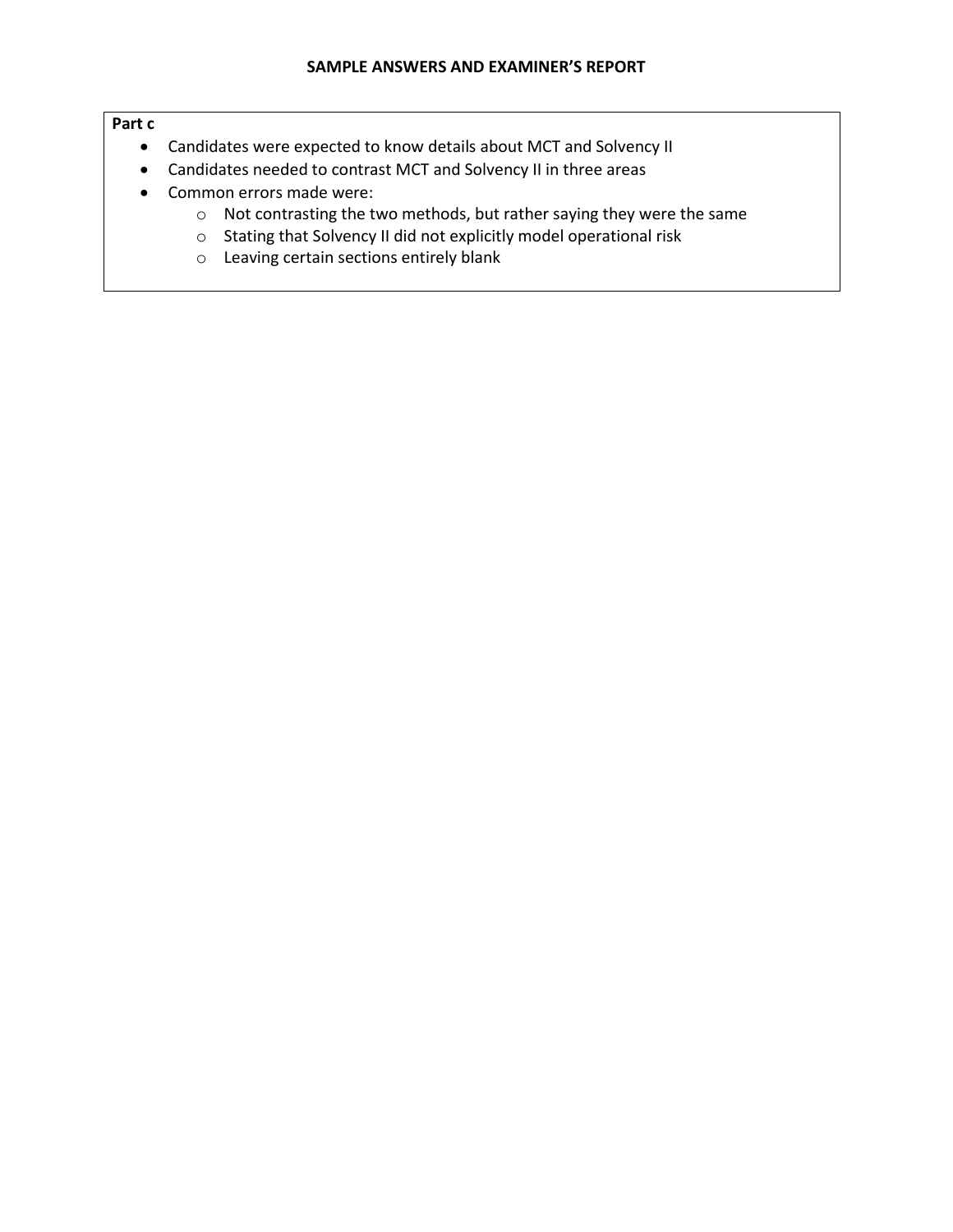| <b>QUESTION 26</b>             |                                                                        |       |                                                                                                         |
|--------------------------------|------------------------------------------------------------------------|-------|---------------------------------------------------------------------------------------------------------|
| <b>TOTAL POINT VALUE: 2.25</b> |                                                                        |       | <b>LEARNING OBJECTIVE: D1</b>                                                                           |
| <b>SAMPLE ANSWERS</b>          |                                                                        |       |                                                                                                         |
| Part a: 0.75 point             |                                                                        |       |                                                                                                         |
| <b>Bond</b>                    | Classification                                                         | Value |                                                                                                         |
| AAA bond                       | Held for maturity                                                      | 2,000 |                                                                                                         |
| <b>BBB</b> bond                | Available for sale                                                     | 950   |                                                                                                         |
| CCC bond                       | Held for trading                                                       | 1,300 |                                                                                                         |
|                                |                                                                        |       |                                                                                                         |
|                                |                                                                        |       |                                                                                                         |
|                                |                                                                        |       |                                                                                                         |
| Part b: 1 point                |                                                                        |       |                                                                                                         |
|                                |                                                                        |       |                                                                                                         |
|                                |                                                                        |       | Net income: $\Sigma$ Coupons + Changes in amortized value for Held to maturity and Available for sale + |
|                                | Change in fair value for held for trading assets                       |       |                                                                                                         |
|                                |                                                                        |       |                                                                                                         |
|                                |                                                                        |       | Net Income = $(50 + 100 + 75) + (2,000 - 2,000 + 900 - 1,000) + (1,300 - 1,600) = -175$                 |
|                                |                                                                        |       |                                                                                                         |
|                                |                                                                        |       | Other comprehensive income = Difference between fair value and amortized cost at 12/31/2015 -           |
|                                | Difference between fair value and amortized cost at 12/31/2014         |       |                                                                                                         |
|                                |                                                                        |       |                                                                                                         |
|                                | Other comprehensive income = $(950 - 900) - (900 - 1000) = 150$        |       |                                                                                                         |
| Part c: 0.5 point              |                                                                        |       |                                                                                                         |
|                                |                                                                        |       |                                                                                                         |
|                                |                                                                        |       | The sale of "more than an insignificant amount" of a Held to maturity asset requires the                |
|                                | reclassification of the entire category as available for sale.         |       |                                                                                                         |
| or                             |                                                                        |       |                                                                                                         |
|                                |                                                                        |       | The consequence for tainting the Held to maturity portfolio is considered a major impediment to         |
|                                |                                                                        |       | using this category because it potentially reduces flexibility in managing the portfolio for            |
|                                |                                                                        |       | rebalancing or strategic benefit, and it creates significant reporting challenges is asset              |
|                                | sale/redeployment becomes attractive                                   |       |                                                                                                         |
|                                |                                                                        |       |                                                                                                         |
| <b>EXAMINER'S REPORT</b>       |                                                                        |       |                                                                                                         |
|                                |                                                                        |       | Candidates were expected to be able to identify the classification of each bond and how they            |
|                                | should be dealt with in the financial statements.                      |       |                                                                                                         |
|                                | Candidates generally scored well, see part b for details.              |       |                                                                                                         |
|                                |                                                                        |       |                                                                                                         |
| Part a                         |                                                                        |       |                                                                                                         |
|                                | This appears on exam every year.                                       |       |                                                                                                         |
| Part b                         |                                                                        |       |                                                                                                         |
|                                |                                                                        |       | Most candidates were able to identify BBB as contribution to OCI and calculate coupon as part of        |
|                                |                                                                        |       | income. Candidates lost credit over not calculating the change in amortized value for HTM and           |
|                                |                                                                        |       | AFC and the change in fair value for HFT correctly. Candidates also lost credit over not calculating    |
|                                | the change in difference between fair value and mortised cost for OCI. |       |                                                                                                         |
| Part c                         |                                                                        |       |                                                                                                         |
|                                |                                                                        |       |                                                                                                         |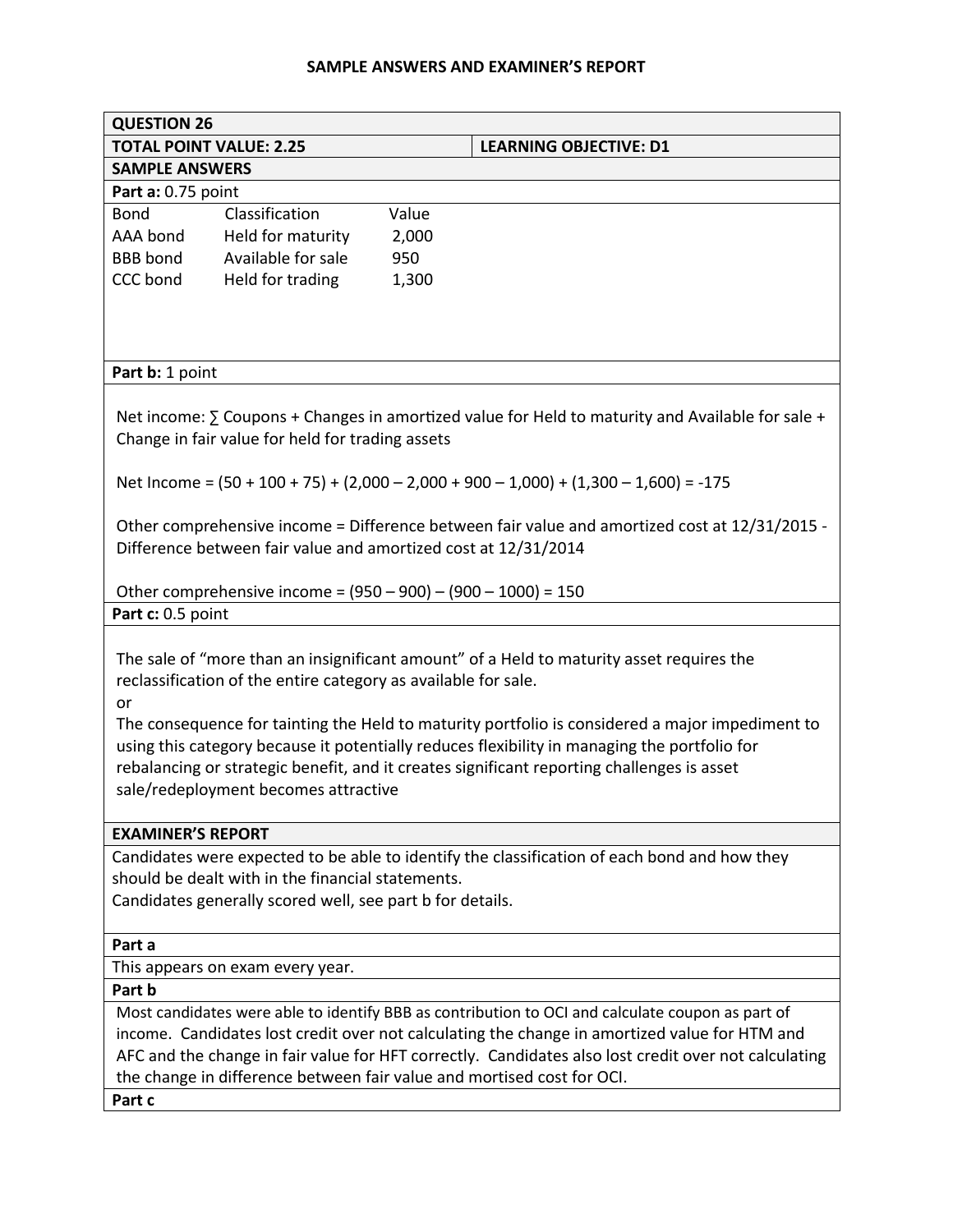Most candidates were able to answer part c correctly. Candidates lost credit over reclassifying the HTM to a wrong class after the sale.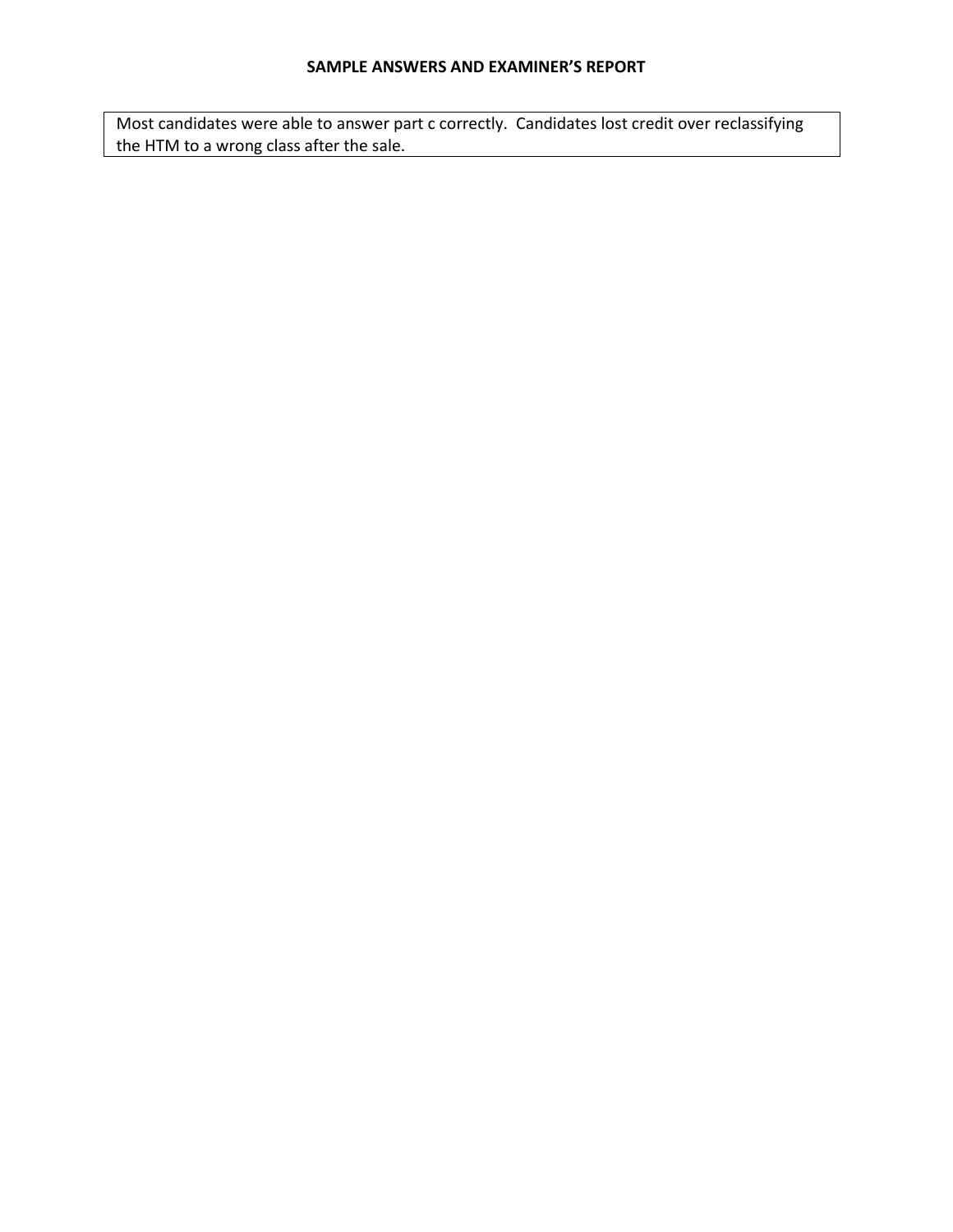| <b>QUESTION 27</b>                                                                                                  |                                                                                                   |  |
|---------------------------------------------------------------------------------------------------------------------|---------------------------------------------------------------------------------------------------|--|
| <b>TOTAL POINT VALUE: 1</b>                                                                                         | <b>LEARNING OBJECTIVE: C1</b>                                                                     |  |
| <b>SAMPLE ANSWERS</b>                                                                                               |                                                                                                   |  |
| Part a: 0.5 point                                                                                                   |                                                                                                   |  |
| Disadvantages:                                                                                                      |                                                                                                   |  |
| This approach understates the PML for insurers with significant exposures in both<br>$\bullet$<br>earthquake zones. |                                                                                                   |  |
| $\bullet$                                                                                                           | This approach ignores earthquake exposure elsewhere, which can have a material impact.            |  |
|                                                                                                                     |                                                                                                   |  |
| Part b: 0.5 point                                                                                                   |                                                                                                   |  |
|                                                                                                                     | Branches of foreign insurers should report their PMLs based on Canada wide exposure.              |  |
| Canadian insurers should report their PMLs based on worldwide exposure.                                             |                                                                                                   |  |
| <b>EXAMINER'S REPORT</b>                                                                                            |                                                                                                   |  |
| Candidates were expected to know how to calculate earthquake reserves.                                              |                                                                                                   |  |
| Candidates generally scored well, see subparts for detail.                                                          |                                                                                                   |  |
| Part a                                                                                                              |                                                                                                   |  |
| Candidates are expected to understand the calculations of the PML. Any response that are logical                    |                                                                                                   |  |
| are credited with points. There are no common mistake. Candidates who do not receive the credit                     |                                                                                                   |  |
| are mostly leaving this question blank.                                                                             |                                                                                                   |  |
| Part b                                                                                                              |                                                                                                   |  |
| Candidates are expected to know the difference in reporting between a Canadian insurer and a                        |                                                                                                   |  |
| foreign branch.                                                                                                     |                                                                                                   |  |
|                                                                                                                     | Candidates lost credit over giving only one answer and not specifying whether it was for Canadian |  |
| or Foreign insurer.                                                                                                 |                                                                                                   |  |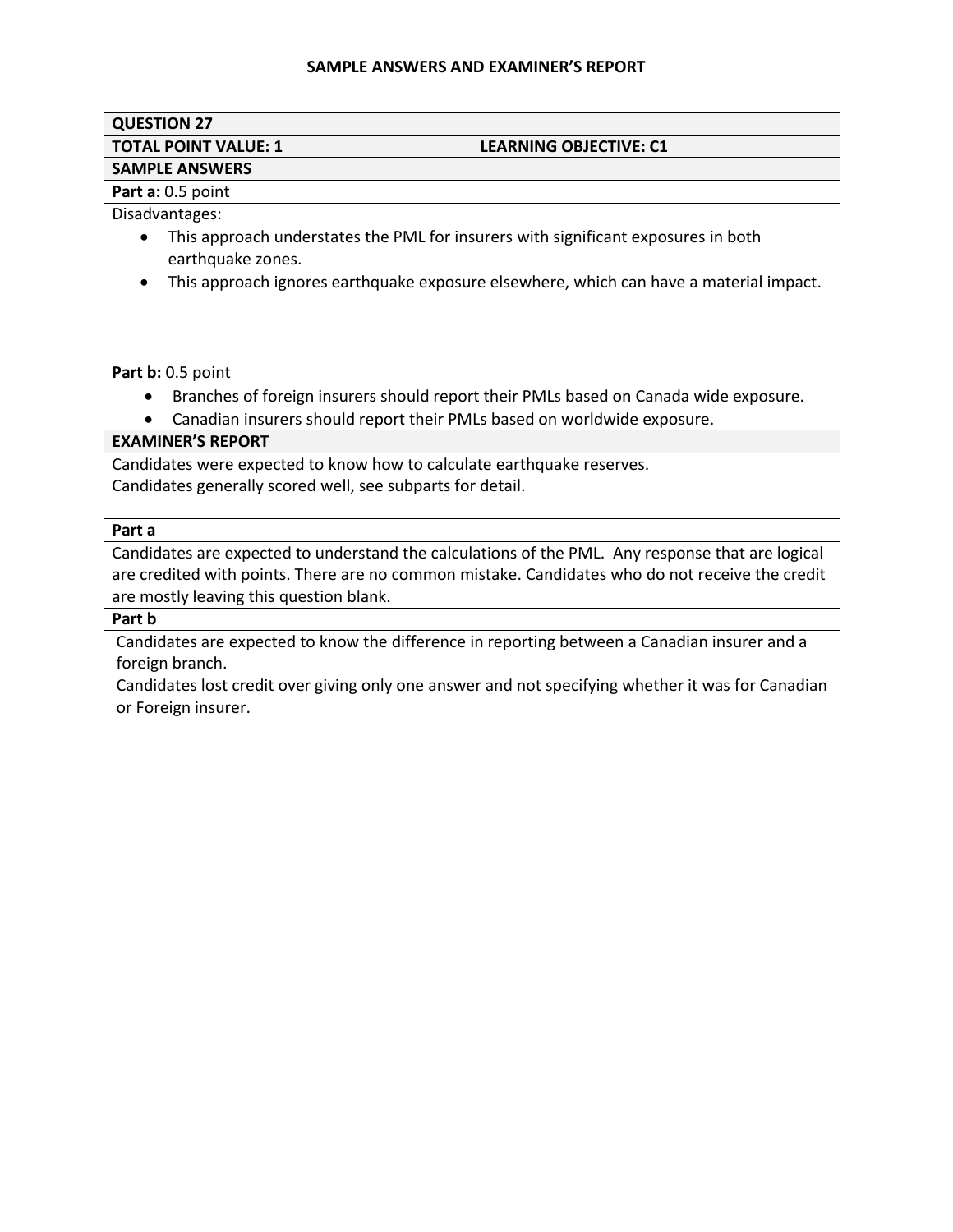| <b>QUESTION 28</b>                                                                                  |                                                                                                     |
|-----------------------------------------------------------------------------------------------------|-----------------------------------------------------------------------------------------------------|
| <b>TOTAL POINT VALUE: 1.5</b>                                                                       | <b>LEARNING OBJECTIVE: C1, D1</b>                                                                   |
| <b>SAMPLE ANSWERS</b>                                                                               |                                                                                                     |
| Part a: 0.25 point                                                                                  |                                                                                                     |
| A subsequent event is an event of which an actuary first became aware after the calculation date    |                                                                                                     |
| but before the corresponding report date.                                                           |                                                                                                     |
|                                                                                                     |                                                                                                     |
|                                                                                                     |                                                                                                     |
|                                                                                                     |                                                                                                     |
|                                                                                                     |                                                                                                     |
|                                                                                                     |                                                                                                     |
| Part b: 1.25 points                                                                                 |                                                                                                     |
| When did the actuary first become aware of the event?<br>a.                                         |                                                                                                     |
| The actuary became aware of the event after the calculation date of December 31st.                  |                                                                                                     |
| Does the event reveal a data defect or calculation error?<br>b.                                     |                                                                                                     |
| No.                                                                                                 |                                                                                                     |
| When did the event occur?<br>C.                                                                     |                                                                                                     |
| January 15th.                                                                                       |                                                                                                     |
| Does the event make the entity different?<br>d.                                                     |                                                                                                     |
| The earthquake does not retroactively make the entity different, but it makes the entity different  |                                                                                                     |
| after the balance sheet date.                                                                       |                                                                                                     |
| What is the purpose of the work?<br>e.                                                              |                                                                                                     |
| If the purpose is to report on the entity as it was, then the actuary would not take the event into |                                                                                                     |
|                                                                                                     | account in the selection of methods and assumptions. In addition, the effect of the earthquake will |
| be disclosed in the notes of the financial statements.                                              |                                                                                                     |
| <b>EXAMINER'S REPORT</b>                                                                            |                                                                                                     |
| Candidates were expected to know the definition of subsequent events and at least the dates for     |                                                                                                     |
| deciding whether an event is considered a subsequent event.                                         |                                                                                                     |
| Candidates generally scored well, see subpart for detail.                                           |                                                                                                     |
| The question was not challenging and is straight forward.                                           |                                                                                                     |
| Part a                                                                                              |                                                                                                     |
| Candidates generally scored well in this question. Partial definitions were given full credit.      |                                                                                                     |
| Part b                                                                                              |                                                                                                     |
| Candidates generally scored well in this question.                                                  |                                                                                                     |
| Candidates lost credit over not indicating whether the event revealed a data defect or calculation  |                                                                                                     |
| error.                                                                                              |                                                                                                     |
| Candidate also lost credit by not specifying the applicable answer/decision for this particular     |                                                                                                     |
| situation.                                                                                          |                                                                                                     |
|                                                                                                     |                                                                                                     |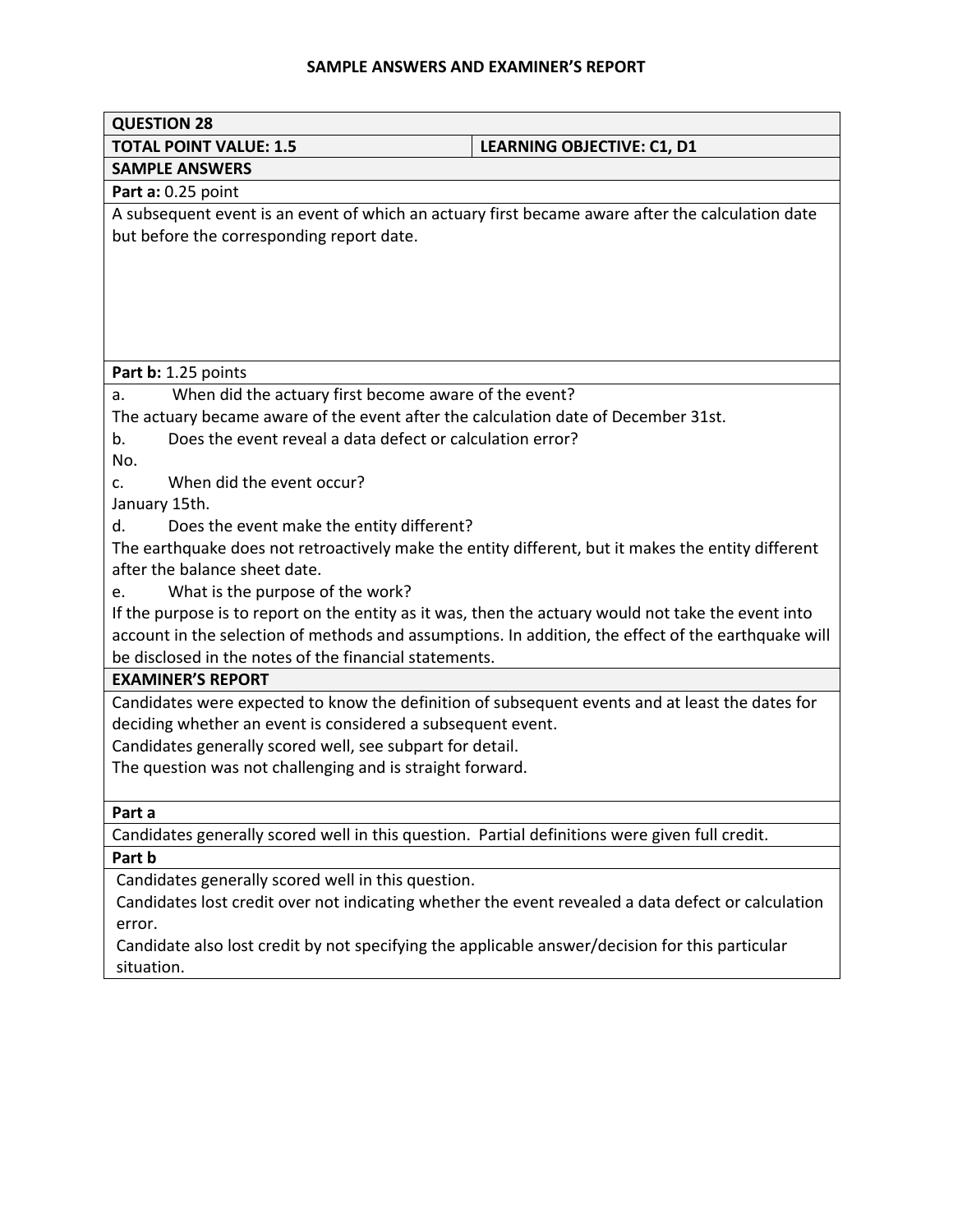| <b>QUESTION 29</b>                                                                                                                               |                                                                                                    |
|--------------------------------------------------------------------------------------------------------------------------------------------------|----------------------------------------------------------------------------------------------------|
| <b>TOTAL POINT VALUE: 3.75</b>                                                                                                                   | <b>LEARNING OBJECTIVE: C1</b>                                                                      |
| <b>SAMPLE ANSWERS</b>                                                                                                                            |                                                                                                    |
| Part a: 0.75 point                                                                                                                               |                                                                                                    |
| Accepted answers:                                                                                                                                |                                                                                                    |
|                                                                                                                                                  | The less is known about the current estimate and its trends; the higher should be the risk         |
| margin                                                                                                                                           |                                                                                                    |
| $\bullet$<br>higher frequency and low severity                                                                                                   | Risks with low frequency and high severity should have higher risk margins than risks with         |
| For similar risks, contracts that persist over a longer timeframe should have higher risk<br>$\bullet$<br>margins than those of shorter duration |                                                                                                    |
| $\bullet$<br>narrower distribution                                                                                                               | Risks with a wide probability distribution should have higher risk margins than those with         |
| $\bullet$<br>and vice versa                                                                                                                      | To the extent that emerging experience reduces uncertainty, risk margins should decrease,          |
| Capture all possible uncertainties accurately<br>$\bullet$                                                                                       |                                                                                                    |
| $\bullet$                                                                                                                                        | Be practical / simple to apply / easy to calculate / easy to understand / easy to explain /        |
| reasonable                                                                                                                                       |                                                                                                    |
| Be consistent                                                                                                                                    |                                                                                                    |
| Be measurable<br>$\bullet$                                                                                                                       |                                                                                                    |
| Reflect economic conditions<br>$\bullet$                                                                                                         |                                                                                                    |
| Reflect insurer's internal conditions<br>٠                                                                                                       |                                                                                                    |
| Properly reflects risk intended to capture / accurately reflect the risk<br>٠                                                                    |                                                                                                    |
| Responsive to the current condition<br>$\bullet$                                                                                                 |                                                                                                    |
| $\bullet$                                                                                                                                        | Reflect volatility statistically / consider error in estimation / consider statistical fluctuation |
| Reflect risk differences<br>$\bullet$                                                                                                            |                                                                                                    |
| Consider increase / deterioration trend<br>٠                                                                                                     |                                                                                                    |
| Capture all risks                                                                                                                                |                                                                                                    |
| Be quantifiable                                                                                                                                  |                                                                                                    |
| Be justifiable                                                                                                                                   |                                                                                                    |
| Be stable                                                                                                                                        |                                                                                                    |
| Not subject to manipulation                                                                                                                      |                                                                                                    |
| Part b: 3 points                                                                                                                                 |                                                                                                    |
|                                                                                                                                                  |                                                                                                    |
| Claims development                                                                                                                               |                                                                                                    |
| Considerations related to operations - claims management                                                                                         |                                                                                                    |
| Systems affecting claims handling procedures                                                                                                     |                                                                                                    |
| low margin situation: stable and consistent                                                                                                      |                                                                                                    |
| high margin situation: significant changes in coding procedures, kind of loss codes, etc                                                         |                                                                                                    |
| Claims management leadership and personnel                                                                                                       |                                                                                                    |

low margin situation: stable and strong

high margin situation: lack of consistent leadership, high turnover of personnel

Adequacy of staffing

low margin situation: stable and adequate, consistent use of internal and external adjusters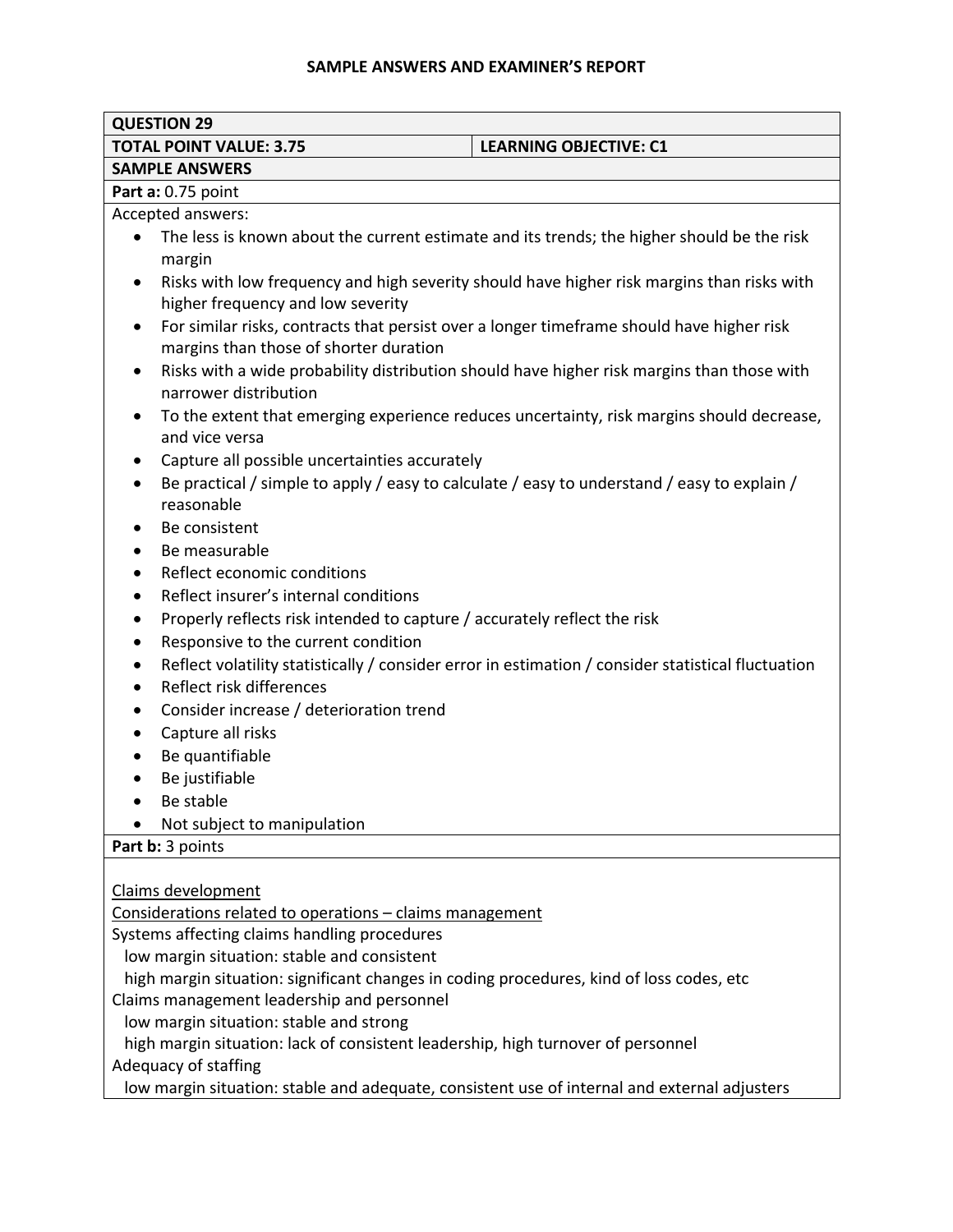high margin situation: inadequate staffing, shift from internal to external adjusters (or vice-versa) Guidelines for claims handling low margin situation: specific and consistent guidelines high margin situation: absence of guidelines, significant changes Procedures for/philosophy regarding: opening claims, minor claims, major claims, defending claims, closing claims, claims expenses low margin situation: specific and consistent guidelines high margin situation: absence of guidelines, significant changes Procedures for extablishing case outstanding low margin situation: specific and consistent guidelines high margin situation: absence of guidelines, significant changes Relative adequacy of case outstanding low margin situation: specific and consistent high margin situation: significant changes Considerations related to operations – underwriting Systems affecting underwriting low margin situation: specific and consistent high margin situation: significant changes Underwriting leadership and personnel low margin situation: stable and strong high margin situation: lack of consistent leadership, high turnover of personnel Adequacy of staffing low margin situation: stable and adequate high margin situation: inadequate staffing Guidelines of underwriting low margin situation: specific and consistent guidelines high margin situation: absence of guidelines, significant changes Considerations related to operations – other Technology and processing systems low margin situation: specific and consistent high margin situation: significant changes Internal controls low margin situation: specific and consistent controls high margin situation: absence of controls, significant changes Accounting systems low margin situation: specific and consistent high margin situation: significant changes Considerations related to the data on which the estimate is based Volume of losses and premiums in each period low margin situation: stable, high volume high margin situation: volume changes significantly from period to period Homogeneity in data grouping low margin situation: significant homogeneity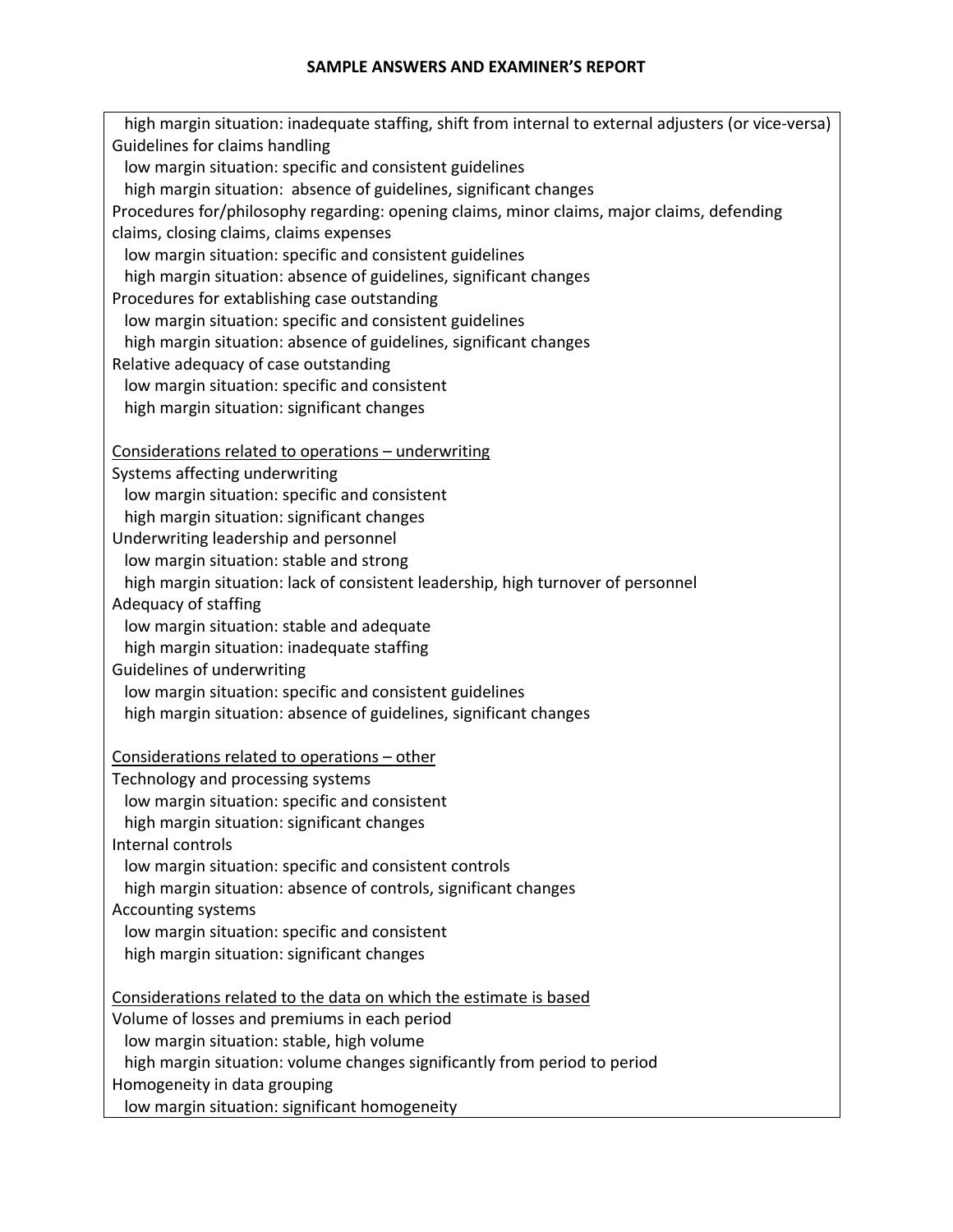| high margin situation: limited homogeneity                                                       |
|--------------------------------------------------------------------------------------------------|
| New exposure                                                                                     |
| low margin situation: credible historical experience available                                   |
| high margin situation: absence of credible historical experience                                 |
| For reinsurers: relationship with ceding companies, types of treaties, attachment points, limits |
| low margin situation: stable                                                                     |
| high margin situation: high turnover or significant changes                                      |
| History of credible loss development experience                                                  |
| low margin situation: available                                                                  |
| high margin situation: unavailable or limited                                                    |
| Mix of business                                                                                  |
| low margin situation: stable                                                                     |
| high margin situation: significant changes                                                       |
| Stability of historical loss development experience                                              |
| low margin situation: high                                                                       |
| high margin situation: low                                                                       |
| Potential influence of large losses                                                              |
| low margin situation: limited effect on loss experience                                          |
| high margin situation: significant effect on loss experience                                     |
| Considerations related to the line of business                                                   |
| Environment: legislative, judicial, government                                                   |
| low margin situation: stable, no changes expected, or no recent changes                          |
| high margin situation: recent changes or changes likely                                          |
| Length of tail                                                                                   |
| low margin situation: short                                                                      |
| high margin situation: long                                                                      |
| Latent claims                                                                                    |
| low margin situation: low potential for latent claims                                            |
| high margin situation: high potential for latent claims                                          |
| Liability exposure                                                                               |
| low margin situation: limited or none                                                            |
| high margin situation: high                                                                      |
| Excess of loss exposure                                                                          |
| low margin situation: limited or none                                                            |
| high margin situation: high                                                                      |
| Coverage and/or policy form                                                                      |
| low margin situation: stable                                                                     |
| high margin situation: significant changes                                                       |
| Compensation system                                                                              |
| low margin situation: stable                                                                     |
| high margin situation: significant changes                                                       |
| Retention of insurer                                                                             |
| low margin situation: stable                                                                     |
| high margin situation: change over experience period                                             |
|                                                                                                  |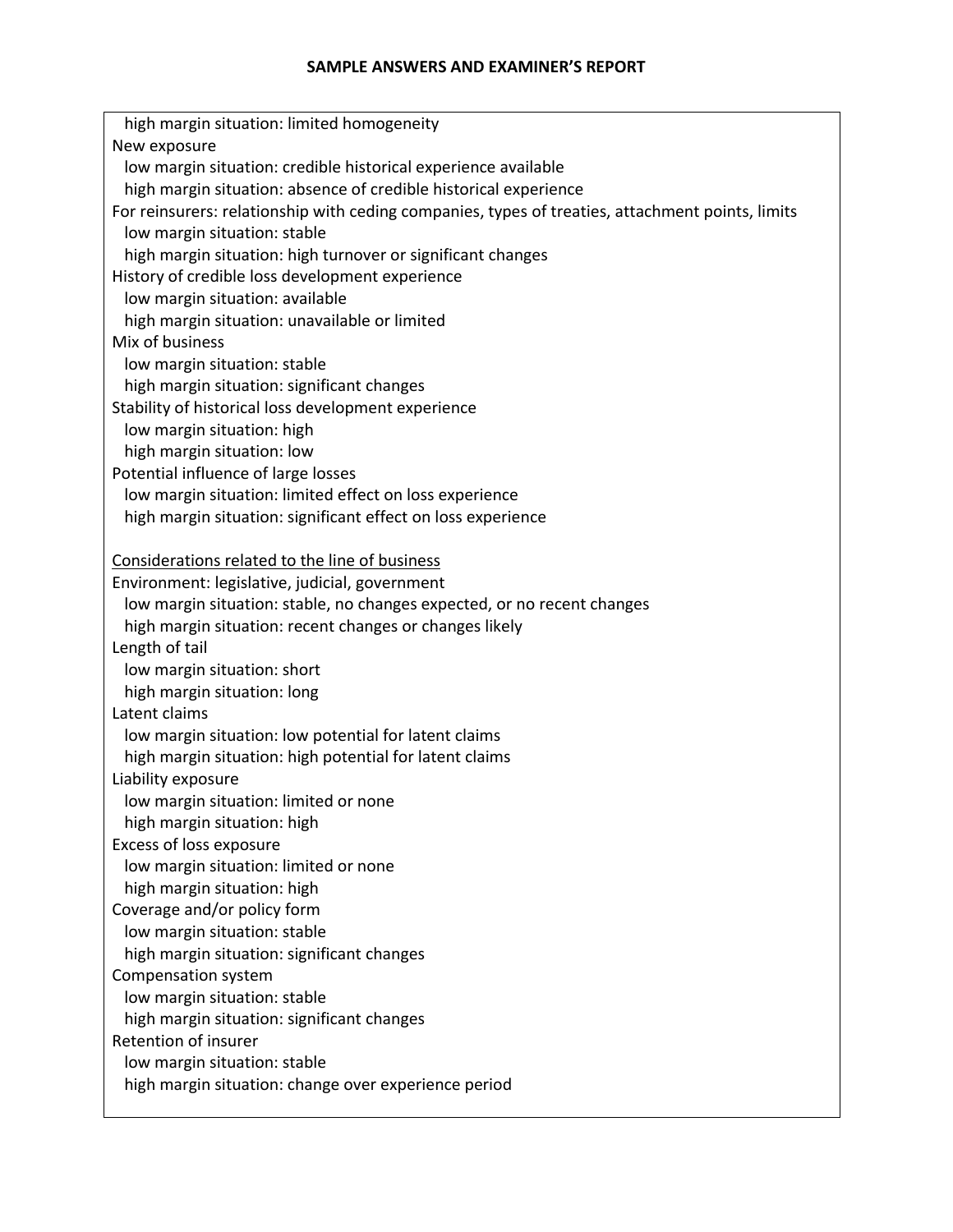| Proportion of related party reinsurance<br>low margin situation: low<br>high margin situation: high<br>Ceded loss ratio<br>low margin situation: low<br>high margin situation: high<br>Ceded commission rate<br>low margin situation: low<br>high margin situation: high<br>Unregistered reinsurance<br>low margin situation: none<br>high margin situation: significant<br>Reinsurers with weak financial condition<br>low margin situation: none<br>high margin situation: significant<br>Reinsurers under receivership or liquidation<br>low margin situation: none<br>high margin situation: significant<br>Signed reinsurance contract/cover notes<br>low margin situation: yes<br>high margin situation: no<br>Claim coverage disputes with reinsurers<br>low margin situation: none<br>high margin situation: significant<br>Reinsurance with balance sheet exposure<br>low margin situation: limited or none<br>high margin situation: significant<br><b>Margin for investment return rates</b><br>Matching of assets and liabilities<br>low margin situation: cash flows are well-matched<br>high margin situation: significant mismatch of cash flows<br>Quality of assets<br>low margin situation: high<br>high margin situation: low<br>Reliance on capital gains<br>low margin situation: minimal<br>high margin situation: high<br>Capital losses<br>low margin situation: minimal<br>high margin situation: high<br>Length of claim settlement period<br>low margin situation: short<br>high margin situation: long | <b>Recovery from reinsurance ceded</b> |
|------------------------------------------------------------------------------------------------------------------------------------------------------------------------------------------------------------------------------------------------------------------------------------------------------------------------------------------------------------------------------------------------------------------------------------------------------------------------------------------------------------------------------------------------------------------------------------------------------------------------------------------------------------------------------------------------------------------------------------------------------------------------------------------------------------------------------------------------------------------------------------------------------------------------------------------------------------------------------------------------------------------------------------------------------------------------------------------------------------------------------------------------------------------------------------------------------------------------------------------------------------------------------------------------------------------------------------------------------------------------------------------------------------------------------------------------------------------------------------------------------------------------------------|----------------------------------------|
|                                                                                                                                                                                                                                                                                                                                                                                                                                                                                                                                                                                                                                                                                                                                                                                                                                                                                                                                                                                                                                                                                                                                                                                                                                                                                                                                                                                                                                                                                                                                    |                                        |
|                                                                                                                                                                                                                                                                                                                                                                                                                                                                                                                                                                                                                                                                                                                                                                                                                                                                                                                                                                                                                                                                                                                                                                                                                                                                                                                                                                                                                                                                                                                                    |                                        |
|                                                                                                                                                                                                                                                                                                                                                                                                                                                                                                                                                                                                                                                                                                                                                                                                                                                                                                                                                                                                                                                                                                                                                                                                                                                                                                                                                                                                                                                                                                                                    |                                        |
|                                                                                                                                                                                                                                                                                                                                                                                                                                                                                                                                                                                                                                                                                                                                                                                                                                                                                                                                                                                                                                                                                                                                                                                                                                                                                                                                                                                                                                                                                                                                    |                                        |
|                                                                                                                                                                                                                                                                                                                                                                                                                                                                                                                                                                                                                                                                                                                                                                                                                                                                                                                                                                                                                                                                                                                                                                                                                                                                                                                                                                                                                                                                                                                                    |                                        |
|                                                                                                                                                                                                                                                                                                                                                                                                                                                                                                                                                                                                                                                                                                                                                                                                                                                                                                                                                                                                                                                                                                                                                                                                                                                                                                                                                                                                                                                                                                                                    |                                        |
|                                                                                                                                                                                                                                                                                                                                                                                                                                                                                                                                                                                                                                                                                                                                                                                                                                                                                                                                                                                                                                                                                                                                                                                                                                                                                                                                                                                                                                                                                                                                    |                                        |
|                                                                                                                                                                                                                                                                                                                                                                                                                                                                                                                                                                                                                                                                                                                                                                                                                                                                                                                                                                                                                                                                                                                                                                                                                                                                                                                                                                                                                                                                                                                                    |                                        |
|                                                                                                                                                                                                                                                                                                                                                                                                                                                                                                                                                                                                                                                                                                                                                                                                                                                                                                                                                                                                                                                                                                                                                                                                                                                                                                                                                                                                                                                                                                                                    |                                        |
|                                                                                                                                                                                                                                                                                                                                                                                                                                                                                                                                                                                                                                                                                                                                                                                                                                                                                                                                                                                                                                                                                                                                                                                                                                                                                                                                                                                                                                                                                                                                    |                                        |
|                                                                                                                                                                                                                                                                                                                                                                                                                                                                                                                                                                                                                                                                                                                                                                                                                                                                                                                                                                                                                                                                                                                                                                                                                                                                                                                                                                                                                                                                                                                                    |                                        |
|                                                                                                                                                                                                                                                                                                                                                                                                                                                                                                                                                                                                                                                                                                                                                                                                                                                                                                                                                                                                                                                                                                                                                                                                                                                                                                                                                                                                                                                                                                                                    |                                        |
|                                                                                                                                                                                                                                                                                                                                                                                                                                                                                                                                                                                                                                                                                                                                                                                                                                                                                                                                                                                                                                                                                                                                                                                                                                                                                                                                                                                                                                                                                                                                    |                                        |
|                                                                                                                                                                                                                                                                                                                                                                                                                                                                                                                                                                                                                                                                                                                                                                                                                                                                                                                                                                                                                                                                                                                                                                                                                                                                                                                                                                                                                                                                                                                                    |                                        |
|                                                                                                                                                                                                                                                                                                                                                                                                                                                                                                                                                                                                                                                                                                                                                                                                                                                                                                                                                                                                                                                                                                                                                                                                                                                                                                                                                                                                                                                                                                                                    |                                        |
|                                                                                                                                                                                                                                                                                                                                                                                                                                                                                                                                                                                                                                                                                                                                                                                                                                                                                                                                                                                                                                                                                                                                                                                                                                                                                                                                                                                                                                                                                                                                    |                                        |
|                                                                                                                                                                                                                                                                                                                                                                                                                                                                                                                                                                                                                                                                                                                                                                                                                                                                                                                                                                                                                                                                                                                                                                                                                                                                                                                                                                                                                                                                                                                                    |                                        |
|                                                                                                                                                                                                                                                                                                                                                                                                                                                                                                                                                                                                                                                                                                                                                                                                                                                                                                                                                                                                                                                                                                                                                                                                                                                                                                                                                                                                                                                                                                                                    |                                        |
|                                                                                                                                                                                                                                                                                                                                                                                                                                                                                                                                                                                                                                                                                                                                                                                                                                                                                                                                                                                                                                                                                                                                                                                                                                                                                                                                                                                                                                                                                                                                    |                                        |
|                                                                                                                                                                                                                                                                                                                                                                                                                                                                                                                                                                                                                                                                                                                                                                                                                                                                                                                                                                                                                                                                                                                                                                                                                                                                                                                                                                                                                                                                                                                                    |                                        |
|                                                                                                                                                                                                                                                                                                                                                                                                                                                                                                                                                                                                                                                                                                                                                                                                                                                                                                                                                                                                                                                                                                                                                                                                                                                                                                                                                                                                                                                                                                                                    |                                        |
|                                                                                                                                                                                                                                                                                                                                                                                                                                                                                                                                                                                                                                                                                                                                                                                                                                                                                                                                                                                                                                                                                                                                                                                                                                                                                                                                                                                                                                                                                                                                    |                                        |
|                                                                                                                                                                                                                                                                                                                                                                                                                                                                                                                                                                                                                                                                                                                                                                                                                                                                                                                                                                                                                                                                                                                                                                                                                                                                                                                                                                                                                                                                                                                                    |                                        |
|                                                                                                                                                                                                                                                                                                                                                                                                                                                                                                                                                                                                                                                                                                                                                                                                                                                                                                                                                                                                                                                                                                                                                                                                                                                                                                                                                                                                                                                                                                                                    |                                        |
|                                                                                                                                                                                                                                                                                                                                                                                                                                                                                                                                                                                                                                                                                                                                                                                                                                                                                                                                                                                                                                                                                                                                                                                                                                                                                                                                                                                                                                                                                                                                    |                                        |
|                                                                                                                                                                                                                                                                                                                                                                                                                                                                                                                                                                                                                                                                                                                                                                                                                                                                                                                                                                                                                                                                                                                                                                                                                                                                                                                                                                                                                                                                                                                                    |                                        |
|                                                                                                                                                                                                                                                                                                                                                                                                                                                                                                                                                                                                                                                                                                                                                                                                                                                                                                                                                                                                                                                                                                                                                                                                                                                                                                                                                                                                                                                                                                                                    |                                        |
|                                                                                                                                                                                                                                                                                                                                                                                                                                                                                                                                                                                                                                                                                                                                                                                                                                                                                                                                                                                                                                                                                                                                                                                                                                                                                                                                                                                                                                                                                                                                    |                                        |
|                                                                                                                                                                                                                                                                                                                                                                                                                                                                                                                                                                                                                                                                                                                                                                                                                                                                                                                                                                                                                                                                                                                                                                                                                                                                                                                                                                                                                                                                                                                                    |                                        |
|                                                                                                                                                                                                                                                                                                                                                                                                                                                                                                                                                                                                                                                                                                                                                                                                                                                                                                                                                                                                                                                                                                                                                                                                                                                                                                                                                                                                                                                                                                                                    |                                        |
|                                                                                                                                                                                                                                                                                                                                                                                                                                                                                                                                                                                                                                                                                                                                                                                                                                                                                                                                                                                                                                                                                                                                                                                                                                                                                                                                                                                                                                                                                                                                    |                                        |
|                                                                                                                                                                                                                                                                                                                                                                                                                                                                                                                                                                                                                                                                                                                                                                                                                                                                                                                                                                                                                                                                                                                                                                                                                                                                                                                                                                                                                                                                                                                                    |                                        |
|                                                                                                                                                                                                                                                                                                                                                                                                                                                                                                                                                                                                                                                                                                                                                                                                                                                                                                                                                                                                                                                                                                                                                                                                                                                                                                                                                                                                                                                                                                                                    |                                        |
|                                                                                                                                                                                                                                                                                                                                                                                                                                                                                                                                                                                                                                                                                                                                                                                                                                                                                                                                                                                                                                                                                                                                                                                                                                                                                                                                                                                                                                                                                                                                    |                                        |
|                                                                                                                                                                                                                                                                                                                                                                                                                                                                                                                                                                                                                                                                                                                                                                                                                                                                                                                                                                                                                                                                                                                                                                                                                                                                                                                                                                                                                                                                                                                                    |                                        |
|                                                                                                                                                                                                                                                                                                                                                                                                                                                                                                                                                                                                                                                                                                                                                                                                                                                                                                                                                                                                                                                                                                                                                                                                                                                                                                                                                                                                                                                                                                                                    |                                        |
|                                                                                                                                                                                                                                                                                                                                                                                                                                                                                                                                                                                                                                                                                                                                                                                                                                                                                                                                                                                                                                                                                                                                                                                                                                                                                                                                                                                                                                                                                                                                    |                                        |
|                                                                                                                                                                                                                                                                                                                                                                                                                                                                                                                                                                                                                                                                                                                                                                                                                                                                                                                                                                                                                                                                                                                                                                                                                                                                                                                                                                                                                                                                                                                                    |                                        |
|                                                                                                                                                                                                                                                                                                                                                                                                                                                                                                                                                                                                                                                                                                                                                                                                                                                                                                                                                                                                                                                                                                                                                                                                                                                                                                                                                                                                                                                                                                                                    |                                        |
|                                                                                                                                                                                                                                                                                                                                                                                                                                                                                                                                                                                                                                                                                                                                                                                                                                                                                                                                                                                                                                                                                                                                                                                                                                                                                                                                                                                                                                                                                                                                    |                                        |
|                                                                                                                                                                                                                                                                                                                                                                                                                                                                                                                                                                                                                                                                                                                                                                                                                                                                                                                                                                                                                                                                                                                                                                                                                                                                                                                                                                                                                                                                                                                                    |                                        |
|                                                                                                                                                                                                                                                                                                                                                                                                                                                                                                                                                                                                                                                                                                                                                                                                                                                                                                                                                                                                                                                                                                                                                                                                                                                                                                                                                                                                                                                                                                                                    |                                        |
|                                                                                                                                                                                                                                                                                                                                                                                                                                                                                                                                                                                                                                                                                                                                                                                                                                                                                                                                                                                                                                                                                                                                                                                                                                                                                                                                                                                                                                                                                                                                    |                                        |
|                                                                                                                                                                                                                                                                                                                                                                                                                                                                                                                                                                                                                                                                                                                                                                                                                                                                                                                                                                                                                                                                                                                                                                                                                                                                                                                                                                                                                                                                                                                                    |                                        |
|                                                                                                                                                                                                                                                                                                                                                                                                                                                                                                                                                                                                                                                                                                                                                                                                                                                                                                                                                                                                                                                                                                                                                                                                                                                                                                                                                                                                                                                                                                                                    | Claim payment pattern                  |